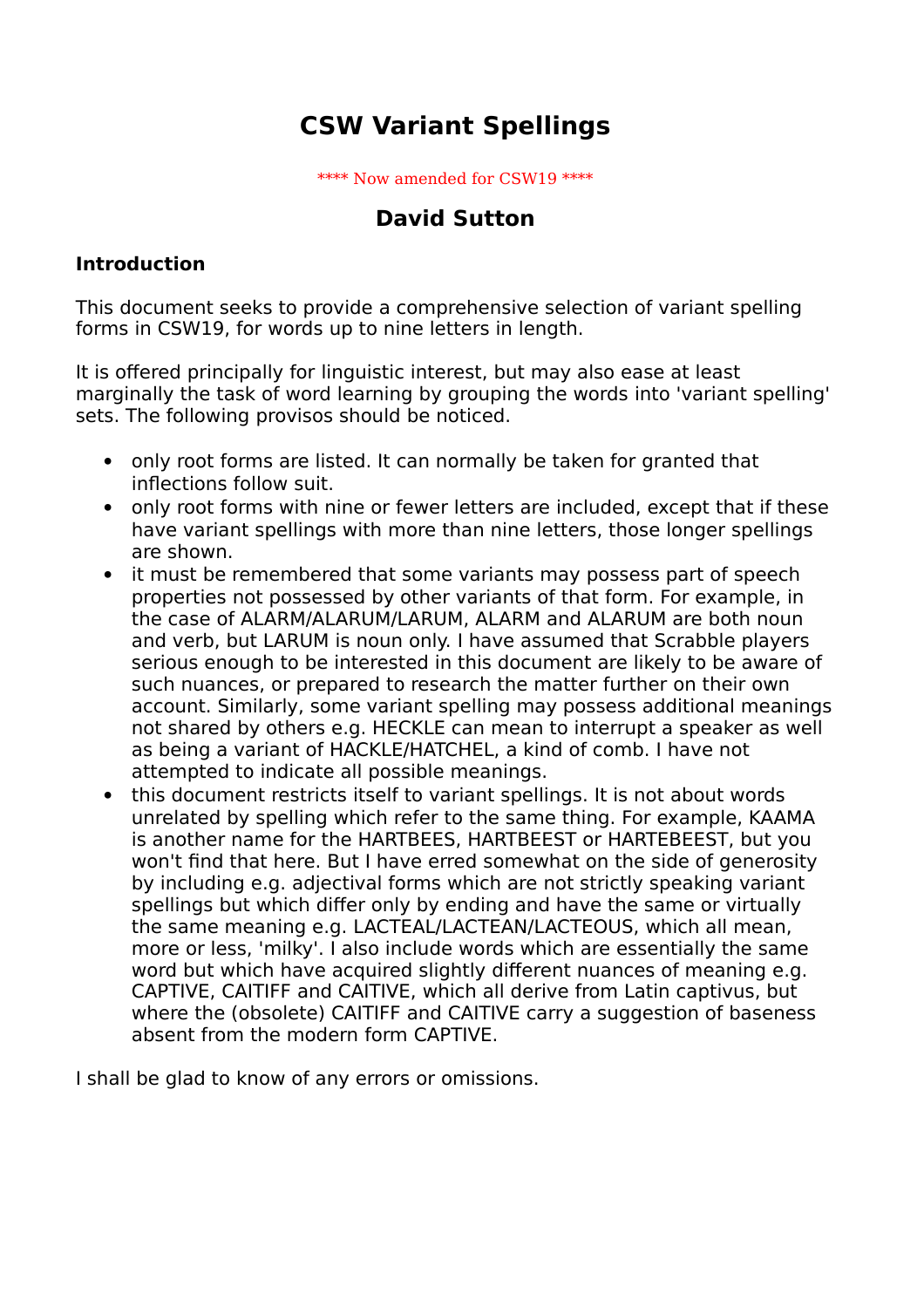## **Version History**

| 04/06/ |   | First release, based on CSW15 |
|--------|---|-------------------------------|
|        |   |                               |
| 06/05/ | ∍ | Updated for CSW19             |
|        |   |                               |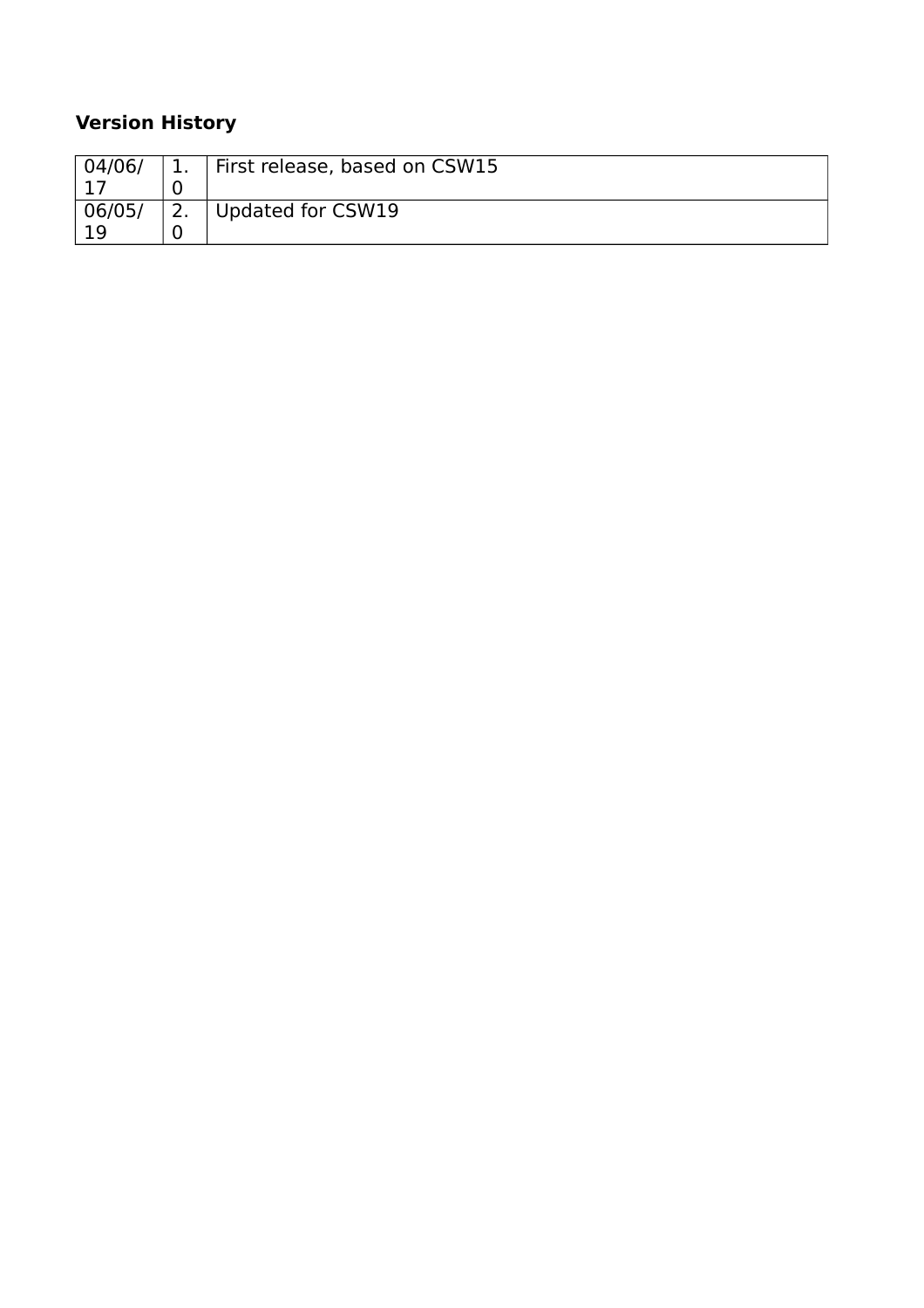#### **3 Variants**

**aba** a Syrian cloth of goat's or camel's hair; an outer garment  **abaya** made of it  **abba abondance** a call in whist to make nine tricks  **abundance abundancy aborigen** an original or native inhabitant of a country  **aborigin aborigine abricock** an apricot  **apricock apricot absciss** the distance of a point from the y-axis measured parallel **abscissa** to the x-axis  **abscisse acaudal** tailless  **acaudate ecaudate acauline** having a very short stem  **acaulose acaulous accidia** sloth; physical torpor  **accidie acedia acclimate** to habituate to a climate not native  **acclimatise acclimatize accorage** to encourage  **accourage encourage achoo** an imitation of the sound of a sneeze  **ahchoo atishoo acolouthos** the head of the Varangian guard of the Byzantine emperors  **akolouthos akoluthos acquight** to acquit  **acquit acquite acroter** a pedestal or ornament at the angle of a pediment  **acroterion acroterium acton** a stuffed jacket worn under the mail  **hacqueton haqueton admirance** admiration  **admiration admiraunce advisement** counsel; advice  **avisement vizament aemule** to emulate  **emulate emule aeonian** lasting for aeons, eternal  **aeonic eonian aetheric** relating to the aether  **etheric**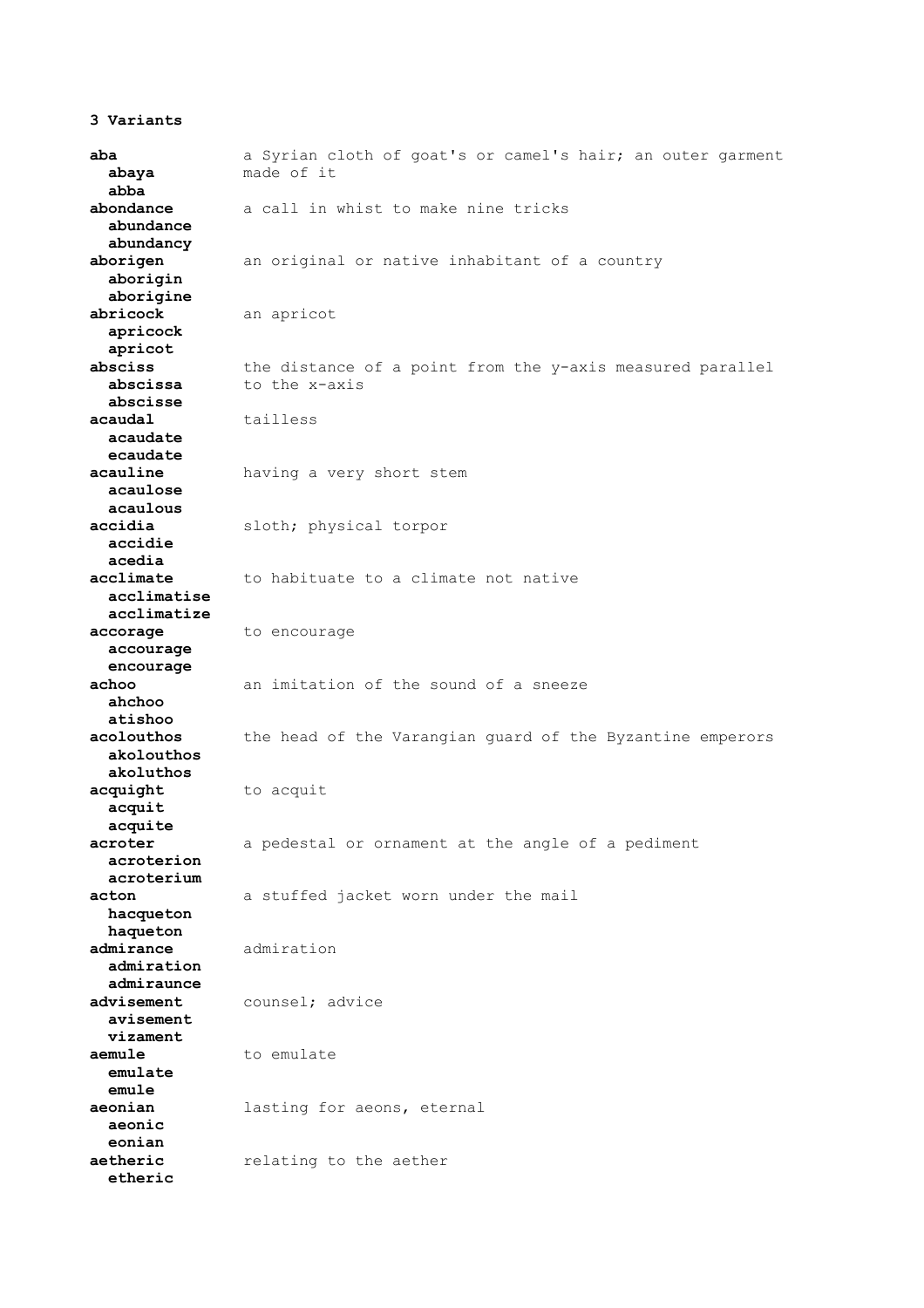**etherical** afear to frighten  **affear affeare again** once more  **agen agin agalwood** the wood of the aloe, aka agila  **agarwood aloeswood** aglee aside, askew  **agley agly aglet** the tag covering the ends of a lace  **aiglet aiguillette agouti** a small S. American rodent related to the guinea-pig  **agouty aguti agrise** to terrify  **agrize agryze ahent** behind  **ahind ahint alaap** in Indian music, the introductory section of a raga  **alap alapa alan** a large hunting dog  **aland alant alarm** a state of (esp sudden) fear; (vb) to frighten by a sudden **alarum** revelation of danger  **larum alay** to allay  **aleye allay albe** albeit  **albee albeit** an ancient distilling apparatus  **limbec limbeck** a Muslim expounder of the law  **alfaqui alfaquin** algaroba the carob, a leguminous tree of the Mediterranean region;  **algarroba** its edible beans or pods  **algarrobo allel** any one of the two or more possible forms of a gene  **allele allelomorph almous** alms  **alms awmous alumin** an oxide of aluminium  **alumina alumine aluminium** a light silvery malleable and ductile metallic element  **aluminum alumium**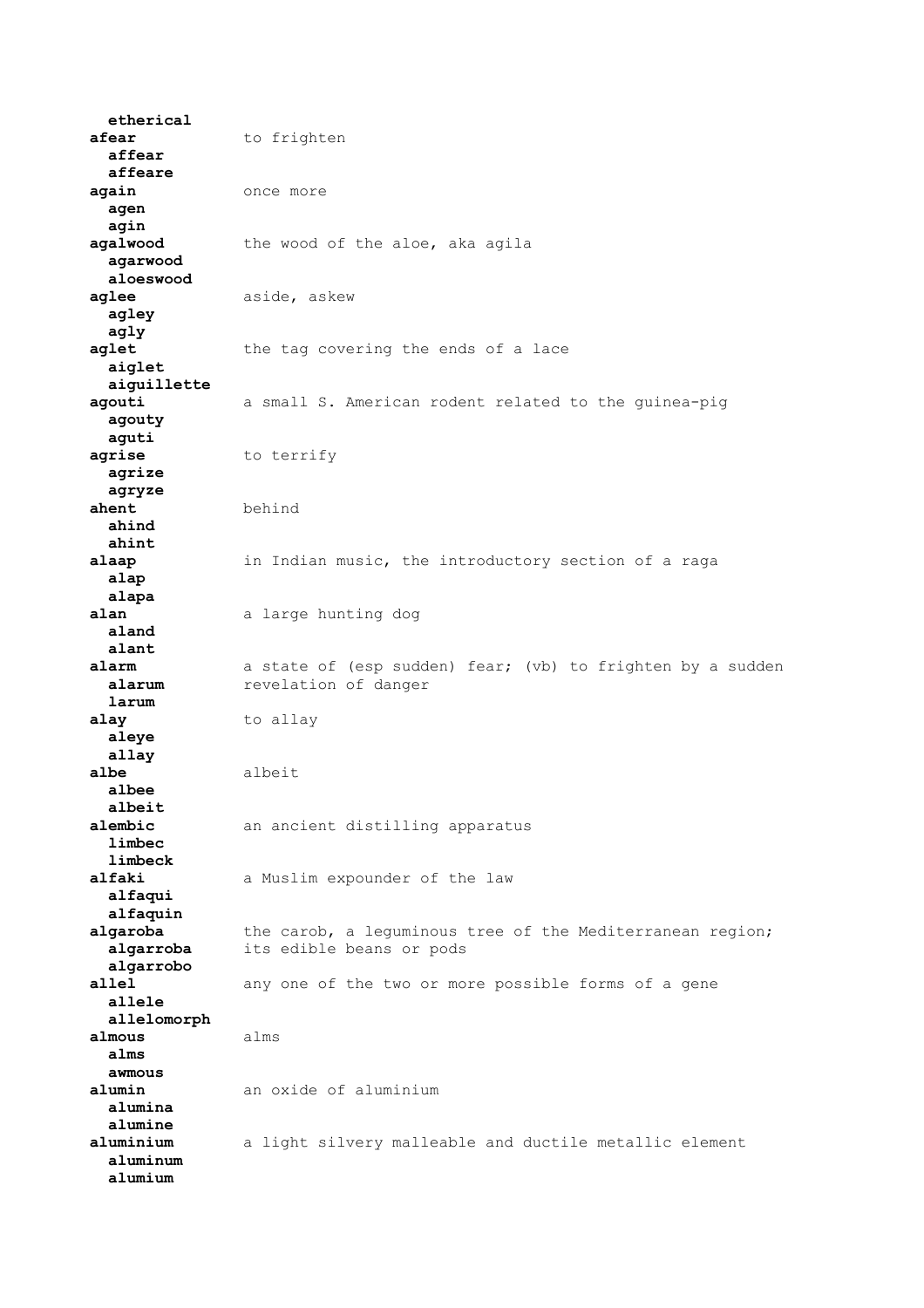**amaranthine** like amaranth, of a dark reddish-purple colour  **amarantin amarantine amatorian** amatory  **amatorious amatory ameboid** resembling an amoeba; changing in shape like an amoeba  **amoebiform amoeboid amreeta** a drink which bestows immortality in Hindu mythology  **amrit amrita amtrac** a military vehicle equipped to move on land and water  **amtrack amtrak anaerobe** an organism not requiring oxygen for its life processes  **anaerobiont anaerobium analog** that which is analogous to, or corresponds with, some other analogon thing  **analogue anaphor** the repetition of a word or expression at the beginning of **anaphora** successive phrases, clauses, sentences or verses esp for  **epanaphora** rhetorical effect **anaphoral** of or like anaphora, repetition of a word or expression at **anaphoric** the beginning of successive phrases etc  **anaphorical ance** once  **once yince anconal** of or pertaining to the ancon or elbow  **anconeal anconoid ane** one  **one yin** anelace a short two-edged dagger  **anlace anlas anerly** only  **onely only angakok** an Inuit sorcerer  **angekkok angekok angklung** a musical instrument of S. Asia, composed of bamboo tubes  **anklong anklung anoopsia** an upward squint  **anopia anopsia anourous** having no tail  **anural anurous** antitypal **relating to an antitype, an object or person prefigured by antitypic** the type or symbol  **antitypical antivenene** an antitoxin countering esp snake venom  **antivenin antivenom any** some; whichever, no matter which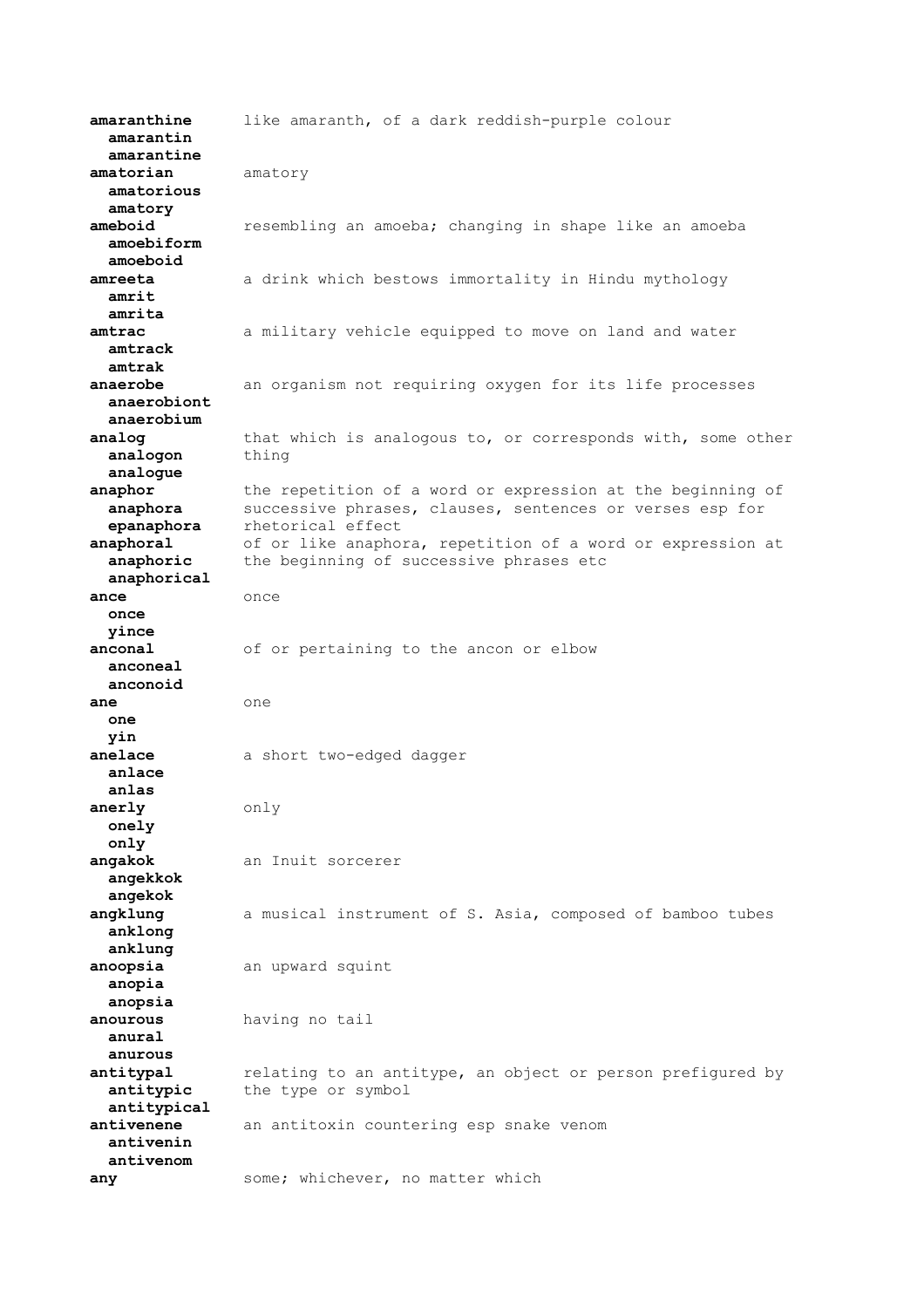**onie ony apathaton** an epitheton, an epithet  **epithet epitheton aphoriser** one who makes aphorisms  **aphorist aphorizer araba** a heavy screened wagon used by Tatars and others  **arba aroba arbalester** a crossbowman  **arbalister arblaster** aread to counsel  **arede arreede areolar pertaining to an areole areolate areolated arhythmia** absence or irregularity of rhythm, esp of the pulse  **arrhythmia arythmia arhythmic** with an irregular rhythm  **arrhythmic arythmic arillary** having an aril, a protective seed-coat  **arillate arillated armonica** a mouth-organ; also, an instrument composed of a soundbox  **harmonica** and hanging strips of glass or metal, struck by a hammer  **harmonicon asbestic** of or like asbestos  **asbestine asbestous ashtanga** a form of yoga aiming to synchronize breathing and posture  **astanga asthanga assagai** a slender spear of hard wood tipped with iron; (vb) to kill<br>**assegaai** or stab with this  **assegaai** or stab with this  **assegai astonish** to fill with sudden wonder or surprise  **astony stonish astringer** a falconer who keeps a goshawk  **austringer ostreger atabrin** a bitter yellow powder, formerly used against malaria  **atabrine atebrin ataghan** a Muslim long curved knife  **yatagan yataghan atropia** an alkaloid found in deadly nightshade  **atropin atropine attar** a fragrant essential oil made from the damask rose  **ottar otto attercop** a spider  **ethercap**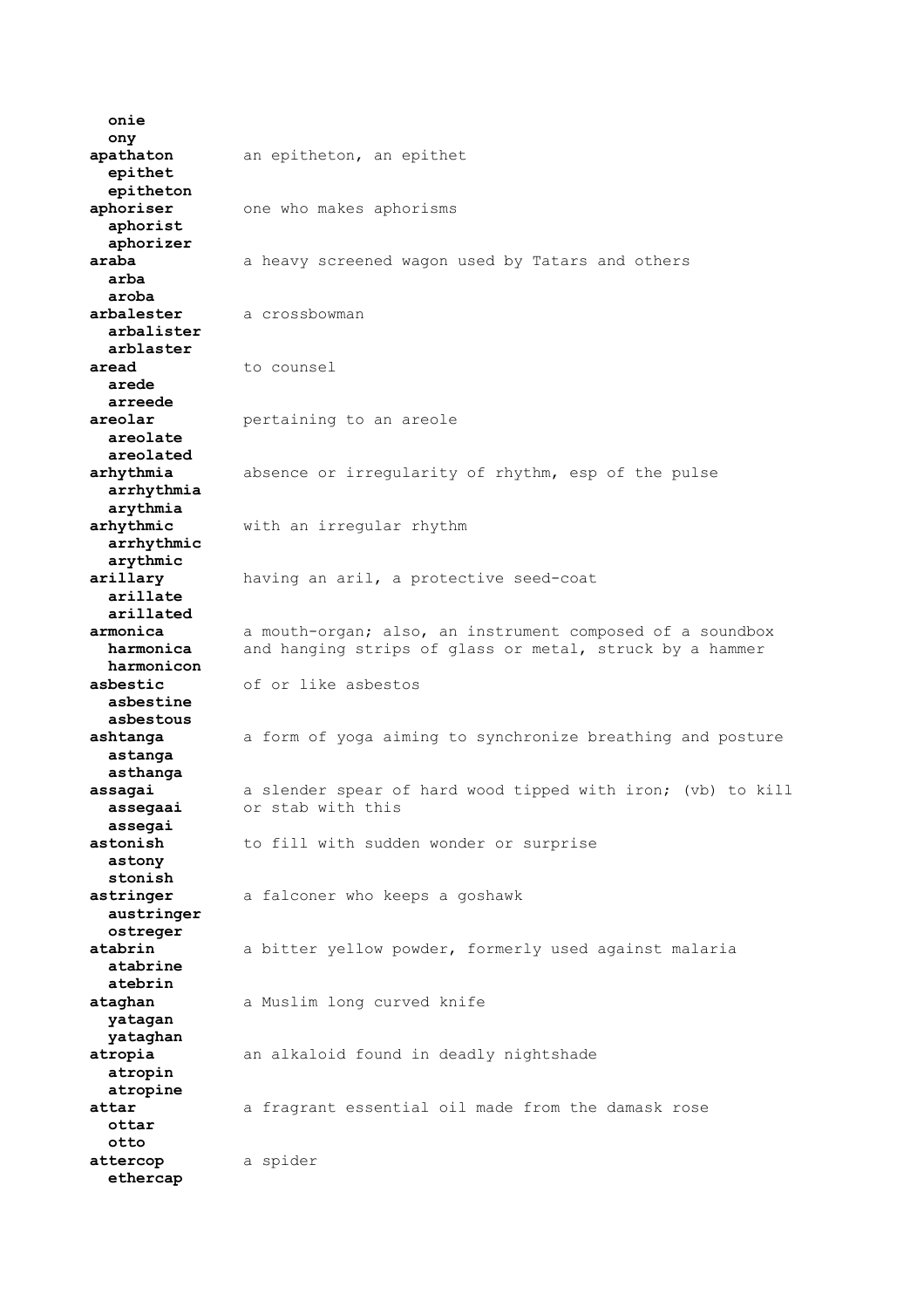**ettercap attonce** at one, at once, together  **attone attones aubretia** any of several dwarf trailing cruciferous plants of the genus  **aubrieta** Aubrieta, usually bearing violet or purple flowers  **aubrietia aught** anything  **oucht owt** ava an aromatic plant of the pepper family; a narcotic drink **kava prepared** from its root and stem  **kavakava avanturine** a glass containing golden or green flecks; quartz containing  **aventurin** mica flakes  **aventurine aviatress** a female aviator  **aviatrice aviatrix avise** to advise  **avize avyze awa** away  **away awayes axal** of the axis  **axial axile baaskaap** the condition in which one section of the population is treated **baaskap** as the master race, esp the policy of domination of white **baasskap** people in S. Africa **babiroussa** a large hoglike quadruped of the E. Indies  **babirusa babirussa bablah** a species of acacia from which gum arabic is obtained  **babool babul bacalao** salted cod  **bacalhau baccala backra** a white man or woman  **bakra buckra baclava** a Middle Eastern dessert made of layers of filo pastry, honey,  **baklava** nuts, etc.  **baklawa bagnette** a long French loaf  **baguet baguette bajra** in the Indian subcontinent, pearl millet or a similar grain  **bajree bajri balection** a moulding around a panel, projecting beyond the surface  **bilection** of the framing  **bolection balk** to stop short, refuse a jump  **bauk baulk ballad** a slow, sentimental song; a simple narrative poem in short **ballant** stanzas; (vb) to compose or sing ballads  **ballat**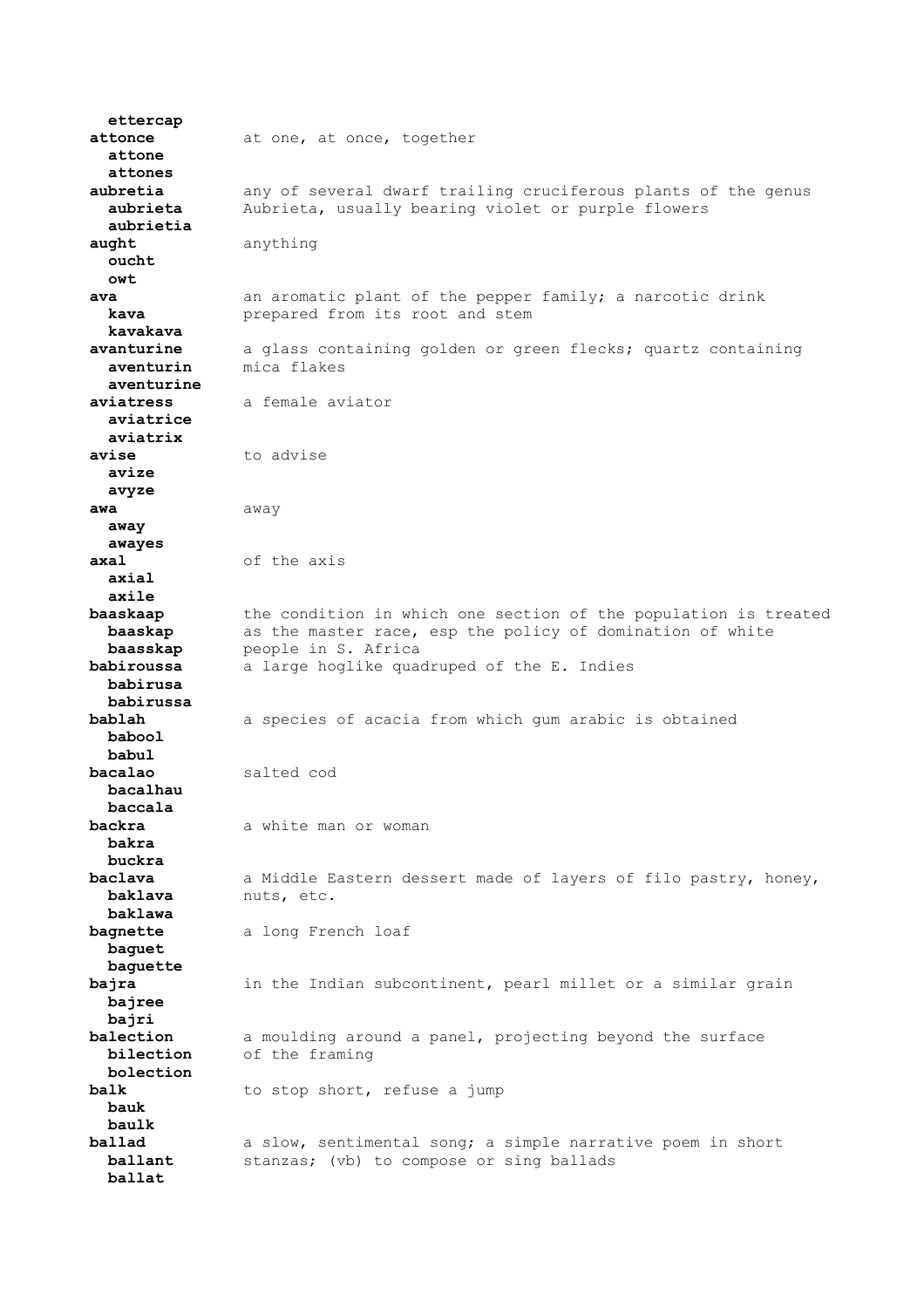**balthasar** a large wine bottle containing 2.80 gallons  **balthazar belshazzar bandelier** a shoulder belt for carrying ammunition  **bandoleer bandolier bandobast** an organisation  **bandobust bundobust bandoleon** a kind of button accordion popular in S. America  **bandoneon bandonion bania** an Indian fig tree with vast spreading branches; a Hindu **banian** trader  **banyan barefit** barefoot  **barefoot barefooted baresark** a Norse warrior who fought without armour, or shirt of mail  **berserk berserker bargest** a doglike goblin portending death  **barghest barguest barocco** a bold, vigorous, exuberant artistic style  **barock baroque barrater** one that persistently instigates lawsuits  **barrator barretor bascinet** a light, conical helmet  **basinet basnet basen (**like) a basin  **basin bason basophil** of white blood cells, having an affinity for basic stains;  **basophile basophilic basti** in India, a flimsy hut, a squatter colony  **bustee busti battel** to run a battels account  **battill battle bazzazz** panache, flamboyance  **bezzazz pizzaz beadle** a minor parish official whose duties include ushering and  **bedel** preserving order  **bedell beadleship** the state of being, or the personality of, a beadle  **bedellship bedelship beastings** the first milk drawn from a cow after calving, aka colostrum  **beestings** or foremilk  **biestings beedi** a hand rolled cigarette  **beedie bidi begorah** an interjection attributed to Irish speakers, by God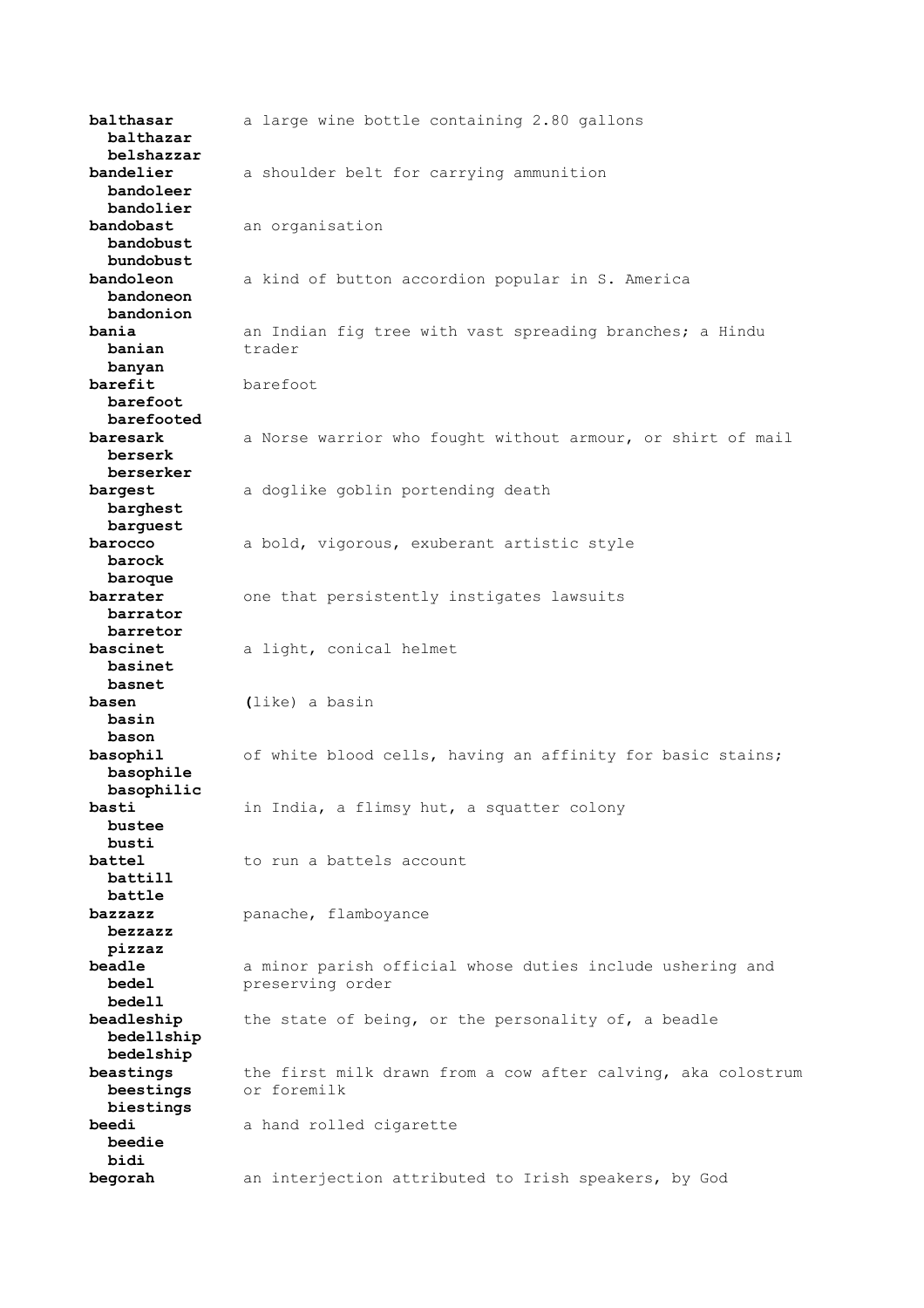**begorra begorrah beguile** to deceive  **guile guyle bejabbers** an interjection attributed to Irish speakers  **bejabers bejeebers bejasus** an oath, by Jesus  **bejeezus bejesus belamour** a beloved  **belamoure bellamoure** with speed, immediately  **blive bylive bellibone** a woman excelling both in beauty and goodness  **bonibell bonnibell bema** a synagogue platform  **bima bimah beni** the sesame plant  **benne benni bestie** one's best friend  **bezzie bezzy bezant** a gold coin first struck at Byzantium or Constantinople;  **bezzant** in heraldry, a charge like this, a gold roundel  **byzant bhagee** in Indian cookery, an appetizer consisting of vegetables **bhajee** cooked in batter  **bhaji biach** a bitch  **biatch bitch biccy** biscuit  **bickie bikkie bilharzia** a disease caused by infestation of the body with blood flukes  **bilharziasis** of the genus Schistosoma, aka schistosomiasis  **bilharziosis bilimbi** an E. Indian tree of the wood-sorrel family; its sour green  **bilimbing** fruit, used in chutneys  **blimbing billie** a metal camp pot  **billy billycan biriani** a spicy rice dish  **biriyani biryani birl** to carouse  **birle byrl blaes** a kind of clay, livid or red in colour  **blaise blaize blather** to talk loquacious nonsense  **blether**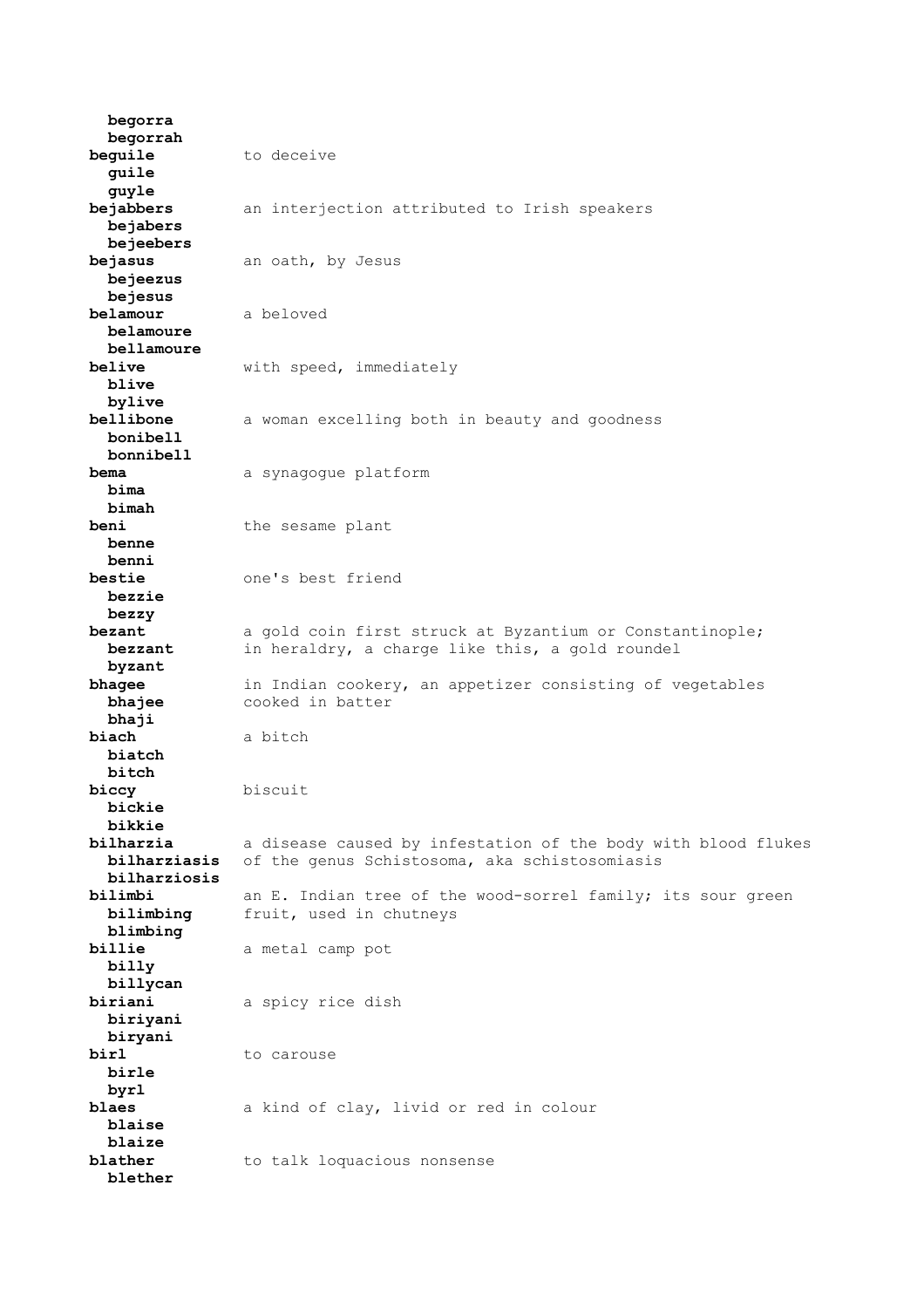**blither blaubok** the blue buck  **bloubok bluebuck blood** the oxygenating fluid (red in the higher animals) circulating **blude** in the body  **bluid blousy** coarse and ruddy-faced  **blowsy blowzy blowgun** a long straight tube from which an arrow, pellet, etc is **blowpipe** blown by the breath  **blowtube boak** to belch, vomit  **bock boke boart** diamond dust or fragments  **bort bortz boggard** a spectre or goblin  **boggart bogle bonie** bonny  **bonnie bonny booai** a remote rural place, as in up the booai, thoroughly lost  **booay boohai boogey** to dance to rock music  **boogie boogy book** a collection of sheets of paper, etc, bound or otherwise  **buik** fastened together  **buke booksie** by way of being literary  **booksy booky boomkin** a spar projecting from the stern of a ship  **bumkin bumpkin** the elder tree  **bountree bourtree boose** to drink immoderately  **booze bowse borel** rustic, clownish; (noun) a boring tool  **borrel borrell boshta** very good  **boshter bosker botryoid** of minerals, occurring in grape-shaped masses  **botryoidal botryose botulin** a powerful bacterial toxin  **botulinum botulinus bowat** a lantern  **bowet buat**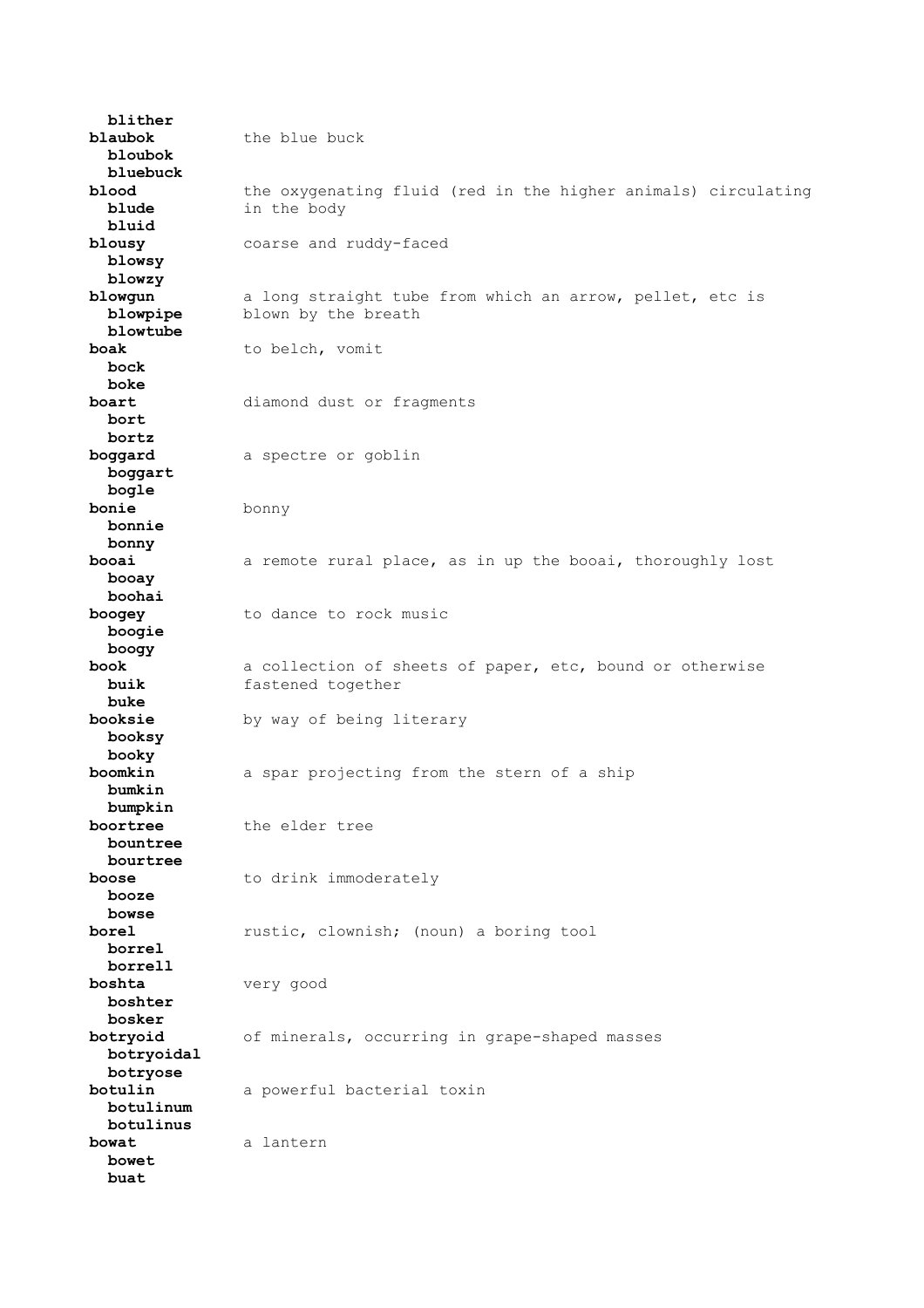**brabble** a squabble; (vb) to squabble  **prabble pribble brach** a female hunting hound  **brachet bratchet branle** an old French dance or dance-tune  **bransle brantle brassard** a piece of armour for the upper arm  **brassart brasset** the front of the human body between the neck and the belly  **breest breist breeches** a garment worn by men, covering the hips and thighs  **breeks britches bren** to burn  **brenne burn bridemaid** a woman who is an attendant of a bride  **bridemaiden bridesmaid bris** a Jewish circumcision rite  **briss brith broch** a dry-built circular tower of the late Iron Age (verb) to  **brogh** broach  **brough bronc** a native or a Mexican horse of small size  **broncho bronco bruilzie** a broil, a noisy disturbance  **brulyie brulzie bubal** a member of the Bubalis genus of antelopes, that includes **bubale** the hartebeest  **bubalis buckaroo** a cowboy  **buckayro buckeroo buggan** an evil spirit, a hobgoblin  **buggane buggin bulimia** an eating disorder in which binge eating is followed by  **bulimus** guilt, self-induced vomiting and purging, etc  **bulimy burdenous** burdensome  **burdensome burthensome burlesk** a ludicrous imitation  **burlesque burleycue burnoose** a cape with a hood worn by Arabs  **burnous burnouse busheler** one who bushels, mends or alters clothes  **busheller bushelman byssine** made of byssus or fine linen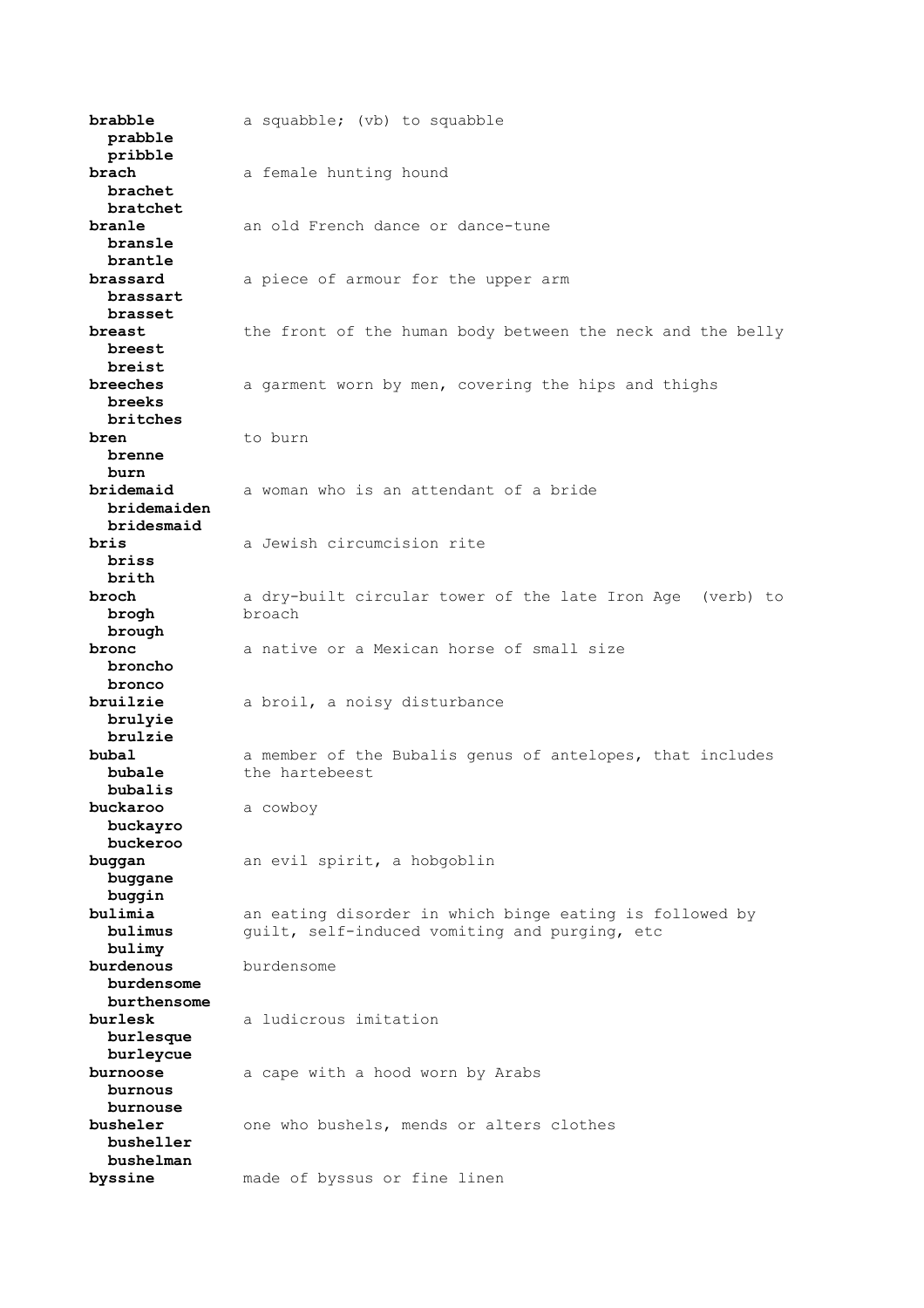**byssoid byssaceous caber** a heavy wooden heaving pole  **kabar kebar cabestro** a lasso  **cabresta cabresto caboc** a double cream cheese rolled in oatmeal  **kebbock kebbuck cachectic** relating to cachexy, severe wasting of the body  **cachectical cachexic cacomistle** a N. American carnivore, about the size of a cat, related **cacomixl** to the raccoons  **cacomixle caddice** worsted ribbon or braid  **caddis caddyss caerulean** sky-blue; dark blue; sea-green  **cerulean ceruleous caestus** a girdle in classical mythology, esp that of Aphrodite  **cestos cestus caesural** relating to a caesura, a pause in a poem or a song  **caesuric cesural caffila** a caravan, caravan-train  **cafila kafila cageyness** the quality of being cagey  **caginess cagyness caillach** an old woman  **cailleach cailliach cain** a tenanted farm rent paid in kind  **kain kane cairn** a mound of stone set up as a memorial  **carn karn caitiff** mean, base; (noun) a mean, despicable person  **caitive captive calamar** any of various species of squid  **calamari calamary calash** a light low-wheeled carriage with folding top  **caleche calesa calculary** of or pertaining to calculi, stonelike concretions that form  **calculose** in certain vessels of the body  **calculous caldron** a large kettle for boiling or heating liquids  **caudron cauldron calicle** a row of small bracts, at the base of the calyx, on the outside  **calycle**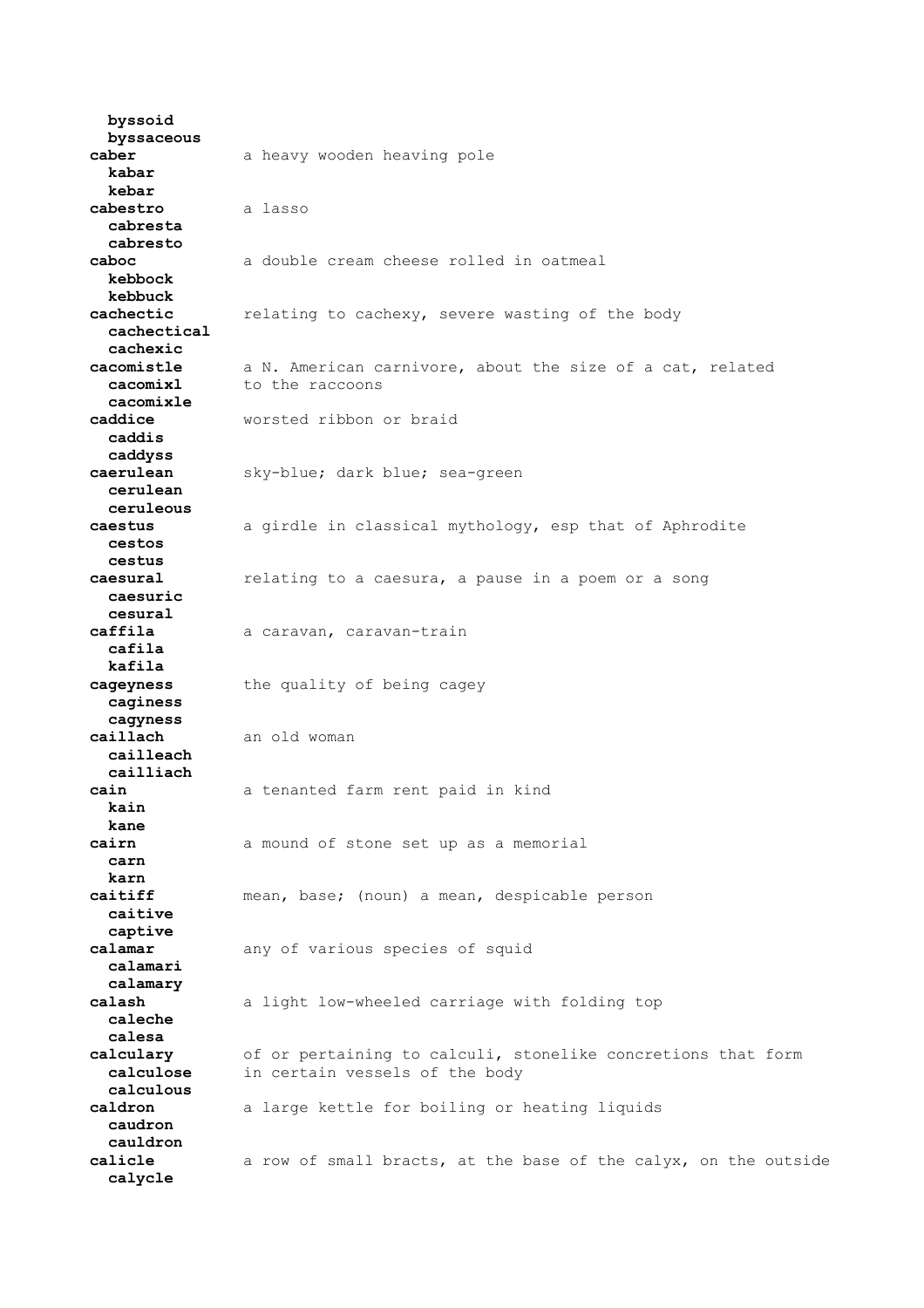**calycule calthrop** a device with four metal points so arranged so that one points  **caltrap** upward as a hazard  **caltrop calypter** a hood or hoodlike structure, esp that covering the spore  **calyptera** capsule of mosses and liverworts  **calyptra camaron** a kind of freshwater crustacean similar to a crayfish  **maron marron camboge** a gum resin obtained from the sap of certain trees,  **cambogia** used as a yellow pigment and as a cathartic  **gamboge cameleon** a small African lizard with a prehensile tail and tongue  **chamaeleon chameleon camphire** an old spelling of camphor  **camphol camphor camstairy** perverse, unruly  **camsteary camsteerie canakin** a small can or drinking vessel  **canikin cannikin candie** a S. Indian weight, approximately 500 lb. Imperial  **candy kandy cantico** to dance as an act of worship  **canticoy kantikoy cantraip** a charm; an incantation  **cantrap cantrip capelan** a small marine fish of northern oceans  **capelin caplin capouch** a cloak hood  **capuccio capuche capric** applied to a type of fatty acid, having a goatlike smell  **caproic caprylic carabin** a rifle with a relatively short barrel  **carabine carbine carageen** a kind of dark red, branched seaweed, aka Irish moss  **carrageen carragheen carambole** a cannon in billiards; (vb) to make a cannon in billiards  **carom carrom carat** a unit of weight used for gems  **carrat karat caravaneer** the leader of a caravan  **caravaner caravanner caravel** a small light fast ship, chiefly Spanish or Portuguese, of **caravelle** the 15th to the 17th cents  **carvel**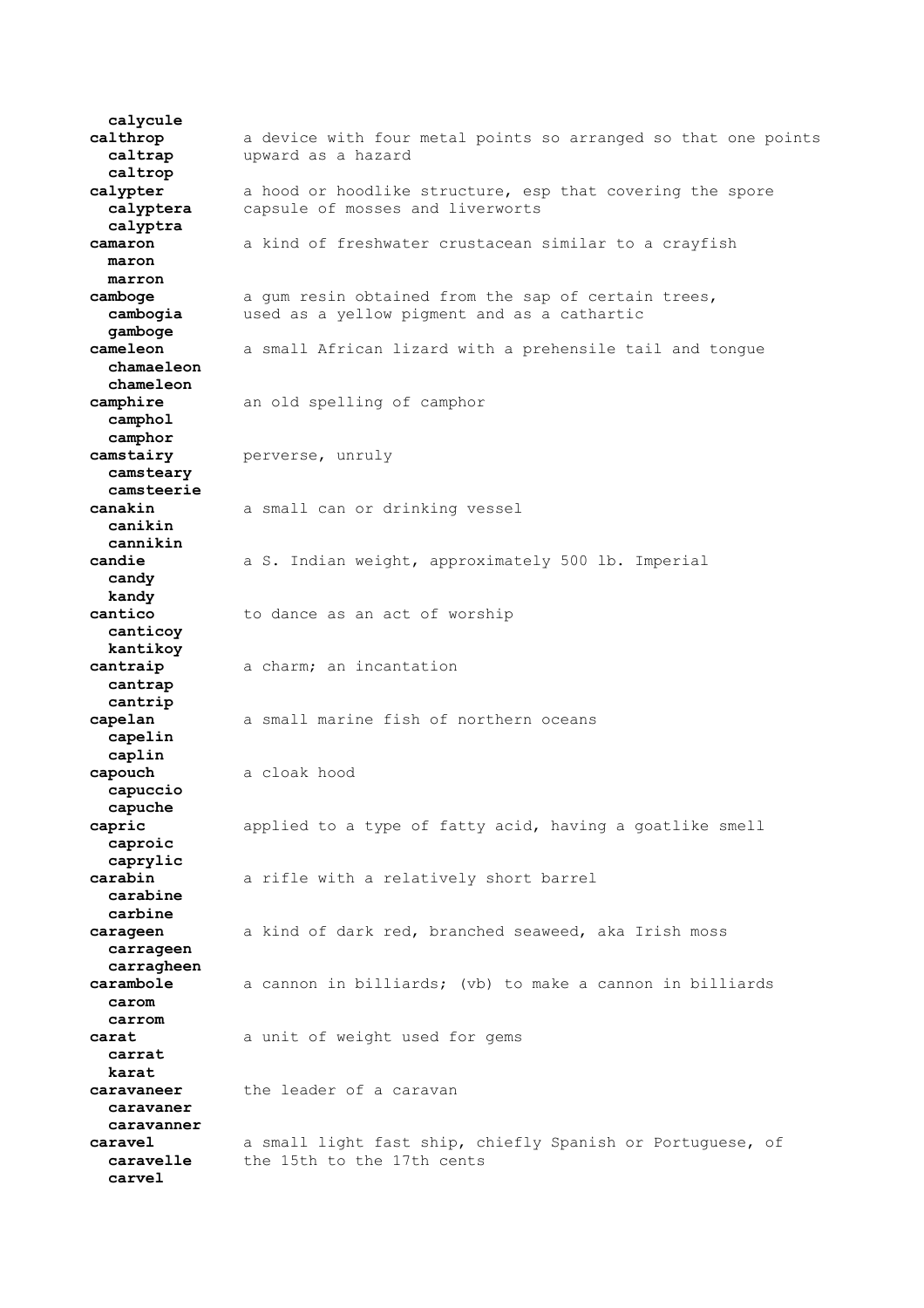**carbonade** flesh, fowl, etc, cut across, seasoned, and broiled on coals  **carbonado carbonnade cardamom** a spice consisting of or made from the seed capsules of various  **cardamon** Indo-Malayan plants  **cardamum cardi** cardigan  **cardie cardy carl** a rude, rustic man; a churl  **carle carlot carotene** any of a number of reddish-yellow pigments widely distributed  **carotin** in plants that are converted to vitamin A in the body  **carrotin catalog** a systematic list of names, books, pictures, etc; (vb) to  **catalogue** make a list  **catelog cataloger** one who catalogs  **cataloguer cataloguist catchup** a smooth, thick sauce made from tomatoes, mushrooms etc  **catsup ketchup catmint** a mint-like plant attractive to cats  **catnep catnip cattie** a unit of measure used in S.E. Asia  **kati katti cavel** a drawing of lots among miners for an easy and profitable **kevel place at the coalface kevil cebadilla** a liliaceous plant, yielding the alkaloid veratrine  **cevadilla sabadilla celom** a fluid-filled cavity within the body of an animal  **coelom coelome cenobitic** of or like a cenobite  **cenobitical coenobitic center** centre; (vb) to centre  **centre centry ceriph** a decorative stroke at the foot of a letter  **serif seriph ceroon** a crate or hamper; a bale wrapped in hide  **seron seroon cetywall** valerian, a plant formerly valued for its restorative qualities  **setuale setwall chaco** the hat usually worn by members of a marching band  **shacko shako chafe** to warm by rubbing  **chaufe chauff chagan** an early form of khan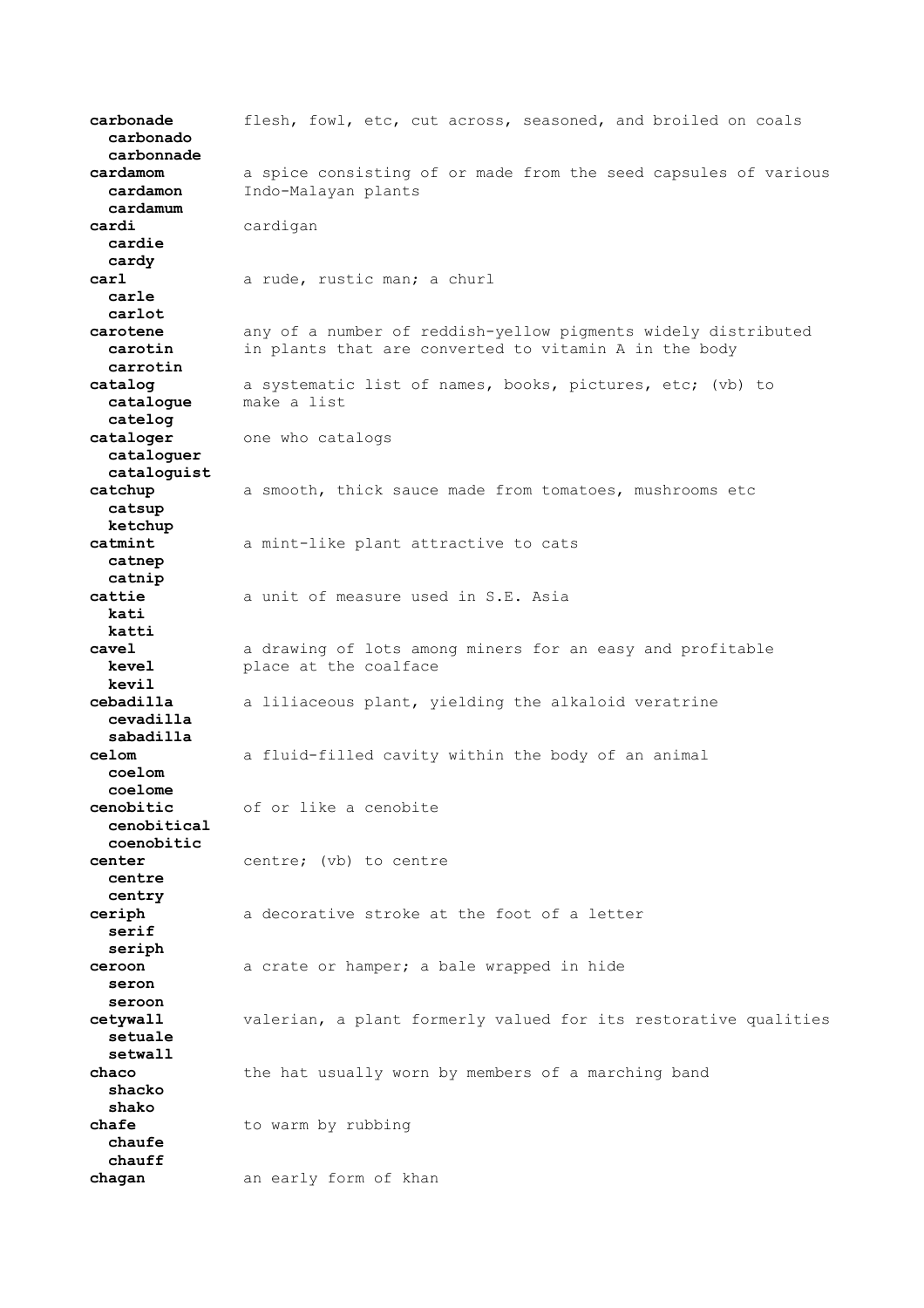**khan chamisa** a Californian shrub with white flowers, growing in dense  **chamise** thickets  **chamiso champac** an E. Indian tree of the magnolia family, sacred to Hindus  **champaca champak chanter** a singer; a precentor  **chantor chaunter chapka** a Polish military cap, adapted from the traditional peasant  **czapka** cap, worn by lancers  **schapska charivari** a cacophonous mock-serenade performed for a wedding; (vb) **chivaree** to perform such a serenade  **chivari chay** an Indian plant of the madder family whose root chayroot  **chaya** yields a red dye  **shaya** something cheap  **cheapo cheapy chemist** one versed in chemistry  **chymic chymist cherimoya** a Peruvian fruit resembling the custard apple  **cherimoyer chirimoya cheverye** an Irish chieftaincy  **chiefery chiefry chevy** to goad, harass  **chivvy chivy chica** an orange-red dyestuff used by S. American Indians  **chicha chico chiccory** succory, a blue-flowered composite plant  **chickory chicory** the (dried) red pod of a Capsicum pepper used in sauces,  **chili** relishes, etc., and made into a hot cayenne  **chilli chimaeric** of the nature of a chimaera; imaginary, fanciful, visionary  **chimeric chimerical chimar** a loose sleeveless robe worn by Anglican bishops  **chimer chimere chincapin** the dwarf chestnut of the US  **chinkapin chinquapin chinone** a golden-yellow crystalline compound usually prepared by  **kinone** oxidizing aniline  **quinone chitlin** part of the small intestine of swine  **chitling chitterling choreoid** relating to the chorion, the dark brown vascular coat of  **chorioid** the eye

 **cham**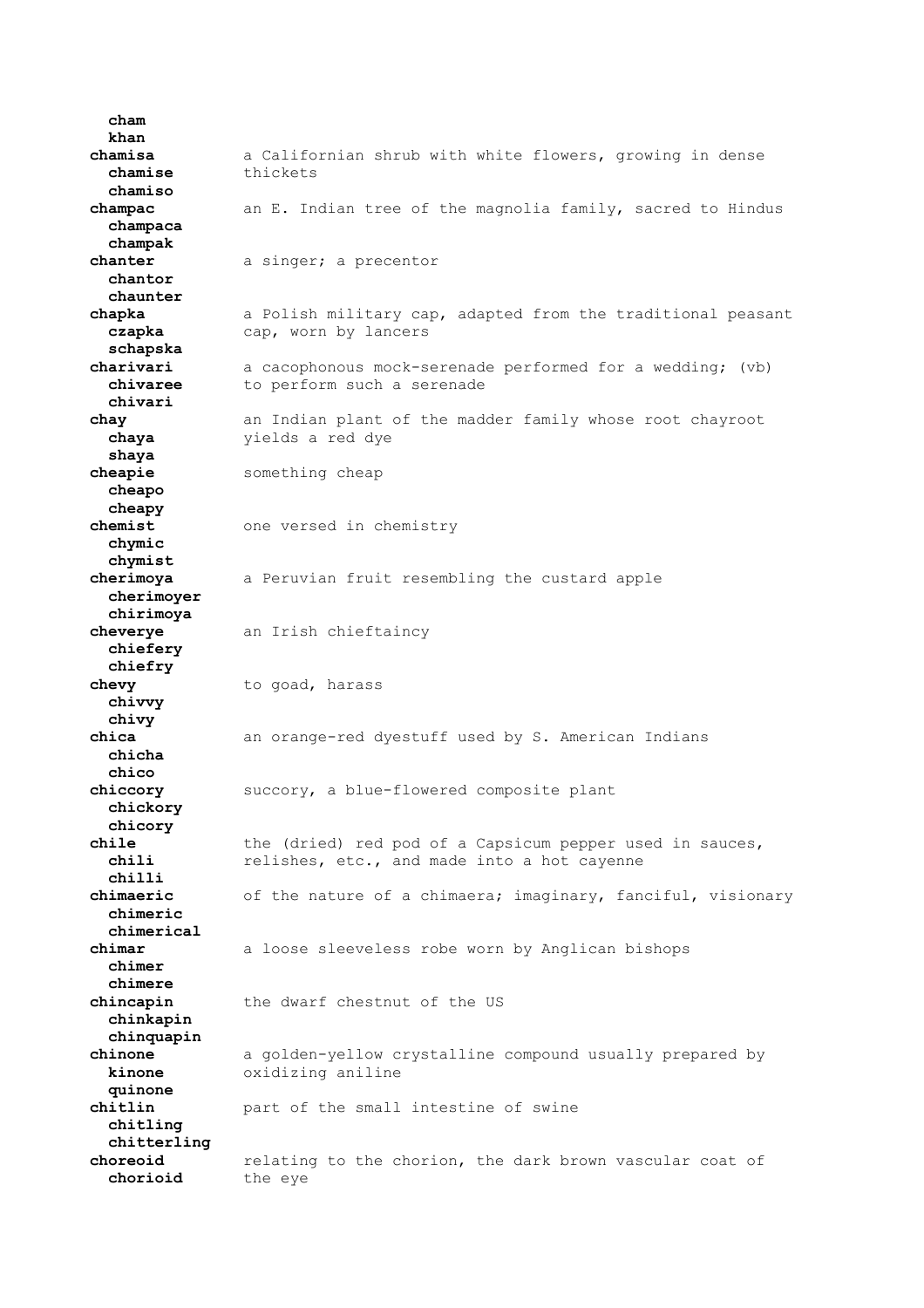**choroid choriamb** a metrical foot comprising a trochee and an iambus  **choriambic choriambus chounter** to mutter, grumble  **chunner chunter christiania** a kind of turn in skiing  **christie christy chukka** a period of play in polo  **chukkar chukker chuppa** a wedding canopy  **chuppah huppah cig** cigarette  **ciggie ciggy** the state or government; the authorities  **sircar sirkar cirrhipede** an erroneous form of cirripede, a subclass of marine crustacea  **cirriped cirripede clavate** club-shaped; growing gradually thicker toward the top  **clavated clavulate cleptomaniac** a person having an obsessive urge to steal  **klepto kleptomaniac cleuch** a ravine, a gully  **cleugh clough cliffed** having cliffs  **clifted clifty cliquey** relating to a clique, exclusive  **cliquish cliquy cloacal** relating to the cloaca  **cloacaline cloacinal clodpole** a simpleton  **clodpoll clotpoll coala** an Australian marsupial  **koala koolah cocksy** bumptious, self-assured  **cocky coxy cocoanut** the large, hard-shelled nut of the cocoa palm  **coconut cokernut codlin** a variety of elongated apple  **codling quodlin coggie** a small wooden bowl  **cogie cogue**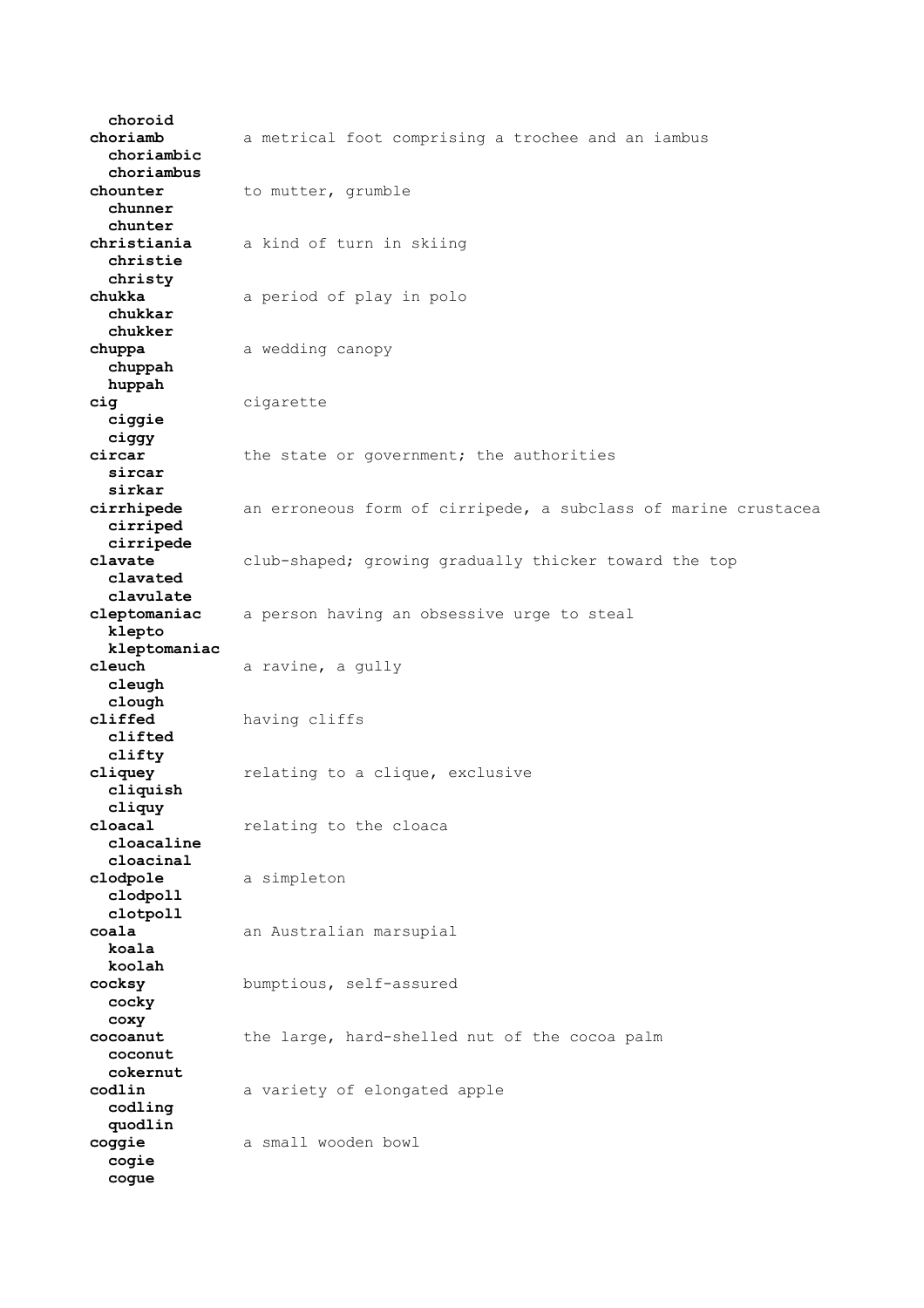**coign** a wedge; a cornerstone; (vb) to secure or raise by wedging  **coigne quoin colostral** relating to colostrum  **colostric colostrous colter** a knife or cutter, attached to the beam of a plow to cut<br>coulter the sward, in advance of the plowshare and moldboard the sward, in advance of the plowshare and moldboard  **culter combe** a short deep valley; a hollow in a hillside  **coomb coombe commie** a communist  **commo commy comptable** countable  **comptible countable** con to know, study  **conne kon concolor** of uniform color  **concolorate concolorous conner** a kind of wrasse, aka goldsinny  **connor cunner conoidal** nearly, but not exactly, conical  **conoidic conoidical contrair** contrary  **contrarious contrary cookey** a small sweet biscuit or cake  **cookie cooky coolabah** a species of Australian eucalyptus tree  **coolibah coolibar coosen** to cheat  **coosin cozen cooser** a stallion  **cuisser cusser cootikin** a gaiter  **cuitikin cutikin copeck** a Russian monetary unit, the hundredth part of a rouble  **kopeck kopek corporal** a white cloth on which Communion bread and wine are placed  **corporale corporas corselet** a cuirass, a protective body covering of leather  **corselette corslet coryphaeus** the leader of a Greek chorus  **coryphe coryphee cosmogonal** relating to cosmogony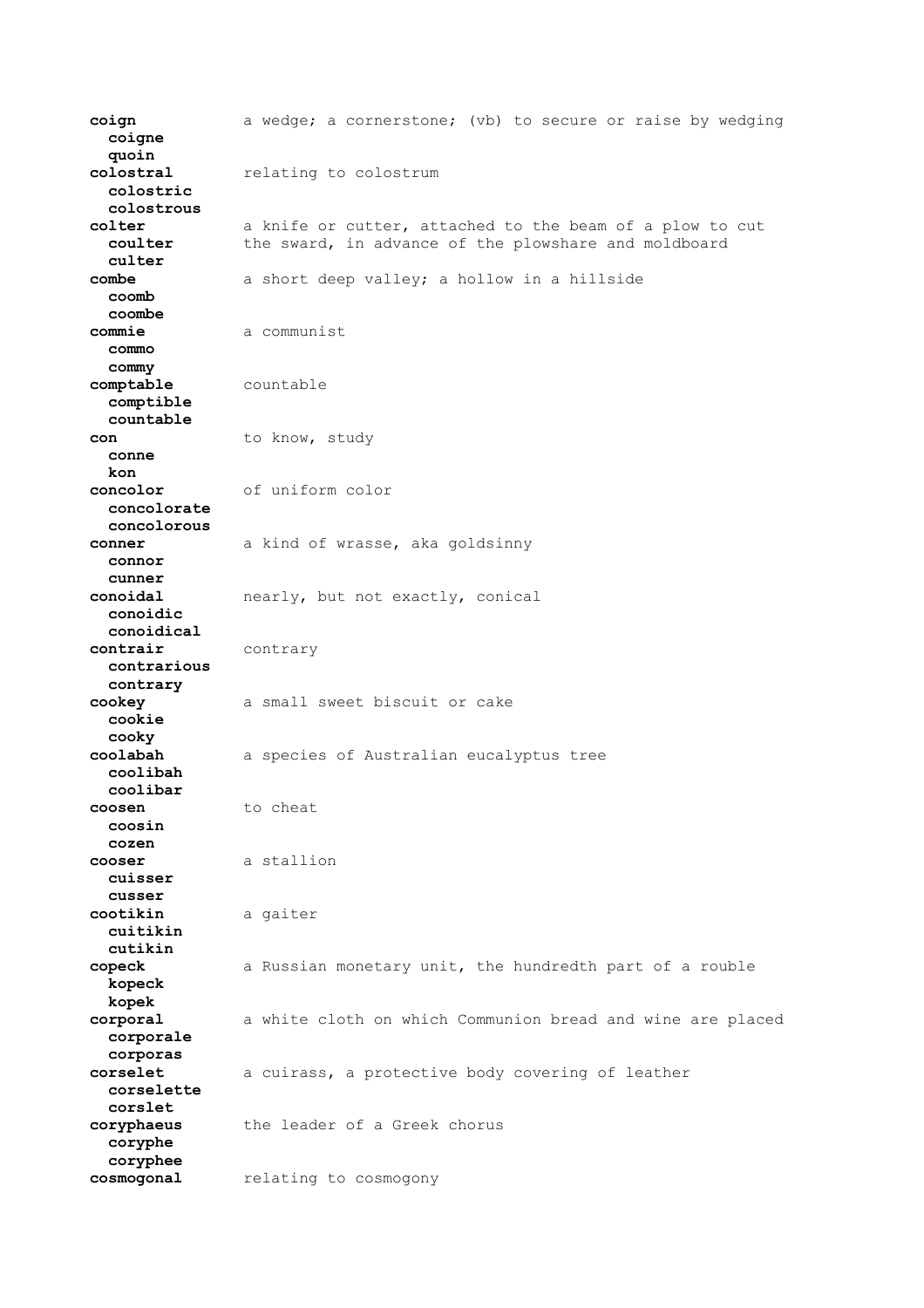**cosmogonic cosmogonical coss** a measure of distance  **kos koss cottar** a medieval peasant inhabiting a cottage  **cotter cottier coulibiac** a Russian fish pie  **coulibiaca koulibiaca covin** a conspiracy between two or more people to act to the injury  **covine** of another  **covyne cowage** a leguminous climbing plant with crooked pods covered with **cowhage** sharp stinging hairs  **cowitch cowflap** a cowpat  **cowflop cowplop coxcombic** foppish, vain  **coxcombical coxcomical craple** a grapple  **graple grapple crapy** having the texture of crape, a light crinkled fabric  **crepey crepy crathur** a creature; whiskey  **cratur craythur creatin** a nitrogenous compound found in striped muscle  **creatine kreatine creutzer** a small copper coin formerly used in South Germany  **kreutzer kreuzer crewels** scrofula, the King's Evil  **cruells cruels cribrate** perforated like a sieve  **cribrose cribrous cromack** a crook, a stick with a curved head  **crummack crummock croove** a pen or sty  **cruive cruve cryolite** an aluminum ore  **kryolite kryolith cuirass** armour for breast and back  **curat curiet cumberbund** a waistband, a sash  **cummerbund kummerbund cunctatious** causing delay  **cunctative**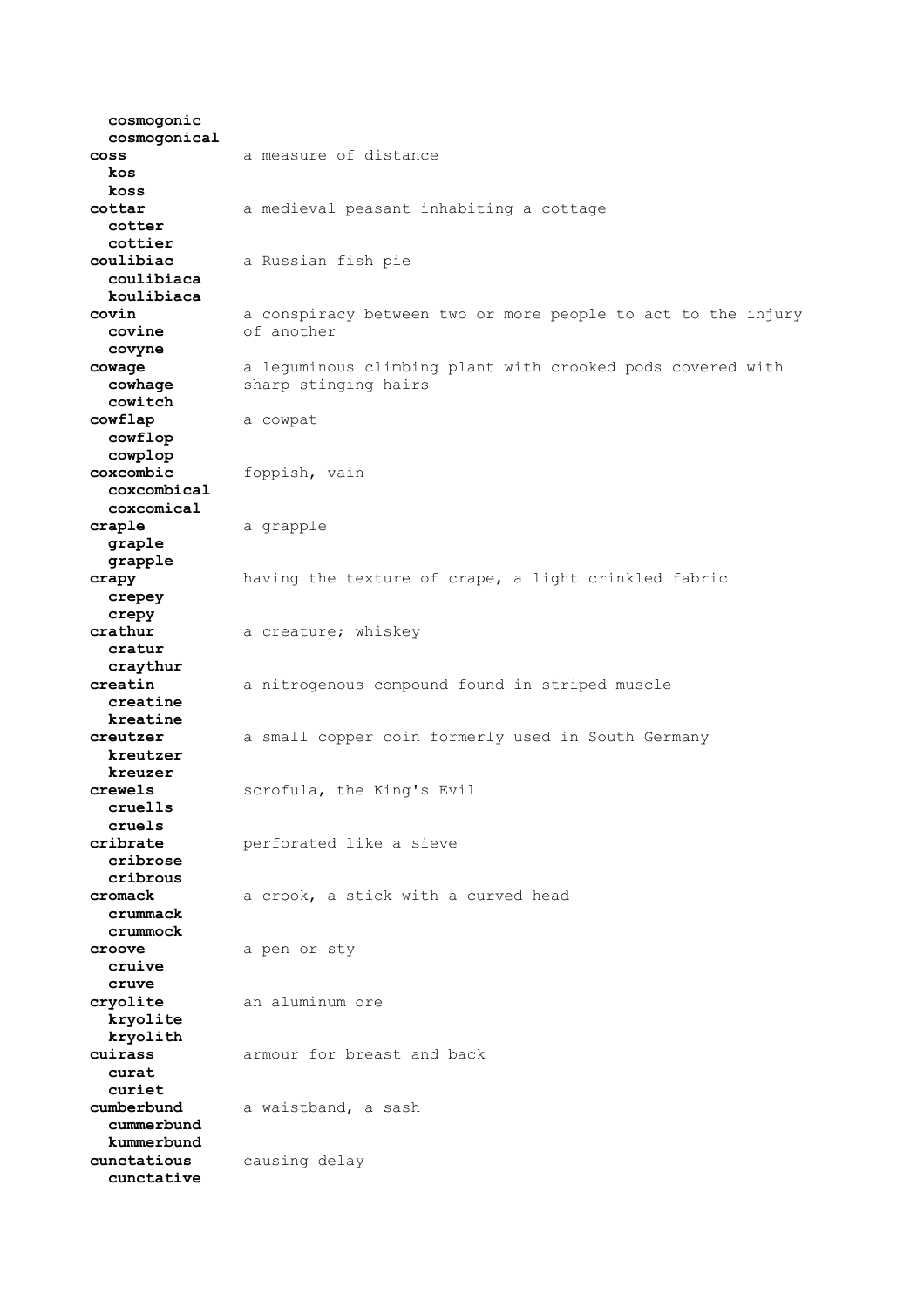**cunctatory cuneal** wedge-shaped  **cuneate cuneated cuneatic** of script, wedge-shaped  **cuneiform cuniform curagh** a long-shaped boat similar to a coracle  **currach curragh curtalax** a short broad sword; a cutlass  **curtalaxe curtaxe cusso** an Ethiopian tree, the flowers of which are used as a vermifuge  **kousso kusso custode** a person who has care such as of a public building  **custodian custodier cyanamid** the amide of cyanogen, a white crystalline substance  **cyanamide cyanogenamide cymbaleer** one who plays the cymbals  **cymbaler cymbalist czarevna** the proper title for the daughter of a czar  **tsarevna tzarevna czarism** the office of czar  **tsarism tzarism czarist** a supporter of the czar  **tsarist tzarist dabchick** the little grebe  **dipchick dobchick** to lounge, saunter  **daiker daker daffadowndilly** a yellow-flowered narcissus  **daffodil daffodilly** dainty; (noun) a dainty  **dainty daynt daishiki** an African tunic  **dasheki dashiki** daled a Hebrew letter  **daledh daleth damar** a hard resin used in making varnish  **dammar dammer damndest** utmost effort, in phrase to do one's damndest  **damnedest damnest dancette** in heraldry, deeply indented  **dancettee dancetty**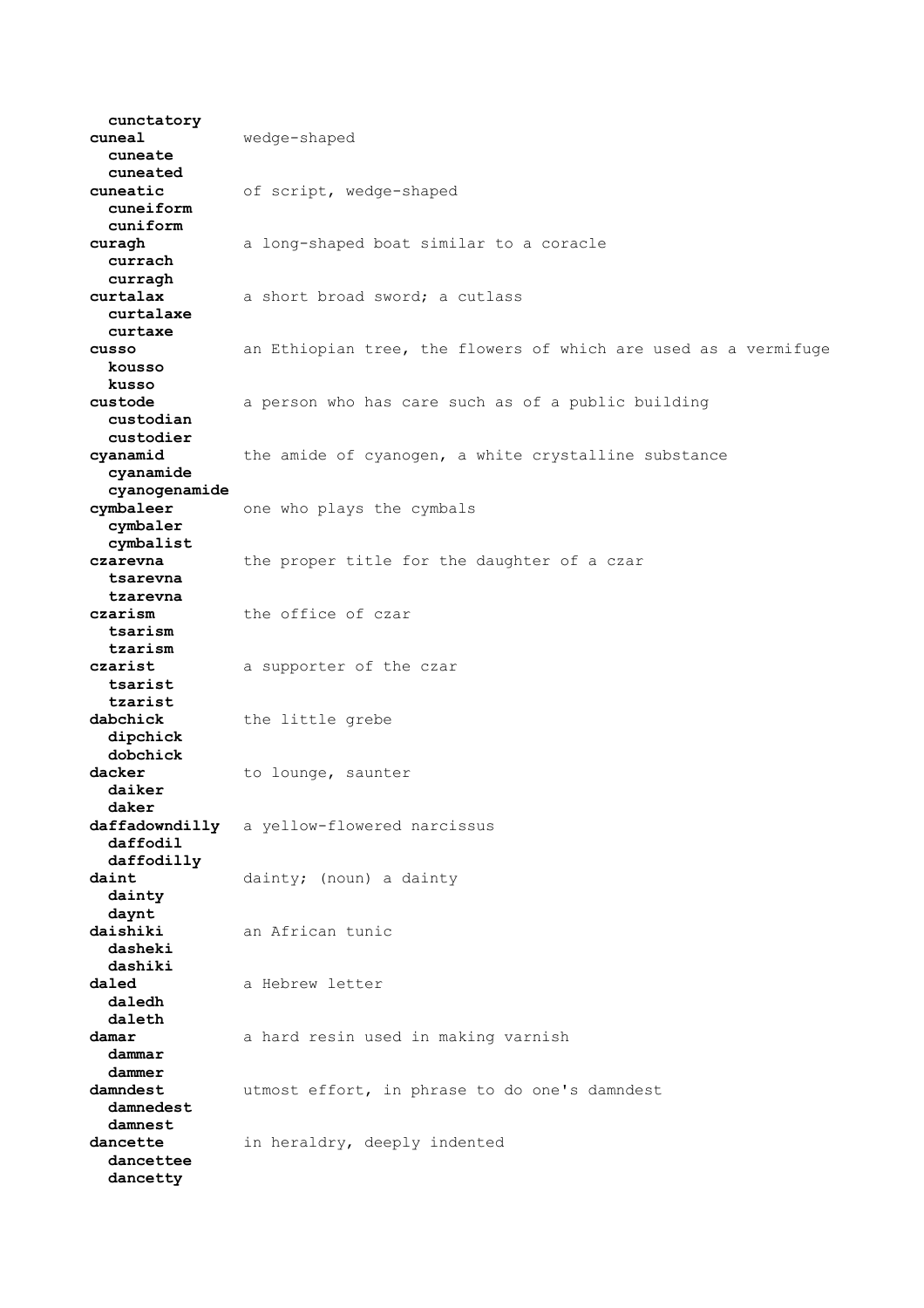dare **to** have the necessary courage  **darre daur darga** a structure over a place where a holy person was buried or  **dargah** cremated  **durgah darkey** a Black or coloured person  **darkie darky daubery** a crudely artful device, a pretence  **daubry dawbry** to knock, thump  **dawd dod dear** precious (verb) to injure  **deare dere deawie** dewy  **deawy dewy debonair** of good appearance, elegant  **debonaire debonnaire decagram** a weight of the metric system; ten grams  **decagramme dekagram decapodal** relating to decapods, an order of crustaceans with ten feet,  **decapodan** that includes crabs and lobsters  **decapodous deewan** in India, a financial minister  **dewan diwan dejeune** breakfast, lunch  **dejeuner disjune deleble** capable of being deleted  **deletable delible demagogism** the practices of a demagogue  **demagoguism demagogy demiurgeous** relating to a demiurge  **demiurgic demiurgical** like a demoniac, a person possessed by a demon or evil spirit  **demonic demonical** derham the monetary unit of Morocco  **dirham dirhem** derm the true skin, below the outer layer  **derma dermis dermal** relating to the derm or skin  **dermatic dermic** design to conceive and plan out  **desine desyne dethrone** to remove from a throne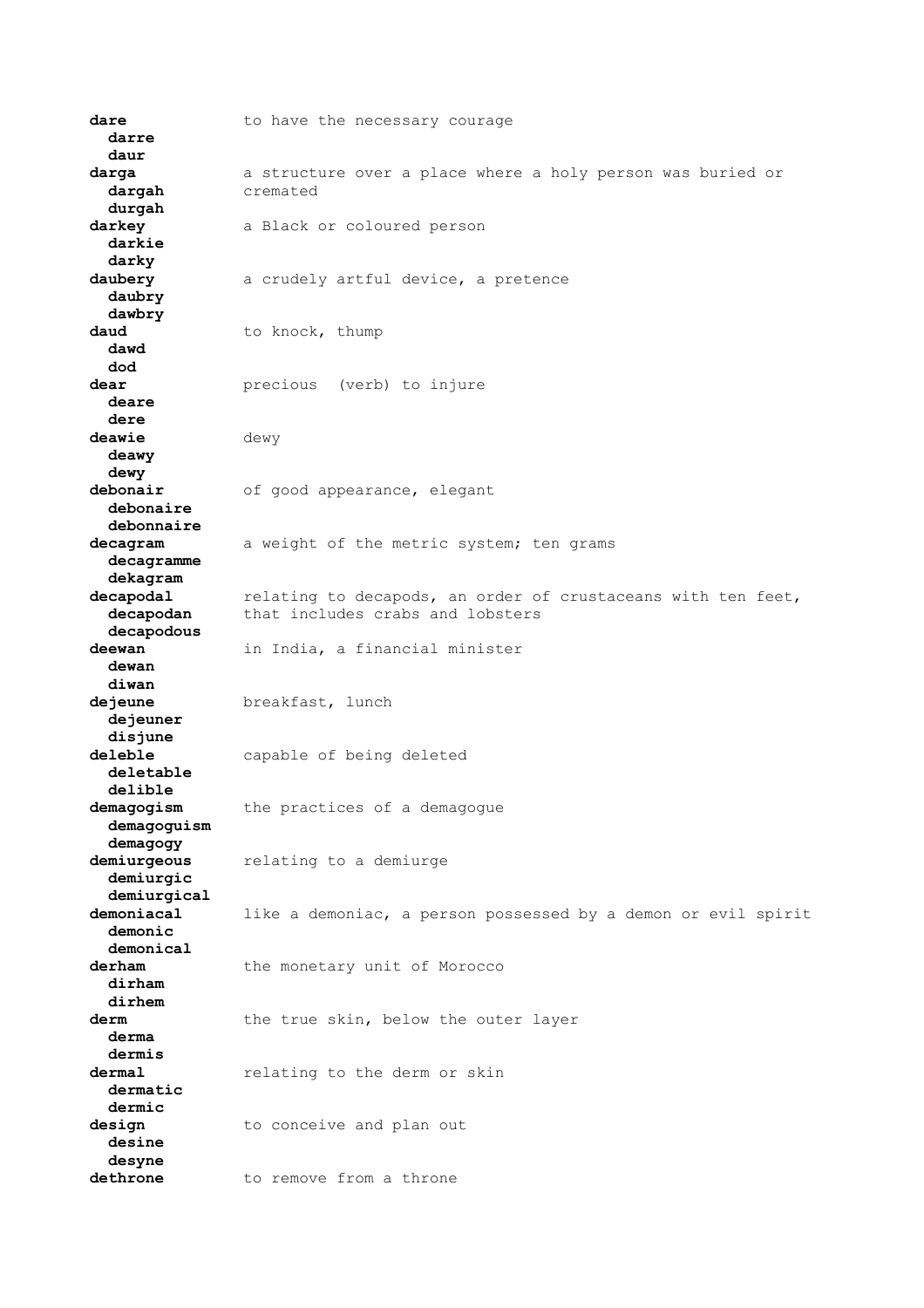**disthrone unthrone dex** a pill containing Dexedrine, a sulfate used as a stimulant  **dexie dexy diact** having two rays; (noun) a sponge spicule having two rays that  **diactinal** develop in different directions from a single point of origin  **diactine diametral** pertaining to a diameter  **diametric diametrical dickey** a false shirt front  **dickie dicky** a crystalline compound obtained from sweet clover hay  **dicoumarol dicumarol didgeridoo** a native Australian musical instrument  **didjeridoo didjeridu diecious** having male and female sexual organs in different individuals  **dioecious dioicous diestrum** a period of sexual inactivity  **diestrus dioestrus dietician** an expert on diet  **dietist dietitian dingey** a small open boat, prepared by oars, sails or an outboard  **dinghy** motor  **dingy** dirdam an uproar  **dirdum durdum** dirl to (cause to) vibrate  **thirl tirl discoure** to discover  **discover discure disjaskit** tired out  **forjaskit forjeskit dite** to compose  **endite indite djinn** plural of djinni, one of a class of spirits in Muslim theology  **ginn jinn dobla** a former monetary unit of Spain, a gold coin  **doblon doubloon dogey** a motherless calf  **dogie dogy doggerel** poor quality comic verse  **doggrel dogrel doily** a lace mat for a cake-plate  **doyley**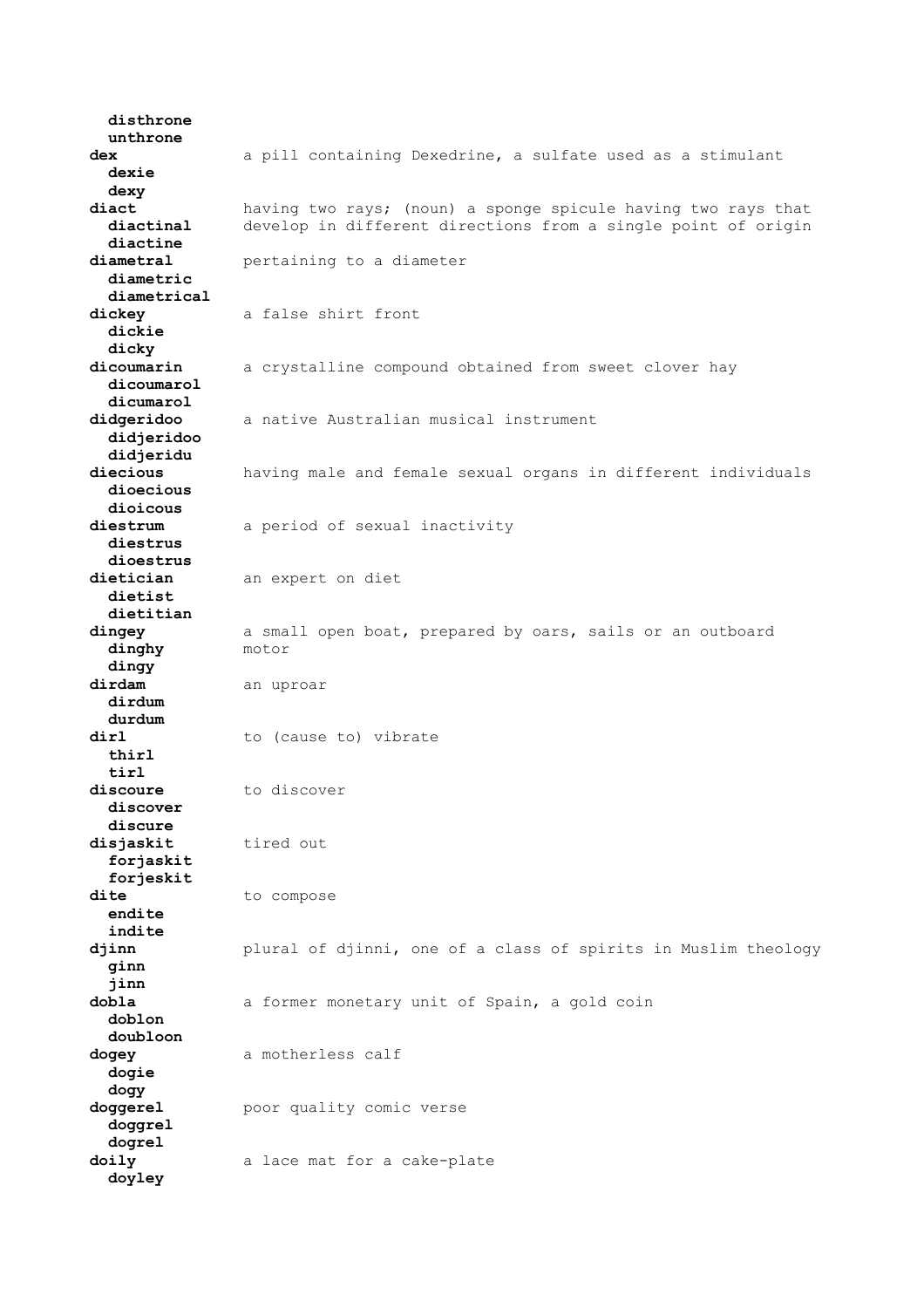**doyly dominick** one of an American breed of chickens  **dominicker dominique doobrey** a thing whose name is unknown or temporarily forgotten, a  **doobrie** what's-its-name  **doobry doon** down  **doun down doozer** a thing of surpassing size or excellence  **doozie doozy dore** gilded; (noun) a gold-coloured fish  **doree dory dorneck** a coarse sort of damask, orig made at Tournay (in Flemish,  **dornick** Doornick), Belgium  **dornock dosiology** the branch of medicine that deals with dosages  **dosology posology douar** a circular Arab encampment  **dowar duar doupioni** a kind of silk yarn  **douppioni dupion dowl** a portion of down in a feather; a piece of fluff  **dowle dowlne draconian** unusually harsh  **draconic dracontic dramaturg** a dramatist; spec. a reader and literary editor etc. to a  **dramaturge** permanent theatrical company  **dramaturgist drammach** meal and water mixed raw  **drammock drummock drearihead** affliction; dreariness  **drearihood drerihead** dreary  **dreigh driegh dsobo** a male zo  **zobo zobu dsomo** a female zo  **jomo zhomo duet (**to take part in playing) a composition for two  **duett duetto** duiker a small S. African antelope  **duikerbok duyker dulcite** a saccharine substance derived from various plants  **dulcitol dulcose**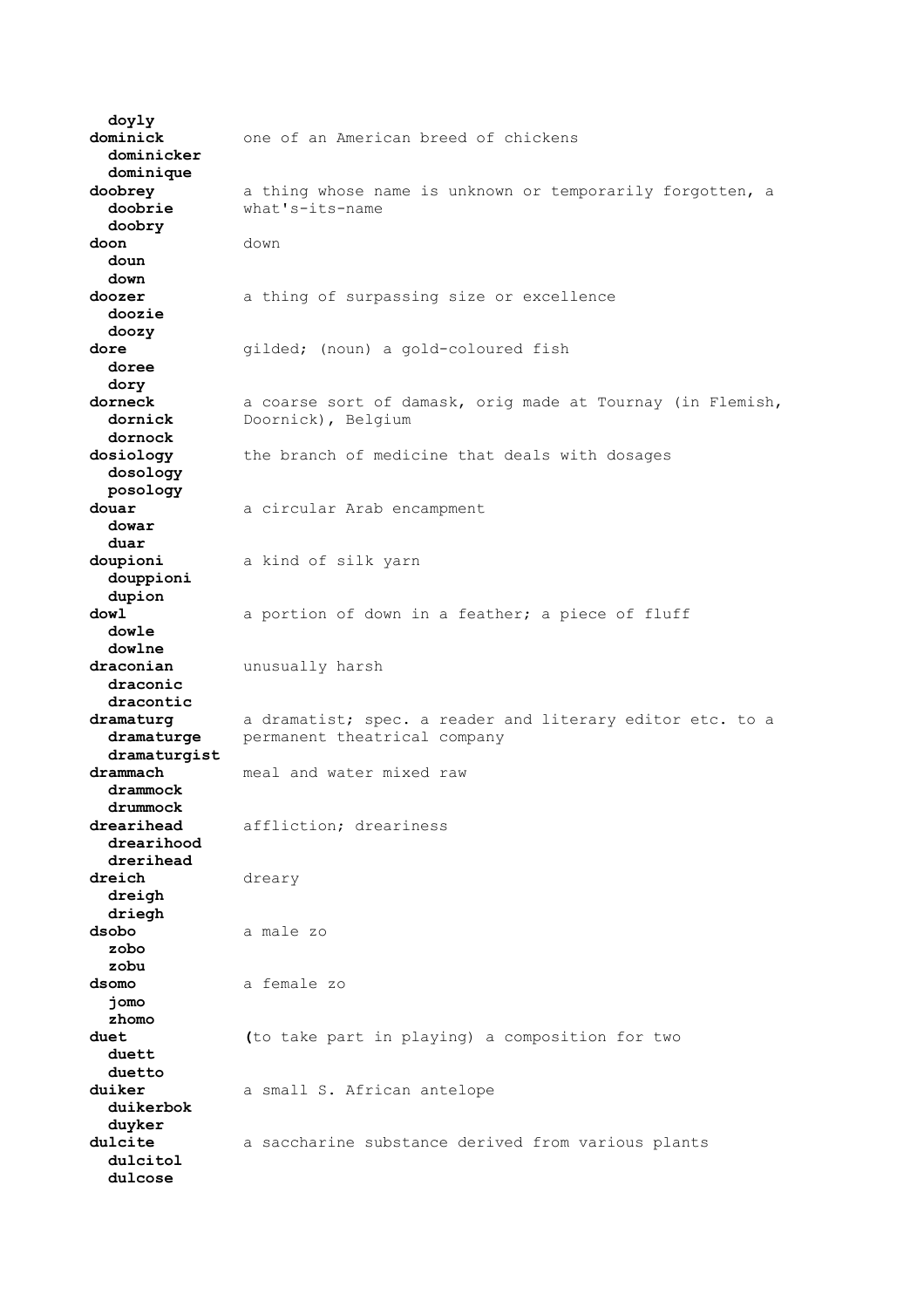**dural** a strong light aluminum alloy containing copper  **duralumin duraluminium duvetine** a smooth lustrous velvety fabric  **duvetyn duvetyne** dwalm a swoon, a sudden sickness; (vb) to swoon  **dwam dwaum dysodil** an impure earthy or coaly bitumen, which emits a highly fetid  **dysodile** odor when burning  **dysodyle eager zealous** (noun) a river bore  **eagre eger eastermost** most easterly  **easternmost eastmost eath** easy  **eathe ethe ebon** ebony  **ebony heben ebriate** intoxicated  **ebriated ebriose eeew** used to express disgust  **eew ew** eft a newt  **evet ewt eidolon** an unsubstantial image, a phantom  **idolon idolum eikon** a religious carving of a saint etc  **icon ikon eine** eyes  **eyen eyne eisel** sour wine resembling vinegar  **eisell esile elchee** an ambassador  **elchi eltchi eloge** a commendation; an encomium  **elogium elogy elt** a young sow  **gilt yelt** embace to lower; to debase  **embase imbase embraceor** a person who seeks to influence jurors by corrupt means to  **embracer** deliver a partial verdict  **embrasor embryonal** of or like an embryo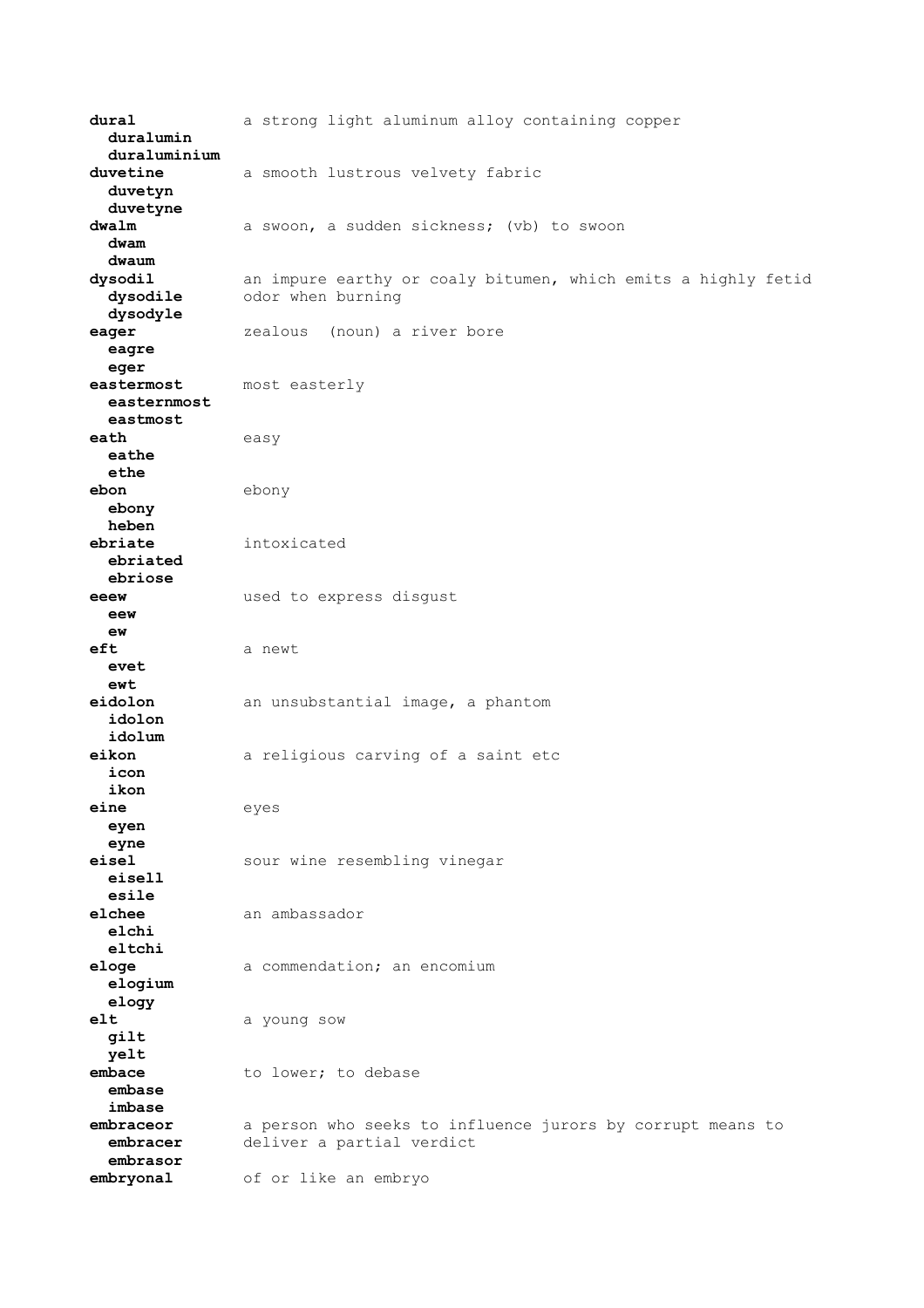**embryonic embryotic emmew** to confine, mew up, as a hawk in mews  **enmew immew emmove** to affect with emotion  **emove enmove empanel** to form a list of jurors  **impanel impannel emyd** a genus of freshwater terrapin  **emyde emys endemial** confined to one particular area, eg of a disease  **endemic endemical endermatic** through or applied directly to the skin  **endermic endermical endozoic** having seeds dispersed by animals that swallow them  **entozoal entozoic endozoon** an internal parasite  **entozoan entozoon engineer** someone who designs or makes, or puts to practical use, engines **enginer** or machinery of any type  **ingener engraff** to graft onto  **engraft ingraft engram** a hypothetical change in neural tissue due to memory  **engramma engramme enhearse** to put in, or as in, a hearse or coffin  **inhearse inherce enlarge** to make or become larger  **enlargen largen enology** the science dealing with wine and winemaking  **oenology oinology enophile** one who loves wine  **oenophil oenophile enquire** to ask  **inquere inquire enseam** to cover with grease, to defile  **inseam inseem entremes** edible pastry sculpture served between main courses  **entremesse entremets enwreath** to encircle with a wreath  **enwreathe inwreathe ephebe** a young adult Greek  **ephebos**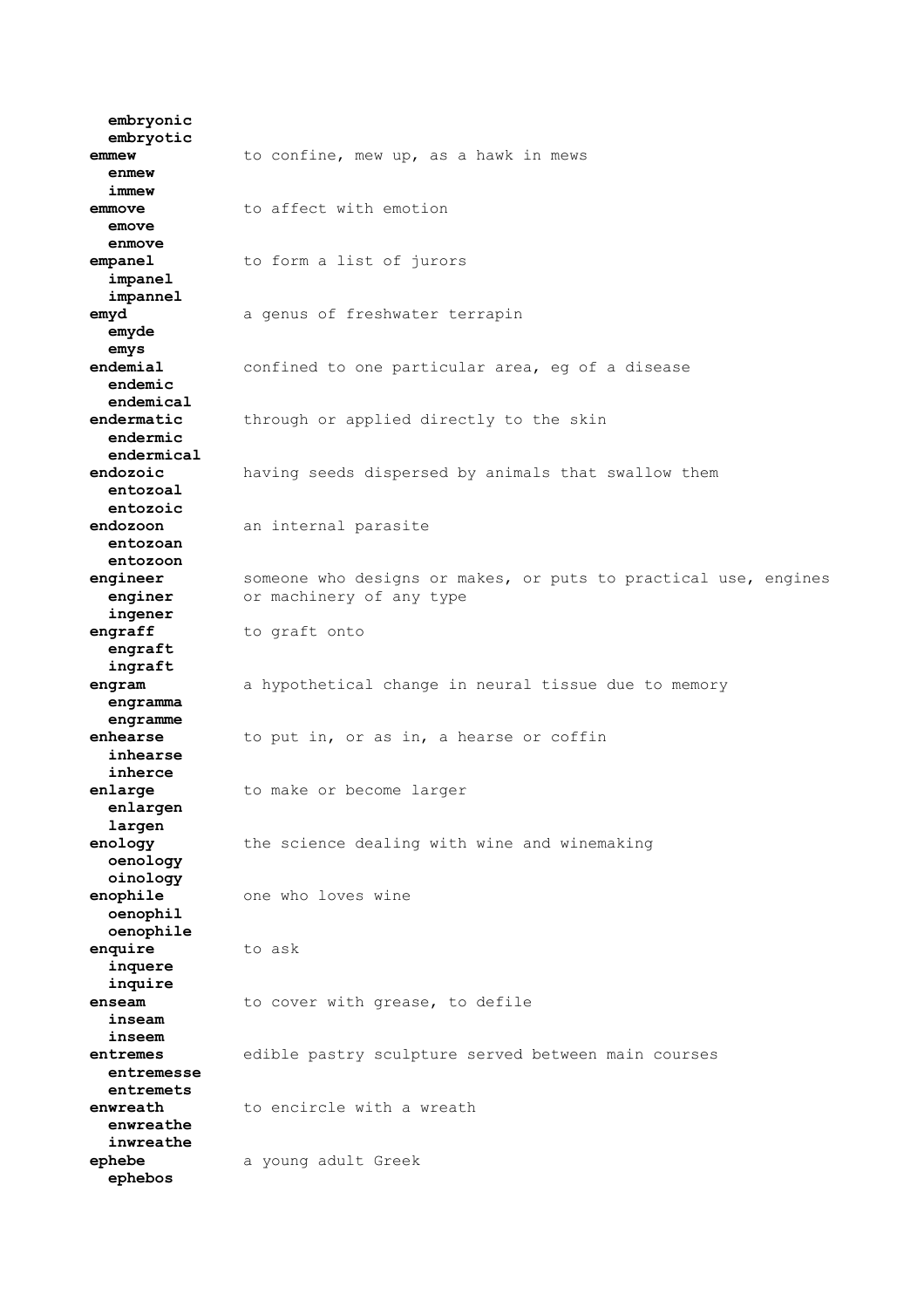**ephebus epicenter** the point on the Earth's surface that is directly above the  **epicentre** focus of an earthquake  **epicentrum epideictic** done for show or display  **epideictical epidictic epigon** an inferior imitator of a creative thinker or artist  **epigone epigonus epinicion** an ode in honour of a victor or winner  **epinikian epinikion epiphytal** pertaining to an epiphyte, a plant which grows upon another  **epiphytic** plant  **epiphytical epitaphial** pertaining to an epitaph  **epitaphian epitaphic epitomiser** one who epitomises  **epitomist epitomizer eriach** a blood-fine paid by a murderer in old Irish law  **eric erick eringo** a plant of the genus Eryngium, sea holly, reputed to be an  **eryngium** aphrodisiac  **eryngo erodable** that can be eroded  **erodible erosible erotema** a rhetorical question  **eroteme erotesis escallop** a kind of shell; (vb) to indent like an escallop  **scallop scollop escar** a long narrow ridge of gravel deposited by a glacial stream  **eskar esker eschalot** an onion with garlic-flavoured bulbs  **shallot shalot escutcheon** a shield bearing a coat-of-arms  **scuchin scutcheon estragon** a kind of herb  **staragen tarragon estramazone** a downward cut in fencing  **stramacon stramazon estuarial** relating to estuaries  **estuarian estuarine eudaemon** a benevolent spirit  **eudaimon eudemon eudaemonia** happiness or wellbeing; in Aristotelian philosophy,  **eudaemony** a full, active life governed by reason  **eudemonia**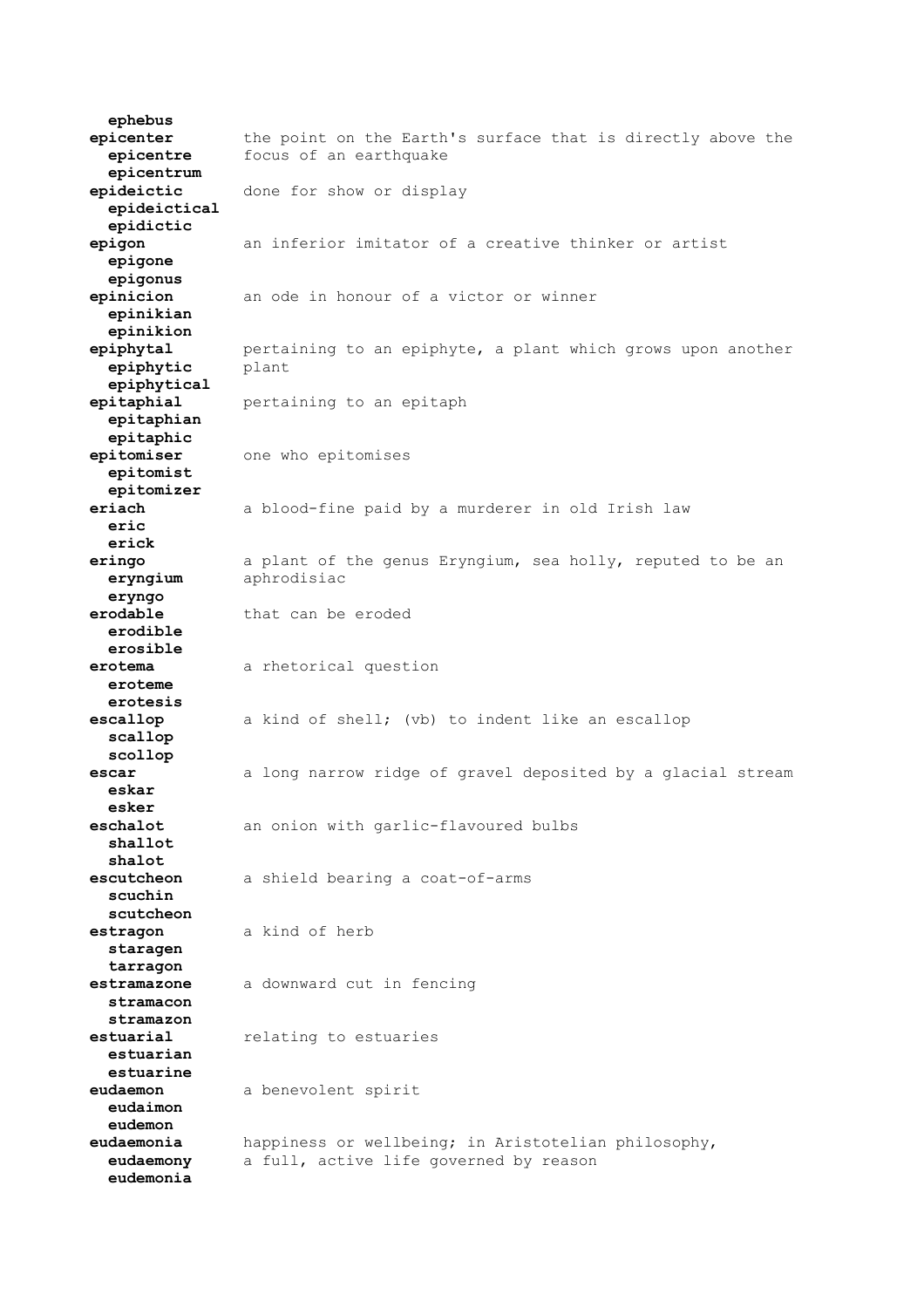**eughen** made of yew-wood  **ewghen yewen euphonic** pleasant sounding  **euphonical euphonious evadable** that may be evaded  **evadible evasible extemporaneous** unpremeditated; esp of prayer, discourse, composition, etc  **extemporary extempore eyas** a young hawk taken from the nest for training  **eyass nyas falderal** nonsense; a meaningless refrain of a song  **falderol folderol fanega** a dry measure in Spain and Spanish America  **fanegada fanga fano** a liturgical cape worn by the Pope when celebrating fanon a solemn pontifical mass  **fanum farand** having a certain manner or humour  **farrand farrant farandine** a silk and wool cloth  **farrandine ferrandine farl** the quarter of a round cake of flour or oatmeal  **farle farthel fascicle** a bundle; a division of book published in parts  **fascicule fasciculus fatwa** an Islamic religious decree; (vb) to issue an Islamic religious  **fatwah** decree  **fetwa feateous** shapely, well-made  **featous featuous fecial** in ancient Rome, a member of a group of priests who acted  **fetial** as heralds  **fetialis feh** a letter of the Hebrew alphabet  **pe peh fehmic** pertaining to a fehm, a mediaeval German court  **vehmic vehmique feist** a small dog  **fice fyce feldschar** in Russia and Eastern Europe, a partly trained doctor, or  **feldscher** one who assists a doctor on the battlefield  **feldsher feldspar** a common rock-forming mineral  **feldspath felspar feldspathoid** any mineral of a group related to feldspar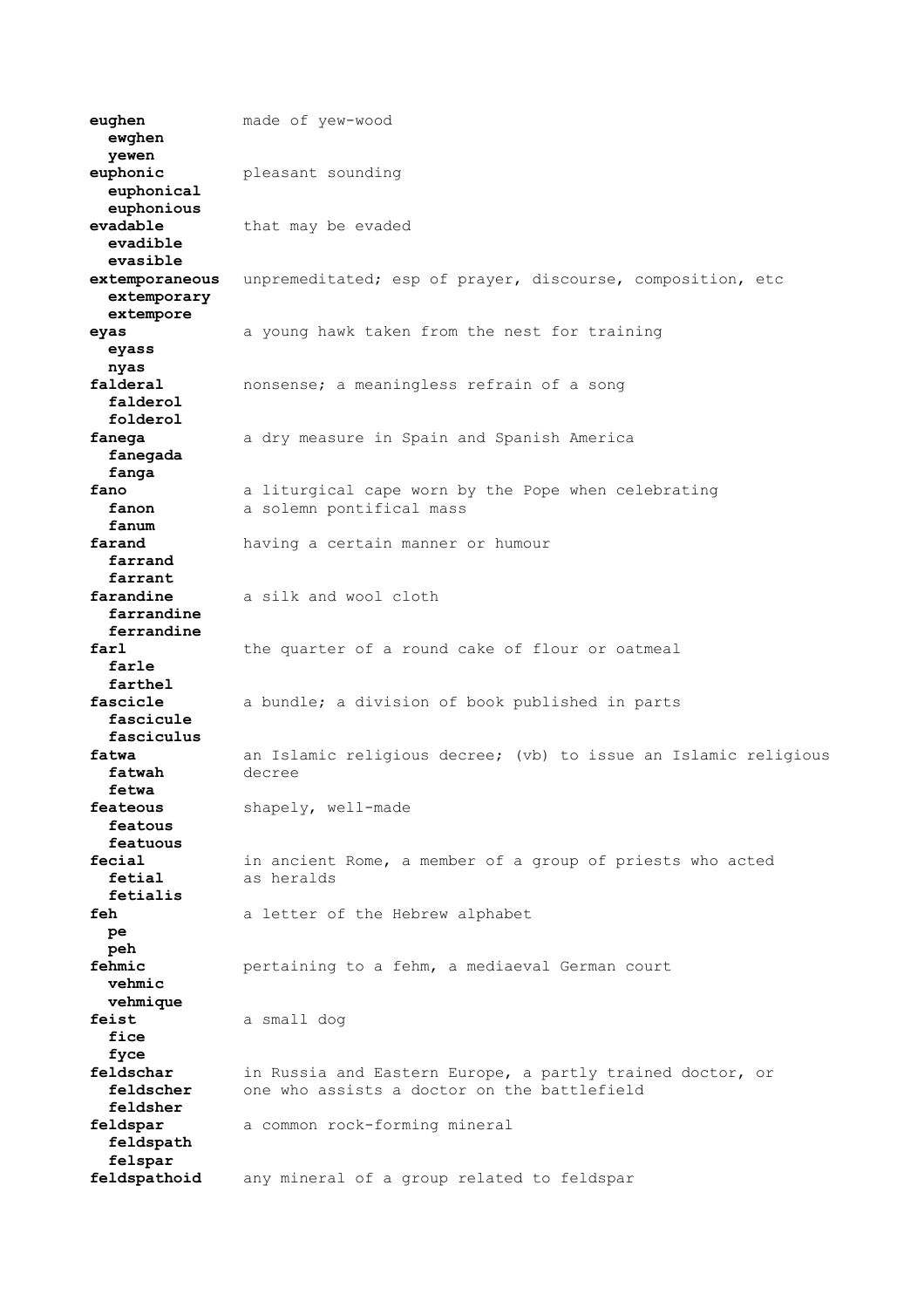**felspathoid foid feodary** one holding lands or power by a feudal tenure  **feudary feudatory** fet to fetch  **fetch fett fetich** an object believed to procure for its owner the services  **fetiche** of a spirit lodged within it  **fetish fettuccine** a pasta made in long ribbons  **fettucine fettucini** the dung of deer, hares etc  **fumet fumette fibrilar** of or pertaining to fibrils or fibers  **fibrillar fibrillary** a wallboard of compressed asbestos and cement; a shack made of this fibrocement  **fibrolite filemot** dead-leaf colour; dull brown  **philamot philomot** filister a groove on a window frame  **fillester fillister** fillo **very** thin pastry dough  **filo phyllo finback** a type of whale characterized by a prominent fin on the back,  **finfish** aka rorqual  **finner finnesko** a reindeer-skin boot with the hair on  **finnsko finsko finnochio** a dwarf variety of fennel  **finocchio finochio fitch** a polecat; its fur  **fitchet fitchew** of a cross, having a pointed shaft  **fitchee fitchy fitt** a division of a poem  **fitte fytte flagpole** a pole for displaying a flag  **flagstaff flagstick flammable** easily able to catch fire; (noun) something flammable  **inflamable inflammable flatling** with a flat side or edge  **flatlings flatlong flautist** a performer on the flute  **fluter**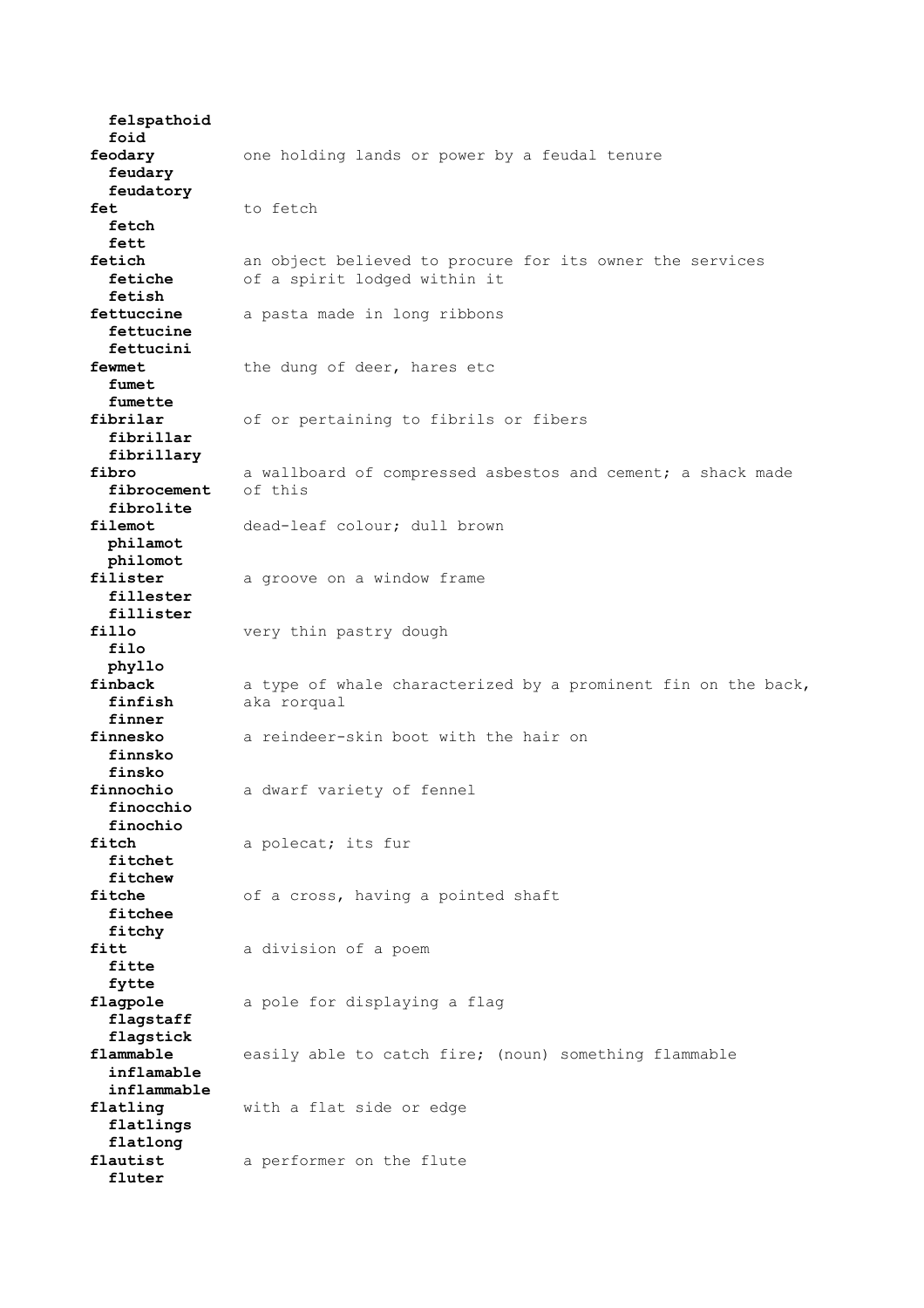**flutist flunkey** a contemptuous name for a liveried servant or a footman  **flunkie flunky fluor** a mineral, calcium fluoride  **fluorite fluorspar fogey** a very conservative person  **fogie fogy folkmoot** an assembly of the people among the Old English  **folkmot folkmote foosball** table football  **fusball fussball foreslow** to delay, put off  **forsloe forslow forhoo** to desert or abandon  **forhooie forhow forrad** forward  **forrit forward foveola** a small depression  **foveole foveolet fraim** foreign, strange; (noun) a stranger  **fremd fremit** frankfort a small smoked sausage  **frankfurt frankfurter** fratchety quarrelsome  **fratching fratchy phrenetic** frenzied, frenetic (noun) a frenzied person  **phrenetical phrentick froughy** musty, rancid  **frowie frowy fulgorous** flashing like lightning  **fulgurant fulgurous fulham** a loaded dice  **fullam fullan fungoid** of or like fungus  **fungoidal fungous furan** a colourless liquid obtained from wood-tar and used in tanning  **furane furfuran** fustet the wood of a tree growing in the W. Indies, used in dyeing  **fustic** yellow  **fustoc gabbroic** of or like gabbro  **gabbroid gabbroitic**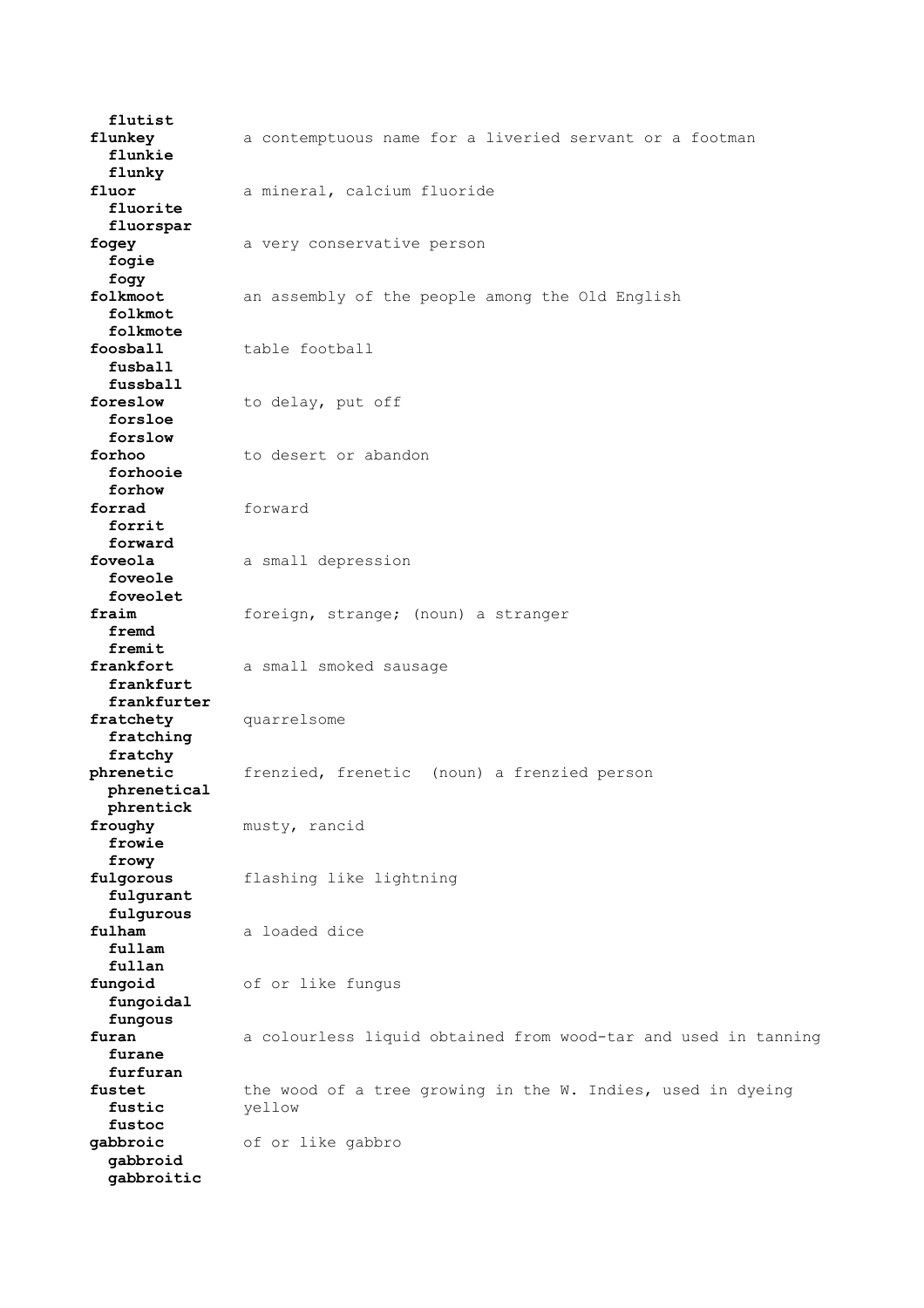**gach** to behave boastfully  **gatch gauch gadso** an interjection of surprise  **godso odso gadzooks** a mild oath  **odzooks zooks gaitt** a child  **geit gyte galavant** to roam about for pleasure without any definite plan  **galivant gallivant galligaskins** wide hose or breeches worn in the 16th century  **gallygaskins gaskins gamash** a kind of legging  **gramash gramoche** the inspissated juice of a plant growing in Malacca, used **gambier** for tanning and dyeing  **gambir gameyness** the condition or quality of being gamey  **gaminess gamyness gantry** a frame for supporting barrels in a cellar or elsewhere  **gauntree gauntry gaoler** a jailer  **jailer jailor gaoleress** a female gaoler  **jaileress jailoress garial** an Indian crocodile with a long snout  **gavial gharial** a chandelier arranged to burn gas  **gaselier gasolier gastness** dread  **gastnesse ghastness gate** a movable barrier; (vb) to supply with a gate  **yate yett gaufer** a waffle with a pattern of crossed lines  **gaufre gofer gazal** a Persian verse-form  **ghazal ghazel gazoo** a musical instrument consisting of a tube that makes a humming gazooka sound when breathed into  **kazoo gealousy** jealousy  **gelosy jealousy geez** an interjection expressing consternation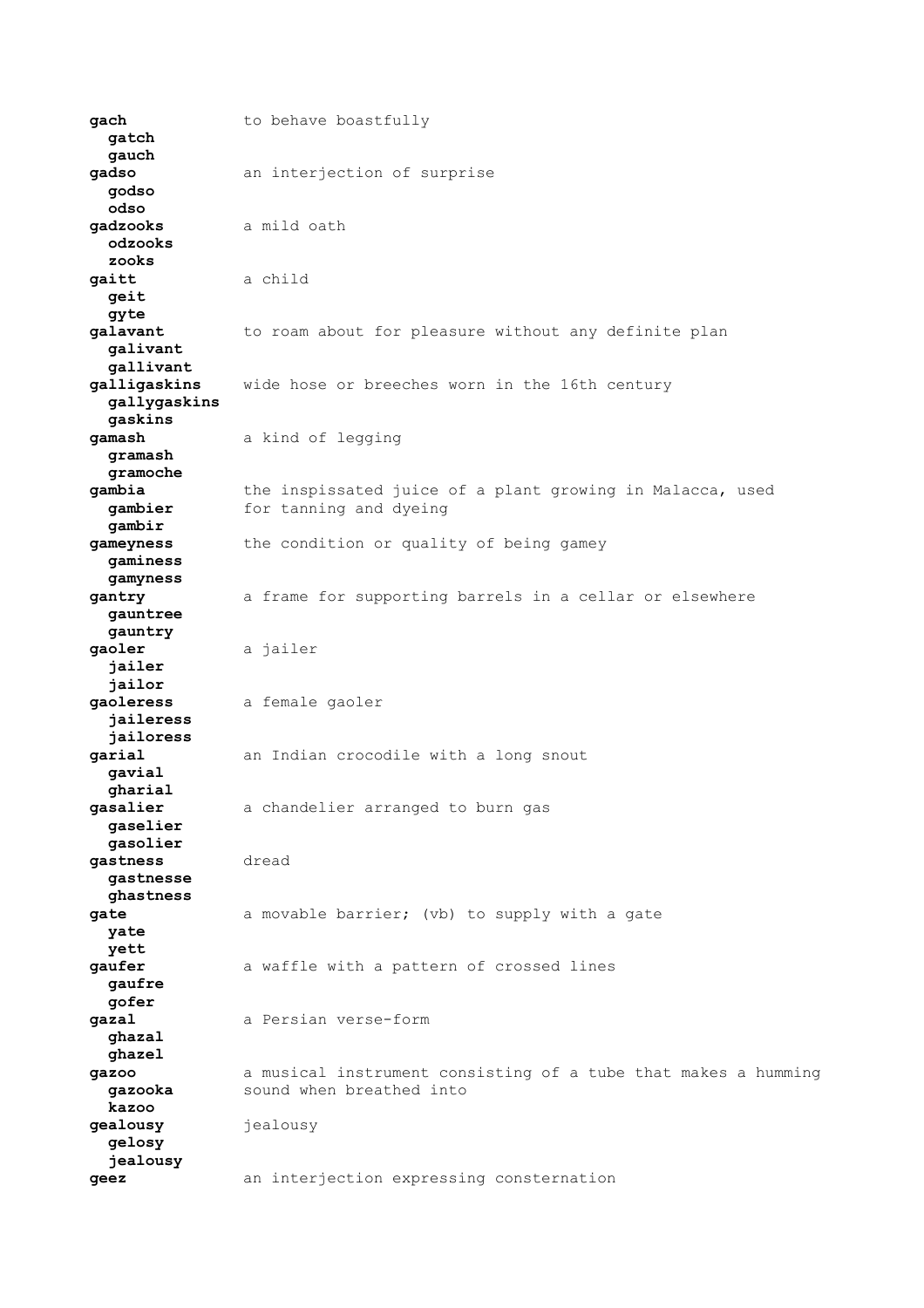**jeez jeeze geo** a gully or creek  **gio goe geodesical** of or pertaining to geodesy  **geodetic geodetical geoduck** a large edible clam  **gweduc gweduck gerbil** a desert rodent  **gerbille jerbil** a heavy, powerful falcon of cold northerly regions  **gyrfalcon jerfalcon gerne** to grin or gape  **girn gurn gesse** to guess  **ghesse guess gestic** of or relating to gesture  **gestical gestural ghillie** a Highland chief's attendant; (vb) to act as a ghillie  **gillie gilly gimmal** a ring that can be divided into two or three rings  **gimmor gymmal gimp** a yarn with a hard core; (vb) to make or furnish with this  **guimp gymp gingko** a kind of tree  **ginkgo jingko gipsen** a gypsy  **gipsy gypsy giraffine** of or like a giraffe  **giraffish giraffoid girasol** a fire-opal  **girasole girosol gism** energy, force; semen  **jism jissom** giust to tilt with lances  **joust just gju** a type of violin formerly used in Shetland  **gu gue gladiola** a lilylike plant, of the genus Gladiolus; aka corn flag  **gladiole gladiolus gloam** twilight, dusk  **gloaming**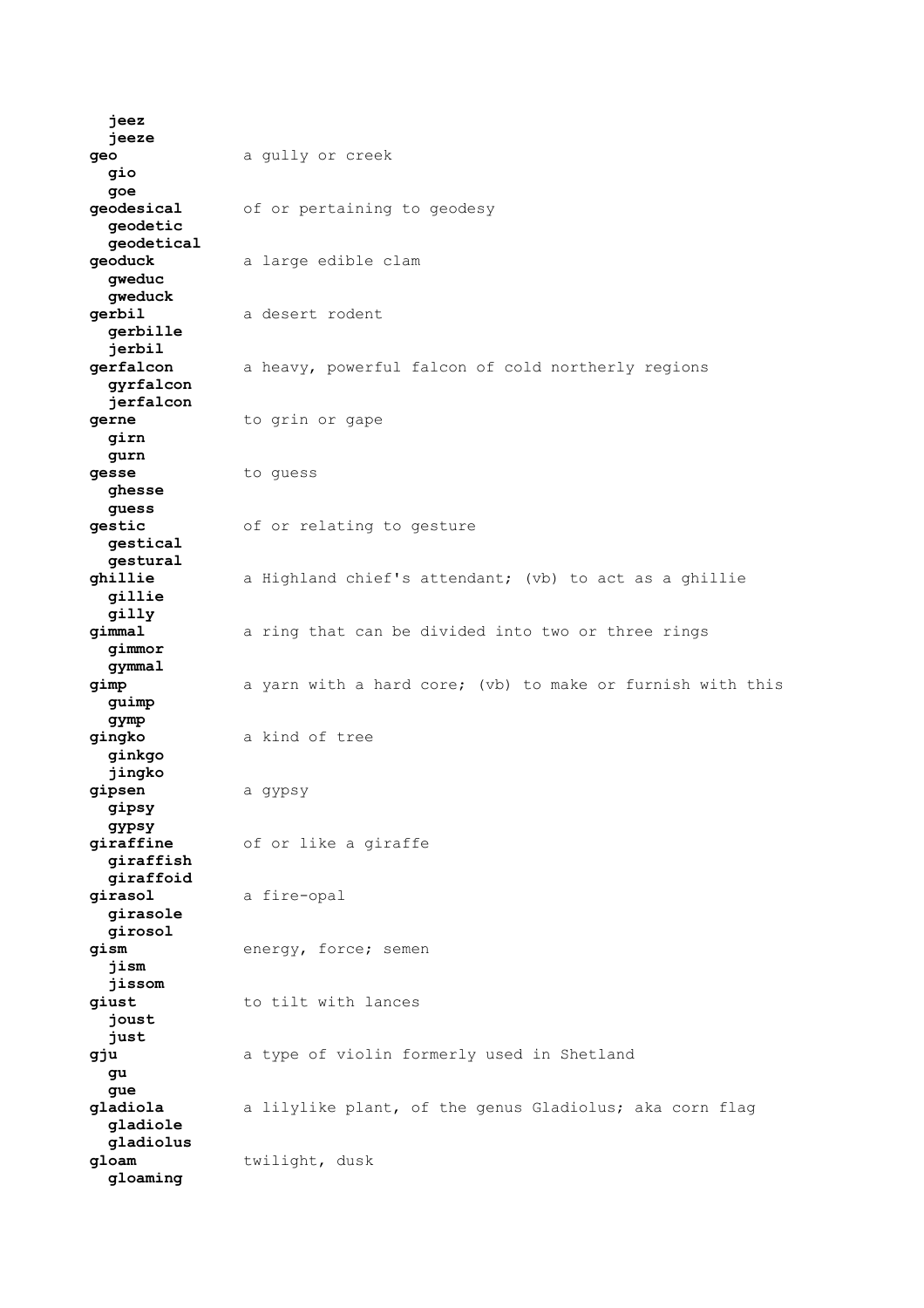**glooming glycerin** a nontechnical name for glycerol  **glycerine glycerol goatweed** an umbelliferous weed, long supposed to be good for gout  **goutweed goutwort goglet** a porous earthen jar for cooling water by evaporation  **guglet gurglet golliwog** a grotesque black male doll; a grotesque person  **golliwogg gollywog gombo** a soup thickened with okra  **gombro gumbo gomeral** a simpleton  **gomerel gomeril gonadal** relating to the gonads  **gonadial gonadic good** having suitable qualities (noun) that which is morally or  **gude** ethically right  **guid goodsire** a grandfather  **gudesire gutcher gooley** a small stone; (pl.) testicles  **goolie gooly gooney** an albatross  **goonie goony goorie** a mongrel, an extinct native dog  **goory kuri goramy** a large freshwater food fish of Asia  **gourami gurami gorillian** of or like a gorilla  **gorilline gorilloid goyisch** like a goy, non-Jew, Gentile  **goyish goyishe graal** a dish, a platter  **grail grayle** grandam a grandmother  **grandame grannam gravadlax** a Scandinavian dish of salmon with spices and salad  **gravlaks gravlax graywacke** any coarse-grained, usually dark sandstone containing angular<br>**greywacke** mineral and rock fragments in a fine-grained clayey matrix  **greywacke** mineral and rock fragments in a fine-grained clayey matrix  **wacke greegree** an African talisman or spell  **grigri grisgris**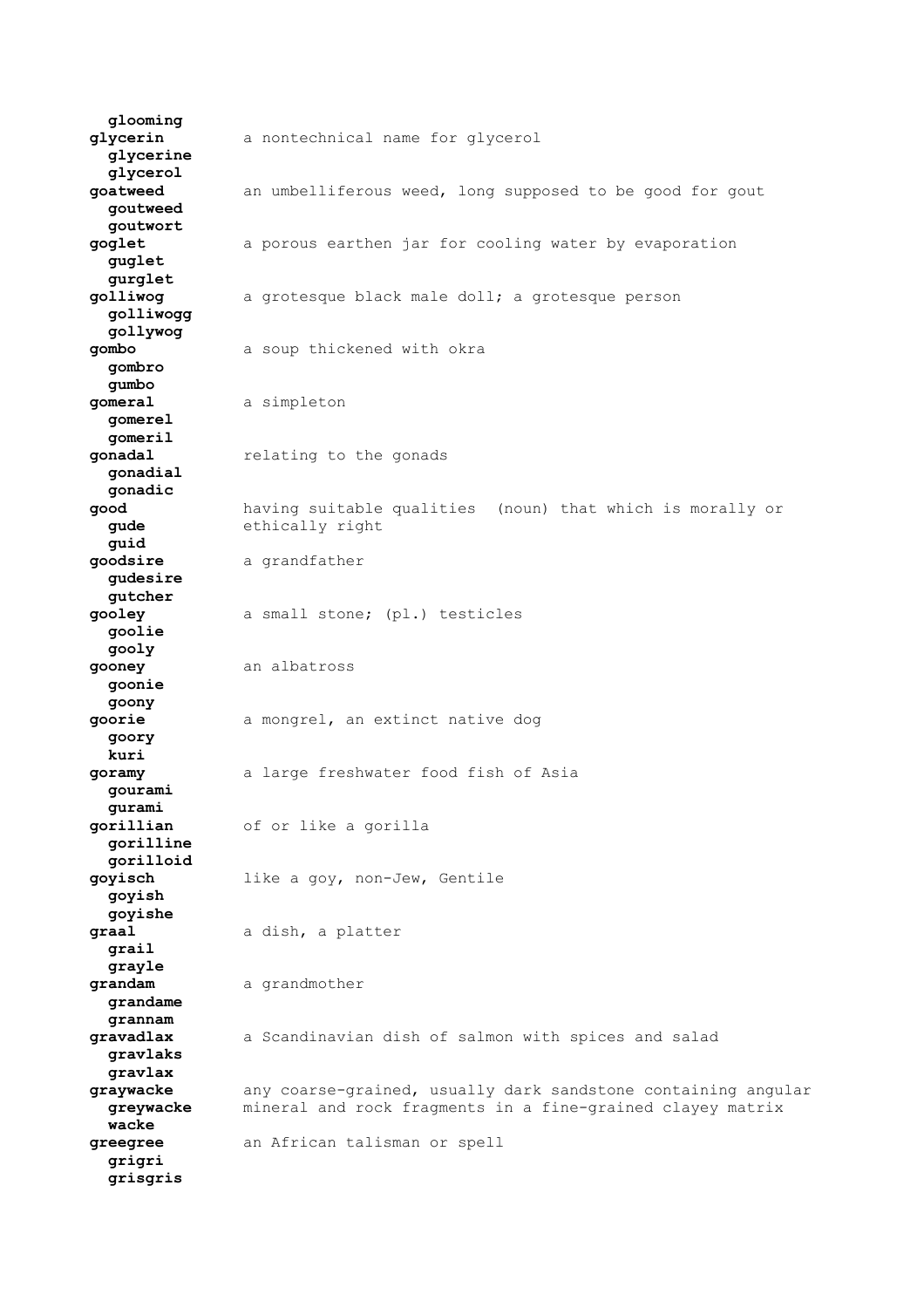**griesy** grisly  **grisy grysie griffin** an imaginary animal with a lion's body and an eagle's head  **gryfon gryphon grimalkin** a cat; esp an old female cat  **malkin mawkin gromet** a ring formed by twisting on itself a single strand of an **grommet** unlaid rope  **grommet** unlaid rope  **grummet** groof the front of one's body, one's face  **grouf grufe guaiac** a S. American tree; the resin from this  **guaiacum guaiocum guisard** a person in disguise; a masker; a mummer  **guiser guizer gusla** a one-stringed Balkan musical instrument  **gusle gusli gynae** gynaecology  **gynie gyny haanepoot** a kind of grape  **hanepoot honeypot habdalah** a Jewish ceremony or prayer marking the close of a Sabbath  **havdalah havdoloh hackle** a comb for flax or hemp; (vb) to comb with a hackle  **hatchel heckle** hadj a Muslim pilgrimage to Mecca  **haj hajj haemagogue** a drug that promotes the flow of blood  **hemagog hemagogue haematin** a brown substance containing ferric iron obtained from dried<br>**hematin** blood **hematin hematine hafflin** a halfling  **halflin halfling haiduk** (Hungarian) a brigand, a guerilla warrior  **heiduc heyduck halachic** relating to halacha, the legal component of the Jewish oral **halakhic** tradition  **halakic halavah** a sweetmeat, orig Turkish, containing sesame seeds, honey, **halva** nuts and saffron  **halvah** halid a compound of a halogen with a metal or radical  **halide haloid hallian** a lout or lazy rascal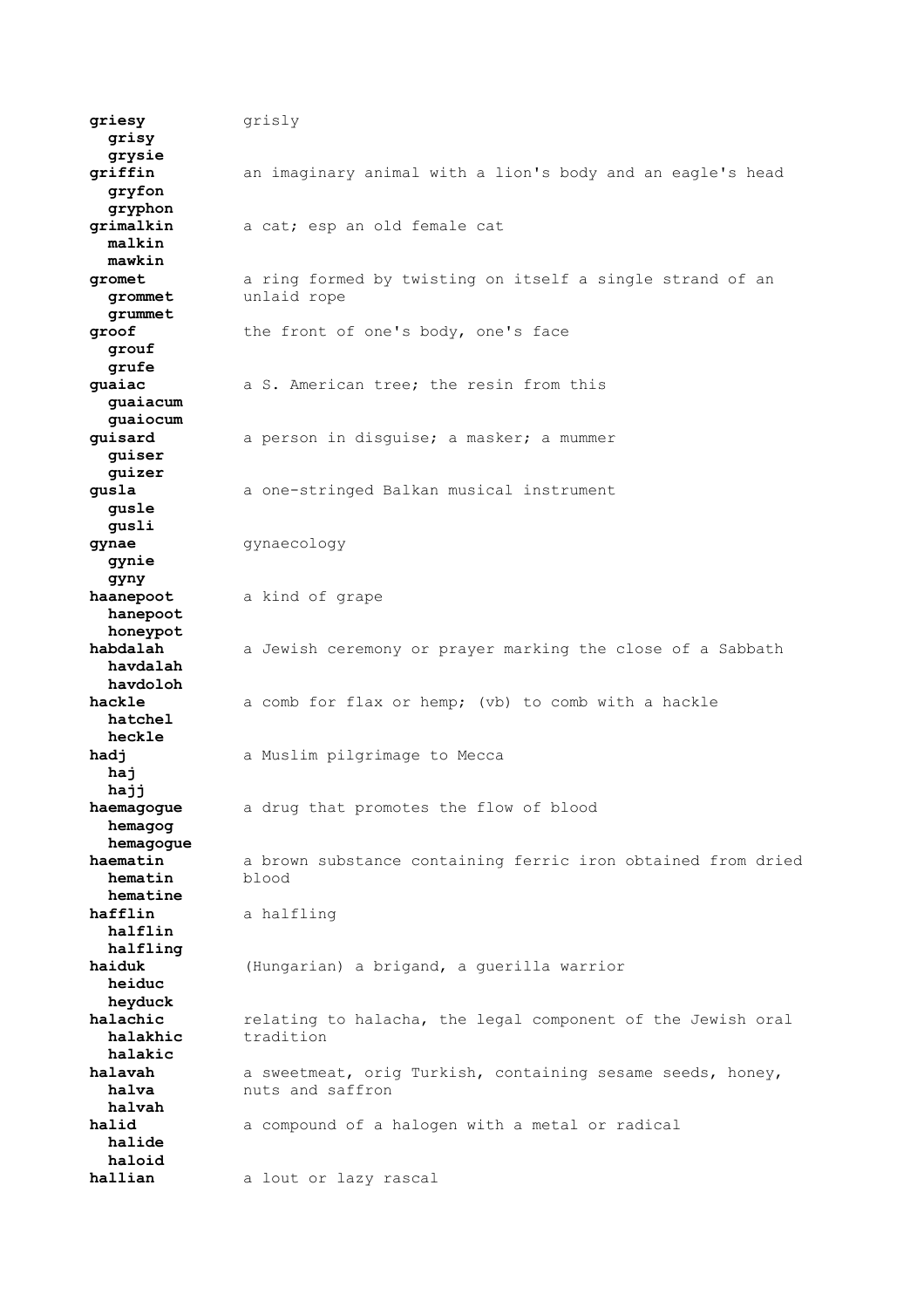**hallion hallyon halliard** a rope or tackle for hoisting and lowering sails  **halyard haulyard halloa** a cry to urge on a chase or to call attention; (vb) to greet  **halloo hulloo** halse to hail, greet  **hause hawse** in eastern countries, a porter  **hamaul hammal hame** home  **heame home hamewith** homewards  **homeward homewards hammam** an Oriental bathing establishment  **hummaum hummum handiwork** work done by the hands or by direct personal agency  **handwork handywork handjar** a Persian dagger  **hanjar khanjar haoma** a drink made from the haoma vine, used in Zoroastrian ritual  **hom homa hardihead** hardihood, boldness  **hardihood hardiment hark** to listen  **harken hearken hartbees** a large S. African antelope  **hartbeest hartebeest hartely** heartily  **heartily heartly haubois** a large kind of strawberry  **hautbois hautboy haught** haughty, exalted  **hault haut haveour** behaviour, demeanour  **havior haviour heast** behest, command  **heaste hest hectogram** a measure of weight, containing a hundred grams  **hectogramme hektogram hegemonial** relating to a hegemony  **hegemonic**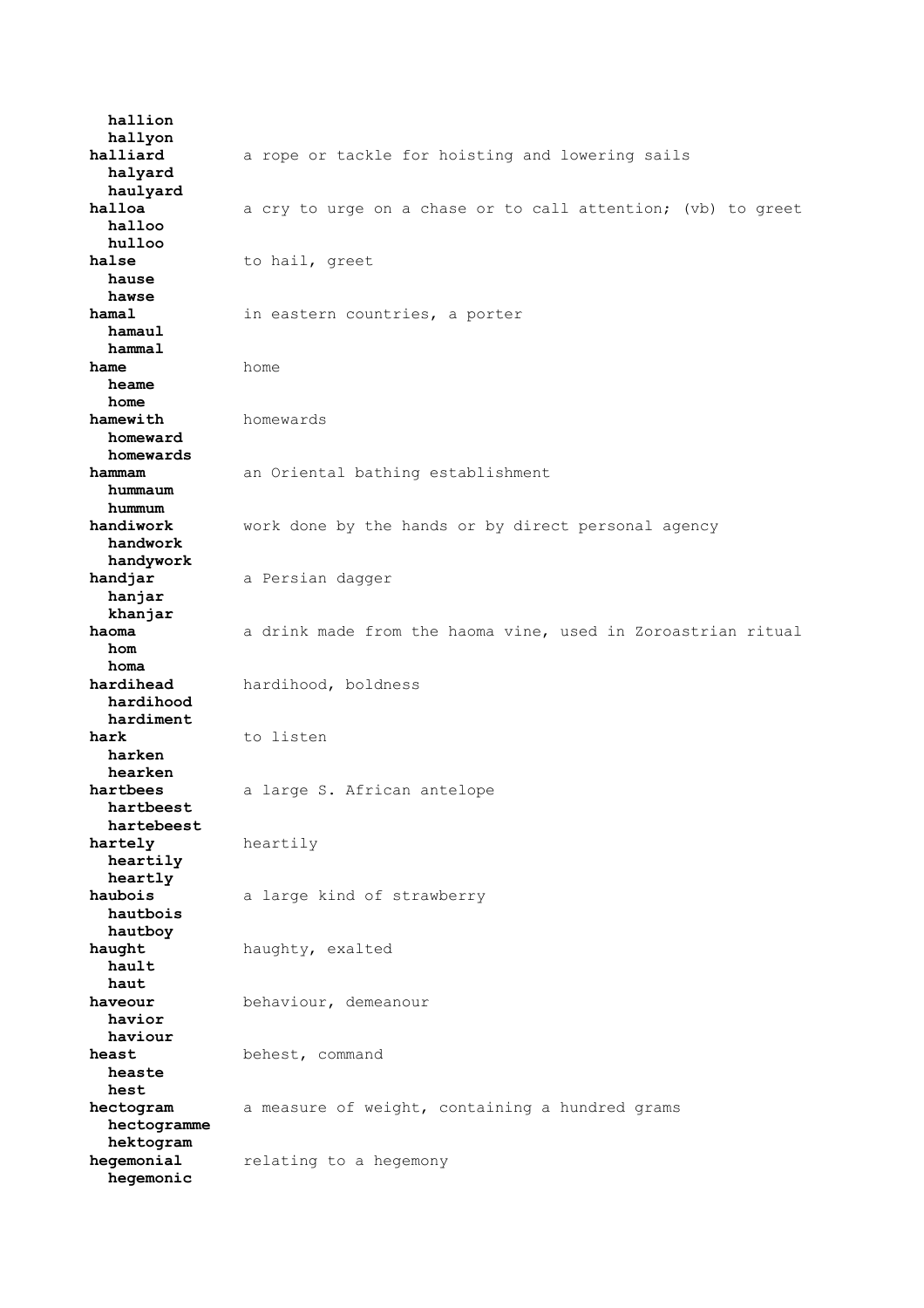**hegemonical height** the highest point  **heighth highth hemianopic** having or relating to hemianopia  **hemianoptic hemiopic hemipter** one of the Hemiptera, an order of insects including bugs  **hemipteran** and cicadas  **hemipteron hernshaw** a heron  **heronsew heronshaw herry** to praise, regard as holy  **hery herye hexaplar** relating to a hexapla, an edition of the bible in six languages  **hexaplarian hexaplaric hidling** in secret  **hidlings hidlins** pretentious, affected  **highfalutin highfaluting hippen** a baby's nappy wrapped around the hips  **hippin hipping hm** an interjection expressing thoughtful consideration  **hmm hmmm ho** an interjection calling attention; (noun) cessation; a **hoa** disrespectful term for a woman; (vb) to stop  **hoh hodgepodge** a confused mass of ingredients shaken or mixed together in **hotchpot** the same pot  **hotchpotch hodja** an Eastern term of respect, a Muslim teacher or professor  **khodja khoja hodometer** an instrument for measuring distance travelled  **odograph odometer hogg** a yearling sheep  **hoggerel hogget hogmanay** new Year's Eve  **hogmane hogmenay homeotherm** an organism that maintains the same temperature  **homoeotherm homoiotherm homuncle** a little man, a manikin  **homuncule homunculus honkey** a white man  **honkie honky honorand** a person receiving an honour, esp an honorary degree  **honoree honouree**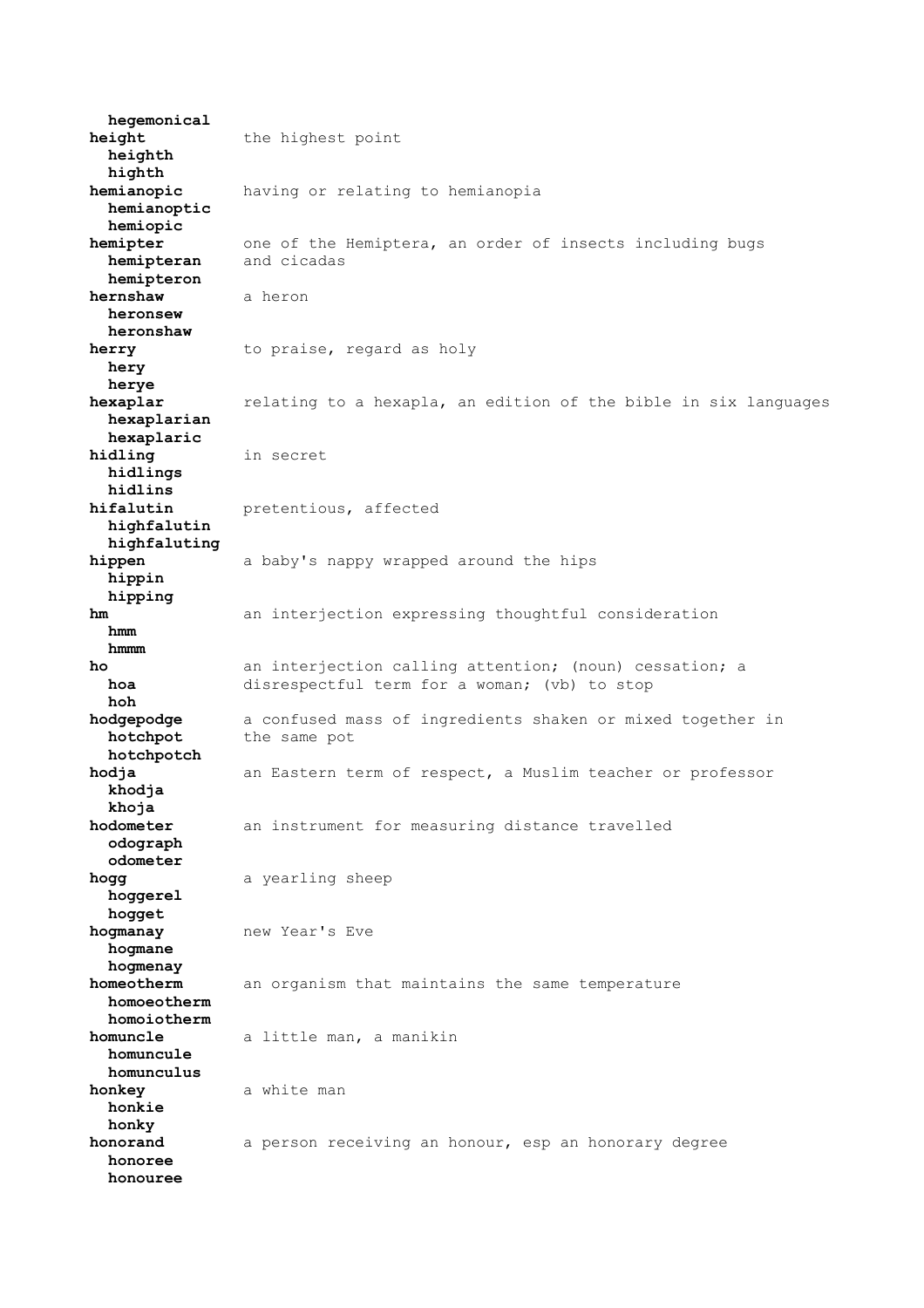**hooley** a boisterous party  **hoolie hooly hoot** the note of an owl (verb) to make a sound like an owl  **hout whoot horologe** any instrument for telling the time  **horologion horologium housewife** a married woman who looks after the house and family and  **hussif** does not have a paid job  **huswife hryvna** the standard monetary unit of the Ukraine, divided into 100  **hryvnia** kopiykas  **hryvnya hubbub** a confused sound of many voices  **hubbuboo whoobub** an ancient Roman boxing glove loaded with metal, aka cestus  **whirlbat whorlbat** a carrion-feeding carnivore of the family Hyaenidae  **hyen hyena hygeist** one skilled in hygiene  **hygieist hygienist hylicist** one who holds the doctrine of hylism, materialism  **hylist hyloist hypoxaemia** a deficiency of oxygenation of the blood  **hypoxemia hypoxia iamb** a poetic foot consisting of a short then a long syllable  **iambic iambus impolitic** not politic  **impolitical unpolitic impresa** a device with a motto  **imprese impresse improvisor inapt** unfit or unqualified  **inept unapt inherence** the state of inhering  **inherency inhesion intenable** not tenable  **intenible untenable interess** an interest; (vb) to interest  **interesse interest intermont** situated between mountains  **intermontane intermountain intifada** the uprising in 1987 and continued resistance by Palestinians  **intifadah** to Israeli occupation of the Gaza Strip and the West Bank of Jordan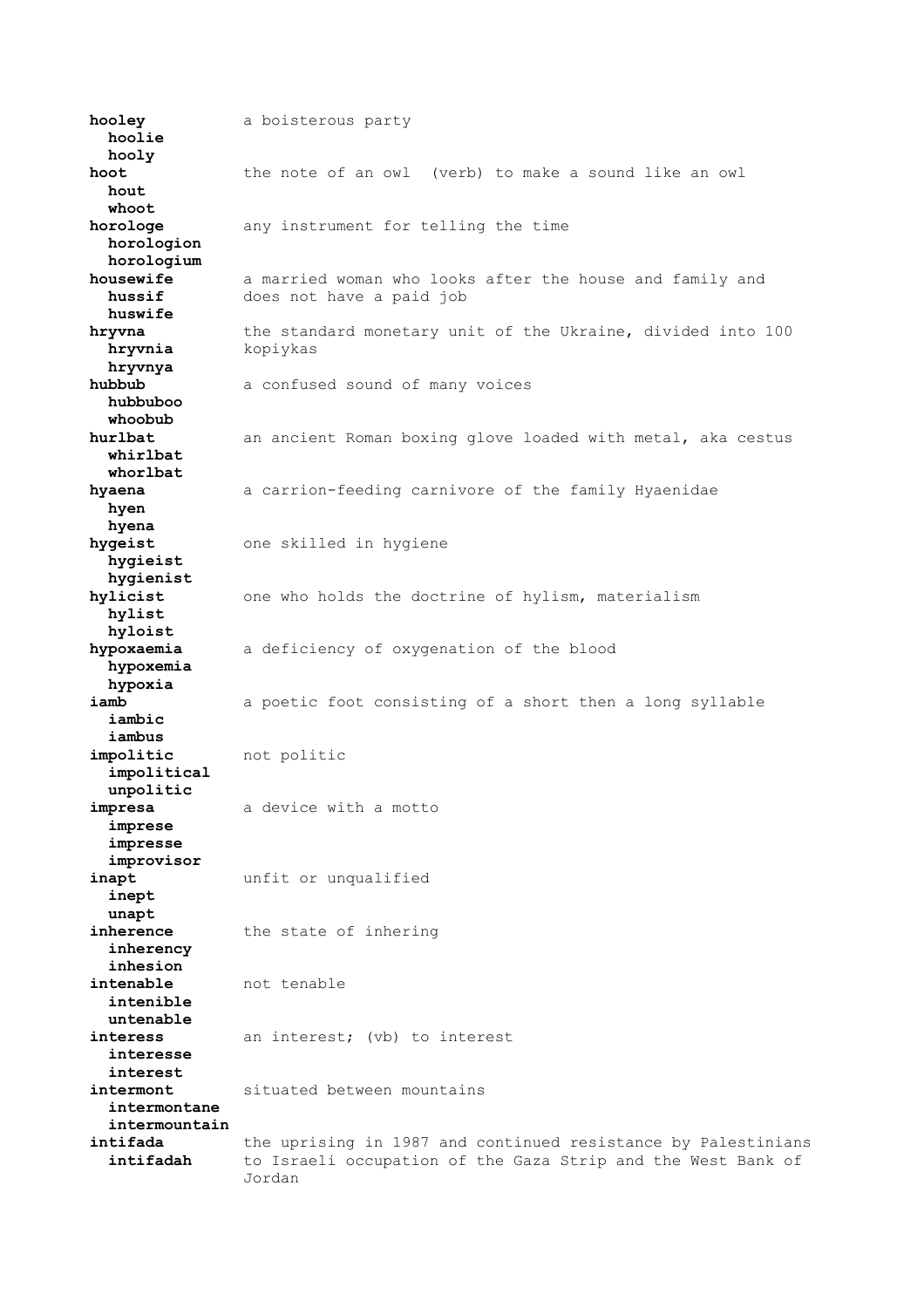**intifadeh intricate** involved, complex  **intrince intrinsicate enveigle** to entice  **inveagle inveigle isabel** a dingy yellowish-grey or drab  **isabella isabelline ischiadic** of or pertaining to the ischium or hip  **ischial ischiatic** isocheim a line connecting points of same average winter temperature  **isocheimenal isochime isogametic** relating to isogamy, the conjugation of two gametes of equal  **isogamic** size and form  **isogamous isogonal** a line on a map connecting points of equal magnetic declination  **isogone isogonic** jackfruit an E. Indian tree of the breadfruit family  **jak jakfruit jaeger** a German army marksman  **jager yager jaghir** the government revenues of a tract of land assigned with **jaghire** power to administer  **jagir jamadar** in the native army of India, an officer of a rank corresponding **jemadar** to that of lieutenant in the English army  **jemidar jarta** heart, used as term of endearment in the Shetlands  **yarta yarto jasey** a wig of worsted  **jasy jazy jasp** jasper  **jasper jaspis jawari** indian millet, aka durra  **jowar jowari jeel** extreme cold; jelly; (vb) to set, jell  **jeelie jeely jeesly** used as an intensifier  **jeezely jeezly jemmy** neat, smart (noun) a burglar's short crowbar; (vb) to lever  **jimmie** with this  **jimmy jetsam** stuff thrown overboard to lighten the load in time of distress  **jetsom** which sinks or is washed ashore  **jetson jodel** to sing or shout changing rapidly from normal to falsetto  **yodel yodle**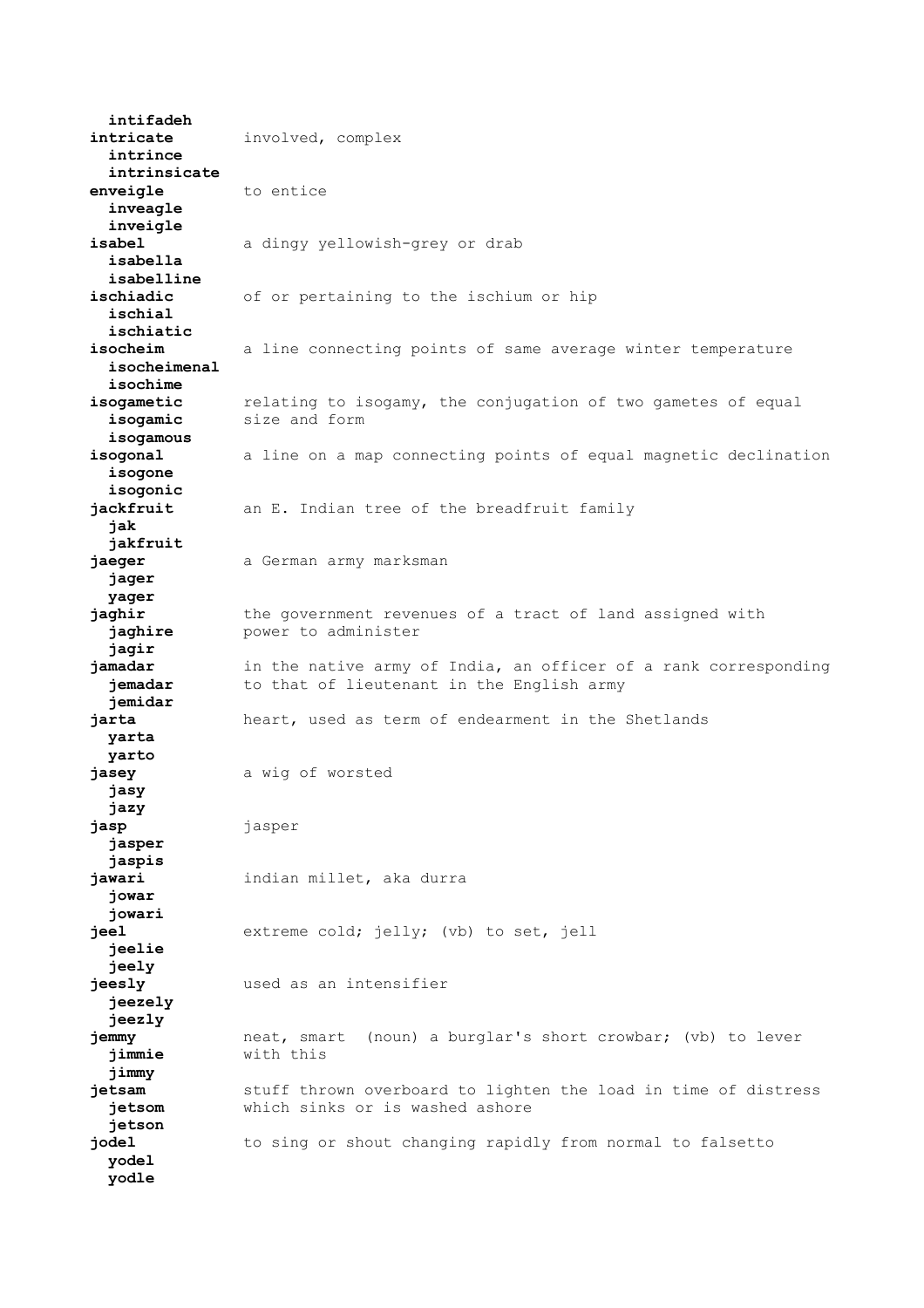**jouisance** joyousness  **jouysaunce jovysaunce junketeer** one who junkets, feasts; (vb) to engage in junketeering  **junketer junketter justicer** a judge, magistrate  **justiciar justiciary kaik** the South Island dialect word for kainga, a Maori village  **kaika kainga kailyaird** a cabbage patch, a kitchen garden  **kailyard kaleyard kaiser** an emperor  **keasar kesar kalooki** a card game similar to rummy, using two packs of cards and **kalookie** two jokers  **kaluki kamala** the red dusty hairs of the capsules of an E. Indian tree  **kamela** used for dyeing silk  **kamila kapa** a kind of cloth prepared by the Polynesians from the inner  **tapa** bark of the paper mulberry  **tappa kashrus** the laws of kosher-ness  **kashrut kashruth kat** a shrub of E. Africa, Arabia, etc, or its leaves, chewed  **khat** or taken as tea for their stimulant effect  **qat keddah** an enclosure used for the capture of wild elephants  **kheda khedah kelim** a pileless woven rug traditionally made in the Middle East  **khilim kilim kermess** in Europe, particularly in Belgium and Holland, an outdoor  **kermis** festival and fair  **kirmess khotbah** an address or public prayer read from the steps of the pulpit **khotbeh** in Mohammedan mosques  **khotbeh** in Mohammedan mosques  **khutbah** a Syrian dish of ground meat and cracked wheat  **kibbeh kibbi kiddiewink** a child  **kiddiewinkie kiddywink kind** disposed to do good to others; (noun) a sort or type; (vb)  **kynd** (obs.) to beget  **kynde kinder** a kindergarten, a nursery school  **kindie kindy knobble** a small knob (verb) to pound with the fists  **knubble nubble koban** an obsolete Japanese gold coin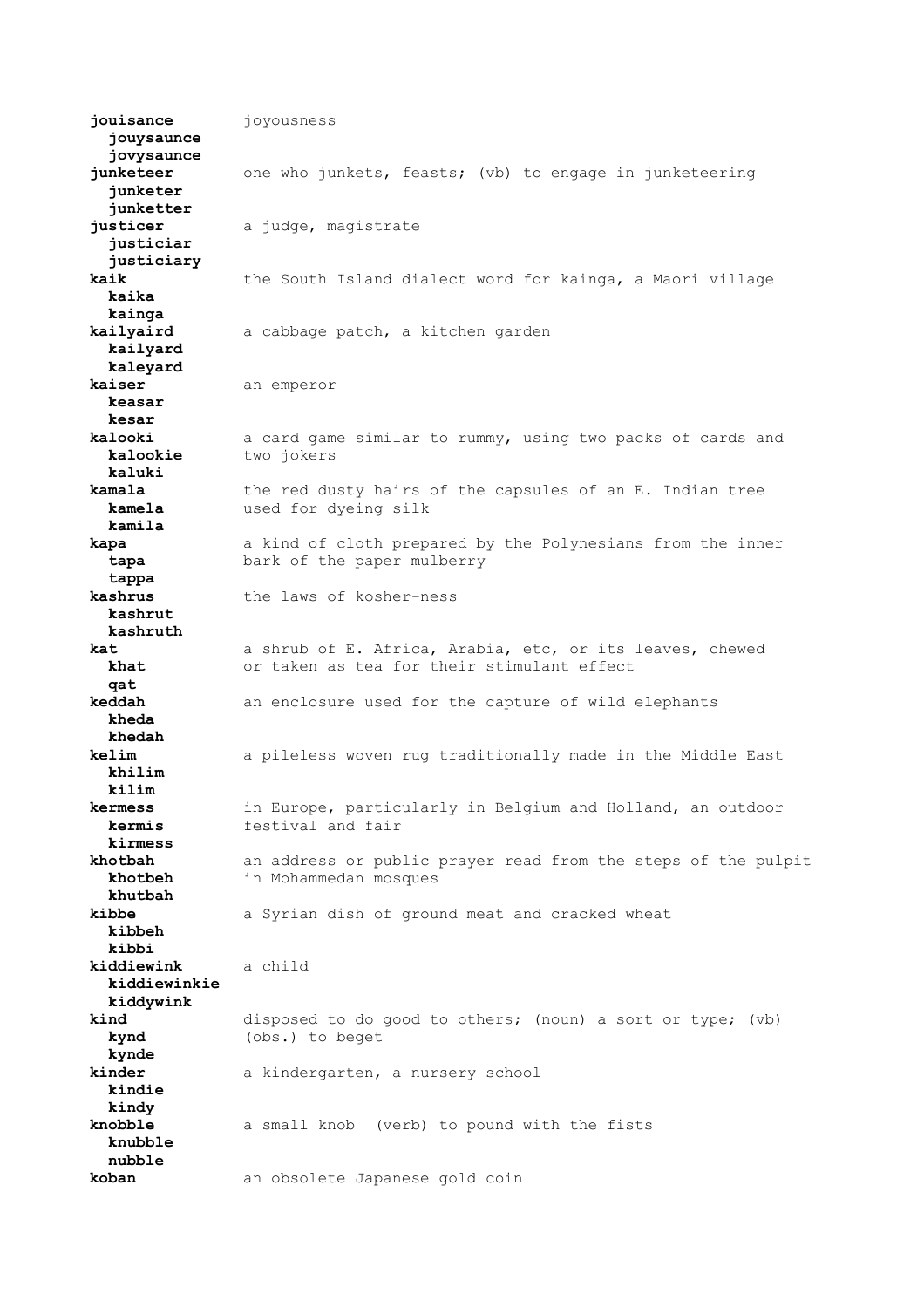**kobang obang kokam** an East Indian tree  **kokum kookum krans** a crown of rock on a mountaintop  **krantz kranz kvas** an alcoholic drink of low strength made in Russia and E. **kvass** Europe from cereals and stale bread  **quass** a monetary unit of the Maldives, 1/100th of a rufiyaa  **laree lari** one who supports workers' rights  **labourist labourite lachrymal** relating to tears  **lacrimal lacrymal lacteal** pertaining to milk  **lactean lacteous lacunal** relating to a lacuna, a gap  **lacunary lacunate lacunar** a sunken panel or coffer in a ceiling  **laquearia lequear ladron** a robber; a pirate; hence, loosely, a roque or rascal  **ladrone latron lagan** cargo jettisoned from ship but marked by buoys for recovery  **lagend ligan lagoon** the stretch of water within an atoll or inside a barrier  **laguna** reef  **lagune laidly** loathly  **laithly loathly laith** reluctant  **loath loth lampas** an inflammation and swelling of the soft parts of the roof  **lampasse** of the mouth immediately behind the fore teeth in the horse  **lampers lanate** having or consisting of a woolly covering of hairs  **lanated lanose lang** long  **leng long langostino** the spiny lobster  **langouste langoustine langrage** a shot consisting of canister containing irregular pieces  **langrel** of iron, formerly used to damage sails and rigging  **langridge langspel** an old Shetland cithern  **langspiel**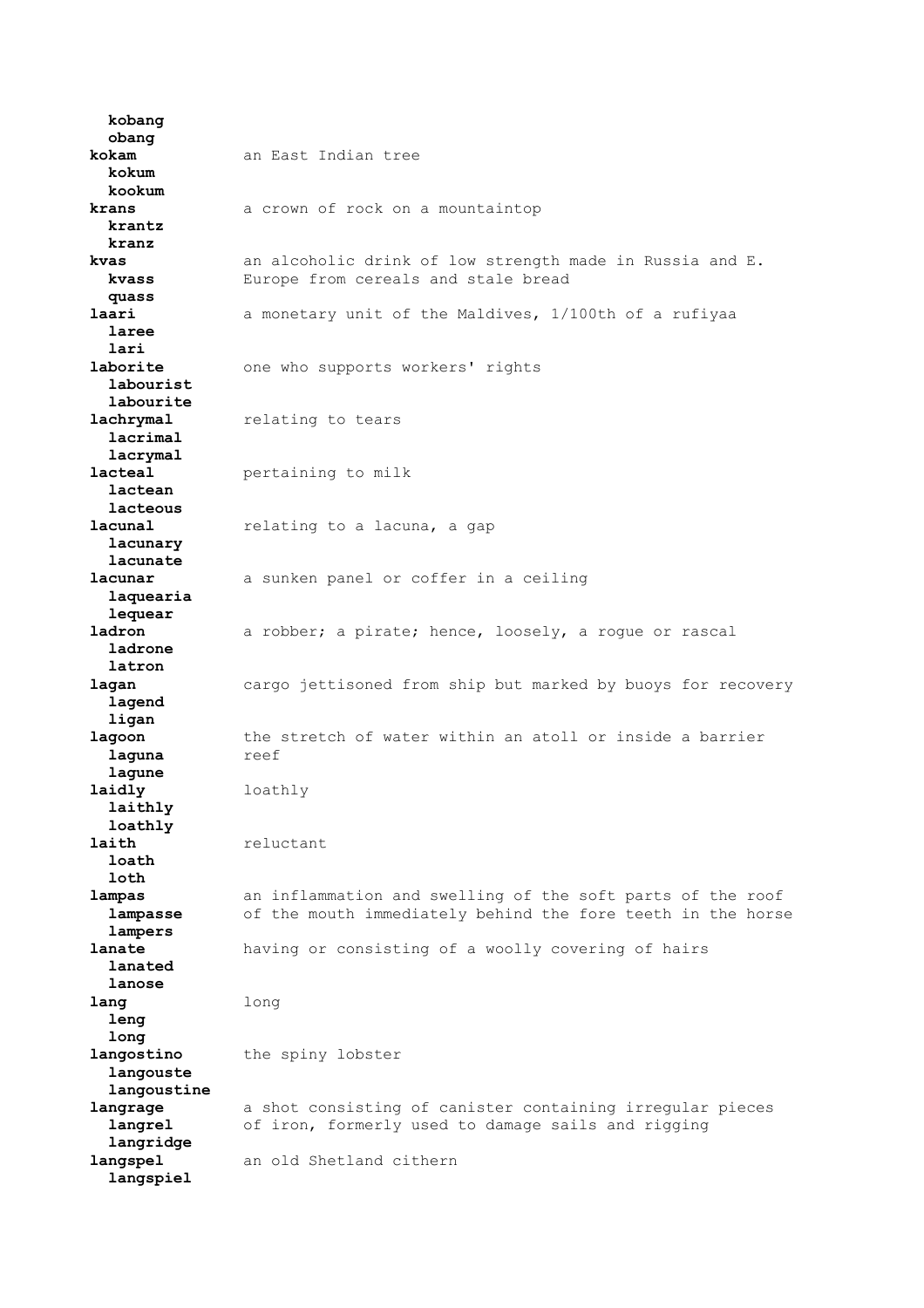**langspil larkish given** to larking  **larksome larky lass** a girl  **lassie lassock latifondo** a great landed estate  **latifundio latifundium lavalier** a loosely-tied bow; a jewelled pendant  **lavaliere lavalliere** a lively dance for couples in 3/4 time  **lavolta volta lazaret** a hospital treating infectious diseases  **lazarette lazaretto leasow** a pasture  **leasowe leaze leastaways** at least; at all events  **leastways leastwise lectern** a reading desk or support in a church  **lecturn lettern lecythus** a narrow-necked Greek flask  **lekythos lekythus leglan** a milking-pail  **leglen leglin lemurian** like a lemur  **lemurine lemuroid leve** gladly  **lief lieve libeler** one who libels  **libelist libeller licencer** one who licenses  **licenser licensor lifeful** full of vitality  **lifull lyfull lignage** lineage  **lineage lynage linch** an unploughed strip as a boundary between two fields  **linchet lynchet lingster** an interpreter  **linguister linkster linhay** a shed with an open front  **linney linny**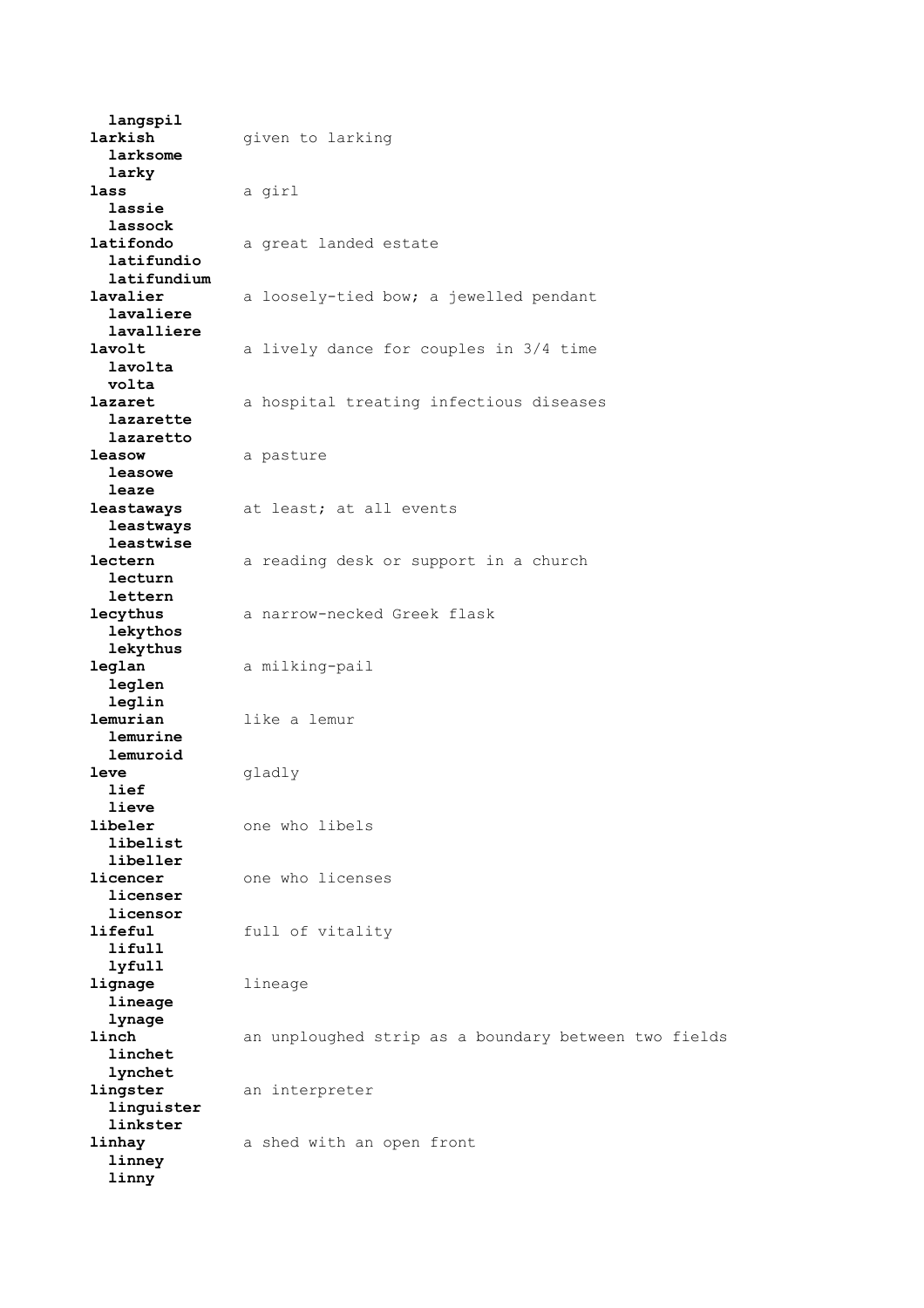**linnet** a common finch, feeding on flaxseed  **lintie lintwhite lioncel** a small lion used as a bearing  **lioncelle lionel lipid** a group of chemicals found in tissues, a constituent of fat  **lipide lipin lissom** easily flexed, lithe  **lissome lithesome littlie** a young child  **littlin littling loathful** full of loathing  **lothefull lothfull lobulate** having lobules  **lobulated lobulose locular** of eg an ovary, divided into compartments by septa  **loculate loculated loessal** relating to loess, a fine-grained wind deposit of clay, sand,  **loessial** and silt  **loessic lollipop** a large sweet (esp a boiled sweet), water-ice, or similar  **lollypop** confection, on a stick  **lulibub looev** a lieutenant  **looie louie loofa** a kind of vine, whose fibrous gourdlike fruit is used as 1oofah sponge  **luffa lording** (arch.) a petty lord  **lordkin lordling lote** a lotus  **lotos lotus** a fodder plant, aka alfalfa  **lucerne luzern** someone employed in the felling, sawing etc. of timber  **lumberjack lumberman lungee** in India, a long cloth used as a loin cloth, turban etc  **lungi lungyi lurdan** a dull or sluggish person  **lurdane lurden lustick** lusty, healthy  **lustique lusty lustrine** a glossy silk cloth  **lustring lutestring lyam** a kind of bloodhound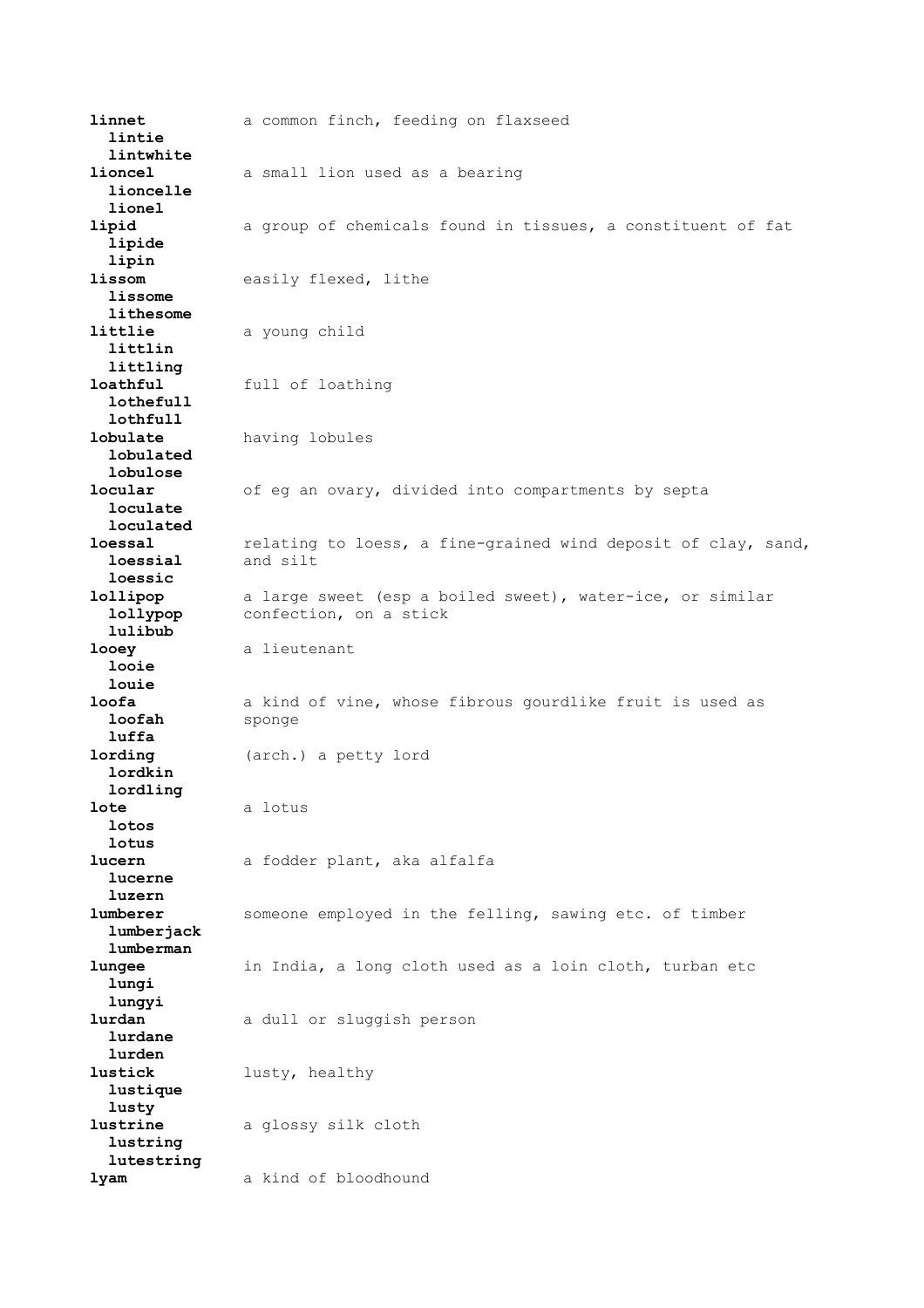**lym lyme lyophil** of a colloid, readily dispersed in a suitable medium  **lyophile lyophilic lysigenetic** caused by the breaking down of cells  **lysigenic lysigenous maccabaw** a kind of snuff  **maccaboy maccoboy madrona** a Californian tree of the Arbutus genus  **madrone madrono magilp** a medium used in oil-painting, consisting of linseed-oil **megilp** and mastic varnish  **megilph magnesial** relating to magnesia or magnesium  **magnesian magnesic mahlstick** a stick used by painters to steady the hand  **malstick maulstick maigre** a large Mediterranean food-fish  **meager meagre maik** a mate or consort; a halfpenny  **meck meg maister** master; (vb) to master  **master mayster malamute** an Alaskan sled dog  **malemiut malemute malander** an eruption of the skin behind a horse's knee  **mallander mallender malarial** relating to malaria  **malarian malarious malarkey** absurd talk, nonsense  **malarky mullarky malmsey** a strong sweet wine  **malvesie malvoisie mamakau** a tall edible New Zealand tree fern  **mamako mamaku mameluco** a child born of a white father and Indian mother  **mameluke mamluk mamillate** with nipple-like projections  **mammillate mammillated mammetry** the religion of Mohammed; idolatry  **maumetry mawmetry mamzer** an illegitimate child; a despicable person  **momser**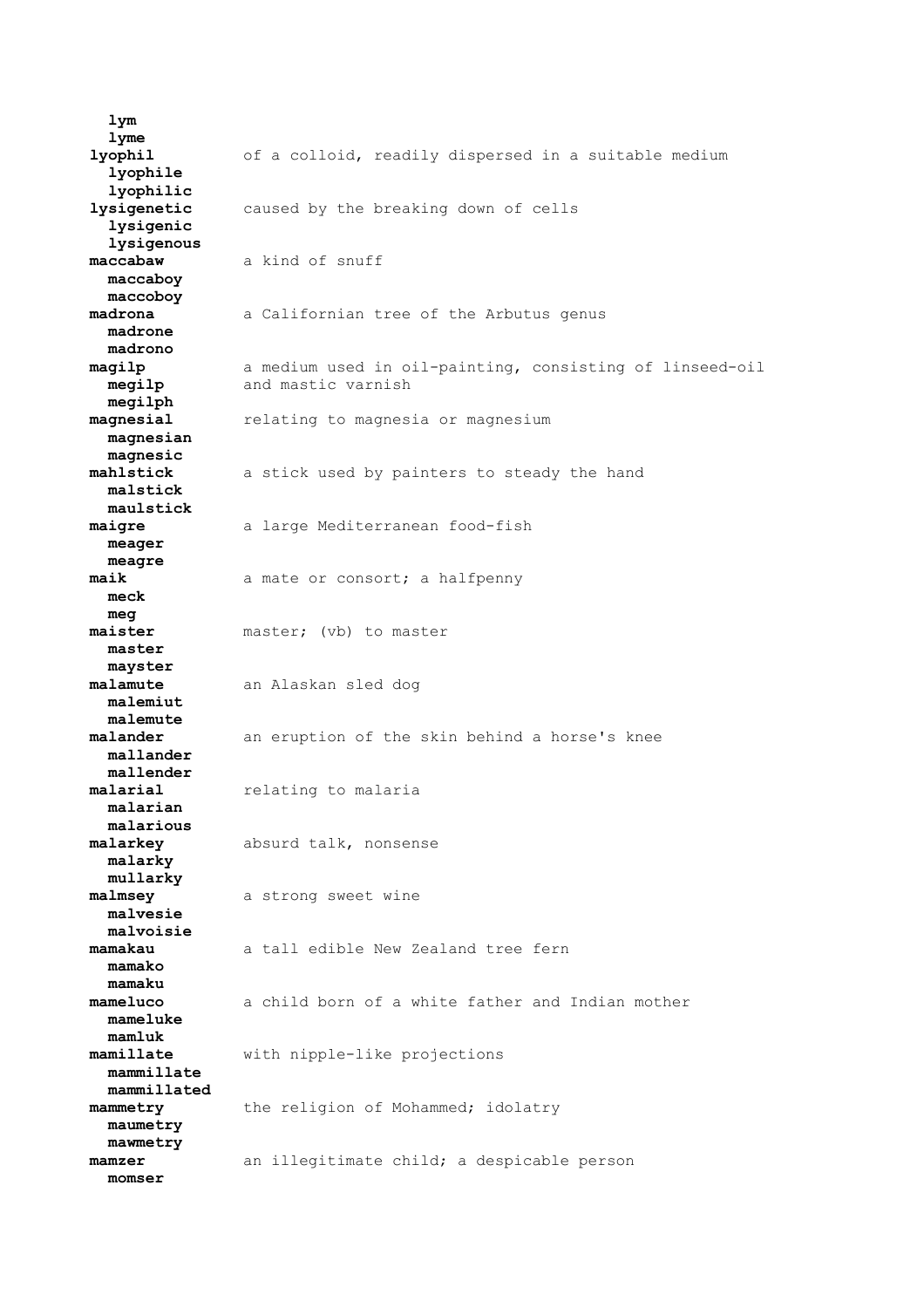**momzer mangey** scabby  **mangy maungy manikin** an anatomical model of the human body used for teaching  **mannequin mannikin manito** a name given by tribes of American Indians to a great spirit,  **manitou** whether good or evil, or to any object of worship  **manitu many** consisting of or amounting to a large number (noun) a large  **monie** number  **mony masoolah** a tall, many-oared Indian surfboat  **massoola masula matelot** a seaman  **matlo matlow mauby** a frothy beverage made from boiled tree-bark  **mobbie mobby maulvi** a teacher in Islam  **moolvi moolvie mauther** a girl; esp a great awkward girl  **mawr mawther maven** an expert, a pundit  **mavin mayvin mead** an alcoholic liquor produced by fermenting a mixture of honey  **meath** and water  **meathe meare** to divide, mark off  **meer mere meneer** the Dutch equivalent of Mr. or Sir; hence, a Dutchman  **mijnheer mynheer meng** to mix; to unite, couple  **menge ming merel** a counter used in the game of merils  **merell meril mesal** in or towards the median plane  **mesial mesian mesaraic** relating to the mesentery  **mesenterial mesenteric mescalin** the principal alkaloid in mescal, used as a hallucinogen  **mescaline mezcaline mesteso** a person of mixed, esp Spanish and American-Indian parentage  **mestino mestizo metestick** a measuring rod  **metewand meteyard**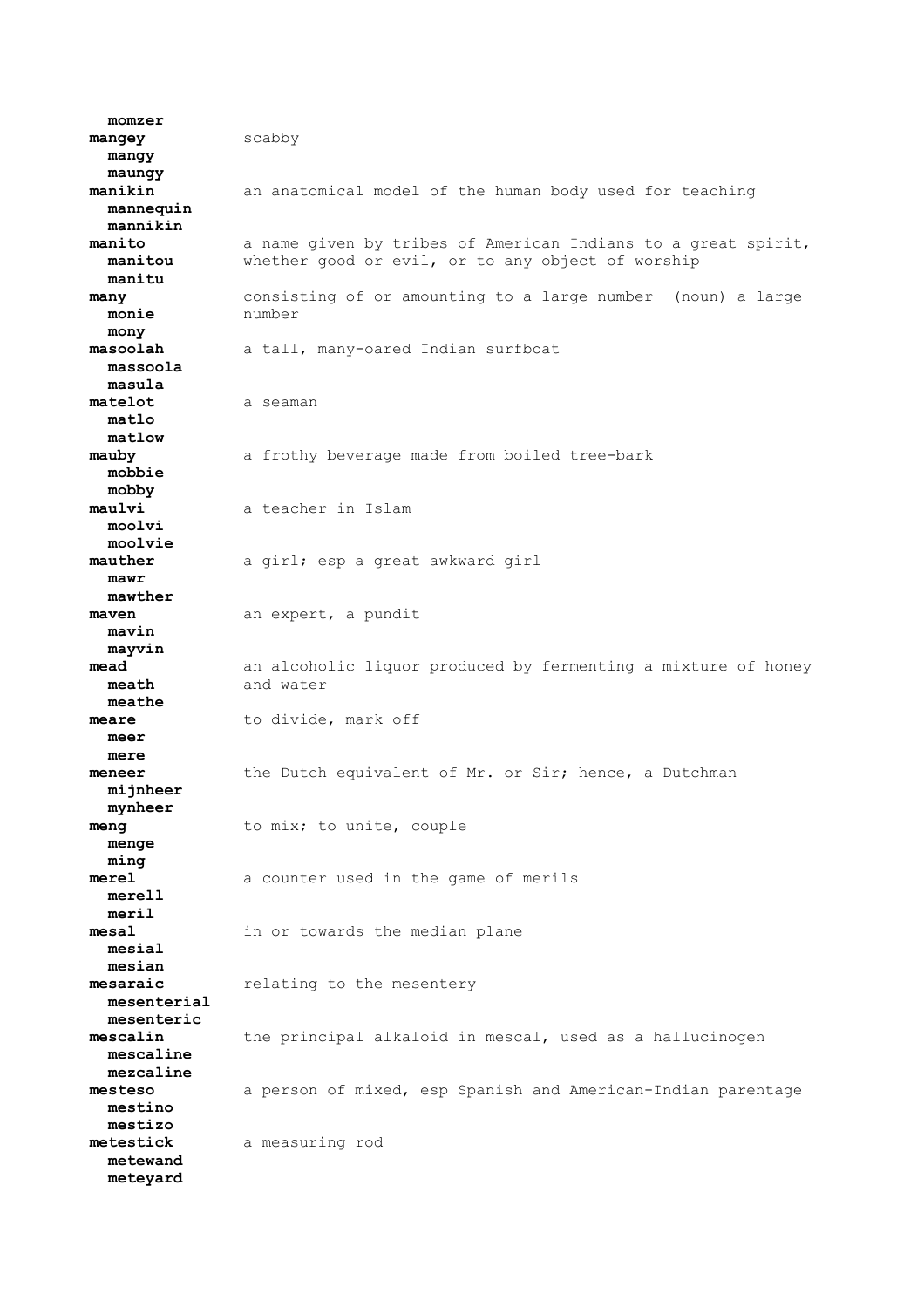**methink** i think  **methinketh methinks micell** a group of molecular chains, a structural unit of colloids  **micella micelle micher** a truant  **moocher moucher microbial** of or like a microbe  **microbian microbic mikva** a place for ritual bathing by Orthodox Jews  **mikvah mikveh mim** prim, demure, prudish  **mimsey mimsy** an affected person; (vb) to be over-dainty  **minnick minnock misaunter** an unlucky chance, a misfortune  **mischanter mishanter miscegen** a person of mixed racial heritage  **miscegene miscegine miscible** capable of being mixed  **mixable mixible mishapt** misshaped  **misshaped misshapen** mither to confuse, stupefy  **moider moither** a leader, headman  **mokaddam muqaddam** an influential person, a magnate  **mogul mughal monact** the spicule of a sponge that has a single-spiked structure  **monactinal monactine moner** a hypothetical simplest protozoan, the organism on which  **moneran** Hackel's version of the evolution theory is based  **moneron mongo** the waste produced in a woollen mill; low quality wool  **mongoe mungo monocot** a monocotyledon, a plant having a single cotyledon  **monocotyl monocotyledon mopehawk** an owl of Australia and New Zealand  **mopoke morepork motorbicycle** a bicycle driven by a motor  **motorbike motorcycle mousey** like a mouse, timid; grey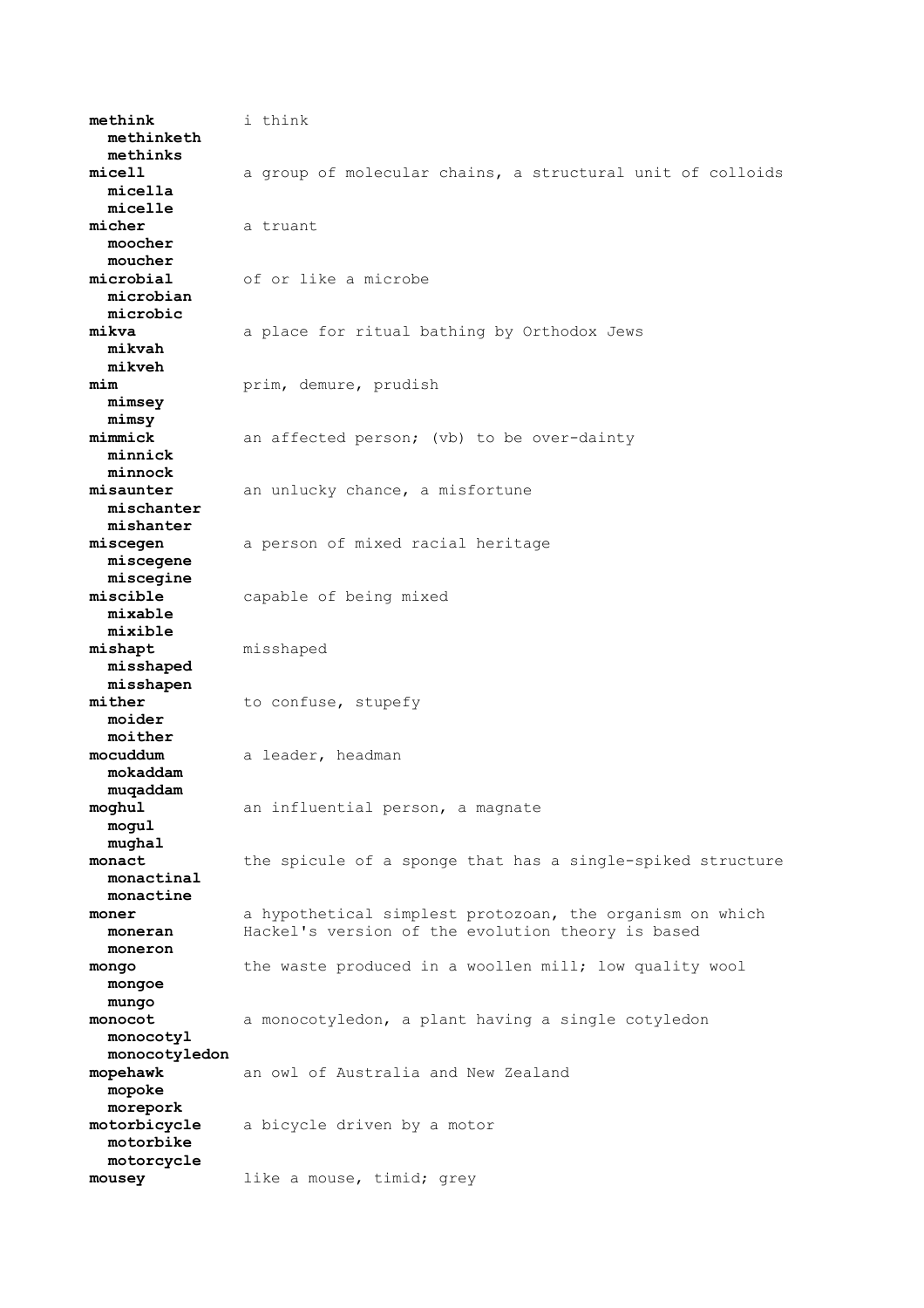**mousie mousy moust** a musk, hair-powder; (vb) to powder  **muist must muckluck** a type of sealskin boot  **mucluc mukluk muggar** a broad-snouted Indian crocodile  **mugger muggur mulatress** a woman of mixed race having one Black and one White parent  **mulatta mulattress murlain** a narrow-mouthed basket  **murlan murlin murrhine** a kind of clear glassware used to make ancient Roman vases  **murrine myrrhine muscadel** a rich spicy wine derived from muscat grapes  **muscadelle muscatel mushrat** a large semiaquatic N. American rodent, resembling a beaver  **muskrat musquash mystagog** one who teaches mystical doctrines or one who initiates others  **mystagogue** into religious cults  **mystagogus mythopeic** myth-making  **mythopoeic mythopoetic naartje** a small sweet orange like the mandarin  **naartjie nartjie nach** an entertainment in India consisting chiefly of dancing by  **nauch** professional dancing girls  **nautch naething** nothing  **nothing nuthin naeve** a birthmark  **naevus nevus nandoo** the rhea, or S. American ostrich  **nandu nhandu** narceen a narcotic alkaloid found in opium  **narcein narceine narial** of or relating to the nostrils  **naric narine narwal** a kind of whale with a large projecting spiral tusk  **narwhal narwhale naseberry** an edible fruit, aka sapodilla  **neesberry nisberry natational** relating to swimming; adapted for swimming  **natatorial**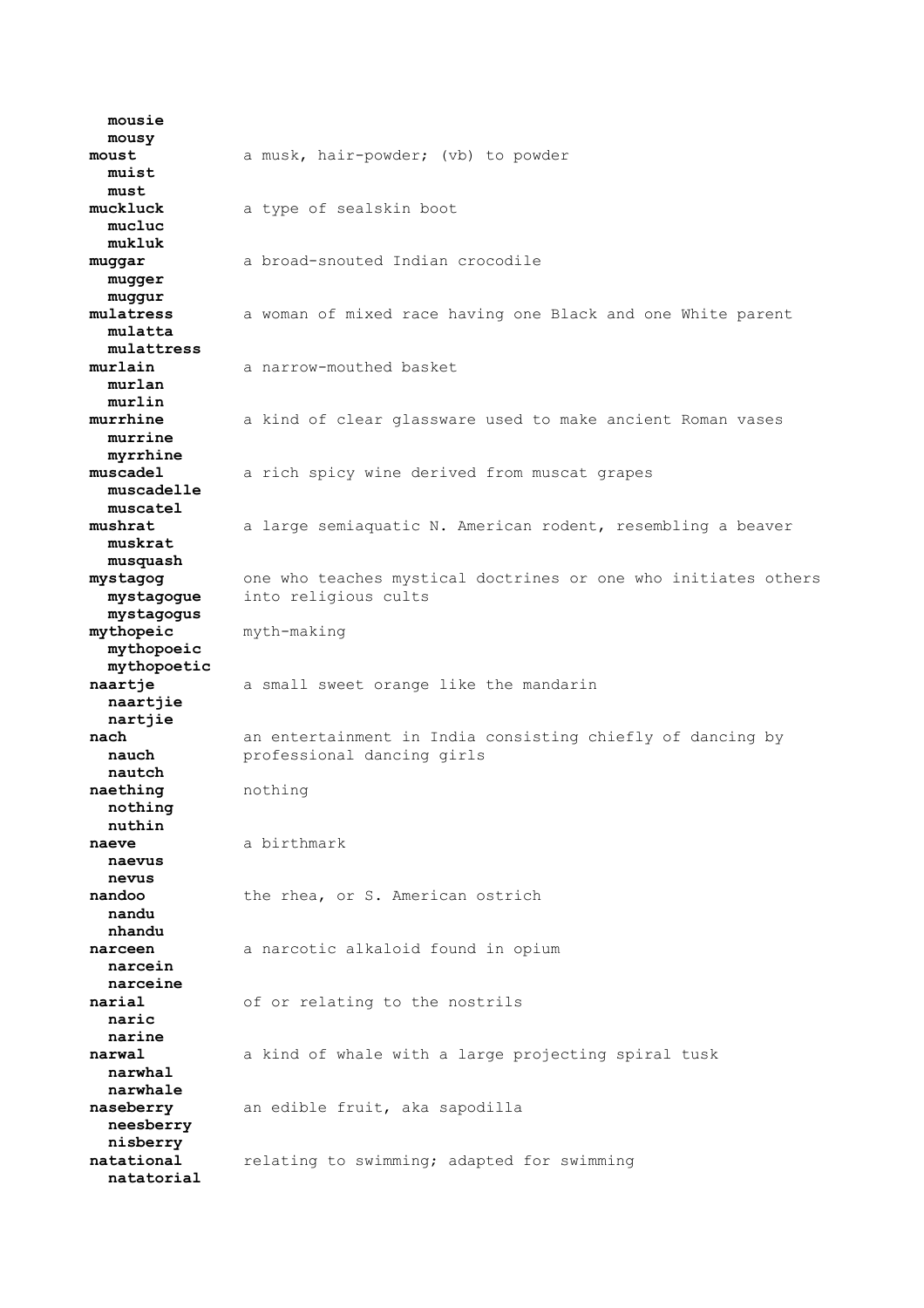**natatory nathemo** nevermore  **nathemore nevermore needle** a slender, pointed instrument for sewing (verb) to irritate  **neeld neele neem** an E. Indian tree  **neemb nimb nemertean** any of a phylum of wormlike animals, mostly marine, ciliated,  **nemertian** often brightly coloured  **nemertine nervation** the arrangement of nerves and veins, esp those of leaves  **nervature neuration nickumpoop** a fool; a silly or stupid person  **nicompoop nincompoop nikab** a veil covering the face, worn by Muslim women  **niqaab niqab nombles** a deer's entrails  **numbles umbles nonet** a composition for nine performers  **nonette nonetto northermost** most northerly  **northernmost northmost noursle** to bring up, foster  **nousell nousle noway** in no manner or degree  **noways nowise oaker** ochre  **ocher ochre obeahism** a form of West Indian witchcraft  **obeism obiism ovolute** of a leaf etc., having a margin that alternately overlaps<br> **obvoluted** and is overlapped by that of an opposing leaf and is overlapped by that of an opposing leaf  **obvolutive octet** a composition for eight voices; a group of eight lines of  **octett** verse  **octette odalique** a female slave; a concubine in a harem  **odalisk odalisque oe** a grandchild  **oy oye ogamic** of or like ogam  **oghamic ogmic olicook** a kind of American doughnut  **olycook olykoek**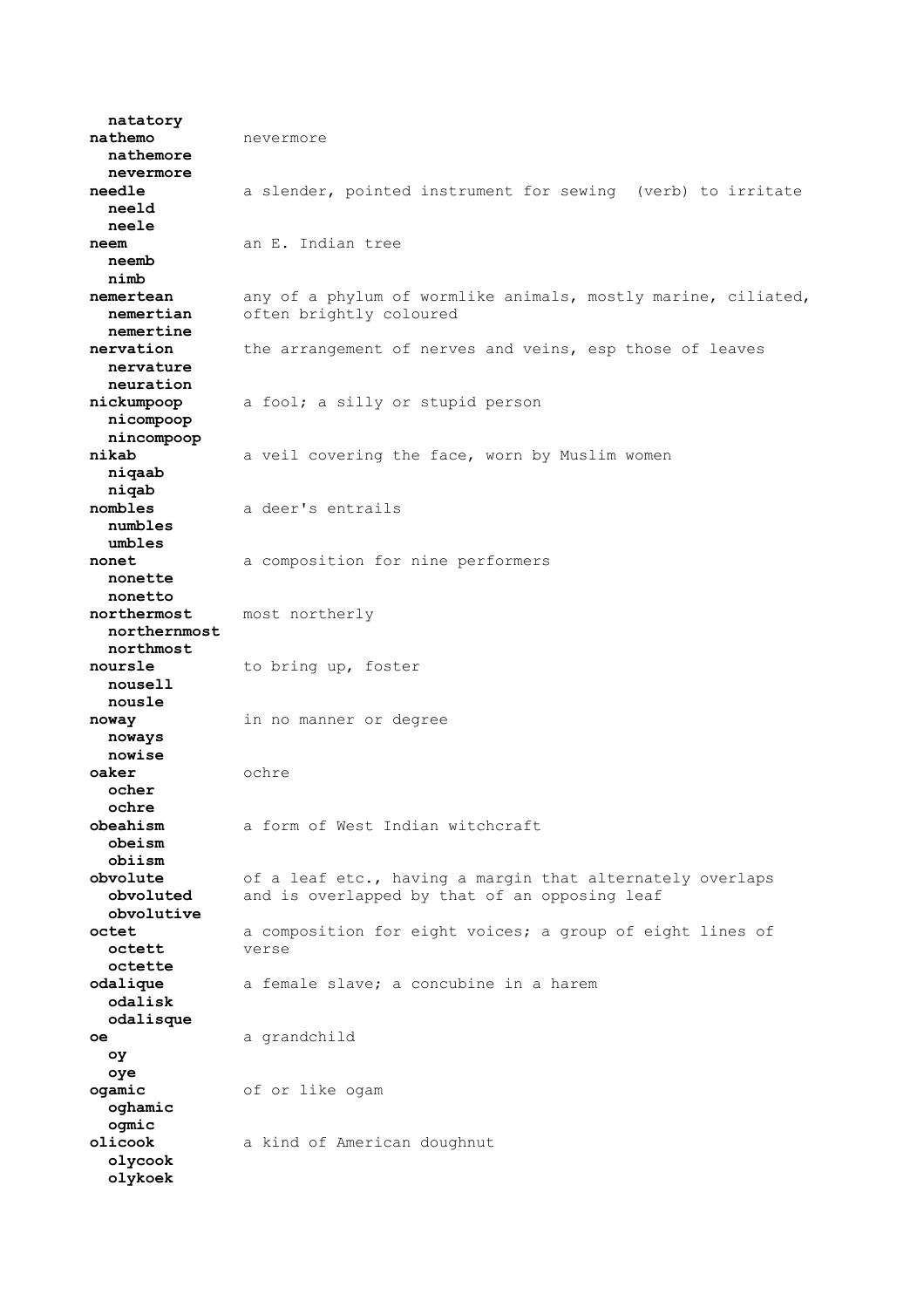**ombrella** an umbrella  **umbrella umbrello onward** going on  **onwardly onwards oorie** dingy, shabby  **ourie owrie opercele** an anatomical part that serves as a lid or cover  **opercule operculum opuscle** a short work  **opuscule opusculum orang** a reddish-brown, tree-dwelling anthropoid ape, found only  **orangutan** in the forests of Sumatra and Borneo  **ourang orcin** a dihydric phenol obtained from archil and other lichens  **orcine orcinol ourology** the study of urine or the urinary tract  **urinology urology over** above, in excess; (noun) a delivery of six balls in cricket;  **ower** (vb) to go, leap or vault over  **owre oviform** egg-shaped  **ovoid ovoidal oxgang** a bovate or one-eighth of a carucate of ploughland, the share **oxgate** attributed to each ox in a team of eight  **oxland oxidate** to combine with oxygen  **oxidise oxidize ozonation** the act of treating with ozone  **ozonisation ozonization pachak** costus-root  **putchock putchuk pachalic** the jurisdiction of a pasha  **pashalic pashalik pachouli** an Asiatic tree with a fragrant perfume oil; the resulting  **patchouli** perfume  **patchouly paddymelon** any of several small wallabies  **pademelon padymelon paedagogic** like a paedagogue  **pedagogic pedagogical paedagogue** one who teaches; by extension, a pedant  **pedagog pedagogue painim** a pagan  **panim paynim pairial** a pair-royal, a throw of three dice all the same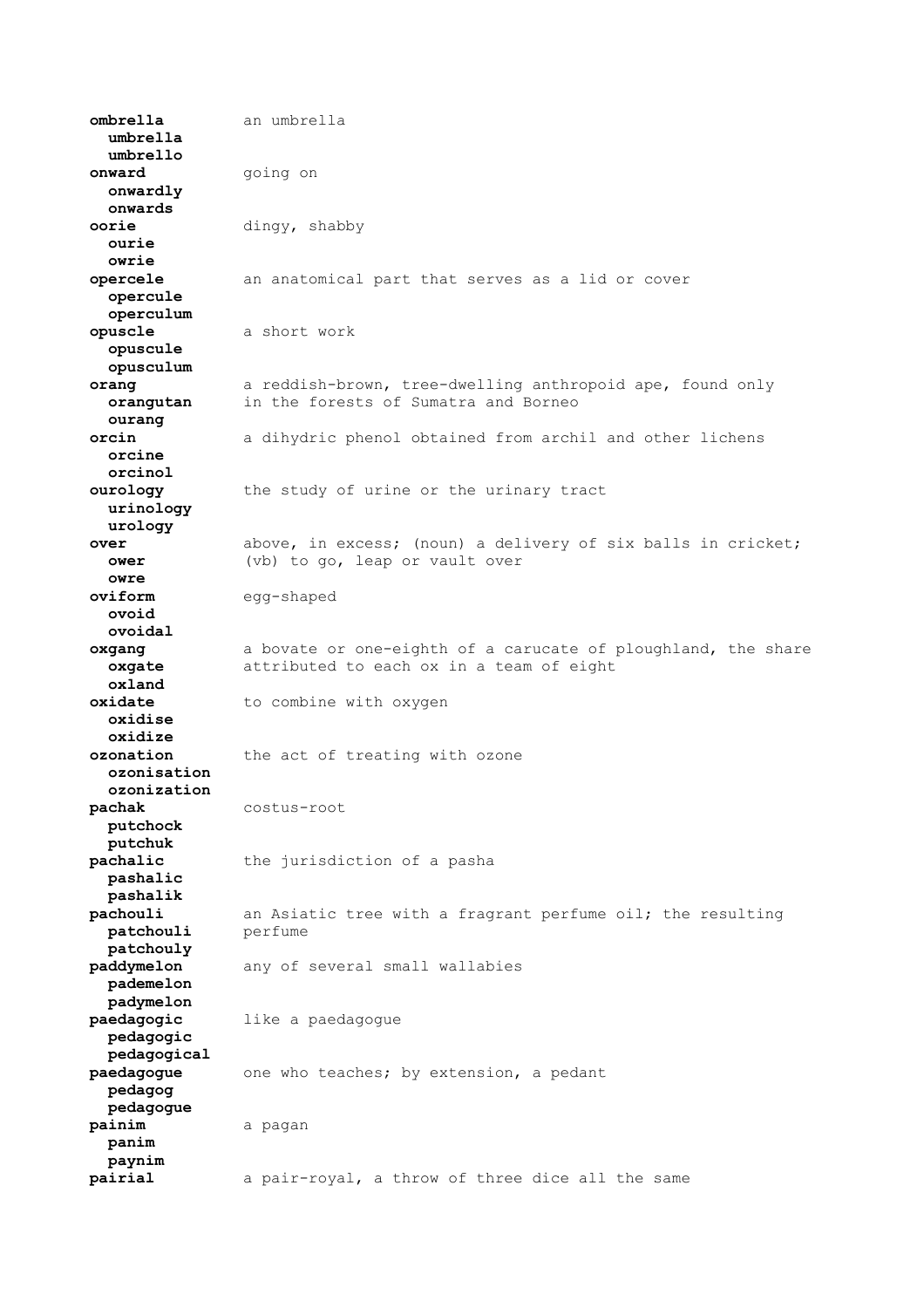**parial prial palustral** of marshes, inhabiting marshes  **palustrian palustrine pancheon** a wide-brimmed, shallow vessel into which milk was poured  **panchion** and left to settle, so that the cream could separate  **puncheon pandurate** fiddle-shaped, eg of leaves  **pandurated panduriform panick** any grass of the genus Panicum  **panicum pannick pannicle** a thin, sheetlike garment  **panniculus pannikel pantalet** long drawers, usually trimmed with ruffles, extending below  **pantalets** the skirts  **pantalettes papaw** a tree of the custard-apple family; its fruit  **papaya pawpaw papish** a supporter of the Pope  **papisher papist paramedic** (someone) helping doctors or supplementing medical work  **paramedical paramedico paranoeic** suffering from paranoia; (noun) someone suffering from paranoia  **paranoiac paranoic pardah** seclusion of women from public observation among Muslims **purda** and some Hindus  **purdah parecious** of certain mosses, having the male and female reproductive  **paroecious** organs near one another  **paroicous parev** of food, containing neither dairy nor meat ingredients  **pareve parve parka** a fur shirt or coat with a hood  **parkee parki parotic** situated near the ear  **parotid parotis parridge** porridge  **parritch porridge pashka** a rich dessert of cottage cheese, cream, almonds, raisins  **paska** etc. traditionally served at Easter  **paskha pauldron** a shoulder-plate of a suit of armour  **pouldron puldron paver** a person who lays paving-stones; a machine for tamping down  **pavior** paving-stones  **paviour pavis** a shield for the entire body  **pavise**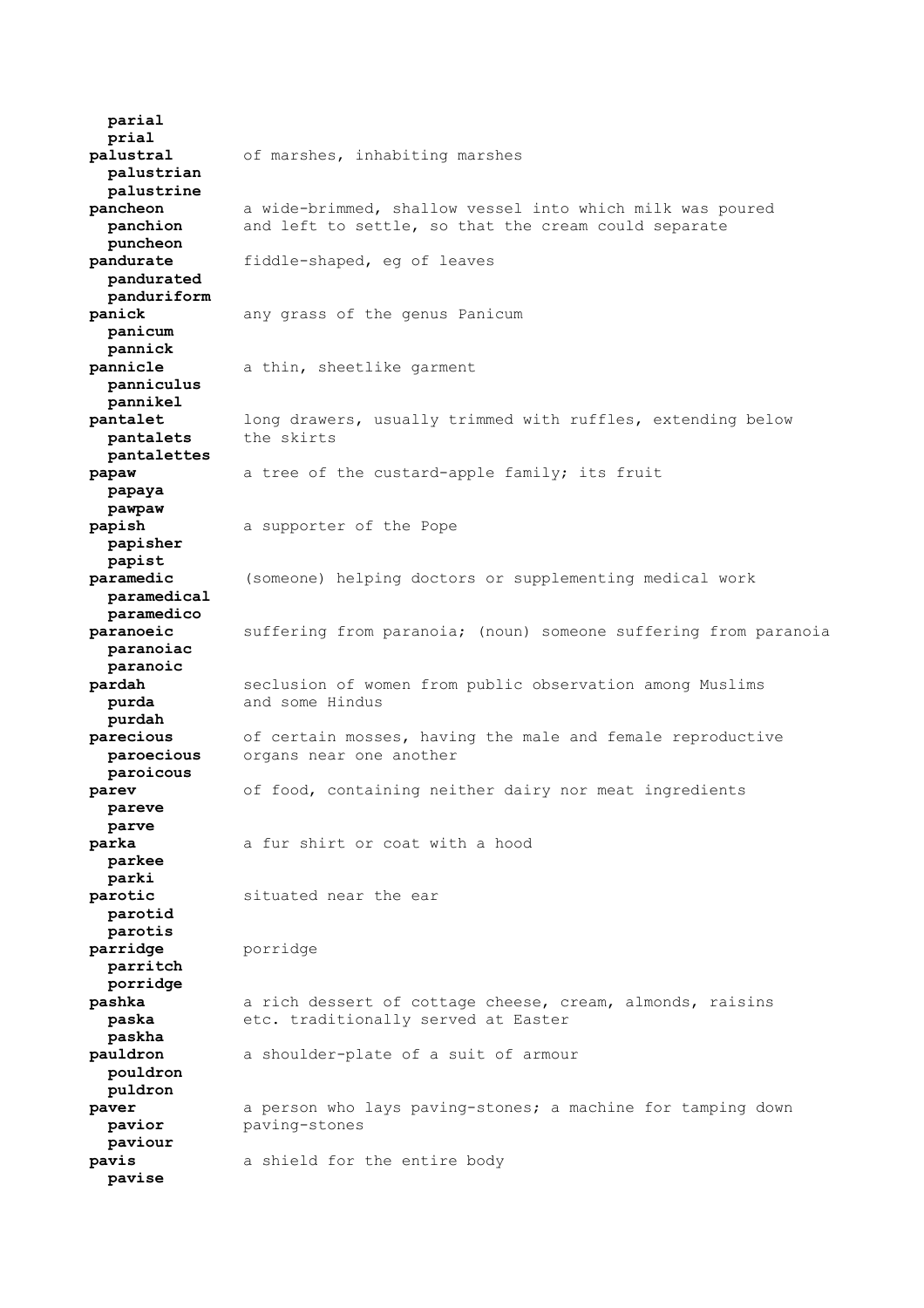**pavisse pearst** pierced  **perst pierst peatary** a region, bog or moor covered with peat  **peatery petary peddlery** the trade of peddler  **pedlary pedlery peelgarlic** a bald person; a person looked upon with humorous contempt or mock pity  **pilgarlick peeoy** a homemade firework  **pioy pioye peepul** the bo tree  **pipal pipul peewee** a bird, the lapwing or plover  **peewit pewit peishwa** the chief minister of the Mahrattas  **peishwah peshwa pellach** a porpoise  **pellack pellock pelletify** to make into a pellet  **pelletise pelletize peloria** abnormal symmetry of structure in flowers normally zygomorphic  **pelorism** (eg toadflax)  **pelory pencel** a small pennon  **pensel pensil peni** penny  **penie penny peplos** a draped outer robe worn usually by women in ancient Greece  **peplum peplus pepo** any fleshy fruit with a firm rind, as a pumpkin, melon, or **peponida** gourd  **peponium peraeon** the thorax of some crustaceans  **pereion pereon peraeopod** each of the eight walking limbs of a crustacean such as a  **pereiopod** crab or lobster, growing from the thorax  **pereopod perceant** piercing  **persant persaunt peripeteia** a sudden and violent change in circumstances, esp in drama  **peripetia peripety perjink** prim, finical  **perjinkety prejink**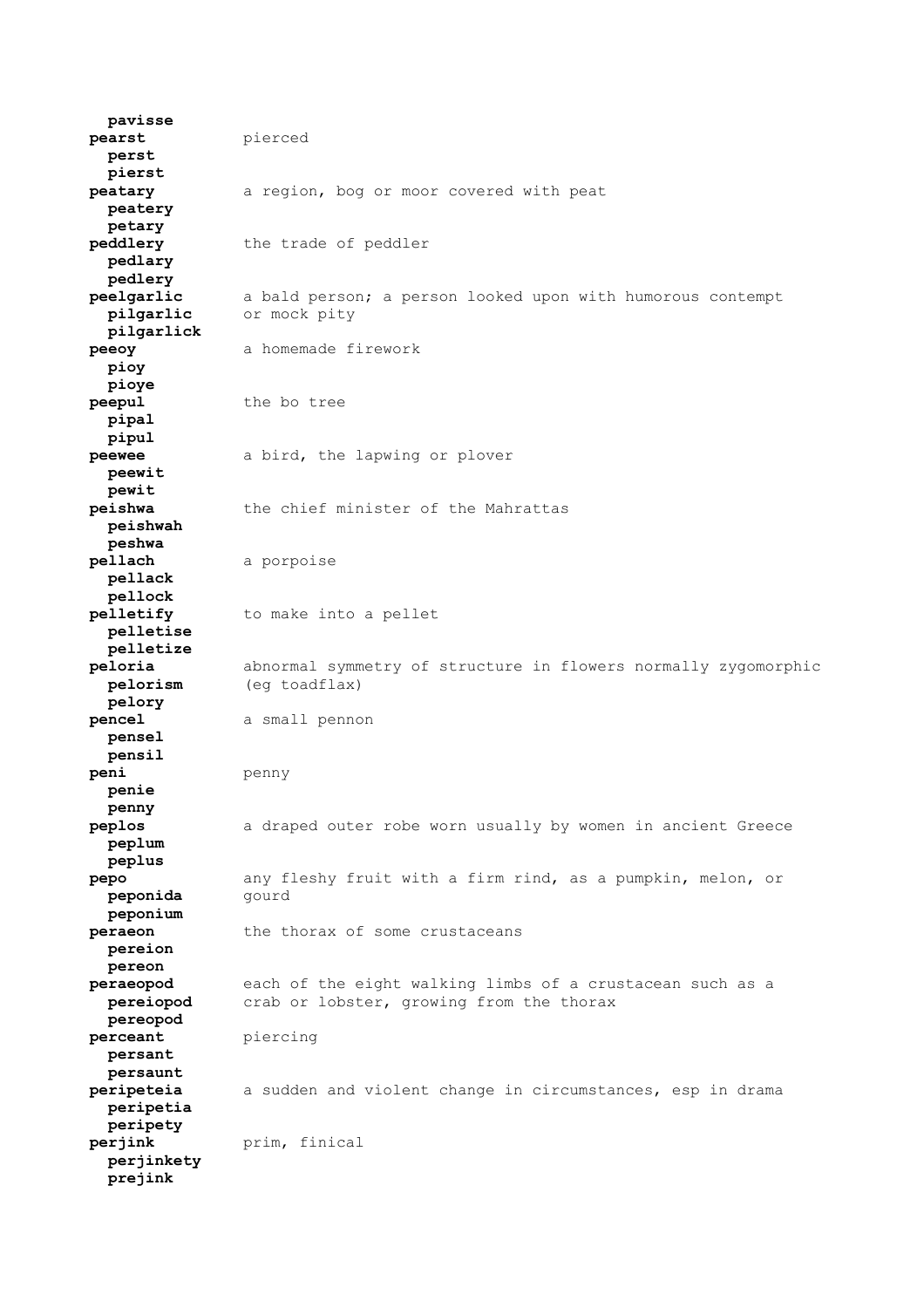**perog** a large Russian pie, stuffed with meat, fish, eggs, or cabbage  **pierog pirog perseline** purslane  **purslain purslane perv pervert;** (vb) to behave as a sexual pervert  **perve pervo petara** in India, a travelling box for clothes  **pitara pitarah petiolate** having a petiole, a leafstalk  **petiolated petioled peytral** a piece of armour for the breast of a horse  **peytrel poitrel phiz** physiognomy, the face  **phizog phizz picadillo** a traditional Mexican dish of ground meat, tomatoes etc  **piccadillo pickadillo piccadilly** a high, stiff collar for the neck  **pickadil pickadilly picket** a person or group stationed to watch and dissuade those who **picquet** go to work during a strike; (vb) to act as a picket  **piquet pigsney** darling, sweetheart  **pigsnie pigsny pilgrim** someone who goes on a pilgrimage; (vb) to travel to a holy  **pilgrimager** place for religious purposes  **pilgrimer pileous** consisting of, or covered with, hair  **pilose pilous** someone who is among the first in new fields of enterprise,  **pioner** exploration etc.; (vb) to take part in the beginnings of  **pyoner pisheog** sorcery  **pishoge pishogue pisky** a small fairy  **pixie pixy pistoleer** one who uses a pistol  **pistolero pistolier placcat** a leather doublet with strips of steel  **placcate placket placet** a decision of a court or assembly  **placit placitum plasmatic** of or like a plasma, an ionized gas containing electrons  **plasmatical** and free positive ions  **plasmic plast** old past of place, to set in a particular position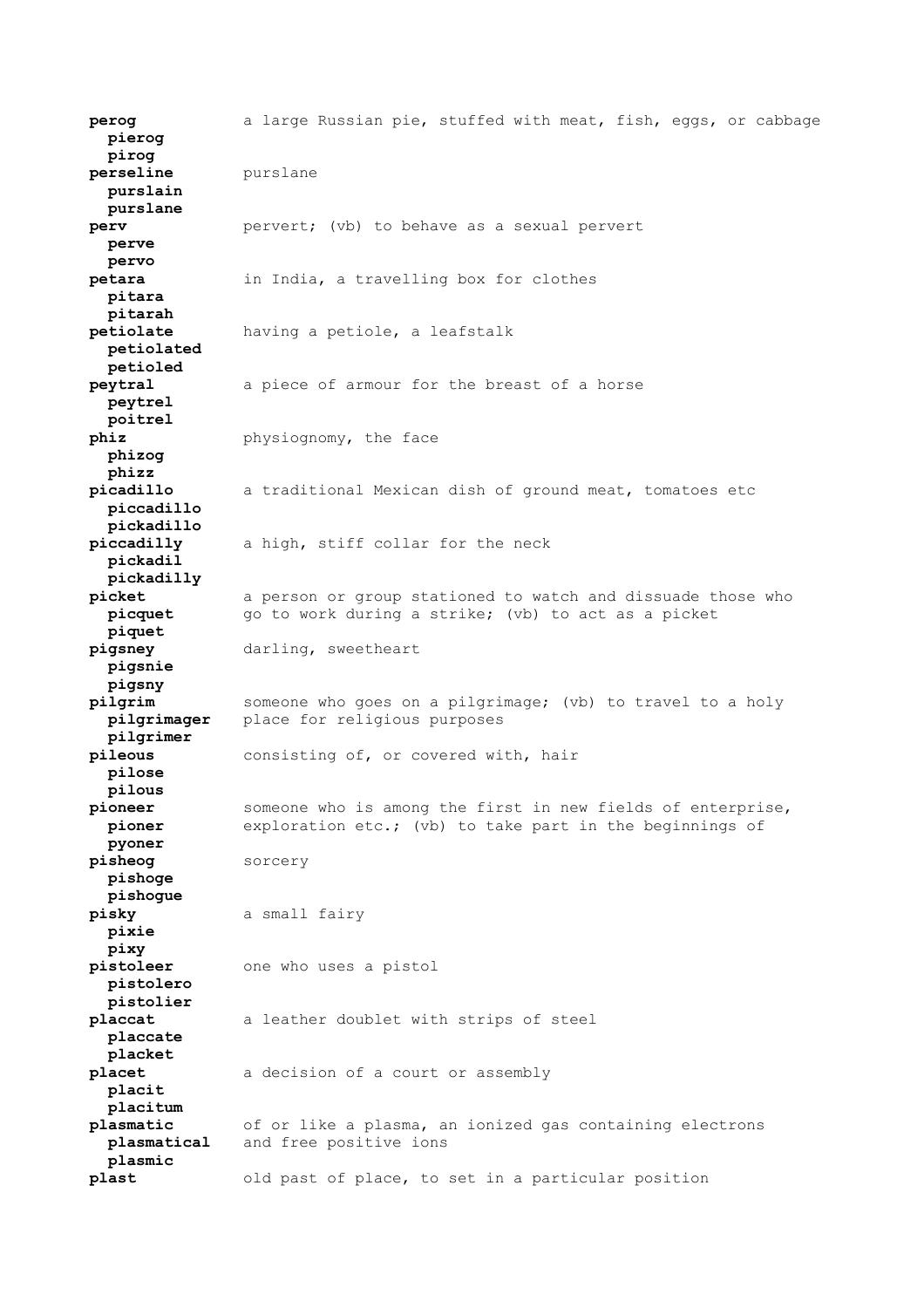**plaste yplast plectre** a pick for stringed instruments  **plectron plectrum pledgeor** a person who deposits something as a pledge or pawn  **pledger pledgor plew** a beaver pelt  **plu plue plimsol** a rubber-soled canvas shoe  **plimsole plimsoll** plong to plunge  **plonge plunge plotter** (Scots) to dabble in liquid; to potter  **plouter plowter plumate** having feathers or plumes  **plumose plumous plump** well-rounded and full in form  **plumpie plumpy pocosen** an upland swamp of the coastal plain of the southeastern U.S  **pocosin pocoson poignado** a small dagger  **poinado poniard poleax** a battleaxe consisting of an axe-head on a long handle  **poleaxe pollaxe policy** an action or a procedure considered with reference to prudence  **pollicie** or expediency  **pollicy polyact** of a marine animal, having many rays or tentacles  **polyactinal polyactine polymastia** the presence of supernumerary breasts or nipples  **polymastism polymasty pompom** any trifling ornament for a woman's dress or bonnet  **pompon pompoon poperin** a variety of pear  **poppering poprin porpess** a porpoise  **porpesse porpoise porrenger** a small dish for soup or porridge  **porringer pottinger portolan** in the Middle Ages, a navigation manual  **portolano portulan pos** positive  **poz**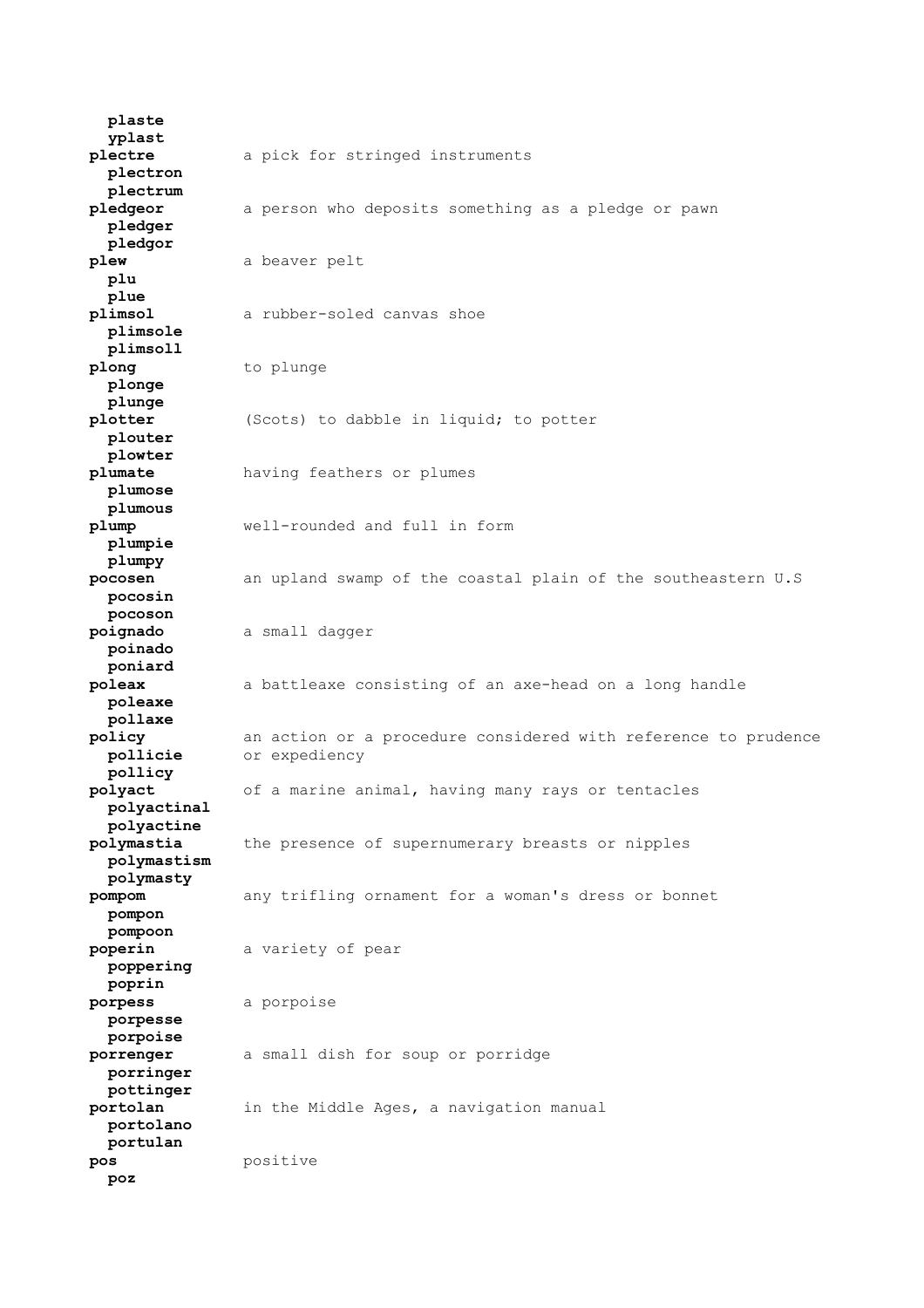**pozz poshteen** an Afghan greatcoat  **posteen postin potlach** a social event which features reciprocal gift-giving  **potlache potlatch potshard** a fragment of pottery  **potshare potsherd praepostor** the name used for a prefect in some English public schools  **prepositor prepostor preggers** pregnant  **preggo preggy prelatial** relating to a prelate, a bishop or abbot of superior rank  **prelatic prelatical pressie** a present  **pressy prezzie prewyn** a prune  **pruine prune prex** the president of a college  **prexie prexy primatial** of or pertaining to ecclesiastical primacy; (noun) a primate  **primatic primatical princekin** a petty prince  **princelet princeling procaryote** a bacterium or blue-green algae whose nucleus lacks a limiting  **prokaryot** membrane  **prokaryote prodroma** any symptom that signals the impending onset of a disease  **prodrome prodromus proem** an introduction, a prelude  **prooemion prooemium promiser** one who makes a promise  **promisor promissor proteid** an archaic name for protein  **proteide protein prothyl** a hypothetical primitive substance from which the chemical  **protyl** elements were thought to have been formed  **protyle pufftaloonas** a type of fried cake, eaten hot with jam, honey or sugar  **puftaloon puftaloonies puisne puny;** surviving as a term applied to certain junior judges;  **puisny puny pulk** a Laplander's boat-shaped sledge  **pulka pulkha**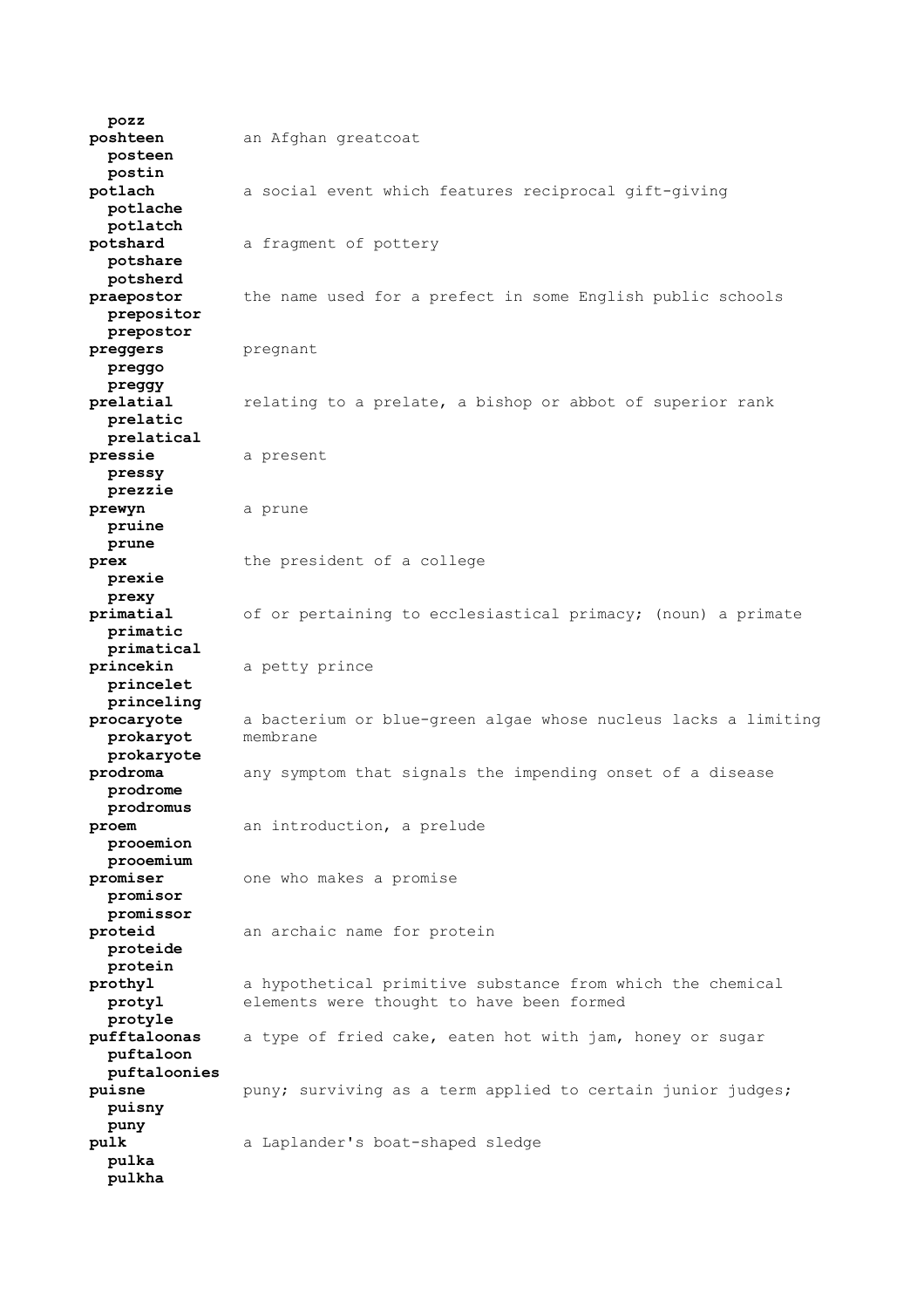**pusley** purslane  **pussley pussly pyralid** a family of small or medium-sized moths  **pyralidid pyralis pyritic** consisting of, or resembling, pyrites  **pyritical pyritous pyrogenetic** produced by, or producing, heat or fever  **pyrogenic pyrogenous** produced by the action of heat on wood  **pyrolignic pyroxylic pyroxyle** any of the nitrocelluloses  **pyroxylin pyroxyline qindar** a monetary unit of Albania, equal to one-hundredth of a lek  **qintar quintar quaestor** an ancient Roman public treasurer or assistant military  **quaestuary** commander  **questor quandang** a small Australian tree of the sandalwood family  **quandong quantong quazzy** unwell  **queasy queazy queest** the ringdove or wood-pigeon  **quist quoist quibble** an evasive turning away from the point in question to something  **quiblin** irrelevant  **quillet quinela** a bet whereby the bettor must pick first two winners of a<br>**quinella** race but not necessarily in order race but not necessarily in order  **quiniela quinin** a colourless, bitter alkaloid obtained from cinchona bark,  **quinina** used as an antipyretic or analgesic  **quinine quintet** a composition for five voices or instruments  **quintett quintette quipo** a device of knotted cords, used by Incas of Peru to calculate  **quippu** or order information  **quipu rachidial** of or like a rachis, the spine or axis of a feather  **rachidian rhachidial raddleman** one who marks eg sheep with raddle  **reddleman ruddleman radicel** a rootlike organ or part  **radicle radicule raia** a non-Muslim subject of Turkey  **raya rayah raine** to reign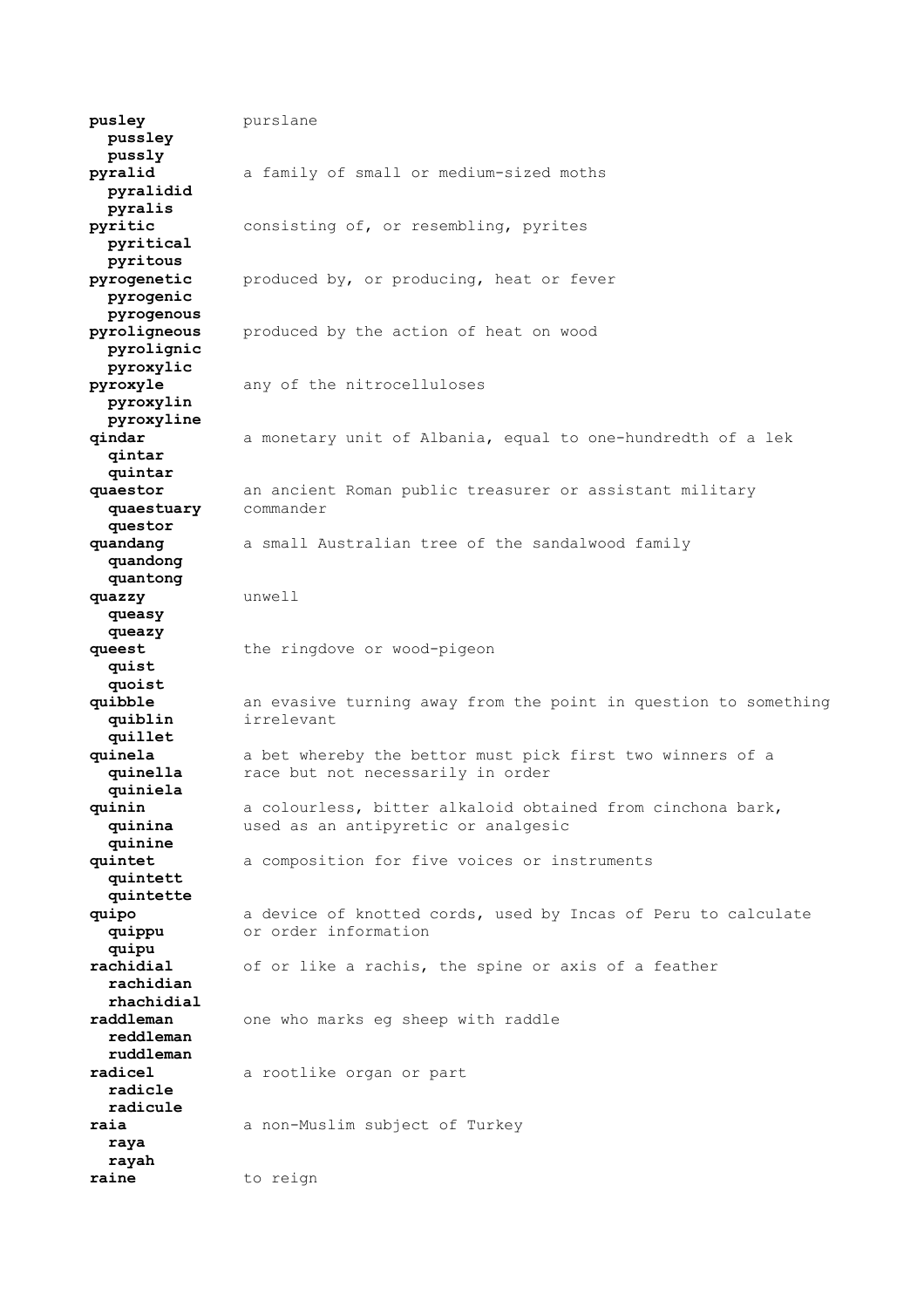**rayne reign rally** a gathering for a common purpose; (vb) to call together for **rallye** a common purpose  **reallie ramakin** a small casserole dish in which cheese souffle, eggs etc.  **ramekin** are served  **ramequin ramal** of or pertaining to a ramus or branch  **rameal rameous ramate** branched, as the stem or root of a plant  **ramose ramous** ramee **ramee** rhea or China grass, a plant of the nettle family  **rami ramie rancel** a search for stolen goods  **ransel ranzel rareripe** a fruit that ripens early  **ratheripe rathripe ratan** any of various esp Malaysian climbing plants with long thin  **rattan** stems  **rotan rateen** a rough dress fabric  **ratine ratteen ratton** a rat  **rottan rotten raygrass** a pasture and fodder type of grass  **ryeflour ryegrass razmataz** a to-do, a hullabaloo  **razzamatazz razzmatazz reaedify** to rebuild  **reaedifye reedify reak** to reckon, care for, heed  **reck reke reave** to rob, plunder  **reive rieve reaver** a raider, plunderer  **reiver riever reawake** to awake again  **rewake rewaken recce** reconnaissance; (vb) to reconnoitre  **recco reccy rechlesse** reckless  **reckless retchless recoure** to recover  **recover**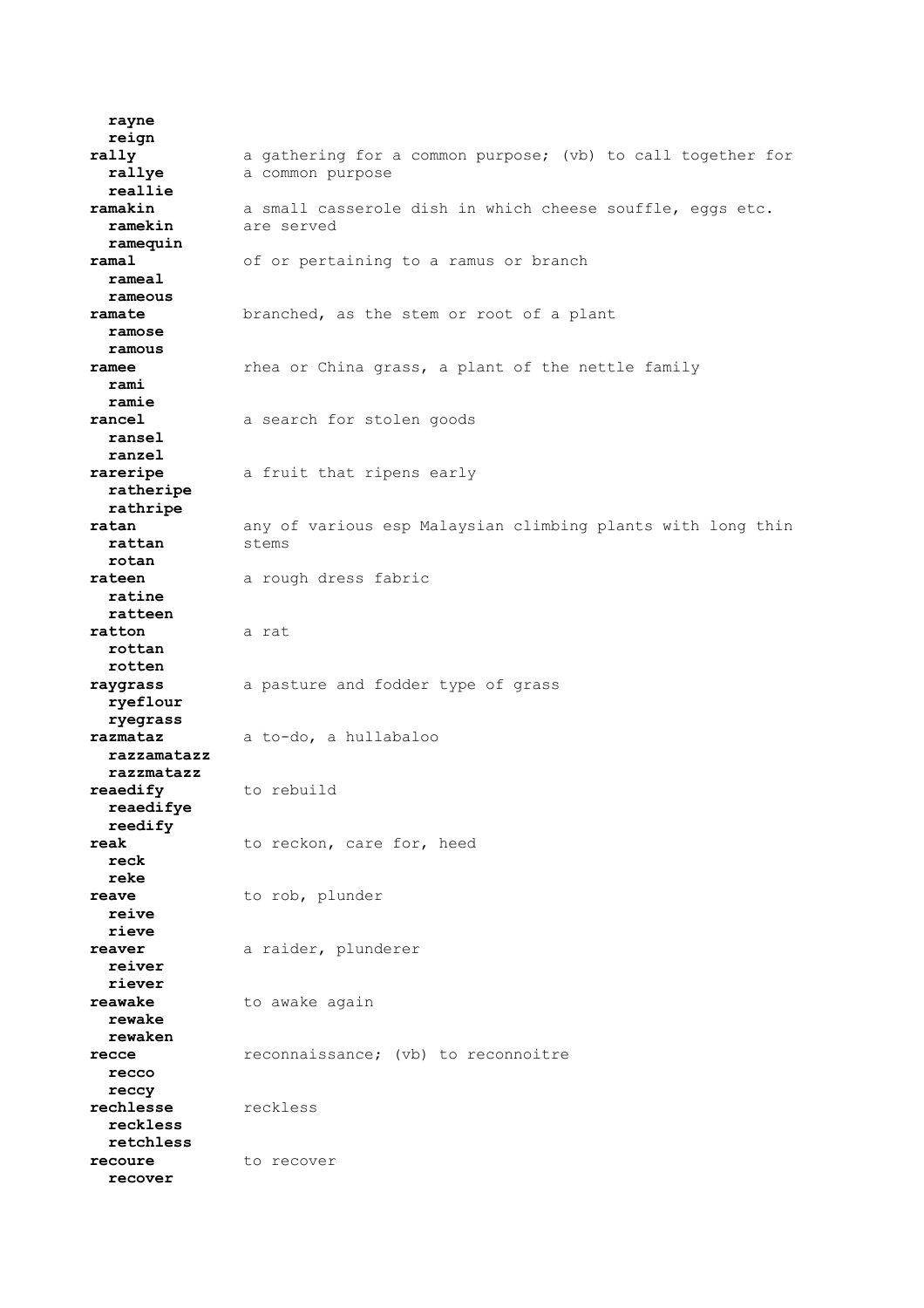**recower reenforce** to strengthen with new force, assistance, material, or support  **reinforce renforce referable** capable of being referred  **referrable referrible reillume** to light again  **relume relumine reinette** a name given to many different kinds of apples, mostly of  **rennet** French origin  **runnet reistafel** an Indonesian rice dish  **rijstafel rijsttafel remedial** affording a remedy  **remediat remediate renay** to renounce, abjure  **reney reny repriefe** reproach, insult  **reproof reproval requight** to requite  **requit requite rescue** to free from danger  **reskew reskue resiance** a residence, abode  **residence residency responder** one who responds  **responser responsor revenge** malicious injury in return for injury received; (vb) to inflict  **revengement** injury in return for  **vengement rhomboid** a parallelogram with unequal sides  **rhomboides rhomboideus ribaldry** ribald language, behaviour, etc.  **ribaudry rybaudrye riband** a ribbon  **ribband ribbon ricercar** any of various contrapuntal instrumental forms esp of the  **ricercare** 16th and 17th centuries  **ricercata rigidify** to make rigid  **rigidise rigidize rinsable** that can be rinsed  **rinseable rinsible ripeck** a pole used for mooring a punt  **ryepeck rypeck**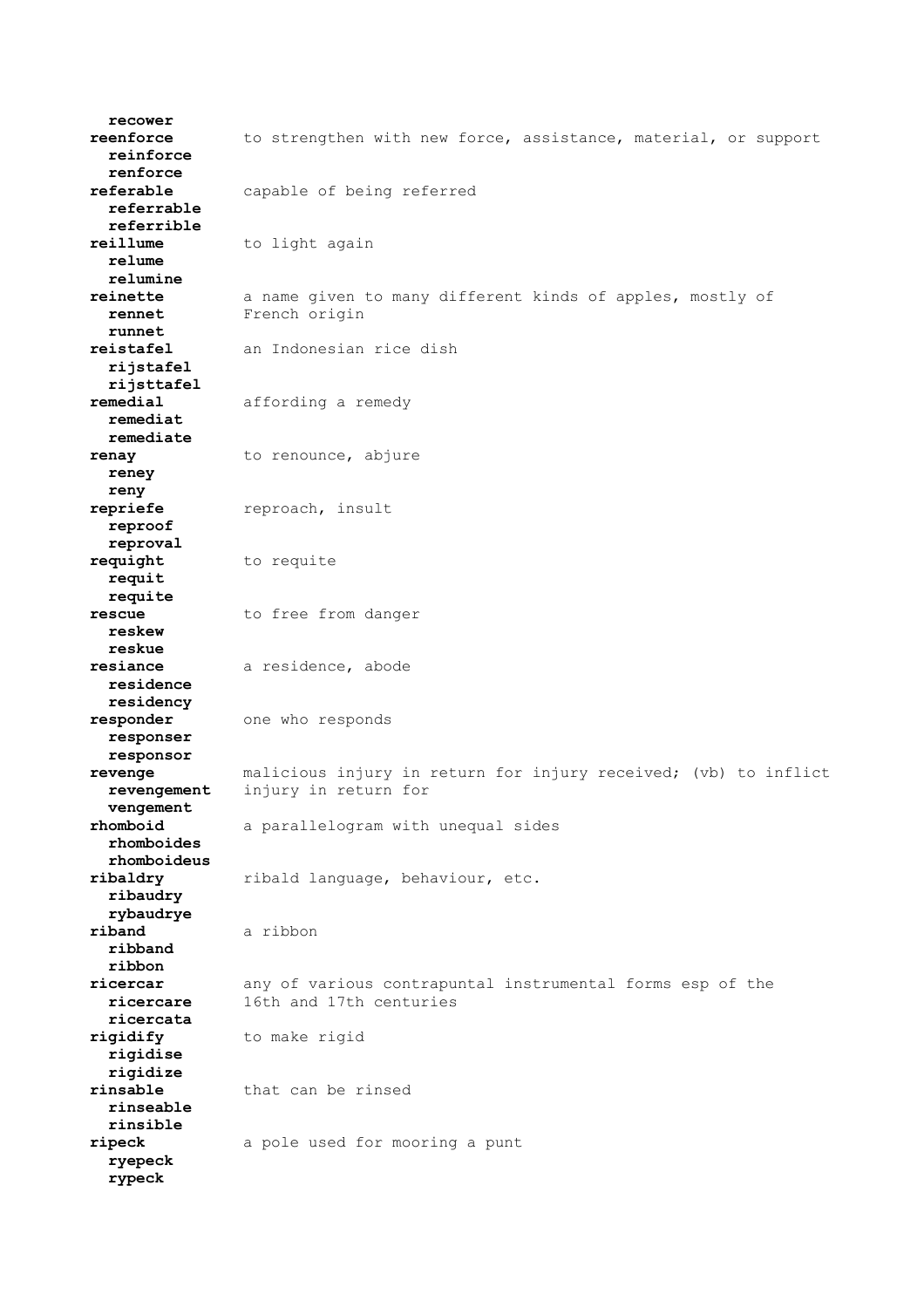**rochet** a close-fitting surplice-like vestment worn by bishops and  **rocquet** abbots  **roquet rocklay** a short cloak  **rokelay roquelaure rollock** a contrivance serving as a fulcrum for an oar  **rowlock rullock ronion** a mangy or scabby creature  **ronyon runnion ront** a runt  **ronte runt room** a walled space within a building (verb) to occupy a room  **roum rowme roral** dewy  **roric rorid rubin** a ruby  **rubine ruby rude** boorish; (noun) a rude boy  **rudesby rudie rugalach** in Jewish cooking, small crescent-shaped pastries filled  **rugelach** with fruit, nuts etc  **ruggelach rugate** wrinkled; covered with sunken lines  **rugose rugous rustic** of or like the country (noun) one who lives in the country  **rustical rusticial** sabkha a broad, salt-encrusted coastal plain above the level of  **sabkhah** normal tides  **sabkhat** a mediaeval music instrument  **sackbut sagbut sackless** quiet; peaceable; harmless; innocent  **sacless saikless safequard** a device, condition, or arrangement ensuring safety; (vb) saufgard to keep safe  **savegard** sagittal shaped like an arrowhead  **sagittate sagittiform sagoin** a kind of monkey, aka titi  **sagouin saguin saic** a Levantine vessel like a ketch  **saick saique** saice a stableman or groom, esp in India  **sice syce saist** 2nd pers. sing. of say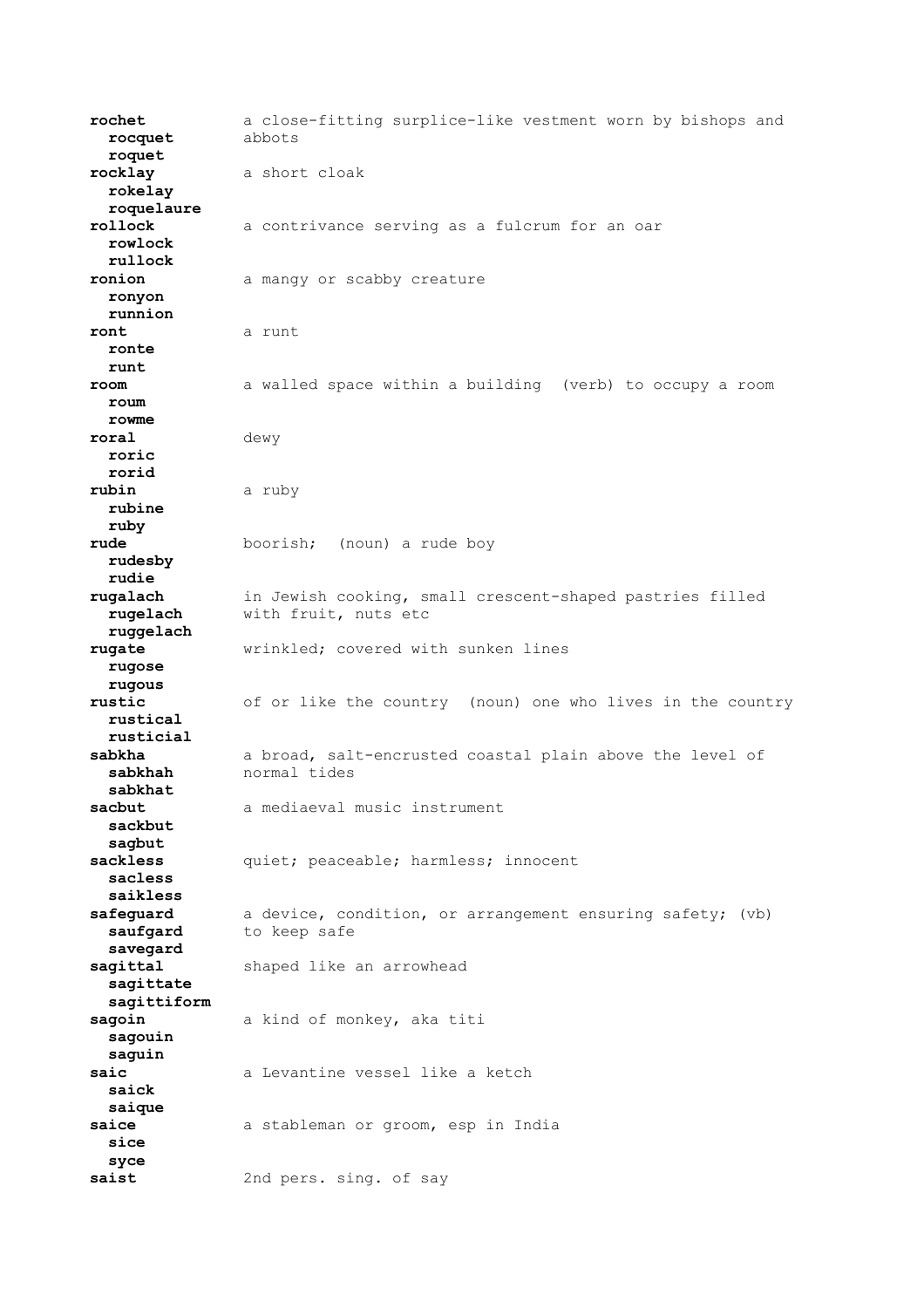**sayest sayst sakia** an Eastern waterwheel  **sakieh sakiyeh salable** able to be sold  **saleable sellable saladang** a kind of buffalo  **seladang sladang salade** in medieval armour, a light helmet extending over the back  **salet** of the neck  **sallet salimeter** an instrument for measuring the amount of salt present in  **salinometer** any given solution  **salometer salep** dried orchid tubers; a food or drug prepared from them  **saloop salop** samech the 15th letter of the Hebrew alphabet  **samek samekh** sanatorium a hospital, esp for tuberculosis  **sanitarium sanitorium** sandbur an annual herb  **sandburr sandspur** sanga a temporary fortification  **sangar sungar sannyasi** a Hindu ascetic or hermit who lives by begging  **sannyasin sanyasi sansa** an African musical instrument, aka mbira  **zanza zanze sapego** a dry, scaly eruption on the skin; esp a ringworm  **serpigo suppeago sarape** a blanket or shawl worn as an outer garment by the Spanish  **serape** Americans, as in Mexico  **zarape sardonian** sardonic  **sardonic sardonical** sargo a fish, sea-bream  **sargos sargus** sarmie a sandwich  **sarney sarnie sasarara** a scolding; a blow  **sassarara siserary sastra** any of the sacred writings of Hinduism  **shaster shastra satinet** a thin satin  **satinetta**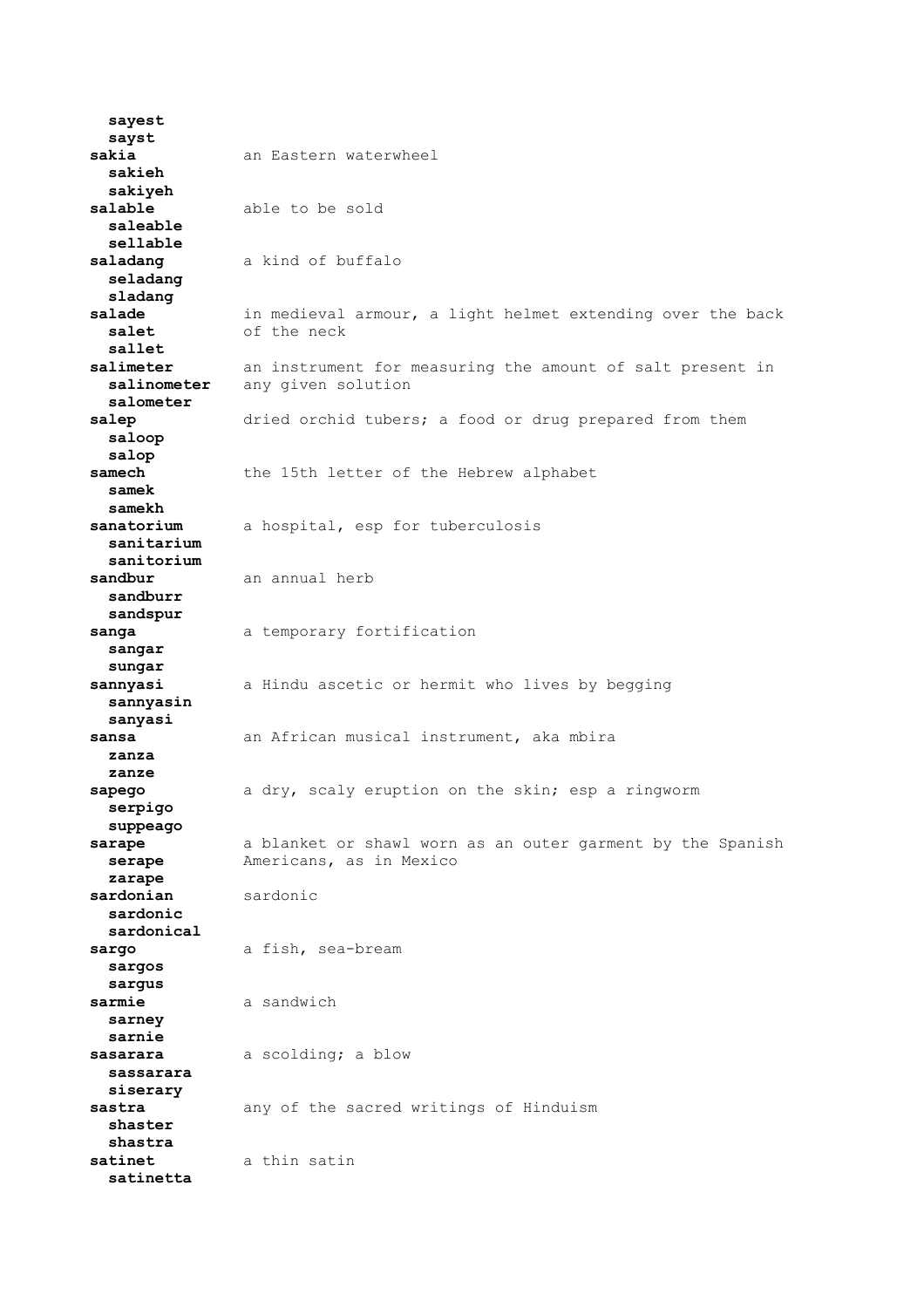**satinette satiriser** one who satirises  **satirist satirizer sabine** a species of juniper  **savin savine savorous** having a savor  **savory savoury** sax a chopper for trimming slate  **zax zex scalawag** an undersized animal of little value; a good-for-nothing,<br>scallawag a rascal  $scal$ awaq  **scallywag scalper** a semicircular gouging chisel  **scauper scorper** scapa to run away, leave without notice  **scarpa scarper scare** something that frightens (verb) to frighten  **scarre scaur** scat to scare away  **scatt skat scatole** a crystalline compound found in faeces and coal tar  **skatol skatole scaury** in the Orkneys, a young gull  **scourie scowrie schanse** a heap of stones used as protection against rifle-fire  **schantze schanze schatchen** a matchmaker  **shadchan shadkhan** something of inferior quality  **schlocker shlock schlockey** worthless, trashy (SCHLOCKEY can also be a noun)  **schlocky shlocky** schmaltz fat, grease, oil; maudlin sentimentality  **schmalz shmaltz** schmaltzy sickly sentimental  **schmalzy shmaltzy schmatte** clothing, rags  **schmutter shmatte schnoz** the nose  **schnozz schnozzle schoole** a shoal  **shaul shoal**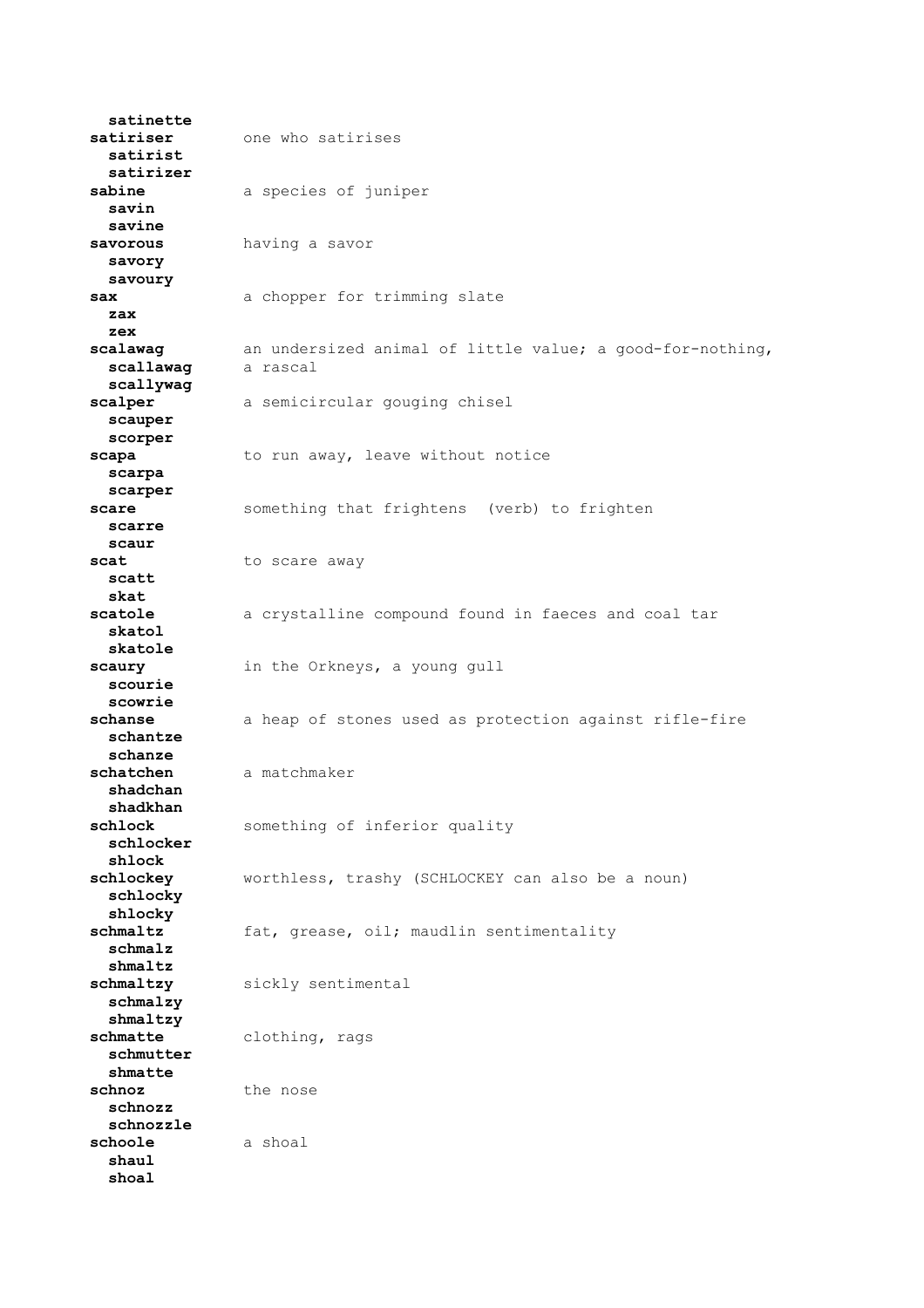**schvartze** a black person  **schwartze shvartze sciamachy** fighting with a shadow or an imaginary opponent  **sciomachy skiamachy scissel** metal clippings; scrap metal  **scissil sizel sciurid** a member of the squirrel family  **sciurine sciuroid sclate** slate; (vb) to slate  **sklate slate scleroid** of tissue, hard, hardened  **sclerotic sclerous scoriac** like slag  **scoriaceous scorious scotoma** dizziness with dimness of sight  **scotomia scotomy scouther** a scorch, burn (verb) to scorch, singe  **scowder scowther screen** a device to divide, conceal or protect; (vb) to provide or **scriene protect** with a screen  **skreen scrimmage** a noisy dispute or tussle; a rough or confused struggle >  **scrummage** vb to take part in a scrimmage  **skrimmage scrimshander** to ornament, as shells, ivory, etc., by engraving, and  **scrimshandy** rubbing pigments into the incised lines  **scrimshaw scruncheon** (Canadian) a small crisp piece of fried pork fat  **scrunchin scrunchion** in Shetland, the leader of a band of guisers  **scudler skudler** to run hastily; to scuttle  **scuttle skuttle** scythe a single-bladed cutting implement; (vb) to cut with a scythe  **sieth sithe sear** scorched, withered (noun) the catch that holds a gun at **seare cock or half-cock;** (vb) to burn  **sere seawan** shell beads used by Algonquin Indians as money  **seawant sewan seemlihead** seemliness  **seemlihed seemlyhed sehri** a meal eaten before sunrise by those fasting during Ramadan  **sohur suhur seigneur** a lord, esp of a manor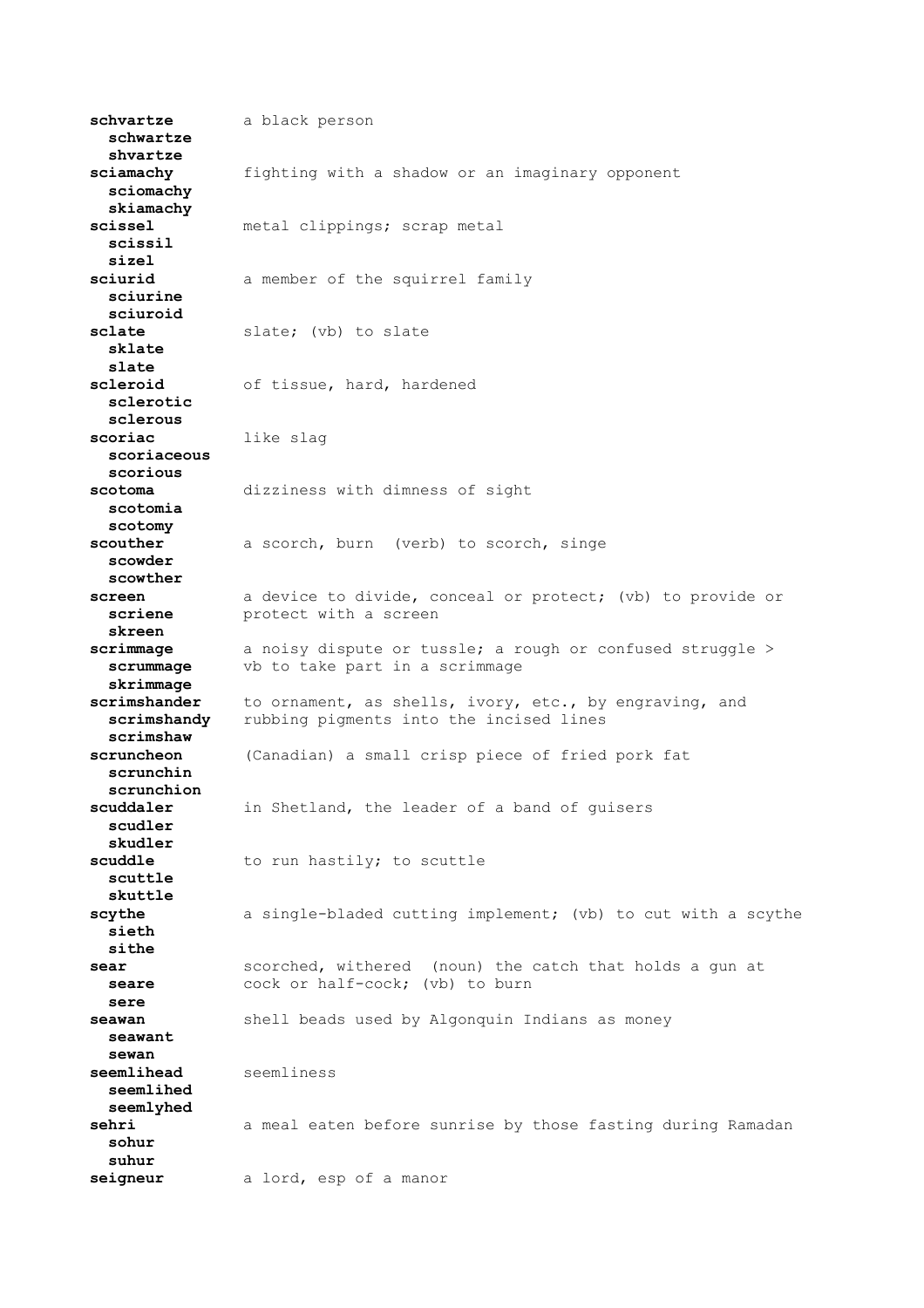**seignior signieur seigniorial** related to a seignior  **seignoral seignorial seik** sick  **sic sick seismal** relating to a seism or earthquake  **seismic seismical seme** in heraldry, strewn or scattered with small bearings; (noun) **semee** a type of ornamental pattern  **semeed semimat** having a slight lustre  **semimatt semimatte sepiost** cuttlebone  **sepiostaire sepium septet** a set of seven persons or objects; as, a septet of singers  **septette septuor serenade** a piece of vocal music, esp one on an amorous subject; (vb)  **serenata** to address a serenade to  **serenate sergeanty** a condition of tenure by service in person to the king  **serjeantry serjeanty serr** to press close, close the ranks of  **serre serry** seruewe to surview  **servewe surview sestina** an old verse-form of six six-lined stanzas  **sestine sextain shaird** a fragment  **shard sherd** in India, a large tent, awning or canopy  **shamianah shamiyanah sharif** a descendant of Mohammed through his daughter Fatima  **shereef sherif shashlick** a type of lamb kebab  **shashlik shaslik** shaw to show  **shew show shealing a** rough hut near summer pasture used as shelter **sheiling** by shepherds  **shieling** sheeney a Jew, a pawnbroker  **sheenie sheeny sheldduck** a large duck of genus Tadorna  **shelduck**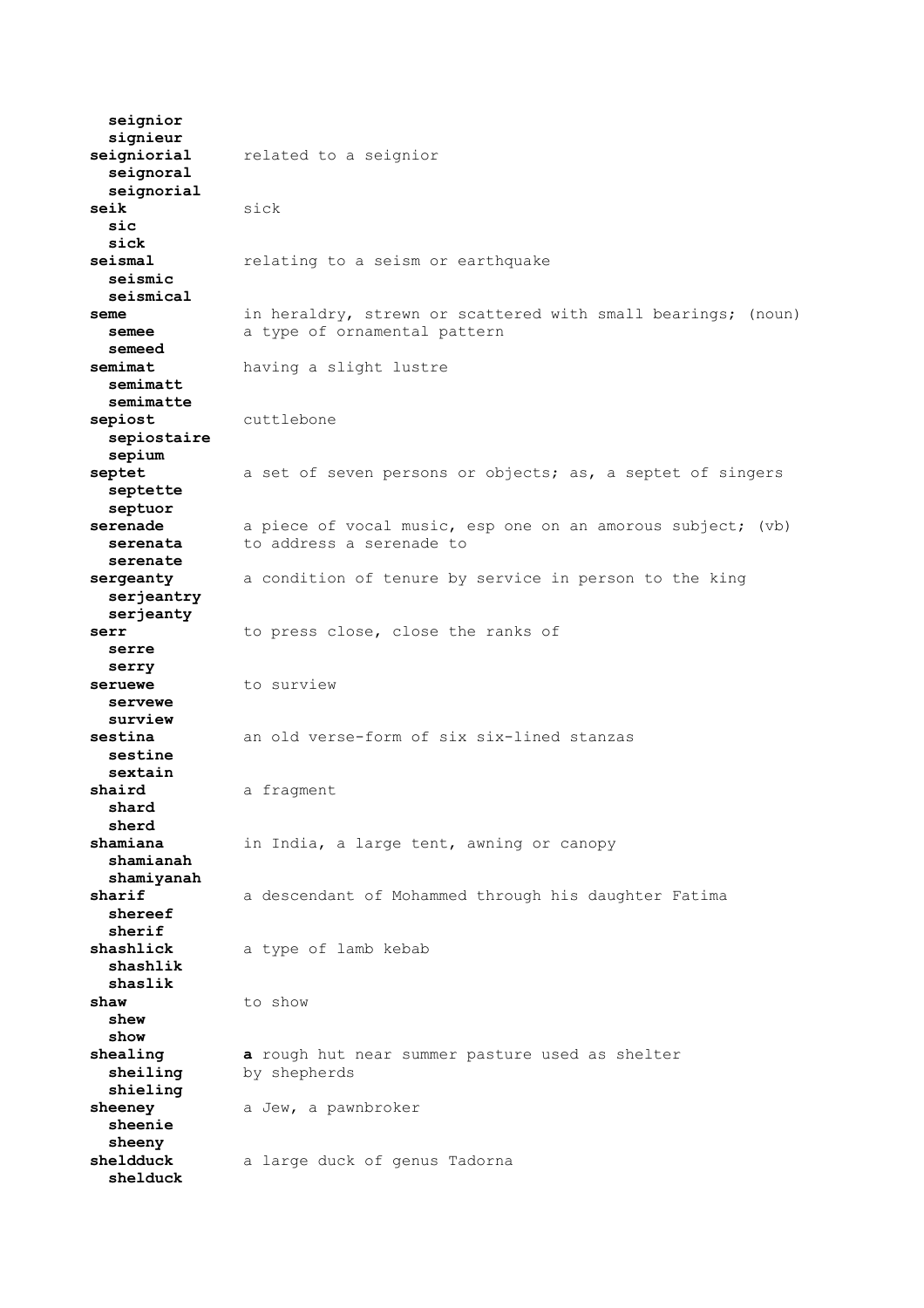**shellduck sheldrake** a male shelduck  **shelldrake shieldrake shibah** in Judaism, a period of seven days' mourning observed after **shiva** a family member's funeral  **shivah shoat** a young pig, esp one that has just been weaned  **shote shotte** shoggle to joggle  **shoogie shoogle** an Indian plant with a pith used in making tropical hats,  **sola** aka spongewood  **solah** shool to saunter, skulk  **shoole shule** an offering to the manes of an ancestor  **sraddha sradha sib** a blood relation, a kinsman  **sibb sybbe sibylic** of or like a sibyl  **sibyllic sibylline sickee** a day off work  **sickie sicky sideway** from the side  **sideways sidewise silicle** a seed vessel resembling a silique, but about as broad as  **silicula** it is long  **silicule silkalene** a soft light cotton fabric resembling silk  **silkaline silkoline sillabub** a drink or gelatin dessert consisting of wine and sweetened  $s$ illibub  **syllabub simorg** a monstrous bird of Persian fable  **simurg simurgh skean** a double-edged dagger used in Ireland and Scotland  **skeen skene skijorer** one who does skijoring  **skikjorer skiorer skijoring** the sport of being drawn on skis over snow by horse or motor  **skikjoring skioring skilful** full of skill  **skilfull skillful skilligalee** a thin gruel  **skilligolee skilly**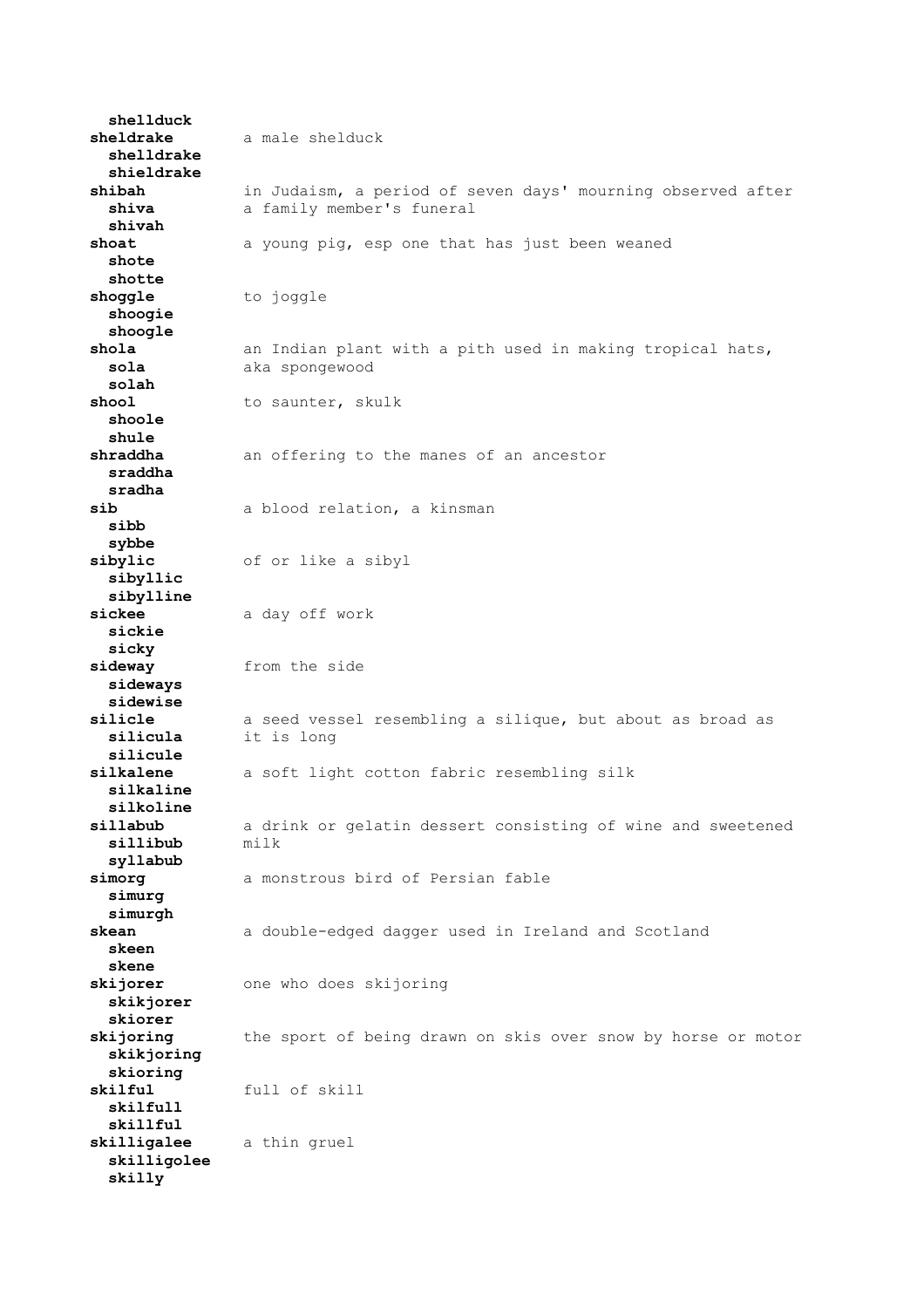slanter a dodge, a trick  **slenter slinter sleek** smooth, glossy (verb) to make smooth  **sleeken sleeky sleepery** sleepy  **sleepry sleepy** sloebush the blackthorn  **sloethorn sloetree slogan** a motto adopted by a group  **slughorn slughorne sloid** a Swedish system of manual training by woodwork  **slojd sloyd smeik** smoke; (vb) to smoke  **smeke smoke smiddy** a smithy; (vb) to smithy  **smith smithy smile** the expression of the face when smiling (verb) to upturn **smoile** the corners of the mouth in pleasure  **smoyle smir** fine misty rain (verb) to drizzle  **smirr smur smoot** a compositor who does odd jobs in various printing houses  **smout** > vb to work in this way  **smowt snaphance** a freebooter; a flintlock; a spring catch or trap  **snaphaunce snaphaunch snoke** to snuff or smell about  **snook snowk socle** a plain face or plinth at the foot of a wall, column etc  **zocco zoccolo sodain** sudden  **sodaine sudden soja** a dark, salty sauce made from fermented soy beans and wheat  **soy** flour  **soya someway** in some way, somehow  **someways somewise sordine** a cone-shaped mute for a trumpet  **sordino sourdine southermost** most southerly  **southernmost southmost** sowf to whistle or hum softly  **sowff sowth** spadille the ace of spades in the game of ombre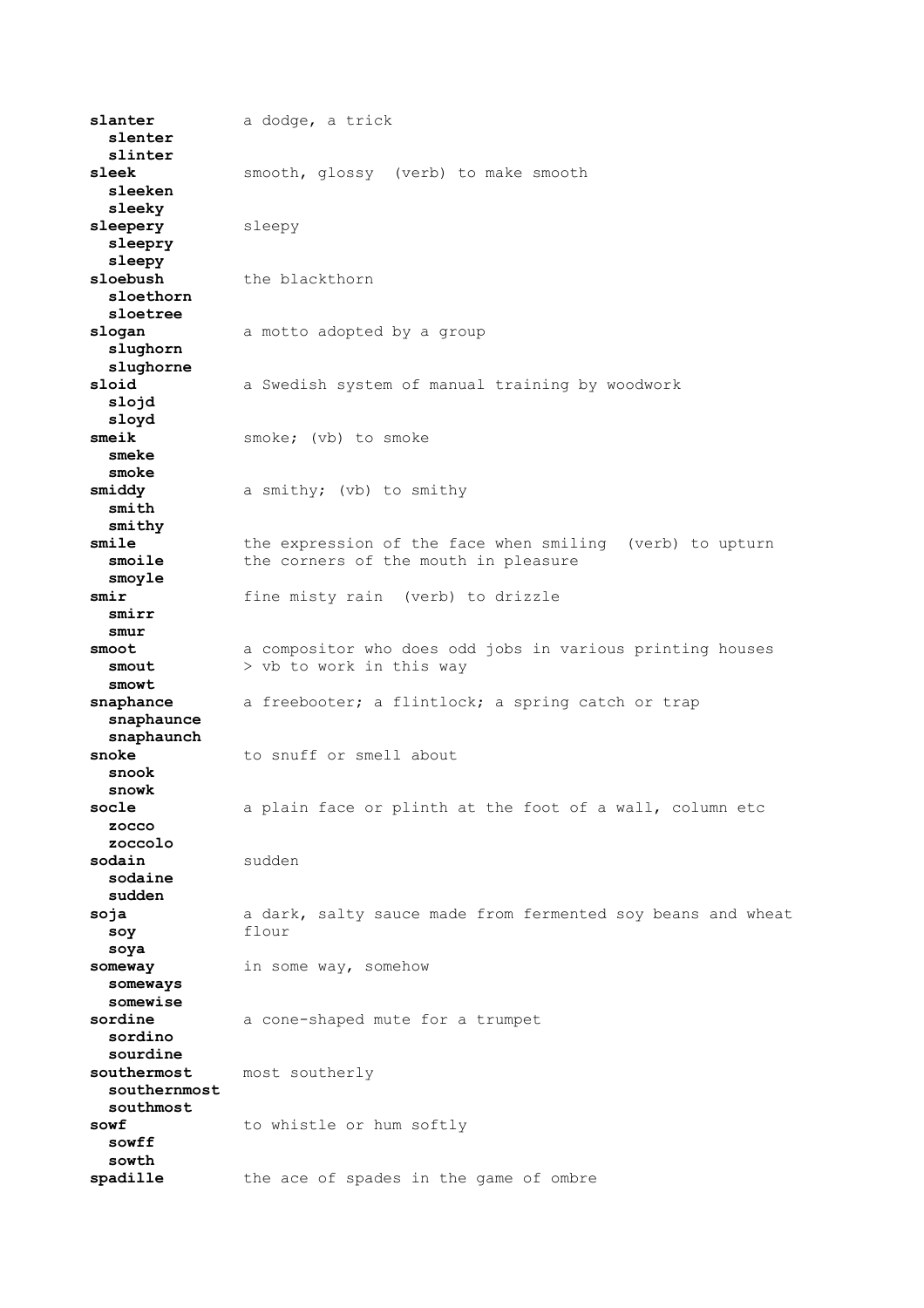**spadillio spadillo** spain to wean  **spane spean spait** a flood, a surge  **spate speat sparling** a kind of fish, the smelt  **sperling spirling sparth** a long battleaxe  **sparthe sperthe spasmatic** in spasms  **spasmatical spasmic speer** to ask  **speir spier spellican** a small slip of wood, ivory, etc, to be picked out from a  **spilikin** heap without disturbing the others in the game of spillikins  **spillikin spheral** relating to a sphere; perfectly round  **spheric spherical spic** a person from a Spanish-speaking American country  **spick spik spinet** a musical instrument like a small harpsichord  **spinette spinnet splatch** a splash, a splotch; (vb) to splotch  **splodge splotch spondoolicks** cash, money  **spondulicks spondulix spongeous** somewhat spongy; spongelike  **spongiose spongious squab** fat, clumsy, unfledged (noun) a young pigeon; (vb) to stuff,  **squabbish** upholster  **squabby squamate** like, having or covered with scales; (noun) a creature covered  **squamose** with scales  **squamous squamella** a little scale  **squamula squamule** squiff tipsy, drunk  **squiffed squiffy stalactic** of or like a stalactite  **stalactitic stalactitical stanchel** an upright beam, bar or support; (vb) to support by a stanchel  **stancher stanchion stanza** a division of a poem  **stanze**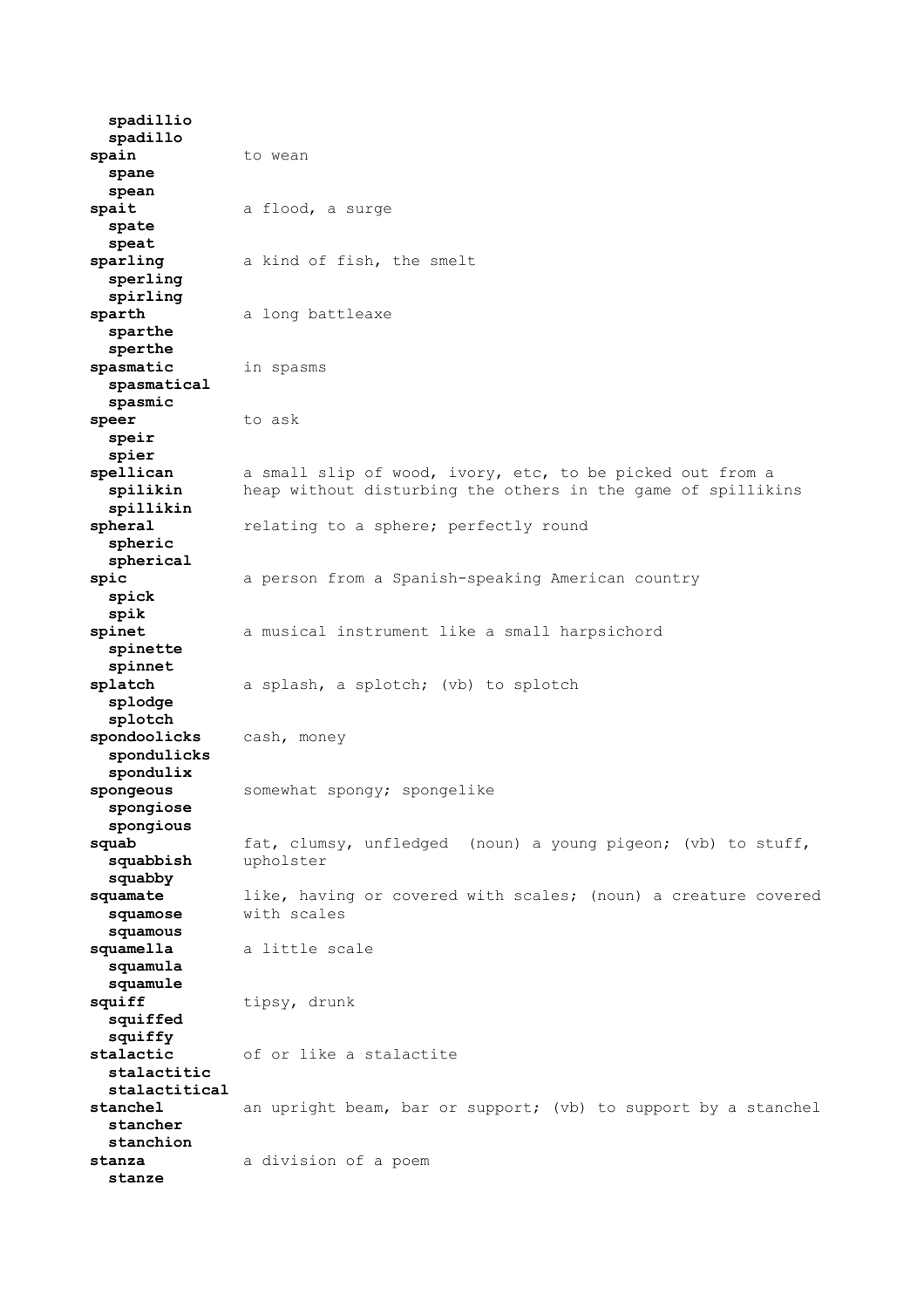**stanzo steady** well-balanced (verb) to make steady  **steddy steedy steaning** sTEAN, to line eg a well with stone; (noun) a stone lining of  **steening** a well  **steining stearin** a hard fat  **stearine tristearin** stelar **relating to a stele, an upright stone slab stelene stelic** a blacksmith's forge or anvil; (vb) to stithy  **stithy studdie stillage** a frame or stand for keeping things off the floor; a cask  **stilling** stand  **stillion stir** bustle, activity  **stire styre stogey** a long inexpensive cigar  **stogie stogy stomatodaeum** in embryology, the invagination that forms the anterior part  **stomodaeum** of the digestive tract  **stomodeum stoope** a vessel for holy water  **stoup stowp strabismal** of or like a strabismus, a squint  **strabismic strabismical strain** a violent effort; (vb) to exert to the utmost  **streigne strene stravage** to wander about idly  **stravaig strayve** straw to scatter, spread  **strew strow strobil** a scaly spike of female flowers, as in the hop  **strobile strobilus strumatic** scrofulous; having strumae  **strumose strumous subadar** a native officer in an Indian regiment corresponding to a  **subahdar** captain  **subedar subereous** like cork in appeaance or texture  **suberose suberous subfeu** a feu granted to a vassal; (vb) to make a subinfeudation of  **subinfeud subinfeudate subfusc** duskish; moderately dark; (noun) dark, formal clothes worn in  **subfuscous** combination with the academic gown, esp at Oxford University  **subfusk**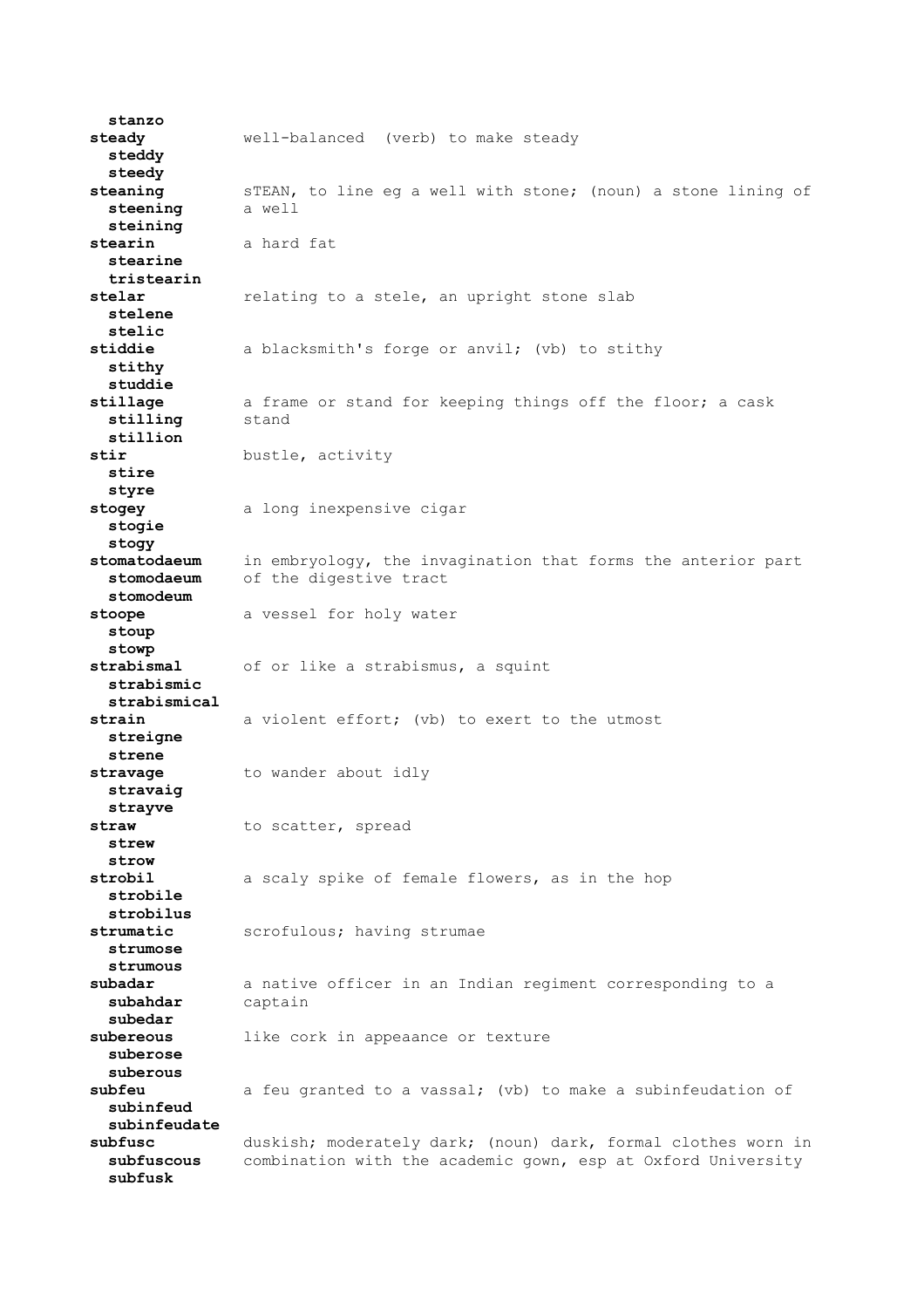**subtil** subtle, delicate  **subtile subtle sundari** an E. Indian tree  **sundra sundri svastika** a Greek cross with arms bent at a right angle  **swastica swastika swaggie** a swagman, a man who seeks work while traveling about carrying  **swagman** his swag  **swagsman swankey** an active, smart, vigorous person  **swankie swanky swart** dark-complexioned, blackish  **swarthy swarty swarth** swarthy; (noun) the quantity of grass cut down by one sweep of **swath** the scythe  **swathe sway** a swinging or sweeping motion; rule; (vb) to move slowly back  **swee** and forth  **swey sybaritic** like a sybarite, devoted to luxury  **sybaritical sybaritish sylvin** a native potassium chloride, a source of potash  **sylvine sylvite syncopal** of or showing syncope, the shortening a word by the omission  **syncopic** of a sound, letter, or syllable from the middle of the word  **syncoptic syzygal** related to a syzygy  **syzygetic syzygial taber** a light medieval drum buckled onto the player's chest; (vb) **tabor** to play on this  **tabour** a prohibition, interdict; (vb) to forbid as eg unclean  **tabu tapu taboret** a low stool without a back or arms; a low stand or cabinet;  **tabouret** an embroidery frame  **tabret taborin** a small drum longer in body than the tabor  **taborine tabourin tacamahac** a gum resin yielded by various tropical trees  **tacmahack takamaka taeniate** ribbonlike; shaped like a ribbon or tapeworm  **taenioid tenioid taffarel** the rail round the stern of a ship  **tafferel taffrail taffy** a hard-baked chewy sweet, made of sugar and butter  **toffee toffy taillie** an entailment or deed whereby the legal course of succession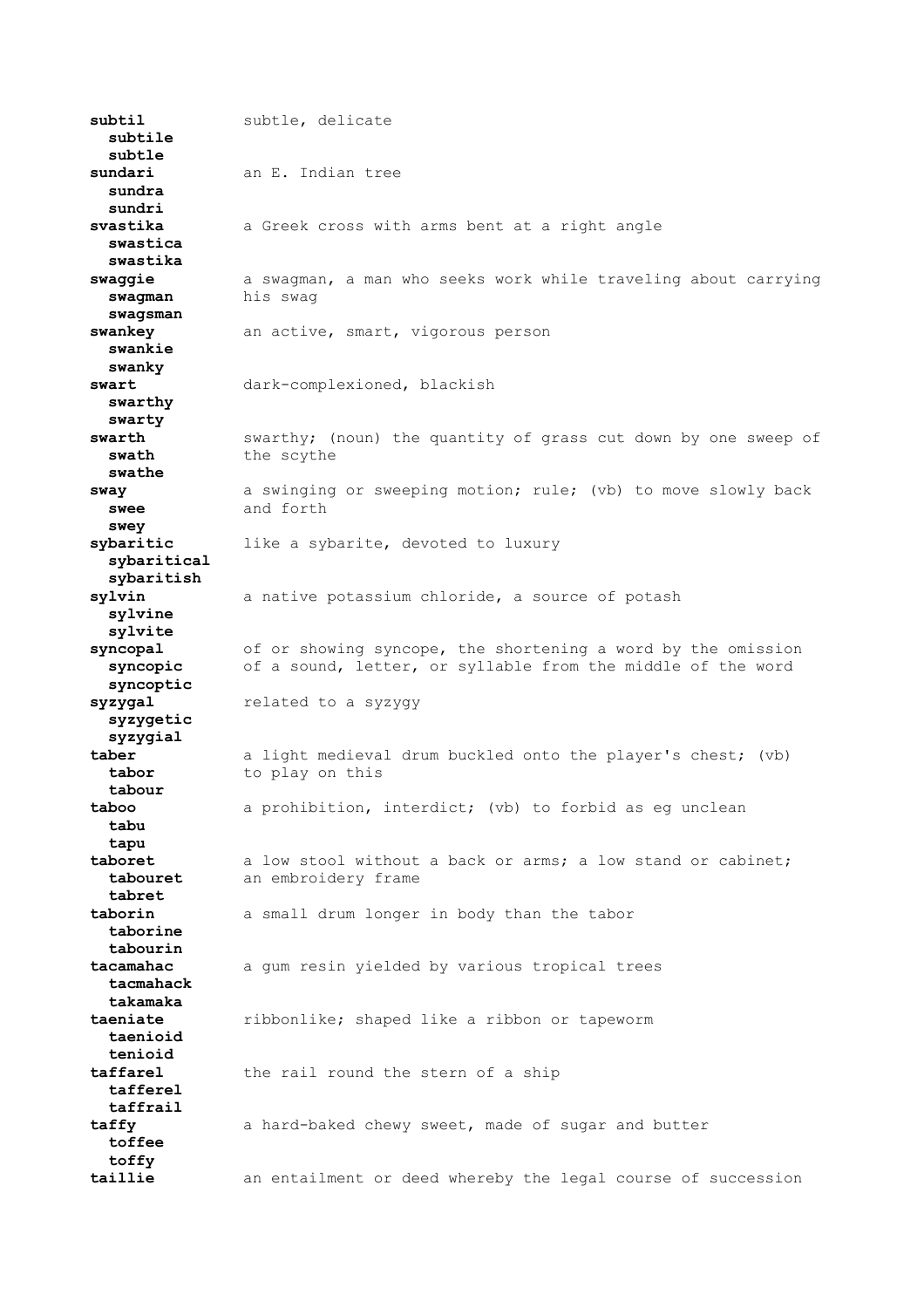**tailye** is cut off, and an arbitrary one substituted  **tailzie talant** talon  **talaunt talon tallat** in the West of England, a loft  **tallet tallot tallis** the traditional prayer shawl worn by Jewish men  **tallit tallith talooka** a large estate, a revenue district  **taluk taluka tamarao** a small wild buffalo of the Philippines  **tamarau timarau tamboura** an Eastern stringed instrument, used to produce a drone  **tambur tambura tantara** a trumpet fanfare; a hunting cry  **tantarara tarantara taroc** a pack of cards used in fortune-telling  **tarok tarot tarras** an earthy volcanic tuff used as a hydraulic cement  **terras trass tartan** a plaid cloth a small, single-masted Mediterranean ship  **tartana** with a lateen sail  **tartane tater** a potato  **tatie tattie tattoo** a design marked on the skin by pricking in indelible dyes  **tattow tatu tava** a griddle in Indian cookery  **tavah tawa teachie** tetchy  **techy tetchy teasel** a plant with thistle-like flowers surrounded by prickly bracts  **teazel teazle teen** injury, pain; (vb) to injure  **teene tene teepee** a Native American tent  **tepee tipi tegmen** the inner covering of a seed  **tegumen tegument tellar** a sapling, a shoot from a tree-stump; (vb) to produce such  **teller** a shoot  **tiller tendence** tendency, esp in composition  **tendency**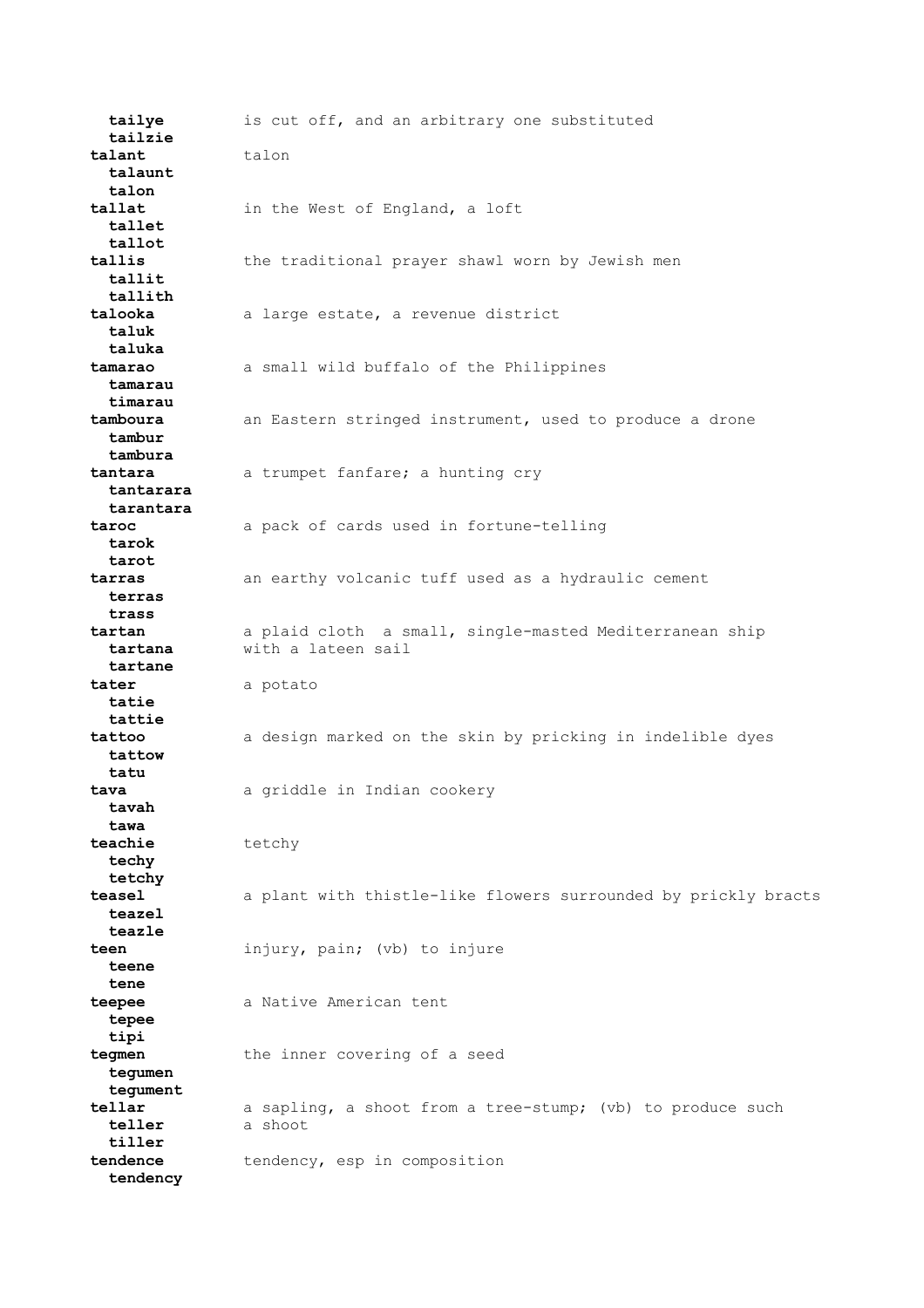**tendenz tenebrious** gloomy, obscure  **tenebrose tenebrous tercet** a triplet of lines that rhyme together or are connected with  **terzetta** adjacent rhymes  **tiercet terf** turf  **terfe turf terret** a metal ring on a harness through which the reins pass  **territ torret** the lapwing  **tewhit tewit tewart** a strong-timbered eucalyptus  **tooart tuart** of or pertaining to a theatre  **theatric theatrical theorematic** of or like a theorem  **theorematical theoremic theosoph** a believer in theosophy, immediate divine illumination or  **theosopher** wisdom  **theosophist thickie** a stupid person  **thicko thicky thistle** a prickly composite plant with pink, white, yellow but usually  **thrissel** purple flower-heads  **thristle** thole to endure, bear  **thowel** thowl<br>thro **thro** through  **through thru thylose** an ingrowth from a neighbouring cell through a pit into a  **thylosis** vessel  **tylosis tichy** very small  **titchie titchy tidivate** to spruce up or adorn  **titivate tittivate tikoloshe** in Bantu folklore, a hairy malevolent dwarflike creature  **tokoloshe** with supernatural powers  **tokoloshi tittuppy** gay, lively, unsteady  **tittupy titupy tiyn** a monetary unit of Kazakhstan  **tyin tyiyn tiz** a state of confusion  **tizz tizzy**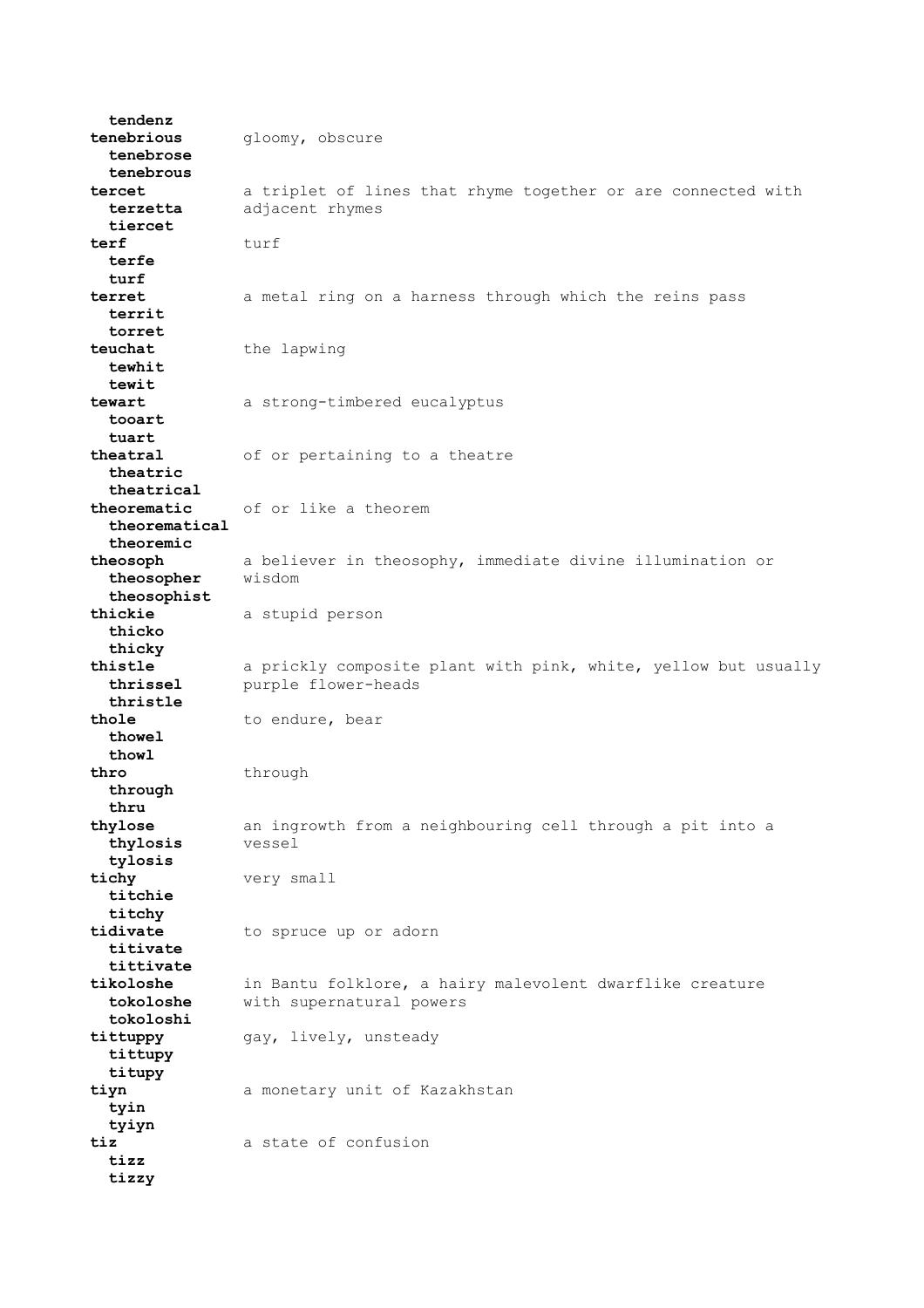**toilsome** demanding much exertion  **toylesome toylsom toiseach** a Celtic nobleman  **toisech toshach tolsel** a tollbooth; a merchants' meeting place, or exchange  **tolsey tolzey toluene** a hydrocarbon of the aromatic series, homologous with benzene  **toluol toluole tonsilar** relating to the tonsils  **tonsillar tonsillary toonie** a Canadian two-dollar coin  **twonie twoonie topek** an Inuit animal-skin tent  **tupek tupik toponymal** relating to toponymy, the study of place-names  **toponymic toponymical touraco** any one of several species of bird of the genus Turacus,  **turaco** native to Africa  **turacou tovarich** friend, comrade  **tovarisch tovarish towmon** a twelvemonth  **towmond towmont trabecular** having trabeculae, transversely barred  **trabeculate trabeculated** tramel to trammel  **tramell trammel tramontana** a cold north wind in Italy  **tramontane transmontane transmew** to transmute; to transform  **transmove transmute trappean** of or pertaining to trap, a kind of rock  **trappose trappous travis** a stall partition; a stall  **trevis treviss tray** the three in cards or dice  **trey trez treacher** a traitor; a deceiver  **treacherer treachour treenail** a wooden peg that swells when wet, used for fastening timbers,  **trenail** esp in shipbuilding  **trunnel tressel** a support consisting of a horizontal beam and sloping legs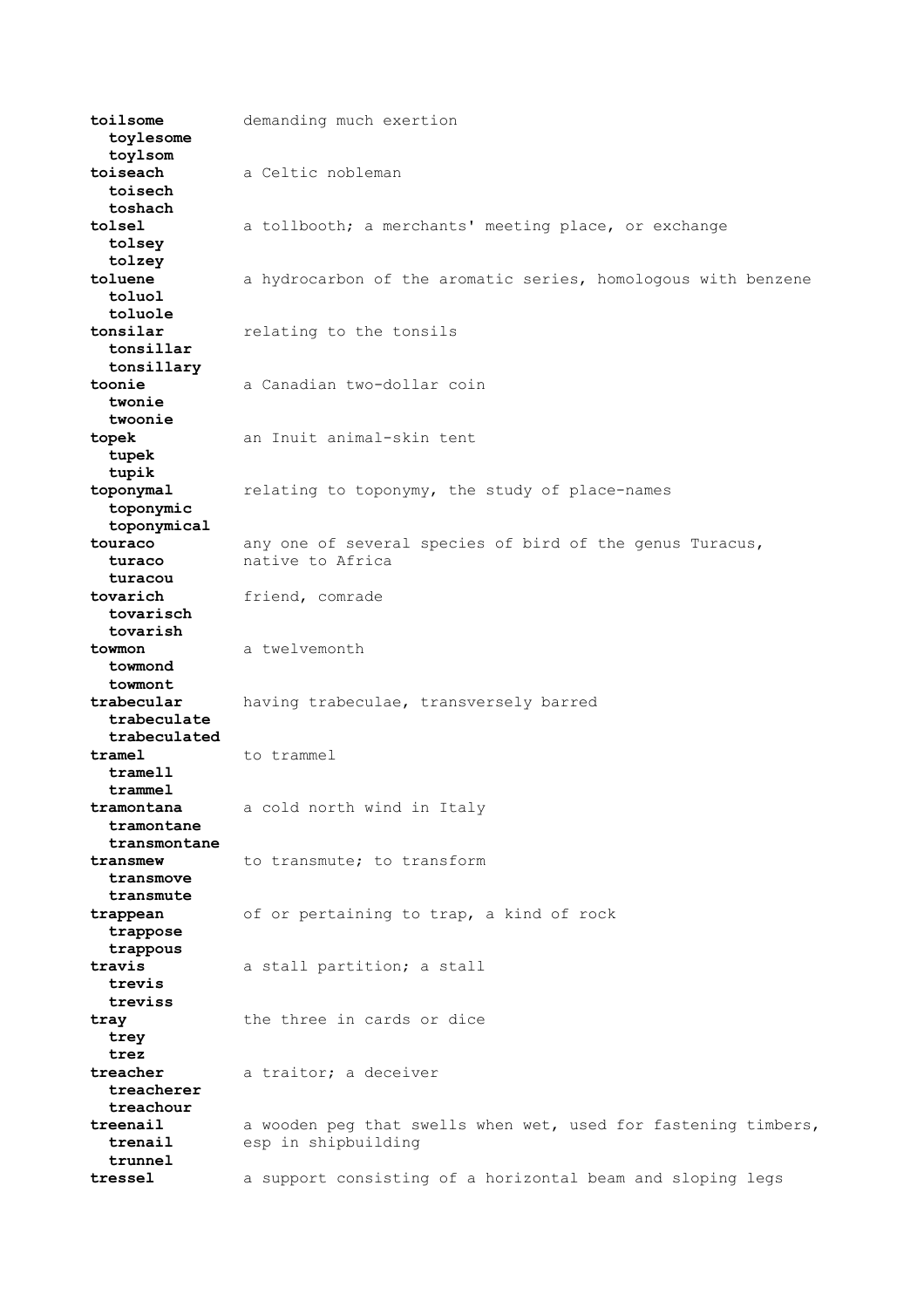**trest trestle trews** full-length trousers worn by Scot regiments; close-cut tartan  **trooz** drawers sometimes worn under the kilt in Highland dress  **trouse triact** three-rayed; (noun) a three-rayed sponge spicule  **triactinal triactine tricuspid** having three cusps, or points; (noun) a tricuspid tooth  **tricuspidal tricuspidate tridental** having three prongs  **tridentate tridented trie** to try  **try trye trier** one who tries  **trior tryer triscele** a figure consisting of three radiating curves or legs  **triskele triskelion trist** sad  **triste tristful troak** to barter  **trock troke troche** a medicinal tablet or lozenge; strictly, one of circular  **trochiscus** form  **trochisk troelie** an Amazonian palm tree, aka bussu; its immense leaf, used **troely** for thatching  **troolie czardom** the office of czar  **tsardom tzardom tsetse** a small fly that transmits trypanosome parasites  **tzetse tzetze tucotuco** an American rodent of mole-like habits  **tucutuco tucutucu turbeth** the root of Ipomea turpethum, a plant of Ceylon, used as  **turbith** a purgative  **turpeth turbinal** scroll-like  **turbinate turbinated tussac** as in tussac grass, a kind of grass  **tussock tussuck tutoress** a female tutor  **tutress tutrix tyran** a tyrant; (vb) to tyrannize  **tyranne tyrant umpteenth** the ordinal of umpteen; (noun) an indefinitely large number in  **umptieth** a sequence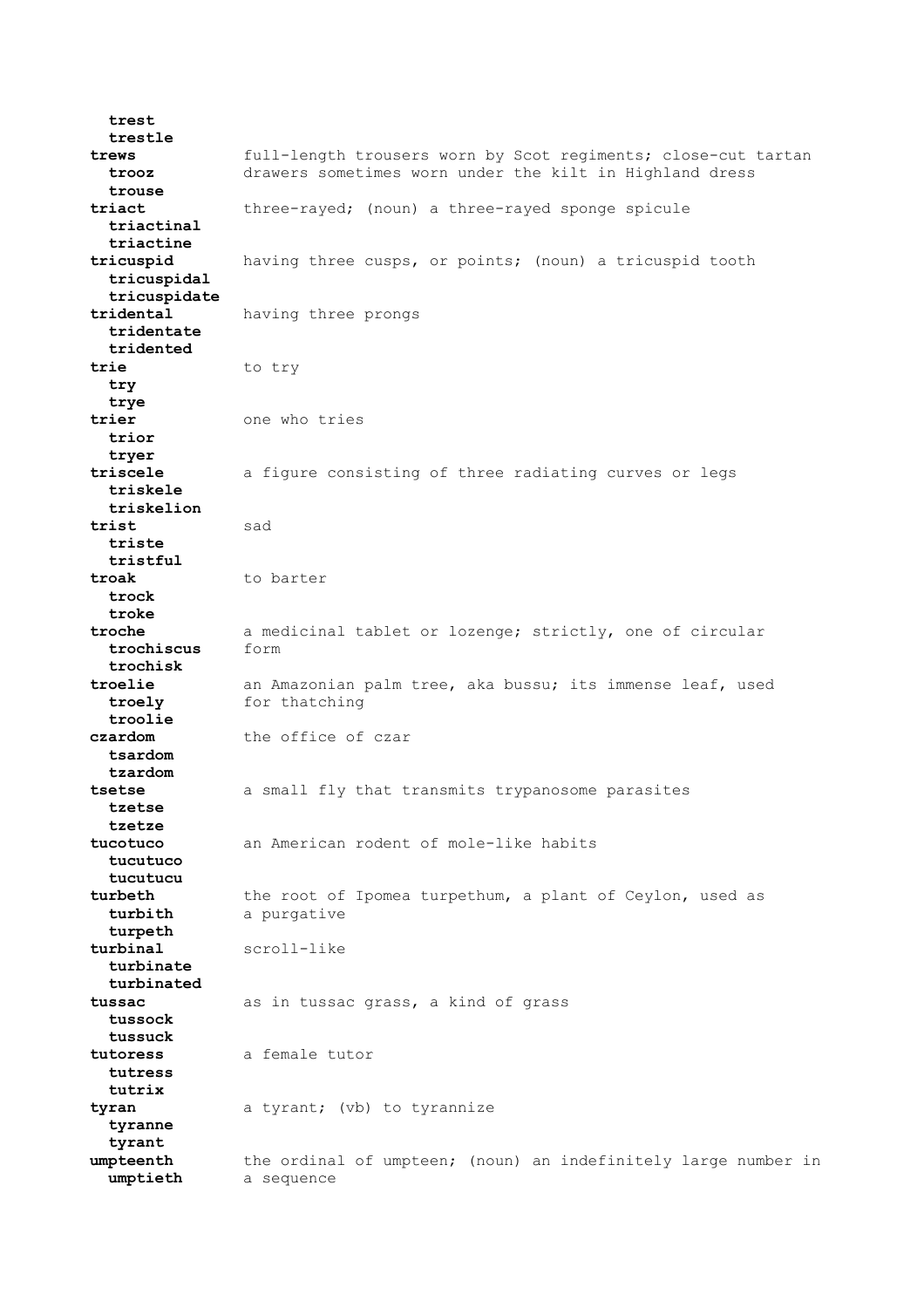**umteenth unbrizzed** unbruised  **unbruised unbrused unisonal** being in unison  **unisonant unisonous unked** odd; strange; uncouth  **unket unkid unkend** unknown; strange  **unkenned unkent unsoncy** unlucky  **unsonsie unsonsy unvail** to unveil  **unvaile unveil unweldy** unwieldy  **unwieldly unwieldy uprest** a rising  **uprising uprist upsee** a carousal  **upsey upsy uraemia** the retention of waste materials normally excreted  **uremia urinemia urde pointed, with a pattern of points urdee urdy utopian** of or pertaining to Utopia; (noun) one who believes in Utopia  **utopiast utopist valkyr** in Norse mythology, a chooser of the slain  **valkyrie walkyrie** a tanning material, made from the acorns of a Levantine oak  **valonea valonia vambrace** a piece of armour designed to protect the arm from the elbow<br>vantbrace to the wrist to the wrist  **vantbrass vaporable** that can be vaporized  **vaporizable vapourable varec** a kind of seaweed, aka kelp  **varech vraic varment** a pest, vermin  **varmint vermin vassail** vessel  **vessail vessel vastitude** vastness  **vastity vastness**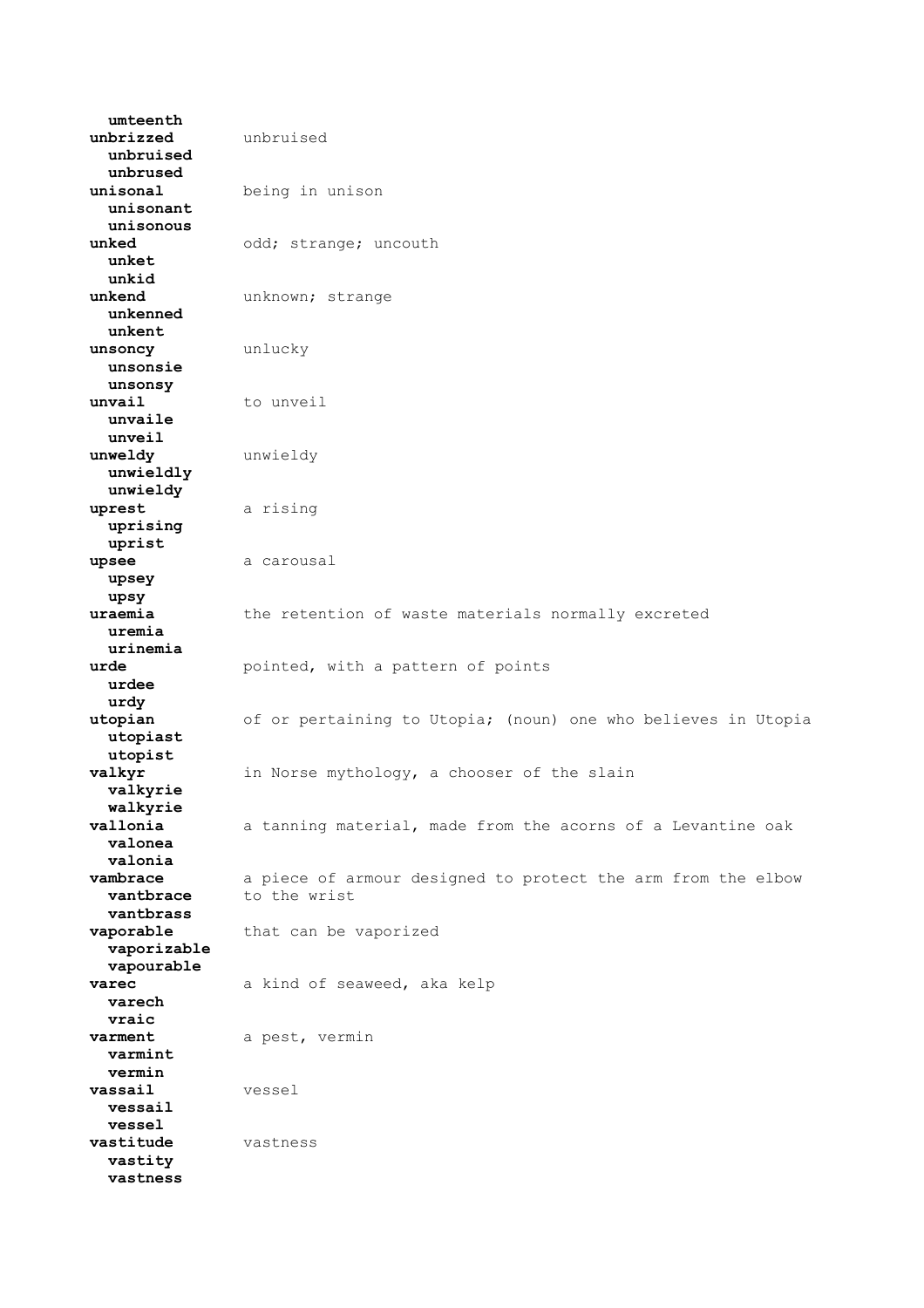**vauntie** boastful, vain  **vaunty vawntie** veale to veil  **veil vele veggie** vegetarian; (noun) a vegetarian  **vegie vego veinous** full of veins  **veiny venose veldschoen** a shoe made of rawhide  **veldskoen velskoen velour** a woollen stuff with velvetlike pile  **velours velure vendace** a whitefish, found in Scottish lochs  **vendis vendiss venereal** relating to sexual desire or intercourse  **venerean venereous venewe** a venue  **veney venue ventricle** either of the two muscular lower chambers of the heart, which **ventricule** pump the blood to the arteries and through the body  **ventriculus vera** very  **verra very veratria** an alkaloid or mixture of alkaloids obtained from white hellebore **veratrin** rhizomes, sabadilla, etc  **veratrine vibratile** capable of vibratory motion  **vibrative vibratory** based on the number twenty  **vicesimal vigesimal victoress** a female victor  **victress victrix vild** vile  **vilde vile visie** a close or careful look; (vb) to take a close look  **vizy vizzie visionary** a person of imagination or foresight  **visioner visionist viverra** a member of the ferret or civet family  **viverrid viverrine vug** a small unfilled cavity in a lode or in rock  **vugg vugh**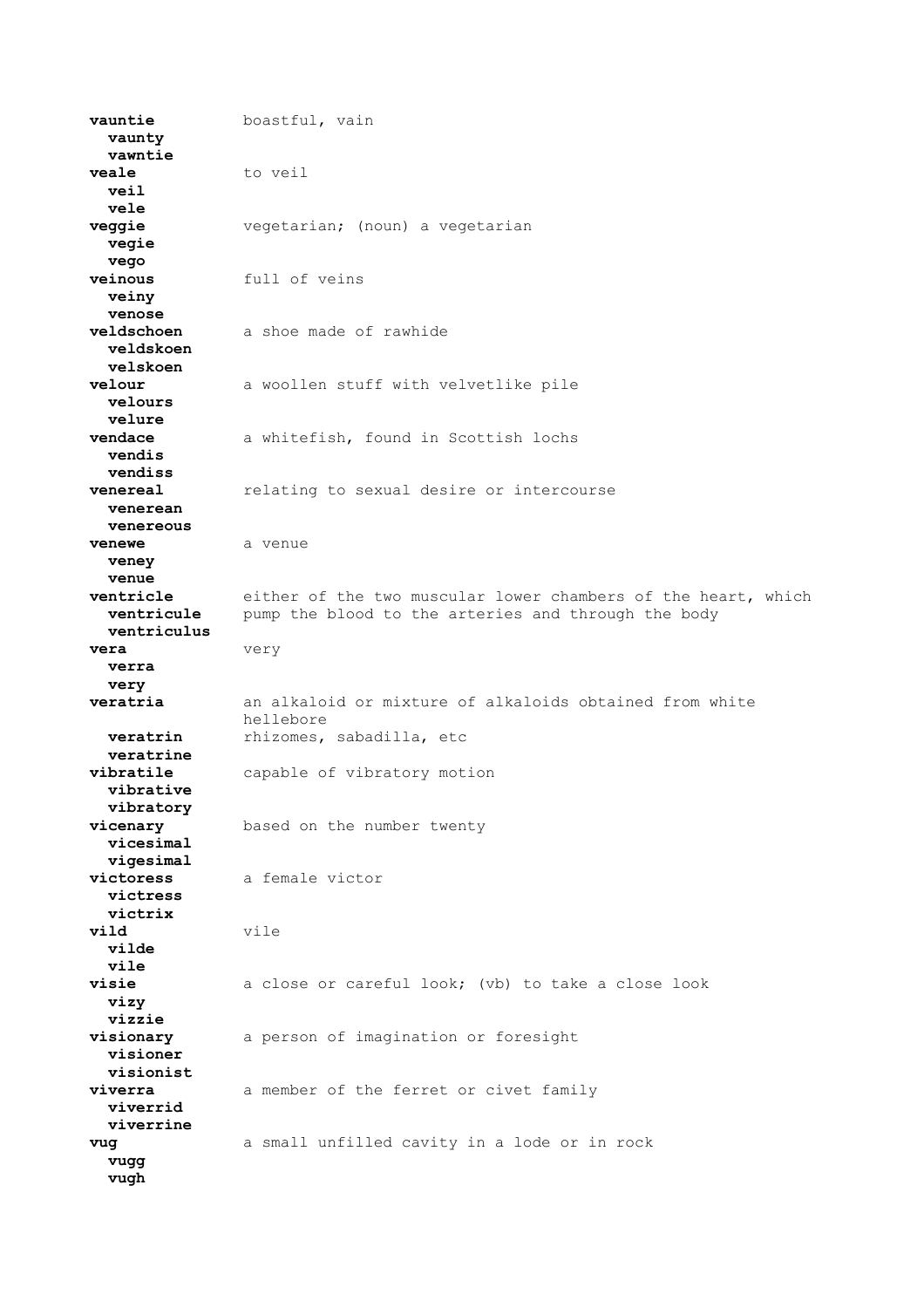**vulturine** like a vulture; rapacious  **vulturish vulturous wabble** an unsteady movement (verb) to wobble  **wibble wobble wack** crazy (noun) an eccentric, mad, or crazy person; a crackpot  **wacko whacko waconda** a supernatural force in Sioux belief  **wahconda wakanda wae** woe  **wo woe waif** a neglected, abandoned or orphaned child; (vb) to cast up  **waift** as a waif  **wefte wairsh** tasteless, insipid, unsalted  **wearish wersh wale** a ridge raised on the flesh by the stroke of a whip; (vb) **weal** to mark with wales  **wheal walkmill** a fulling-mill  **waukmill waulkmill wallie** an idiot or imbecile  **wally waly wammus** a kind of cardigan or strong jacket buttoned at the neck  **wampus** or wrists  **wamus wandle** supple, pliant, nimble; (vb) to walk haltingly  **wanle wannel warran** to warrant  **warrand warrant warre** worse  **waur worse warsler** a wrestler  **warstler wrestler warst** worst  **waurst worst watap** a fibre or thread made by some N. American Indian peoples  **watape** from the split roots of conifers, esp white spruce  **wattape waul** to cry like a cat  **wawl wrawl** wax to grow larger  **wex wexe weel** a whirlpool; a fish-trap  **weil wiel** weird eerily strange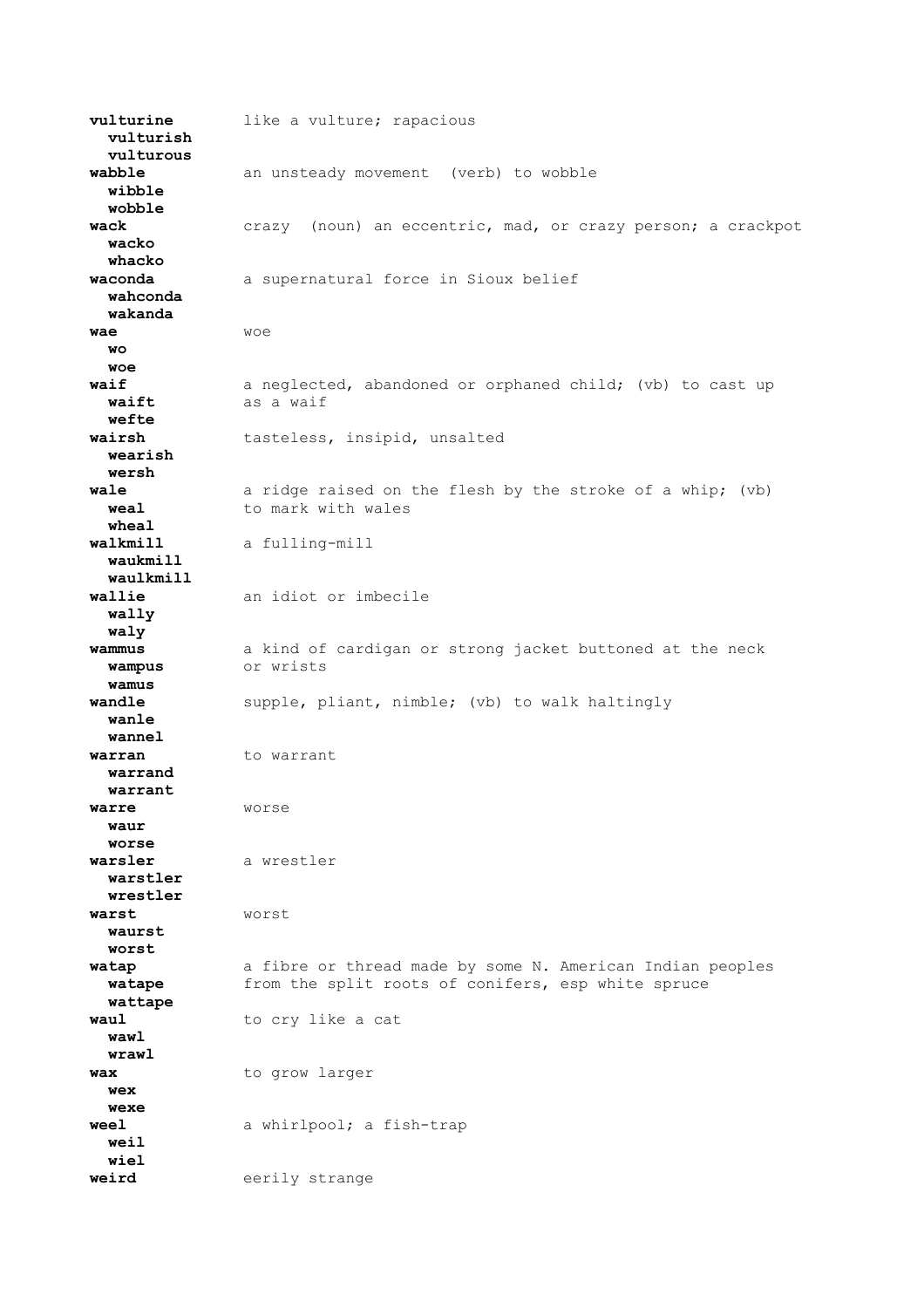**weyard weyward weirdie** a very strange person  **weirdo weirdy wha** who  **whae who** whap to beat  **whop wop**<br>whaten what kind of  **whatna whatten** to whinge  **whinge winge whereso** wherever  **wheresoever wherever** a group of African birds related to the finch  **whyda whydah whoosis** an object or person whose name is not known  **whosis whosit** wicken the rowan tree  **wicky witchen** wickiup a N. American Indian hut constructed with an oval frame and **wickyup** covered with grass or mats  **wikiup widthway** across the width, as distinct from lengthways  **widthways widthwise** the state of being a wife  **wifehood wivehood ight** swift, nimble (noun) a creature or a person; (vb) (Scots)<br> **wite** to blame, lay the blame on to blame, lay the blame on  **wyte williwau** a strong gust of cold wind blowing seawards from a mountainous coast, as in the Straits of Magellan  **willywaw wimmin** women  **women womyn winey** like or tasting of wine  **winish winy winterly** like winter, cheerless  **wintery wintry wirricow** the devil, a hobgoblin, anything frightening  **worricow worrycow wispish** like a wisp  **wisplike wispy** wiver a dragon  **wivern**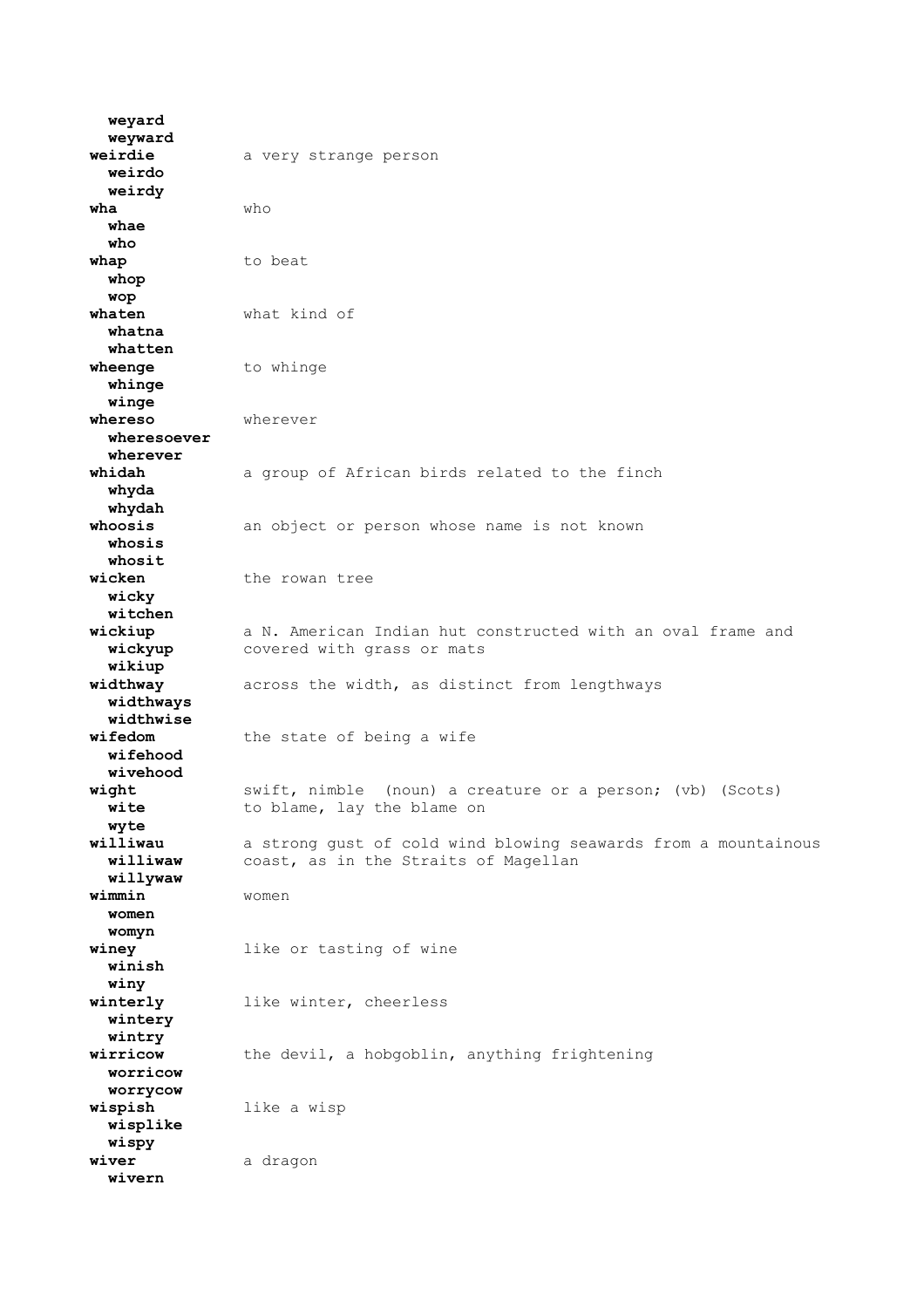**wyvern woolie** a garment made of wool  **woolly wooly** wherrit to worry, annoy  **worrit worry xanthoxyl** a plant of a genus of the rue family found in Brazil, in **zanthoxyl** particular the prickly-ash or Hercules club  **zanthoxylum xebec** a small, three-masted Mediterranean vessel with both square  **zebec** and triangular sails  **zebeck xyst** a long covered portico or court used by ancient Greek athletes  **xystos** for exercises  **xystus yacker** hard work, toil  **yakka yakker yashmac** a double Muslim veil leaving only eyes uncovered  **yashmak yasmak** yead to go, proceed  **yede yeed yodeler** one who yodels  **yodeller yodler yogee** one who practises yoga  **yogi yogin yourt** a Mongolian tent made of felt  **yurt yurta zabaglione** a rich Italian custard  **zabaione zabajone zabtieh** a Turkish policeman  **zaptiah zaptieh zamboorak** a small swivel-gun, esp one mounted on the back of a camel  **zomboruk zumbooruk zelator** a nun whose duty is to keep watch on the behaviour of younger<br>**zelatrice** nuns in the convent nuns in the convent  **zelatrix ziggurat** an ancient Mesopotamian temple tower consisting of a lofty  **zikkurat** pyramidal structure built in successive stages  **zikurat zila** (Hindi) an administrative district in India  **zilla zillah zincic** pertaining to, containing, or resembling, zinc  **zincoid zincous zincify** to coat or impregnate with zinc  **zinckify zinkify zincky** of or like zinc  **zincy zinky**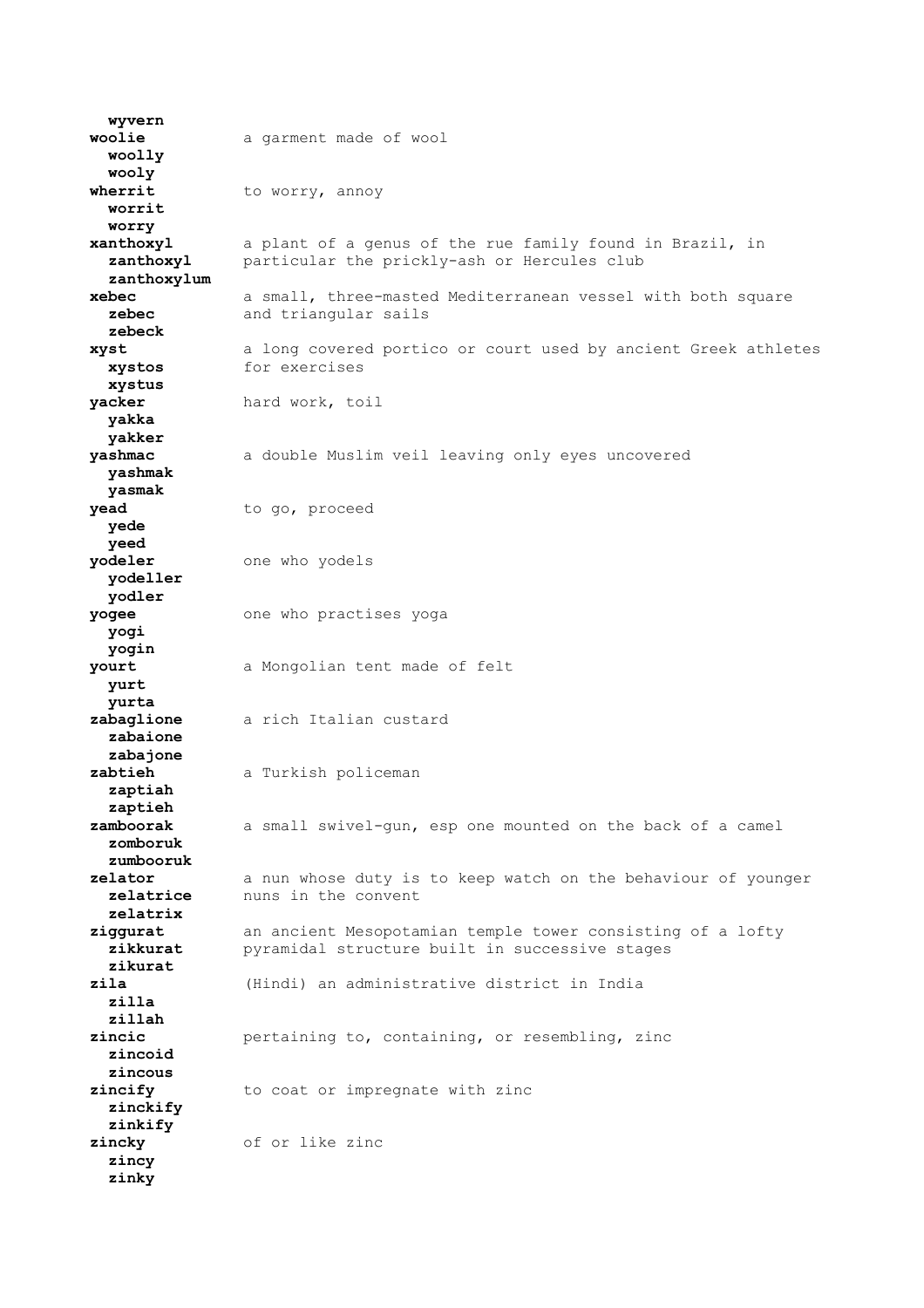| zoaea      | a larval stage in certain crustaceans                     |
|------------|-----------------------------------------------------------|
| zoea       |                                                           |
| zooea      |                                                           |
| zonula     | a small zone                                              |
| zonule     |                                                           |
| zonulet    |                                                           |
| zoogloeal  | of or like a zoogloea, a mucilaginous mass of bacteria    |
| zoogloeic  |                                                           |
| zoogloeoid |                                                           |
| zoophilia  | the love of animals; erotic fondness for animals          |
| zoophilism |                                                           |
| zoophily   |                                                           |
| zucchetto  | a round skullcap worn by Catholic clergy to indicate rank |
| zuchetta   |                                                           |
| zuchetto   |                                                           |
|            |                                                           |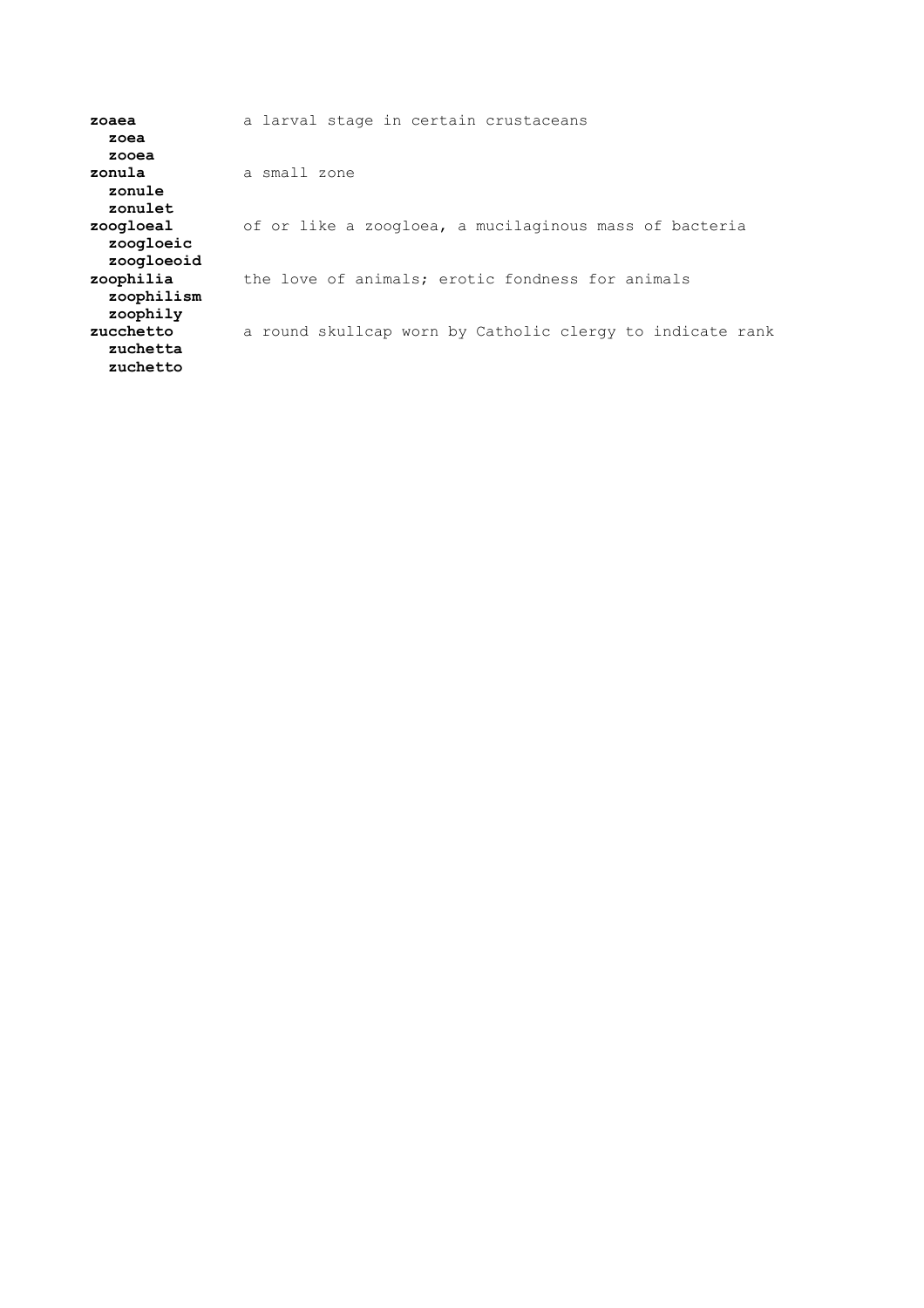**aargh** an exclamation indicating dismay  **aarrgh aarrghh argh ablings** perhaps  **ablins aiblins yibbles acarid** a member of the mite or tick family  **acaridan acarine acarus acerate** of, like or resembling a needle  **acerated acerose acerous** a small one-seeded fruit; a naked seed  **achene achenium akene acronic** occurring at nightfall or sunset (esp of the rising or setting  **acronical** of stars)  **acronycal acronychal adobe** an unburned, sun-dried brick made of clay and straw  **dobe dobie doby adsuki** a kind of bean, an Oriental food plant  **aduki adzuki azuki adunc** hooked  **aduncate aduncated aduncous** onefold or singular; simple; honest  **aefauld afald afawld** the first steam engine, with a globe made to revolve by steam  **aeolipyle** jets  **eolipile eolopile aesthesia** the ability to receive sense impressions  **aesthesis esthesia esthesis aesthetic** keenly appreciative of the beautiful  **aesthetical esthetic esthetical aethereal** characterized by lightness and insubstantiality  **ethereal ethereous etherial afeard** afraid  **affeard afraid**

**4 Variants**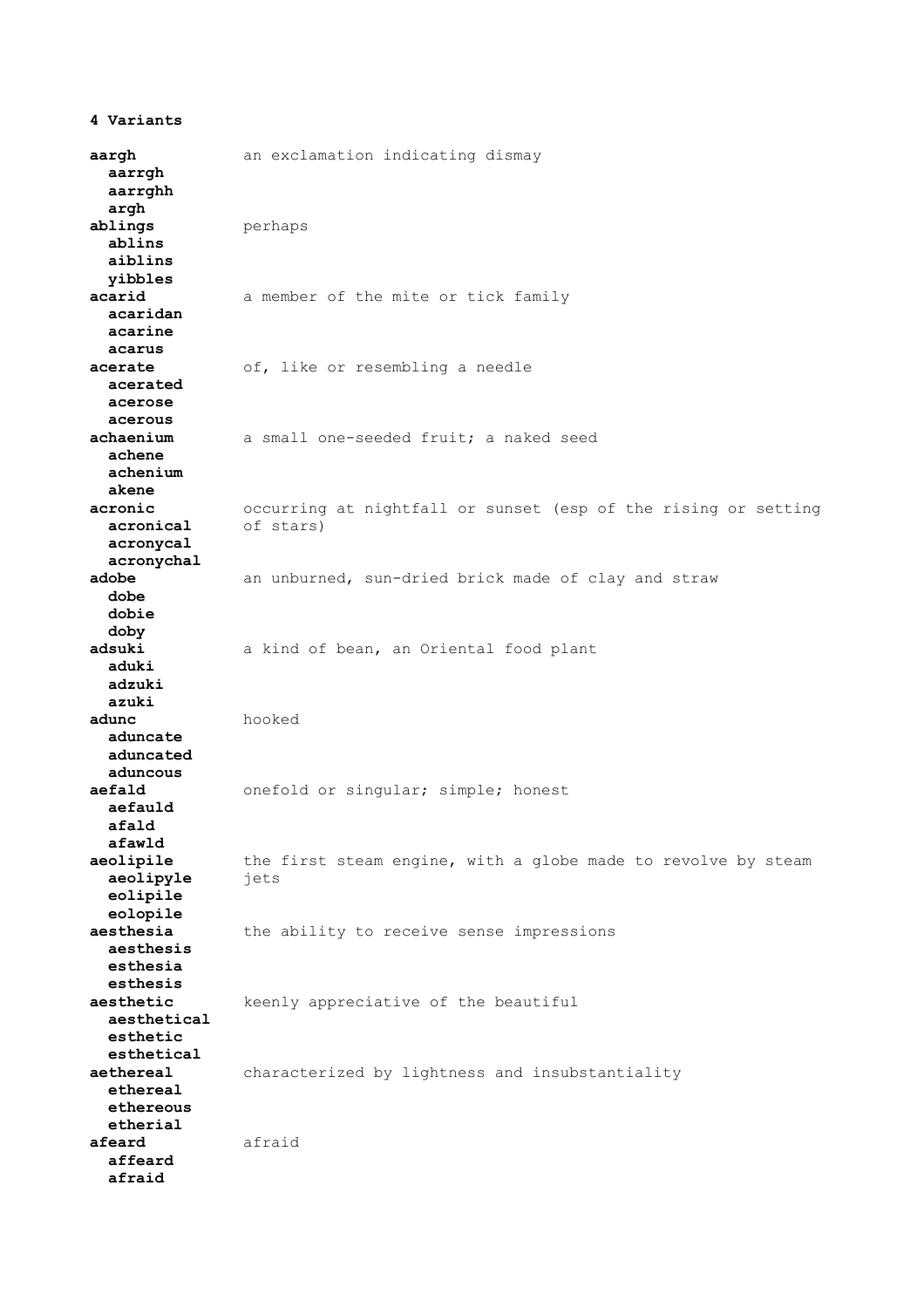**effraide aggada** the homiletic part of the Jewish scripture  **aggadah haggada haggadah aggadic** relating to the haggadah, the Pesach guidebook, used during  **hagadic** Seder  **haggadic haggadical ahungered** oppressed with hunger  **ahungry anhungered anhungred** a deep red garnet consisting of an iron aluminum silicate  **almandine almandite almondite alcade** the governor of a fortress  **alcaide alcalde alcayde alleluia** a song of praise to God  **alleluiah halleluiah hallelujah allod** an estate held in absolute ownership, without acknowledgement **allodium** to a superior  **alod alodium** alma an Egyptian dancing-girl  **almah alme almeh amaut** a hood on a woman's parka for carrying a child  **amauti amautik amowt ameer** an Eastern ruler  **amir emeer emir ameerate** the office of ameer, an Eastern ruler  **amirate emeerate emirate anarchal** relating to anarchy, the complete absence of law or government  **anarchial anarchic anarchical aneath** beneath  **beneath neath unneath anestrum** a period of sexual inactivity between periods of oestrus  **anestrus anoestrum anoestrus anorectal** pertaining to anorexia  **anorectic anoretic anorexic**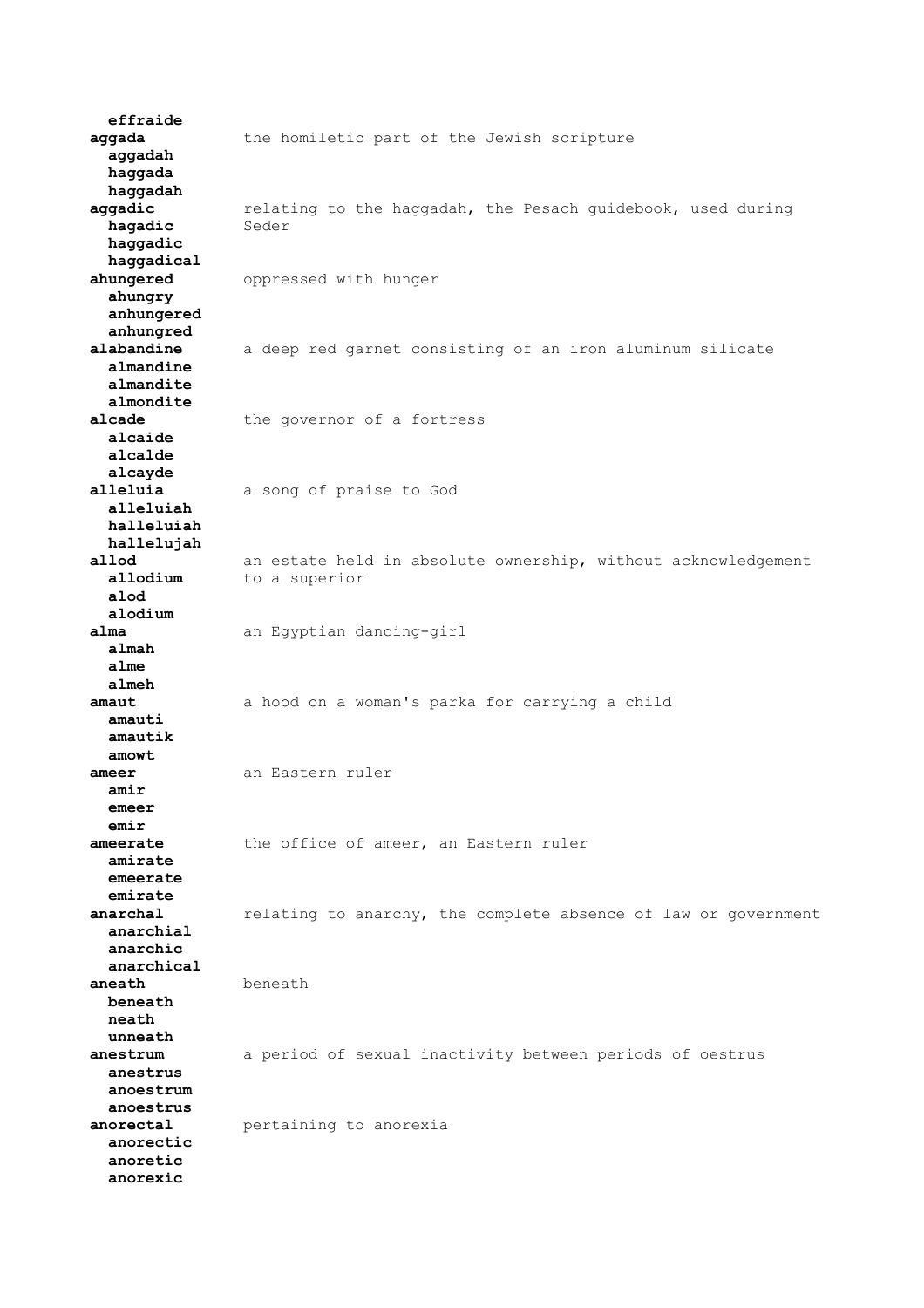**anow** enough  **enough enow enuf antitumor** designed to prevent tumors; (noun) a drug designed to prevent  **antitumoral** tumors  **antitumour antitumoural apneal** relating to apnoea, suspension of breathing, esp in sleep  **apneic apnoeal apnoeic apodeictic** necessarily true; beyond contradiction  **apodeictical apodictic apodictical apogaeic** relating to an apogee, the outermost point in an orbit  **apogeal apogean apogeic apothecary** one who prepares and sells drugs or compounds for medicinal **pothecary** purposes  **poticary pottingar arbalest** a crossbow with a mechanism for drawing the string  **arbalist arbelest arblast archaeal** relating to the archaea, an order of prokaryotic microorganisms  **archaean archaeon archean archine** an old Russian measure of length  **arsheen arshin arshine arish** a stubble field  **arrish eadish eddish arquebus** a portable long-barrelled gun  **harquebus harquebuse harquebuss arugola** a Mediterranean plant used in salads  **arugula rucola rugola asafetida** an acrid gum resin with a strong smell like that of garlic,  **asafoetida** obtained from certain Asian plants  **assafetida assafoetida ascaunt** slantways across  **asconce askance askant** atween **between between betwixt twixt auld** old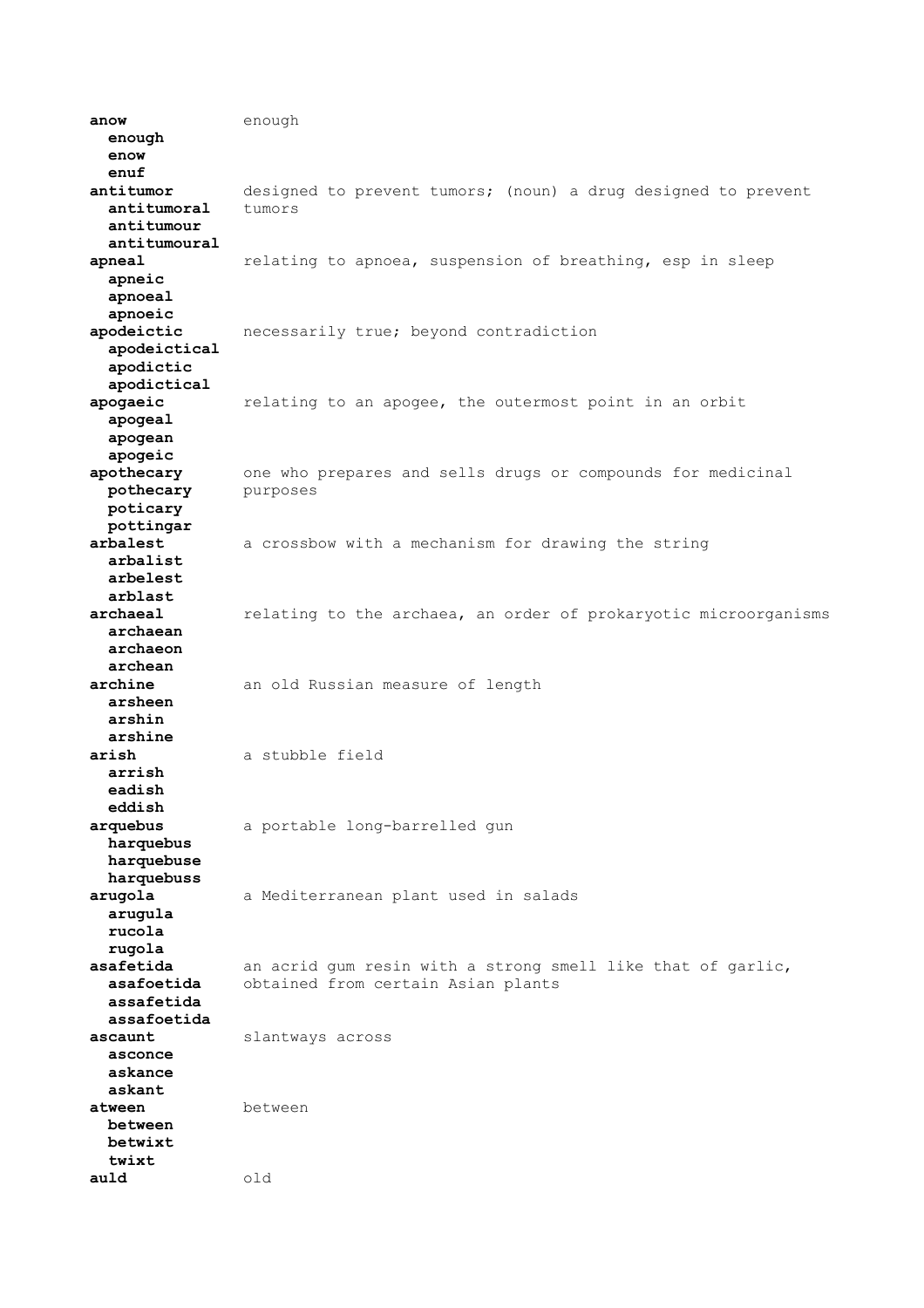**old olde ould autarchic** relating to autarchy, absolute sovereignty  **autarchical autarkic autarkical awato** the so-called vegetable caterpillar of New Zealand  **aweto awhato awheto azure** of a delicate blue; (noun) a delicate blue colour  **azurean azurn azury baboosh** an Oriental heelless slipper  **babouche babuche pabouche baidar** an Alaskan Inuit kayak  **baidarka bidarka bidarkee bansela** a gratuity  **bonsela bonsella pasela barchan** a crescent-shaped dune  **barchane barkan barkhan batholite** a mass of igneous rock that has risen from a great depth  **batholith bathylite bathylith bazouki** a Greek long-necked lute with 3 or 4 double courses of metal  **bousouki** strings  **bouzouki buzuki** a monk or almoner who prays for a benefactor  **beadsman bedeman bedesman bedawin** a tent-dwelling nomadic Arab  **bedouin bedu beduin benthal** living on the sea bottom  **benthic benthoal benthonic beretta** a square cap worn by Roman Catholic ecclesiastics  **berretta biretta birretta bicolor** having two colours; (noun) something having two colours  **bicolored bicolour bicoloured bilobar** having two lobes  **bilobate**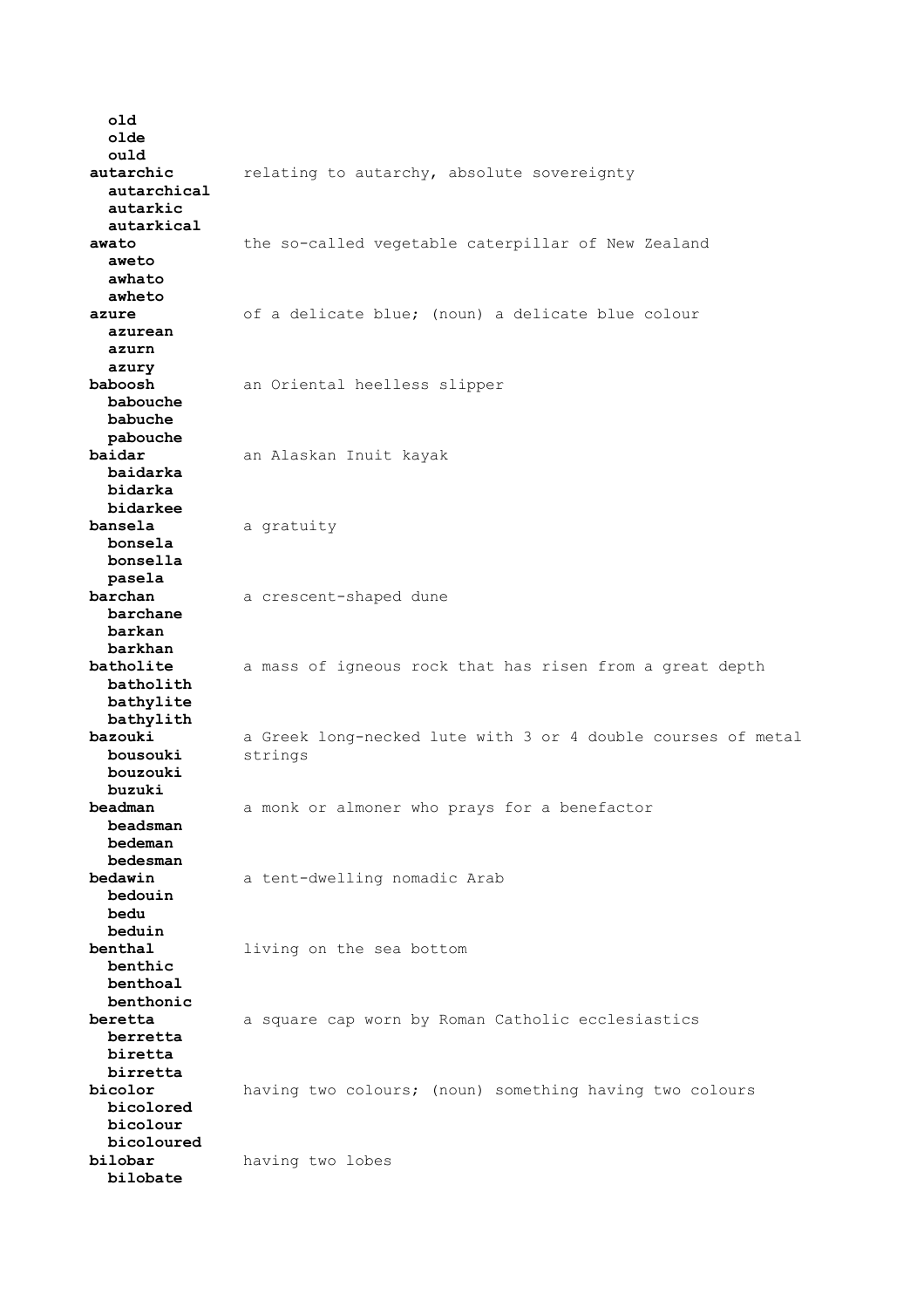**bilobated bilobed biscacha** a gregarious burrowing S. American rodent related to the  **bizcacha** chinchilla  **viscacha vizcacha bittern** any of several marsh birds of the heron family  **bittor bittour bittur blin** a small buckwheat pancake  **blini blintz blintze bloody** like blood  **bludie bludy bluidy bocce** an Italian bowling game  **bocci boccia boccie bosbok** a kind of antelope, the bushbuck  **boschbok boshbok bushbuck botone** having buds or knobs at the extremity, applied to a cross  **botonee botonnee bottony boulle** a form of marquetry  **boullework buhl buhlwork braata** a small portion added to a purchase of food by a vendor to **braatas** encourage the person to return  **broughta broughtas brasilein** a dyestuff obtained by the oxidation of brasilin  **brasilin brazilein brazilin brier brere briar brier britschka** an open four-wheeled carriage with a folding top  **britska britzka britzska brocage** the business or employment of a broker  **brokage brokerage brokery buhr** a cellular, flinty rock, used for millstones  **buhrstone burrstone burstone bulgar** a form of cooked, broken wheat  **bulghur bulgur**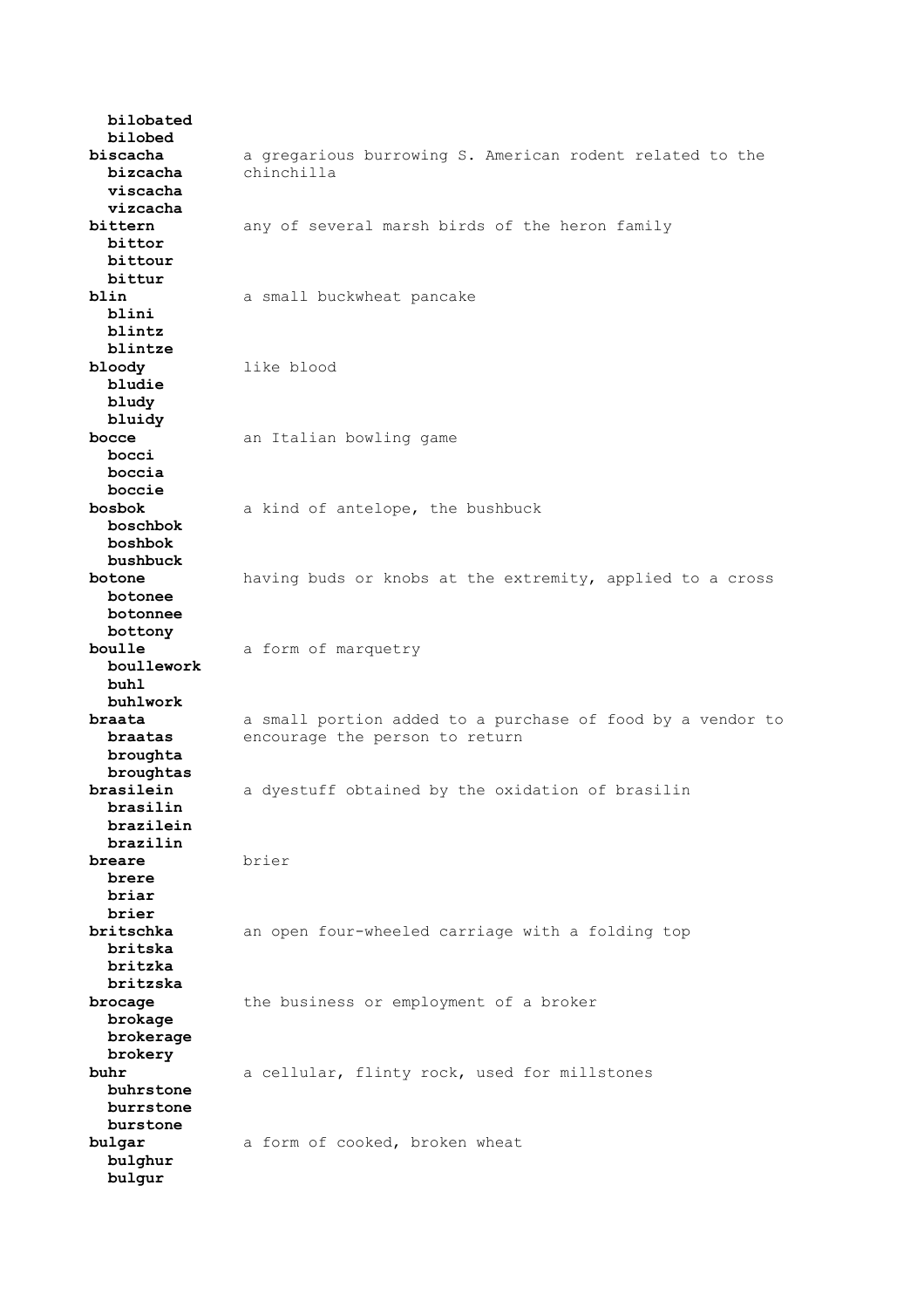**burghul bullwaddie** a N. Australian tree  **bullwaddy bulwaddee bulwaddy bumalo** a small marine Asiatic fish used in India as a relish; aka **bumaloti** Bombay duck  **bummalo bummaloti caca** excrement  **cack kack kak caddie** a golfer's assistant for carrying clubs etc  **caddy cadee cadie caesarean** relating to a birth by caesarean section; (noun) an operation  **caesarian** to deliver a baby by cutting through the walls of the abdomen  **cesarean cesarian caimac** a Turkish governor  **caimacam kaimakam qaimaqam cajaput** a volatile oil, distilled from the leaves of an E. Indian **cajeput** tree  **cajuput kajeput calaloo** a soup made with greens, onions and crabmeat  **calalu callaloo callalou calctufa** a rock made of fine volcanic detritus  **toph tophe tufa calk** a pointed piece on a horseshoe to prevent slipping; (vb) to **calker provide with a calk calkin cawker calpac** a triangular Turkish or Tatar felt cap  **calpack kalpac kalpak calycate** of or pertaining to a cup or calyx  **calyceal calycinal calycine camas** a blue-flowered liliaceous plant of northwestern America  **camash camass quamash camelot** a strong waterproof silk or wool fabric  **camlet chamelot chamlet canephor** a sculpted figure carrying a basket on the head  **canephora canephore canephorus**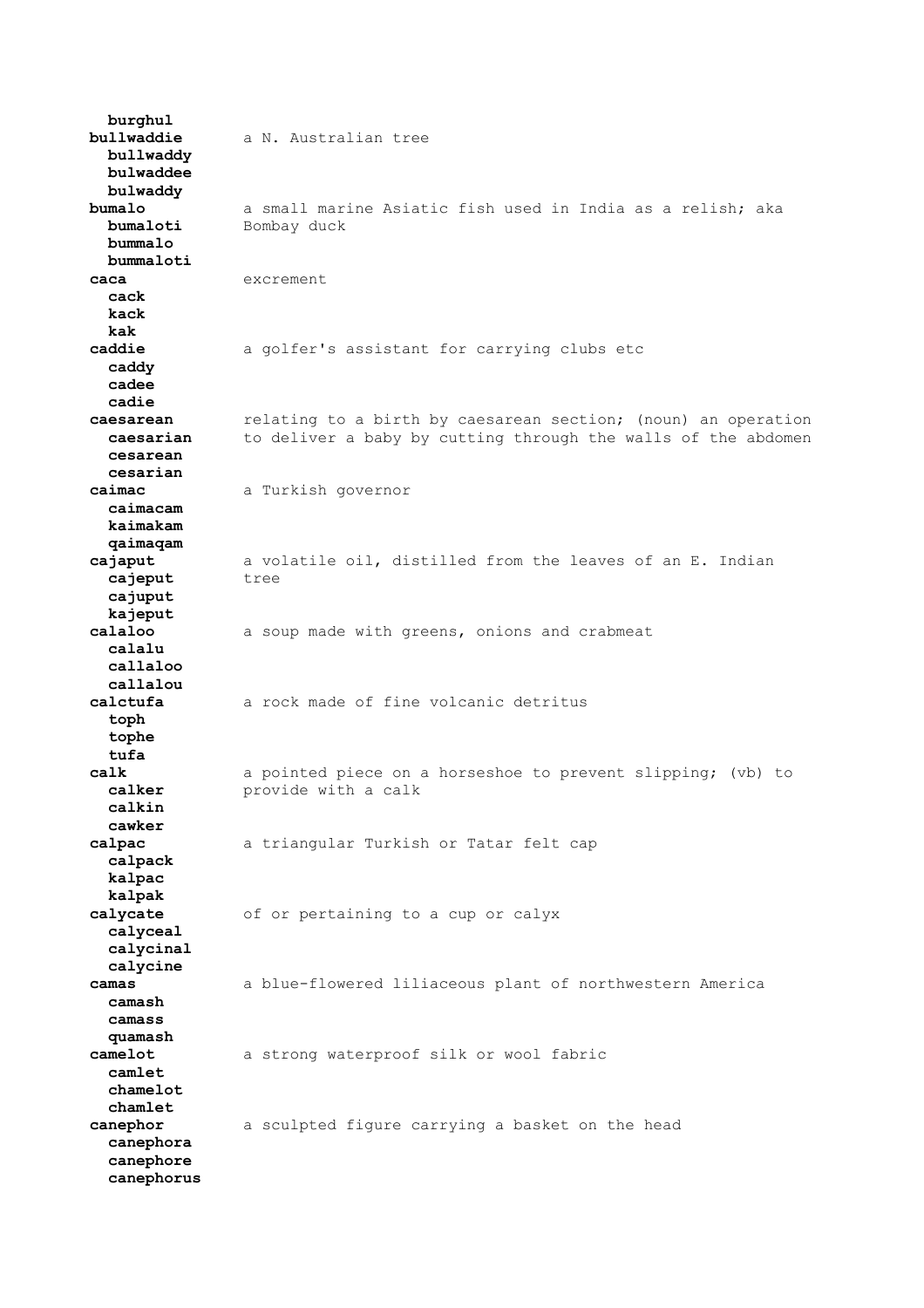**capeesh** used to ask if someone has understood  **capiche capisce capish carabineer** a soldier armed with a carbine  **carabinier carbineer carbinier carack** a large ship of burden  **carrack carract carrect caroach** a stately carriage used on ceremonial occasions  **caroch caroche carroch caryatic** of or like a caryatid, a draped female figure supporting  **caryatidal** an entablature  **caryatidean caryatidic cashoo** a dry, brown, astringent extract obtained from the Acacia  **catechu** catechu  **cutch kutch cassena** an American evergreen tree  **cassene cassina cassine caviar** salted roe of sturgeon  **caviare caviarie cavier** chado a tea ceremony  **chanoyo chanoyu sado chaffron** a piece of leather, or plate of steel, to protect the head  **chamfrain** of a horse in battle  **chamfron chanfron** a soft lightweight silk, wool or cotton fabric  **challis chally shalli** a condiment of chopped apples, walnuts, and wine  **charoseth haroset haroseth chechako** a tenderfoot  **chechaquo cheechako cheechalko chegoe** a small tropical flea  **chigger chigoe chigre cheth** the eighth letter of the Hebrew alphabet  **heth khet kheth chiaus** a cheat, a swindler; (vb) to cheat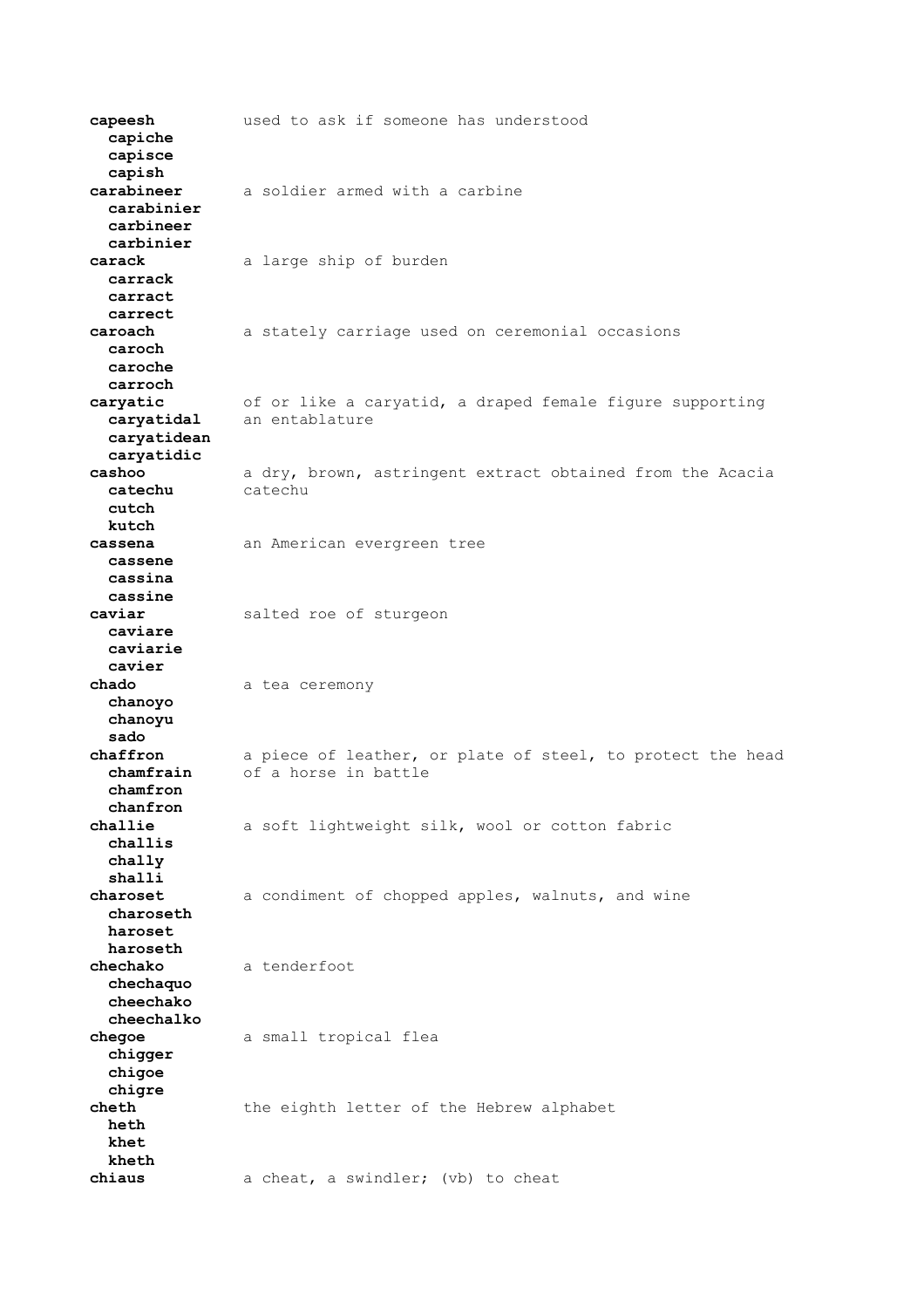**chouse choush chowse chikhor** an Indian partridge  **chikor chukar chukor chook** a chicken; (vb) to make a noise like a chicken  **chookie chuckie chucky choralist** a member of a choir  **chorist chorister quirister** sass, moxy  **chutzpah hutzpa hutzpah** ither an instrument shaped like a lute, but strung with wire and<br> **cithern** blayed with a quill or plectrum played with a quill or plectrum  **cithren cittern codeia** an aspirin-related drug  **codein codeina codeine cohog** a kind of clam  **quahaug quahog quohog coloriser** one who colorises  **colorizer colouriser colourizer comptroll** to control, esp in a financial sense  **control controul countrol** the dried kernel of the coconut, yielding coconut oil  **coppra copra coprah coranto** an old dance with a gliding step  **courant courante couranto couscous** the grain of the African millet  **couscousou khuskhus kouskous cracky** a mild oath  **crickey cricky crikey creasote** a pitch-like substance used to coat fences etc; (vb) to coat  **creosote** with creasote  **kreasote kreosote creese** a dagger or short sword used by the Malays, commonly having  **cris** a serpentine blade; (vb) to stab with this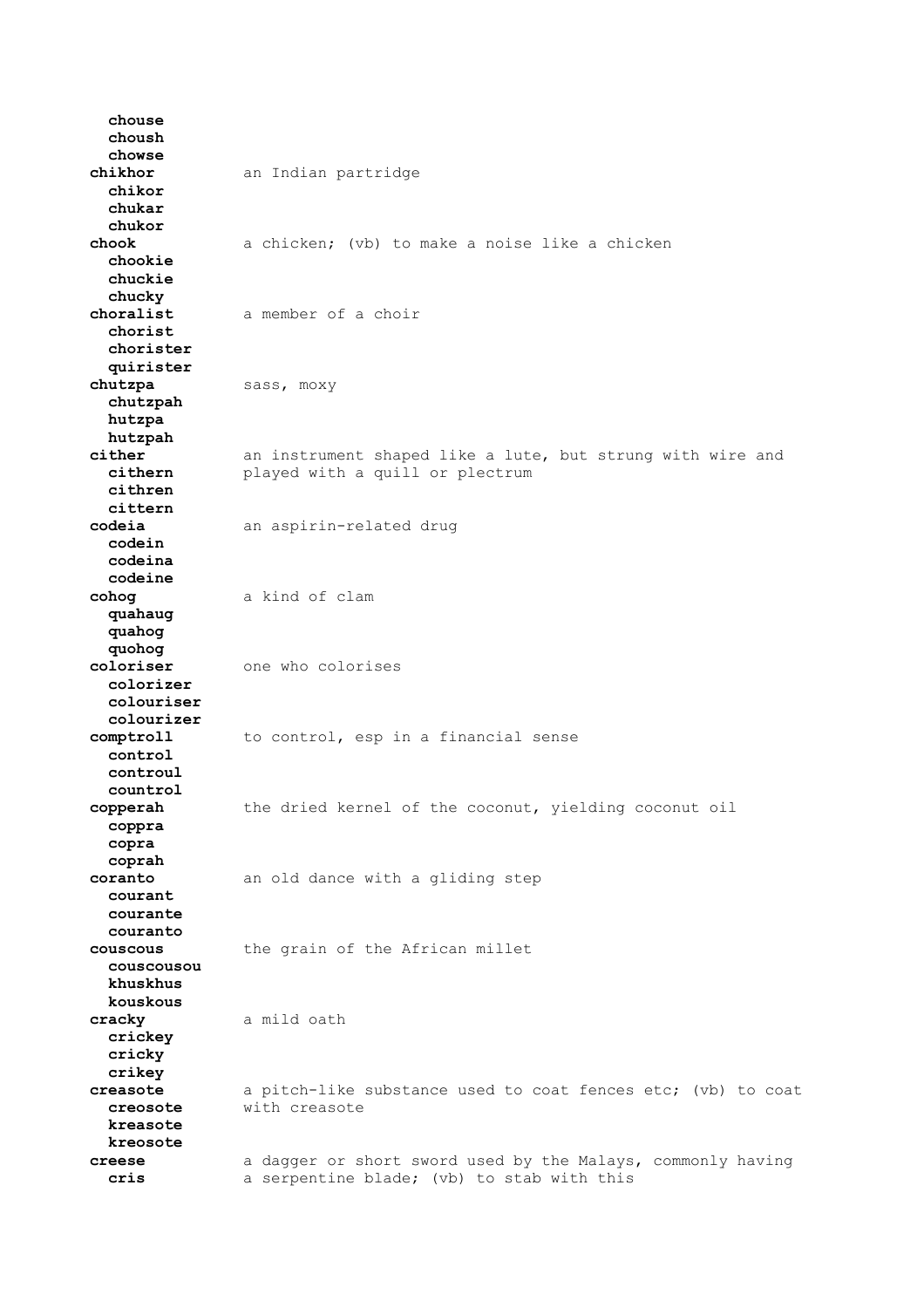**kreese kris cudden** a young coalfish  **cuddie cuddin cuddy cullay** the soapbark tree, a rosaceous tree native to Chile  **quillai quillaia quillaja curara** a paralysing poison extracted from the bark of certain S.<br> **curare** American trees American trees  **curari urare currajong** an Australian evergreen  **currejong currijong kurrajong** cursory (probably a misreading)  **cursenary cursorary cursory cutcherry** an Indian magistrate's office or courthouse  **cutchery kachahri kacheri cymbling** a variety of squash  **cymlin cymling simlin czar** a ruler, emperor  **ksar tsar tzar dacoitage** robbery by dacoits  **dacoity dakoiti dakoity dander** to stroll, saunter  **daunder dauner dawner dant** to daunt  **danton daunt daunton decaliter** a cubic volume of ten liters  **decalitre dekaliter dekalitre** decameter ten meters  **decametre dekameter dekametre deemster** a judge on the Isle of Man  **dempster doomsman doomster deinothere** an extinct elephantine mammal with downward-curving tusks  **deinotherium dinothere**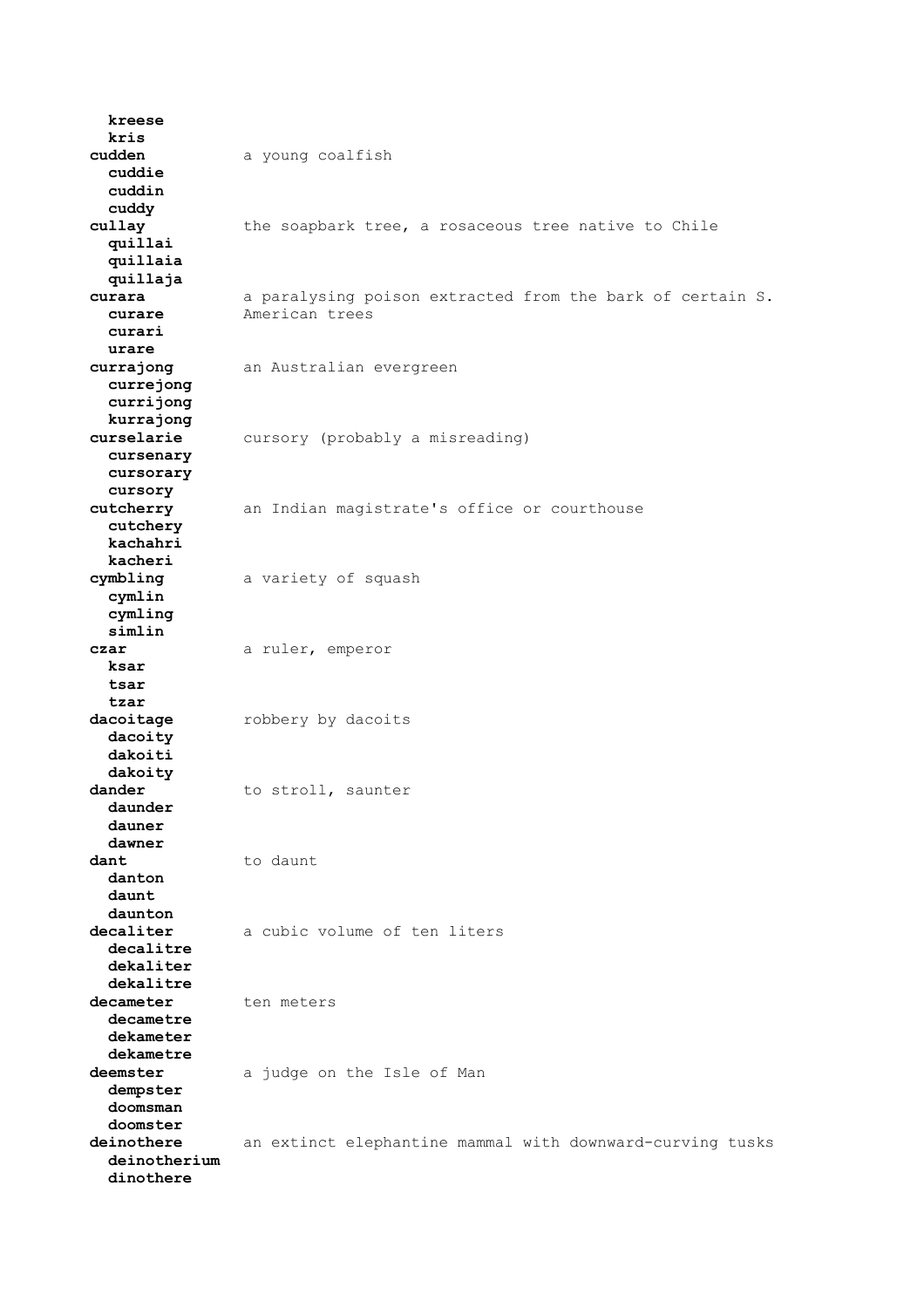**dinotherium delf** pottery made at the city of Delft in Holland  **delft delftware delph dessiatine** a measure of land  **dessyatin dessyatine desyatin devilet** a little devil  **deviling devilkin devling dhooly** a litter or palanquin  **doolee doolie dooly dhooti** a Hindu loincloth  **dhootie dhoti dhuti** rulership by two people  **dinarchy duarchy dyarchy** a sulphide containing two atoms of sulphur to the molecule  **disulfide disulphide disulphuret dodkin** an old Dutch coin of small value  **doit doitkin duit** dole **by** pain, woe, trouble  **dool doole dule doocot** a dovecote  **dooket dovecot dovecote** to strike dumb; to confuse with astonishment  **dumbfounder dumfound dumfounder** relating to a diarchy, rulership by two people  **dyarchal dyarchic dyarchical eanling** a young lamb  **weanel weanling yeanling eassel** eastwards, easterly  **easselgate easselward eassil eastlin** eastward  **eastling eastlings eastlins**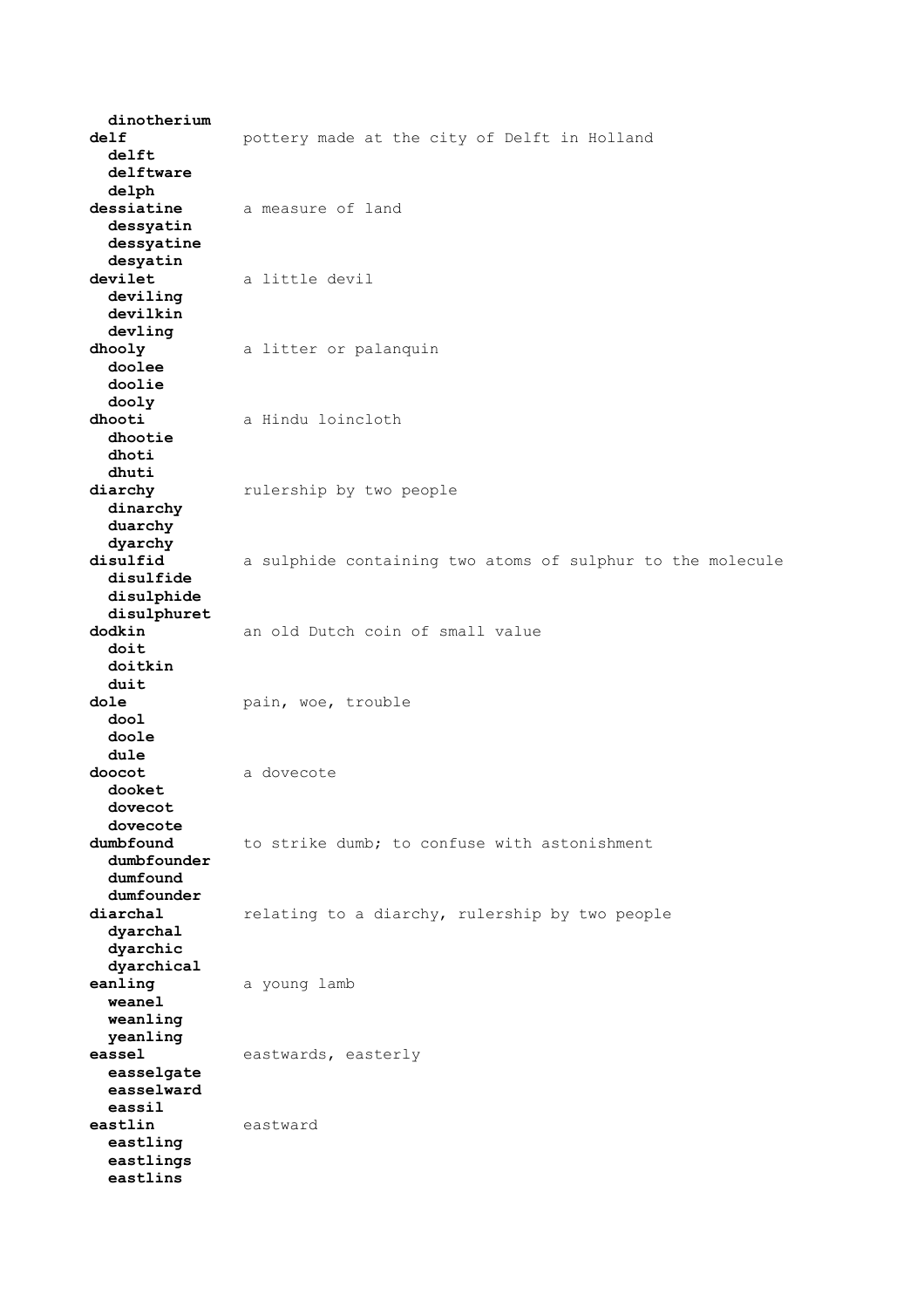**ecod** a mild oath  **egad egads igad ecologic** relating to ecology  **ecological oecologic oecological ecumenic** general; universal; in ecclesiastical usage, concerning<br> **ecumenical** the whole church the whole church  **oecumenic oecumenical edematose** pertaining to, or of the nature of, edema  **edematous oedematose oedematous egoistic** relating to or displaying egoism  **egoistical egotistic egotistical eilding** fuel  **eldin elding yealdon eirenic** conducive to or working toward peace  **eirenical irenic irenical eloign** to convey to a distance  **eloin esloin esloyne emerald** a green variety of beryl  **emeraude smaragd smaragde emmesh** to catch or entangle in or as in the meshes of a net  **enmesh immesh inmesh empaire** to impair  **empare empayre impair enameler** one who enamels; a workman or artist who applies enamels<br>enamelist in ornamental work in ornamental work  **enameller enamellist encrinal** relating to encrinites; containing encrinites, as certain  **encrinic** kinds of limestone  **encrinital encrinitic engulf** to surround completely  **engulph ingulf ingulph ensheath** to enclose as in a sheath  **ensheathe insheath insheathe endameba** an amoeba that causes amoebic dysentery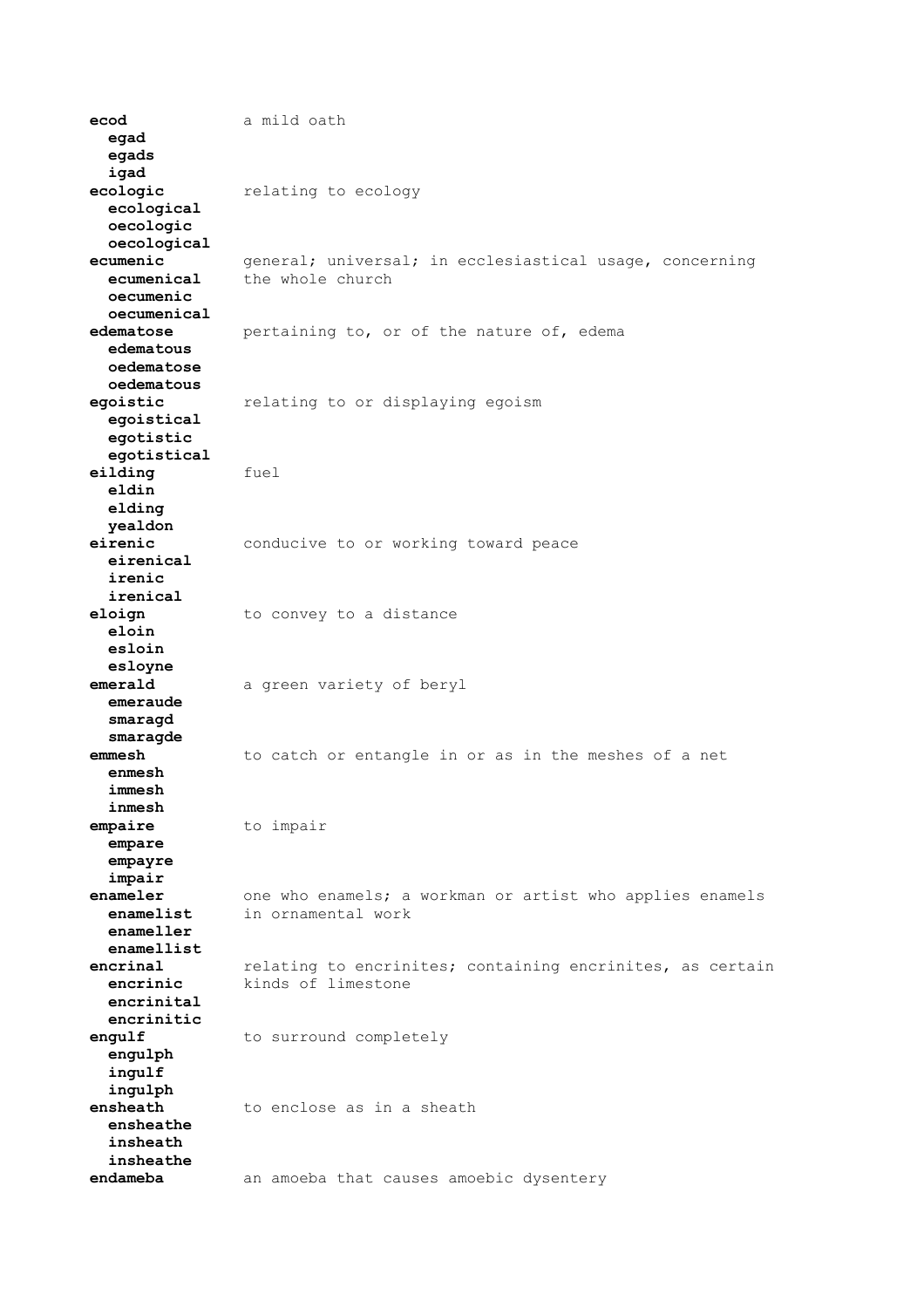**endamoeba entameba entamoeba enthral** to reduce to the condition of a thrall  **enthrall inthral inthrall episodal** pertaining to or contained in an episode  **episodial episodic episodical** to scale the walls of a fortress by ladders  **escalado scalade scalado estral** relating to estrum  **estrous oestral oestrous estrich** an ostrich  **estridge ostrich oystrige estrin** an estrogen  **estrone oestrin oestrone estrum** a period of sexual excitement and ovulation in animals  **estrus oestrum oestrus eucaryot** an organism whose cells have a eukaryon, a highly organised  **eucaryote** nucleus  **eukaryot eukaryote euoi** a cry expressing Bacchic frenzy  **evhoe evoe evohe extendable** that can be extended  **extendible extensible extensile** happy; inclined; pleased (verb, Spenser) to feign  **faine fayne feign fakeer** a Hindu ascetic  **fakir faqir faquir falchion** a broad curved sword  **fauchion fauchon faulchion** fedarie a confederate  **federarie federary foedarie femetary** an old name for fumitory  **femiter**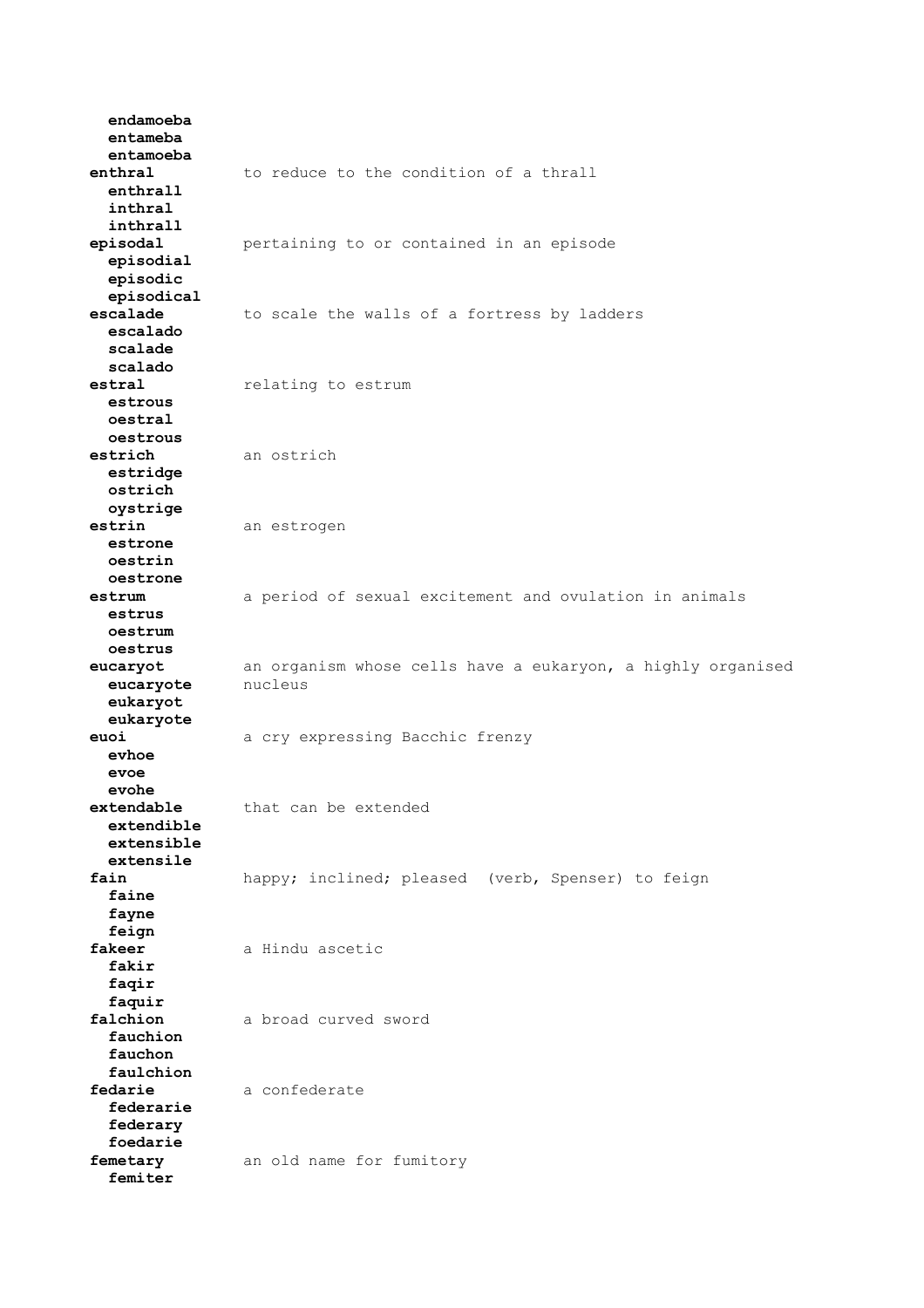**fenitar fumitory ferninst** right opposite to in location  **foreanent fornenst fornent ferrel** a band placed around the end of a stick (as a pool cue) for **ferrule** reinforcement; (vb) to strike with a ferrel  **verrel virl** finnac a young seatrout  **finnack finnock phinnock fisgig** a giddy girl, a firework of damp powder  **fishgig fizgig fizzgig fistular** hollow and cylindrical, like a pipe or reed  **fistulate fistulose fistulous fizzen** physical energy or strength  **foison fushion fusion** flamm a custard  **flan flaune flawn footra** a worthless fellow  **fouter foutra foutre forby** besides  **forbye foreby forebye forestal** of or pertaining to forests  **foresteal forestial forestine forfeuchen** exhausted  **forfochen forfoughen forfoughten forzando** forced, with special emphasis or sudden loudness; (noun) a note  **forzato** played forzando  **sforzando sforzato frouzy** fusty, stuffy  **frowsty frowsy frowzy** frow a woman, goodwife  **vrou vrouw vrow** futharc the runic alphabet  **futhark futhorc**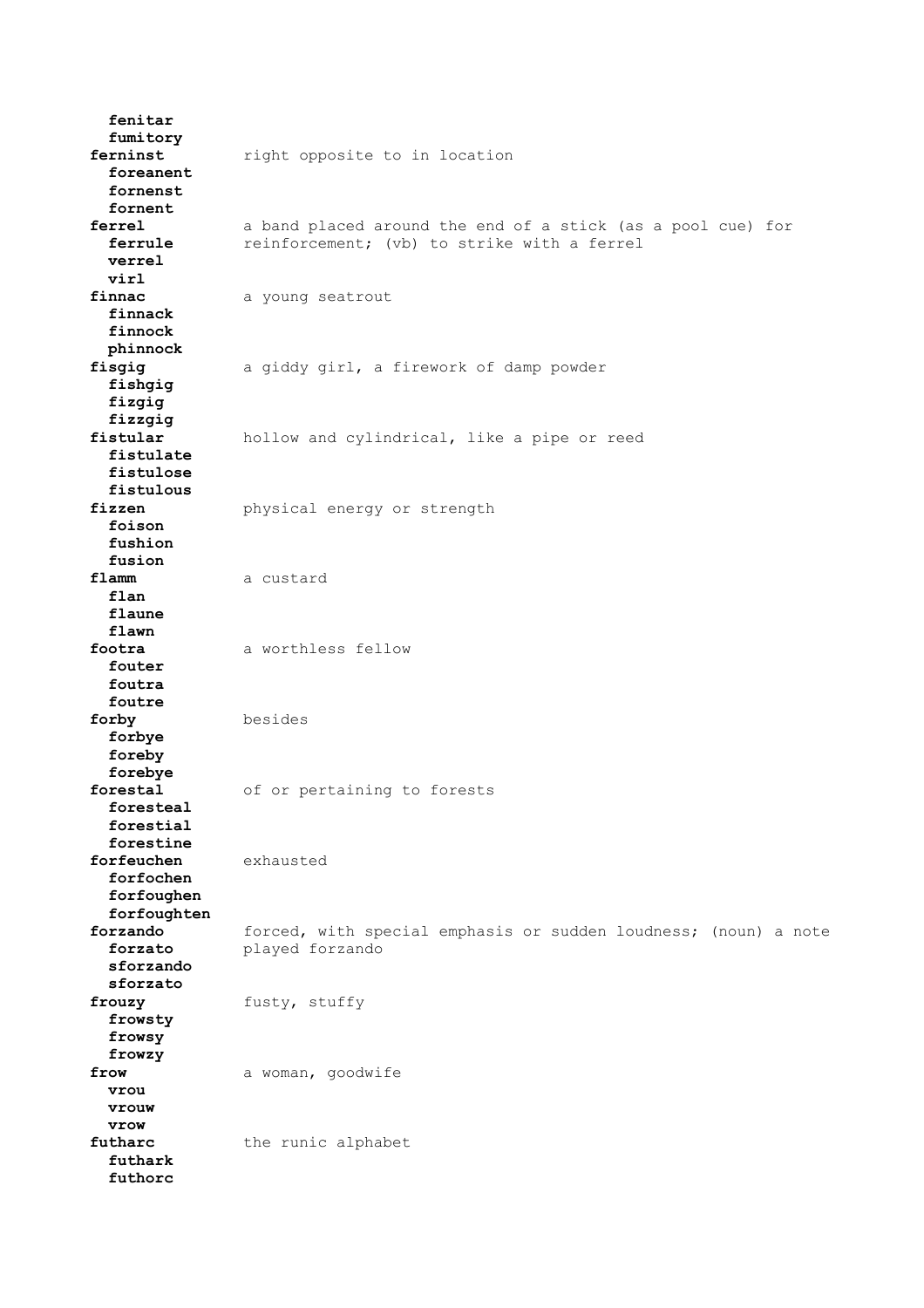**futhork galanga** the aromatic rootstock of certain E. Indian plants of the **galangal** ginger family  **galengale galingale gallise** in winemaking, to bring to standard proportions by adding  **gallisise** water and sugar to an inferior must  **gallisize gallize gantelope** an armoured glove  **gantlet gantlope gauntlet garote** a device for strangulation; (vb) to strangle  **garotte garrote garrotte gaup** to stare and gape  **gawk gawp gorp gelliflowre** gillyflower  **gilliflower gillyflower gillyvor gemini** an interjection expressing surprise  **gemony jiminy jimminy genet** a small Spanish horse, a jenny donkey; an animal allied to **genette** the civet  **gennet jennet genip** a tropical American tree; its orange-like fruit  **genipap genipapo guinep germain** a germ, shoot  **germaine germen germin giddap** gee up  **giddup giddyap giddyup giglet** a giddy girl, a wanton  **giglot gillet jillet ginch** underpants  **gitch gonch gotch gingal** a large Chinese or Indian swivel-musket  **gingall jingal jingall gollan** a name for various yellow flowers including marigold  **golland gowlan gowland**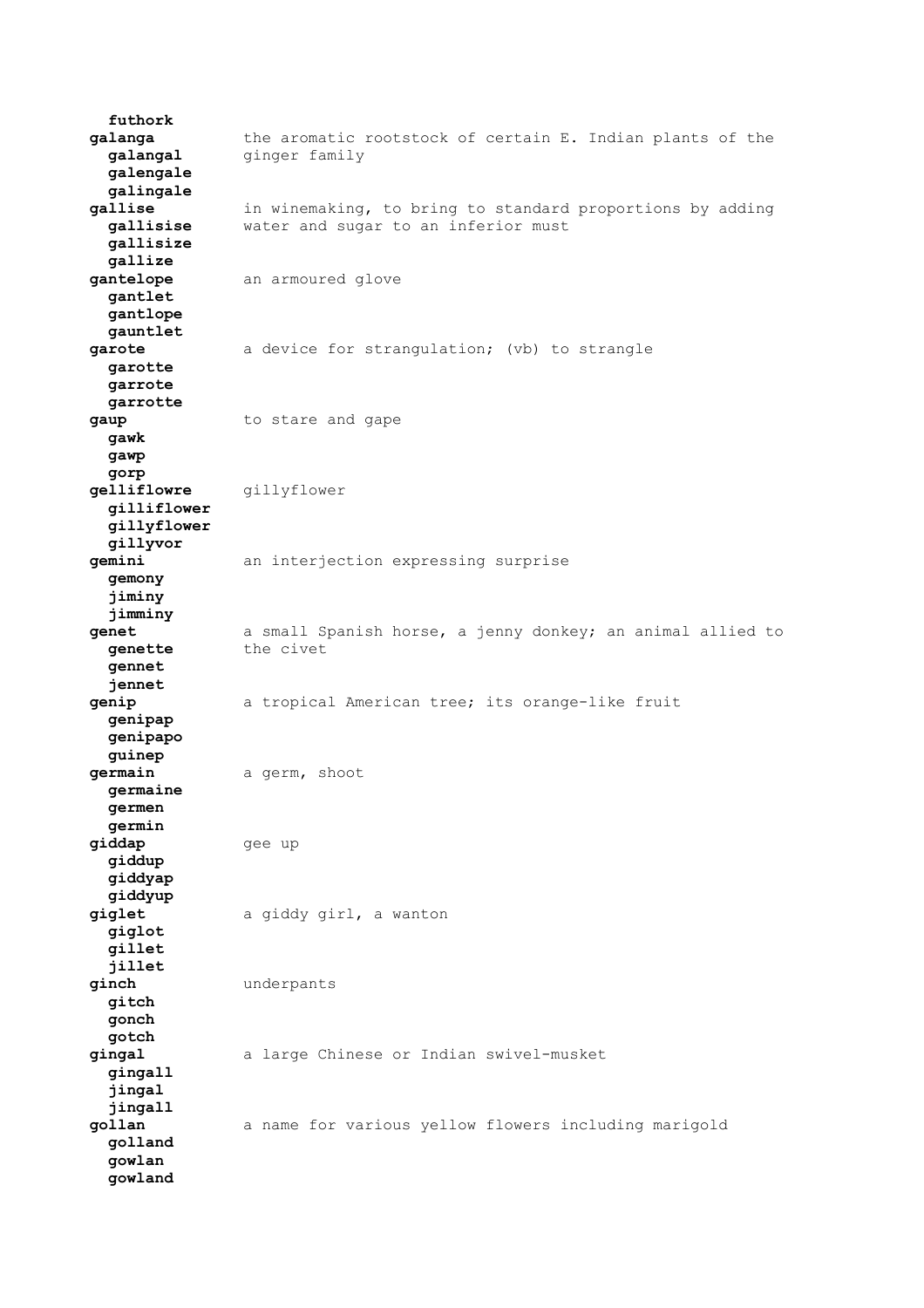**groser** a gooseberry  **grosert groset grossart hackbuteer** one who uses a hackbut, an arquebus  **hackbutter hagbuteer hagbutter hadjee** a Muslim pilgrim to Mecca  **hadji haji hajji haemolyse** to break down red blood cells  **haemolyze hemolyse hemolyze** an oblong cloth worn by Arabs on head or body  **haik haique hyke halacha** the legal component of the Jewish oral tradition  **halakah halakha halakhah hamular** of the form of a small hook, hooked  **hamulate hamulose hamulous haram** a women's quarters in a Muslim house; a set of wives and **hareem** concubines  **harem harim harmalin** an alkaloid derived from harmala seeds  **harmaline harmin harmine healsome** wholesome  **holesom holesome wholesome hemianopia** a defect of vision in consequence of which a person sees  **hemianopsia** but half of an object looked at  **hemiopia hemiopsia hemitropal** half turned round; half inverted; (Crystallog.) having a **hemitrope** twinned structure  **hemitropic hemitropous henequen** mexican agave, its leaf-fibre, used for cordage  **henequin heniquen heniquin houf** a place where one is often found, a haunt; (vb) to haunt, **houff** frequent  **howf howff hupaithric** roofless; open to the sky (usu. intentionally, so as to see  **hypaethral** the stars)  **hypethral upaithric hurtleberry** a kind of berry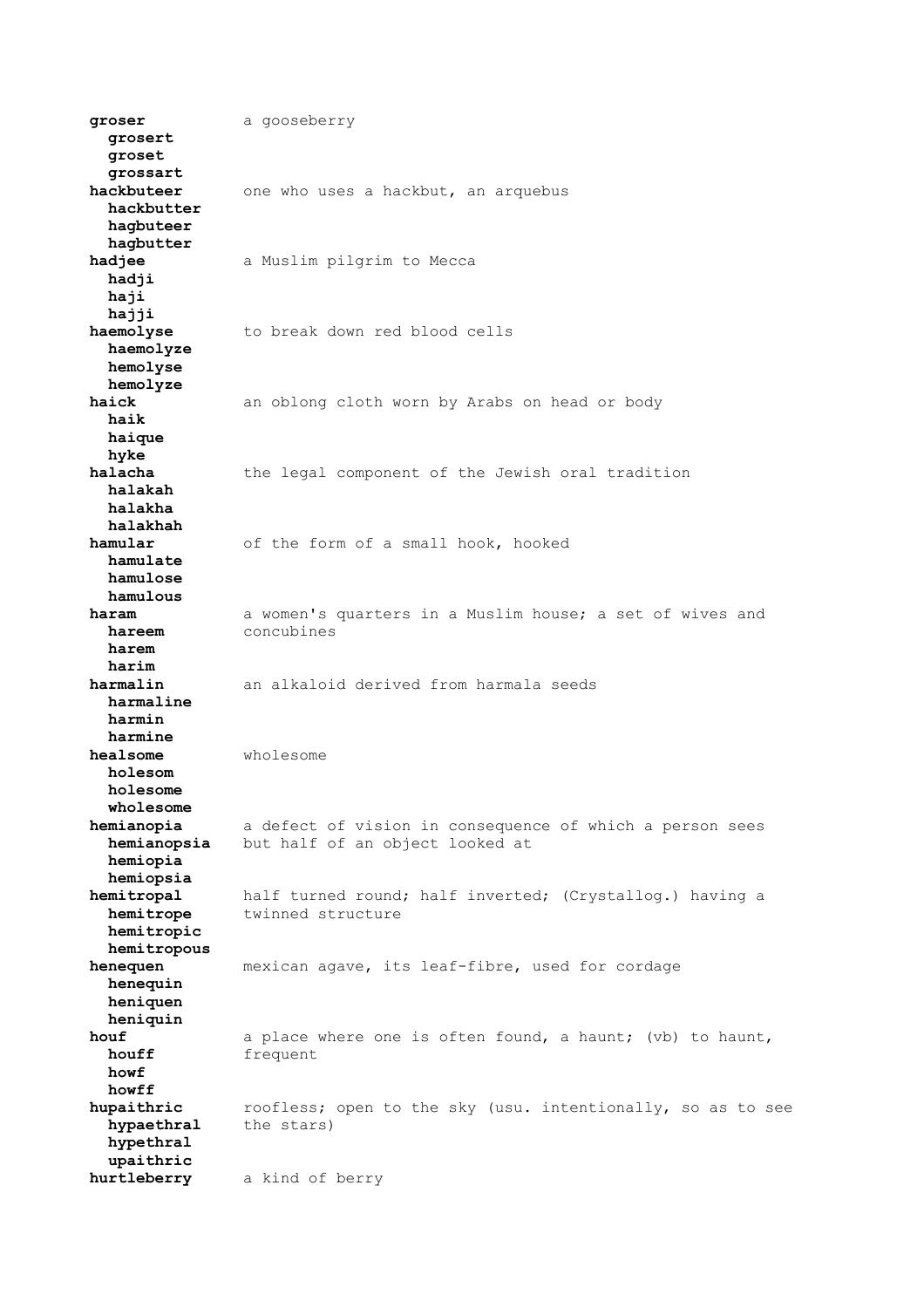**whort whortle whortleberry hyaenic** of or like a hyaena  **hyenic hyenine hyenoid hymenaeal** of or relating to marriage  **hymenaean hymeneal hymenean** that can be inferred  **inferible inferrable inferrible** relating to the iris of the eye  **iridial iridian iridic** the posterior, the anus  **jacksy jaxie jaxy jaggary** a coarse dark sugar made from palm sap  **jaggery jagghery jagra janisary** a soldier of the old Turkish footguards  **janissary janizar janizary jasperous** of or like jasper  **jaspery jaspidean jaspideous jereed** a wooden Oriental javelin  **jerid jerreed jerrid jickajog** to move with a rolling motion  **jigajig jigajog jigjig jiujitsu** a combat art  **jiujutsu jujitsu jujutsu jole** to bump, knock  **joll joule jowl kachina** a doll representing rain-bringing Hopi ancestors  **katchina katcina katsina kaiak** a type of canoe; (vb) to travel by kaiak  **kayak kyak qajaq kamseen** the sirocco in Egypt, a hot southerly wind that usually blows  **kamsin** from about March to May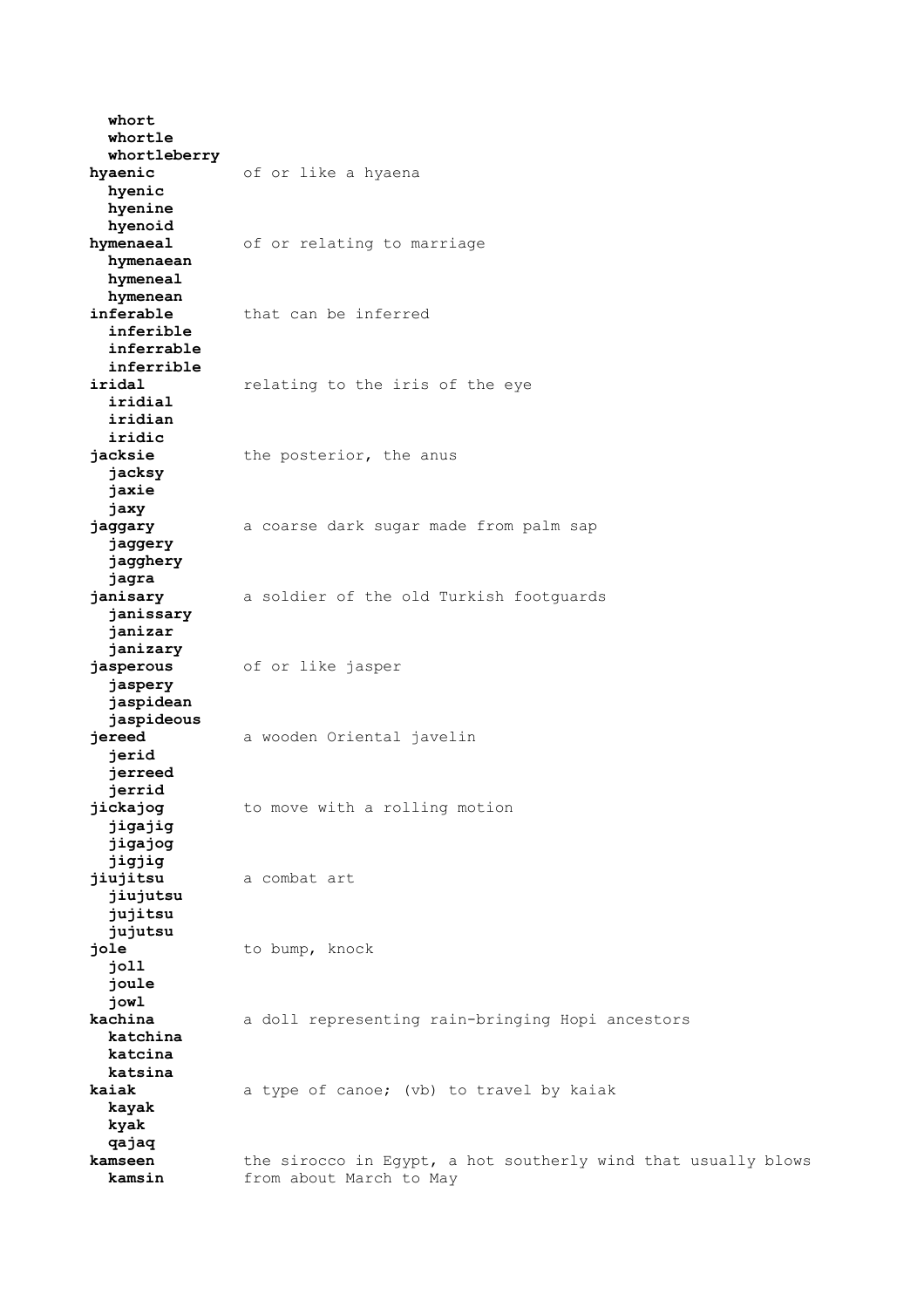**khamseen khamsin keblah** the direction of the place to which Muslims must turn for  **kibla** prayer, now the Kaaba at Mecca  **kiblah qibla kecks** the hollow stalk of an umbelliferous plant, such as the cow  **kecksy** parsnip or the hemlock  **keksye kex keeno** a gambling game, a variety of the game of lotto, played with  **keno** numbered balls or knobs  **kino quino keester** backside, bottom  **keister keyster kiester kellaut** a robe of honour  **khalat khilat killut** a Native American woman, wife or squaw  **kloochman klootch klootchman kolhoz** a collective or cooperative farm in the former USSR  **kolkhos kolkhoz kolkoz lallan** lowland  **lalland lawland lowland lameter** a cripple  **lamiger lamiter lammiger leaperous** leprous  **leaporous leaprous leprous lear** to teach  **leare leir lere lechaim** a traditional Jewish toast  **lechayim lehaim lehayim leidger** an ambassador  **leiger lidger lieger liard** grey; dapple-grey; (noun) an old French coin of low value  **liart lyard lyart liveyer** a permanent resident of Newfoundland  **liveyere livier**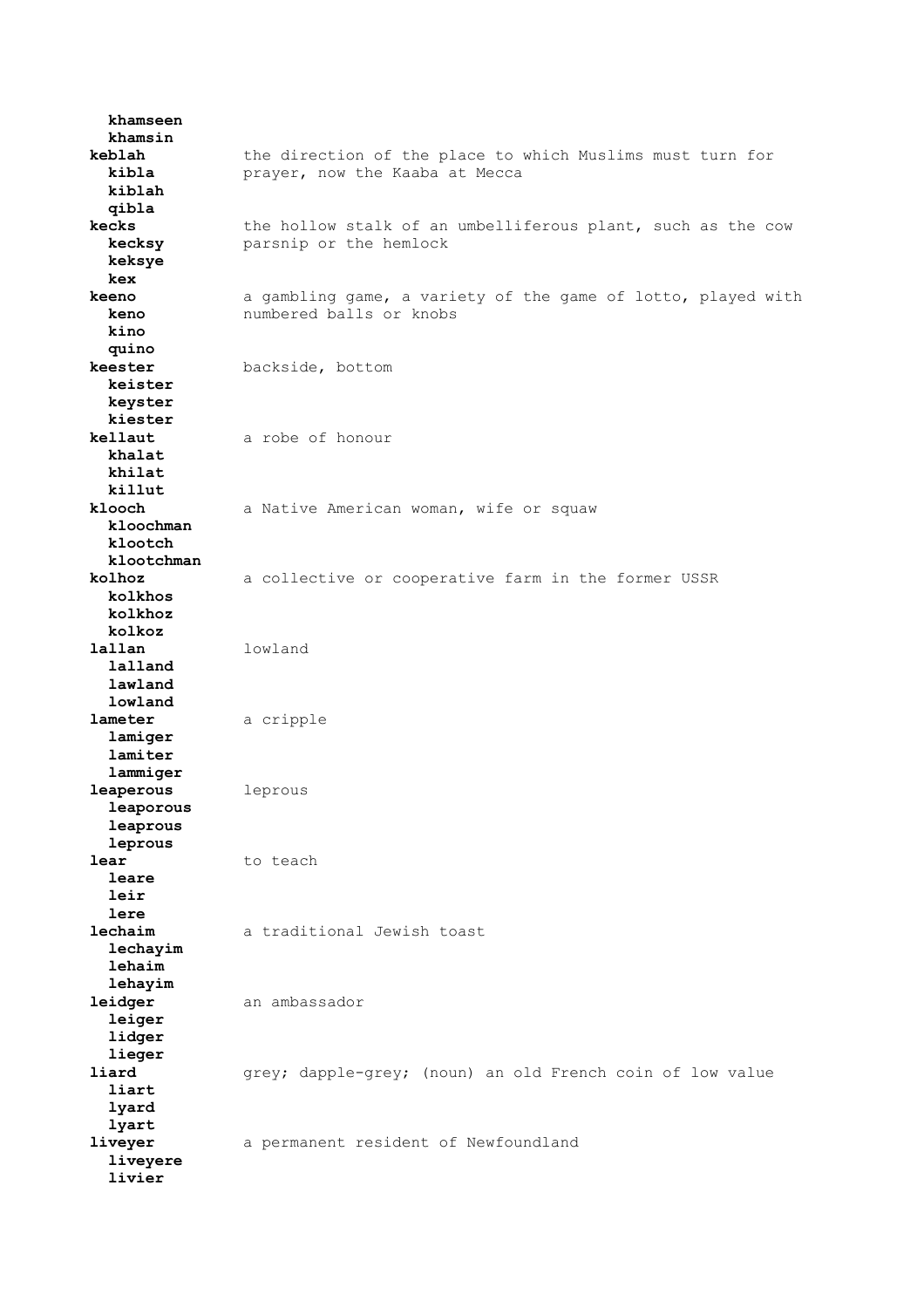**livyer lorel** a good for nothing fellow; a vagabond  **lorrell losel lozell lubric** lubricious  **lubrical lubricious lubricous lutanist** a lute-player  **lutenist luter lutist mahua** a kind of butter-tree with edible flowers  **mahwa mowa mowra malakatoone** a kind of large peach  **melicotton melocoton melocotoon malgrado** in spite of  **malgre maugre maulgre mama** a child's name for mother  **mamma mammie mammy mammet** a puppet; a doll  **maumet mawmet mommet maniplies** the third stomach of a ruminant, aka omasum or psalterium  **manyplies moniplies monyplies manteau** a woman's loose gown  **manto mantua manty marrels** a rustic game, aka fivepenny morris  **merells merels merils mastic** a pale yellow gum resin from certain Mediterranean trees,  **mastich** used for varnish  **mastiche mastix mauvein** a mauve dye  **mauveine mauvin mauvine meane** to lament, moan  **mein mene moan meiney** a family, including servants, etc.; a household  **meinie meiny menyie**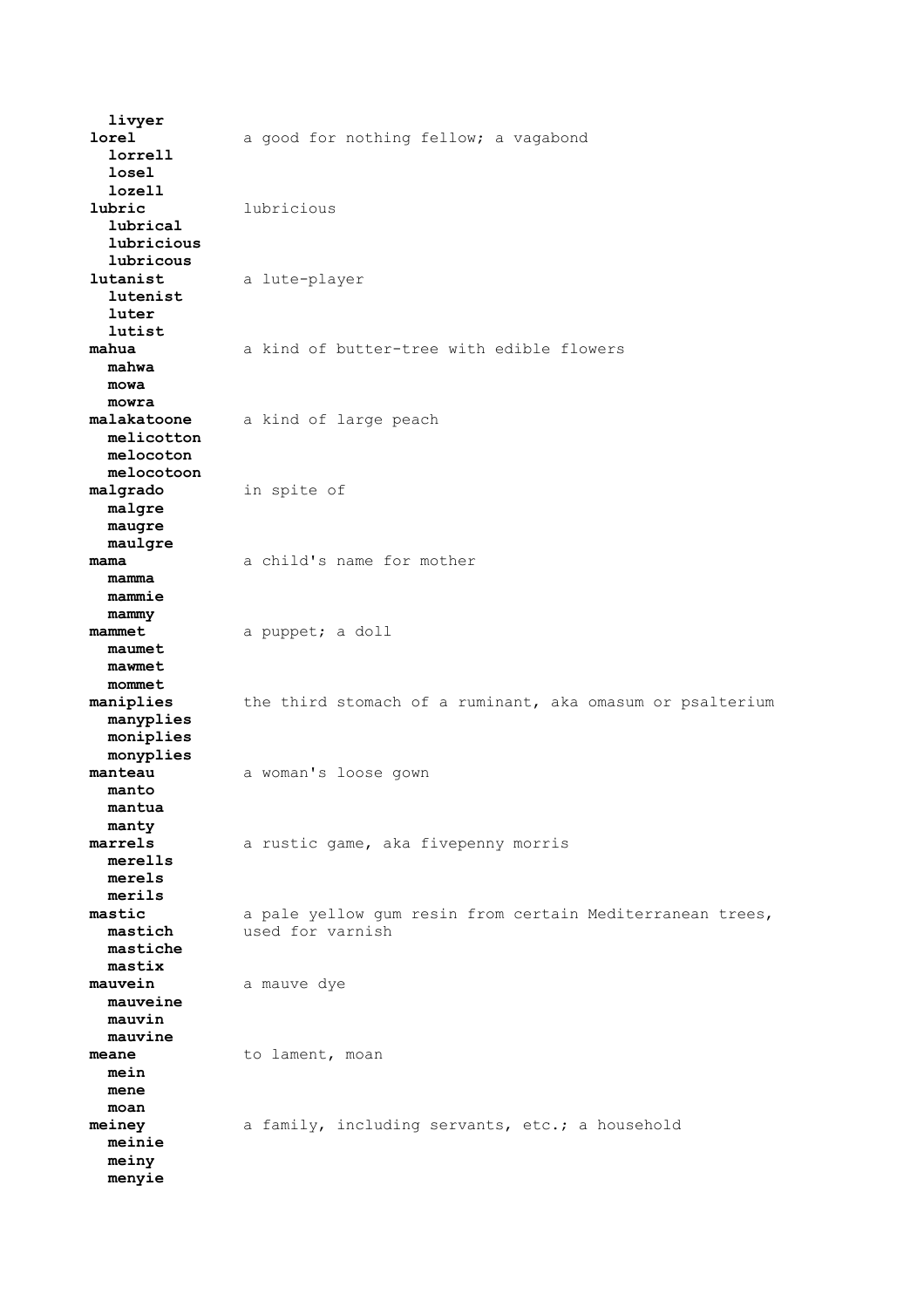**meshugaas** madness, foolishness  **mishegaas mishegoss mishugas miasmal** of or like a miasma  **miasmatic miasmic miasmous mib** a type of playing marble  **mig migg miggle** a myriapod with many legs  **millepede milliped millipede mobe** a mobile phone  **mobey mobie moby moil** to drudge  **moyl moyle mule monecian** having separate male and female flowers on the same plant  **monecious monoecious monoicous mooley** a hornless cow  **mooly muley mulley moray** a kind of eel  **murray murrey murry moujik** a Russian peasant  **mujik muzhik muzjik** a two-headed Indian drum, one head being larger than the<br>other  $m$ ridang  **mridanga mridangam murrain** a cattle disease  **murren murrin murrion nabk** a tree, the Christ's-thorn  **nebbuk nebeck nebek nectareal** of or like nectar  **nectarean nectareous nectarous nerdish** clumsy, socially inept  **nerdy nurdish nurdy nie** to nigh, approach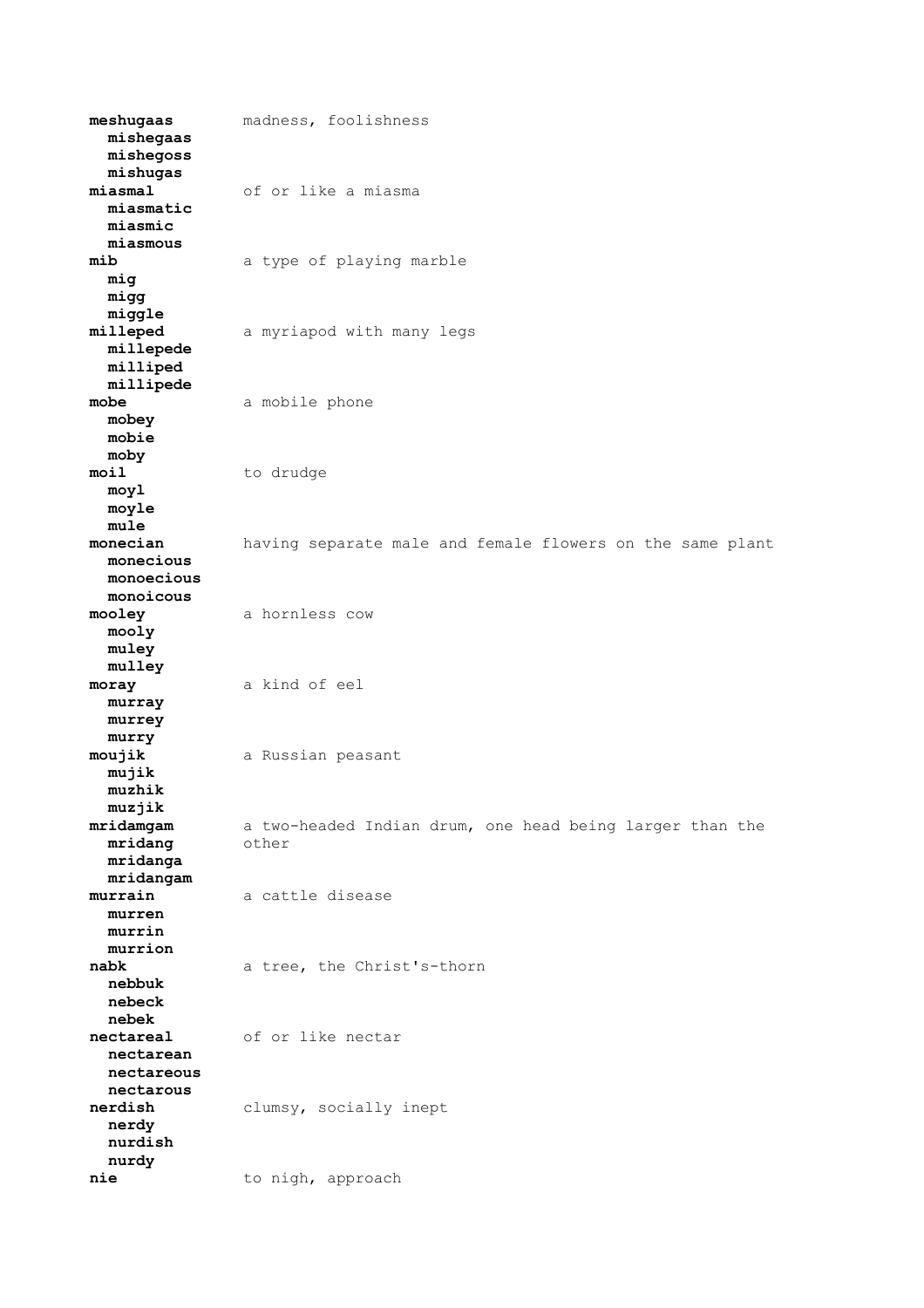**nigh ny nye nirled** knotty, stunted  **nirlie nirlit nirly numchuck** a martial arts weapon consisting of two sticks joined by  **nunchaku** a length of chain, used as a flail or garotte  **nunchucks nunchuk obe** a form of West Indian witchcraft  **obeah obi obia** a hairy caterpillar, esp of the tiger moth  **oubit woobut woubit ophiura** a member of the Ophiura genus of brittle-stars or sand-stars  **ophiuran ophiurid ophiuroid oregano** wild marjoram  **origan origane origanum oundy** wavy  **unde undee undy ousel** a European bird of the thrush family  **ouzel woosel woosell pachisi** a game, somewhat resembling backgammon, originating in India  **parcheesi parchesi parchisi** a Chinese alloy of nickel, zinc, and copper  **pakfong pakthong paktong paderero** a term formerly applied to a short piece of chambered ordnance  **paterero pederero pedrero paesan** a fellow countryman  **paesano paisan paisano paiock** an obscure word conjectured to be a misprint for peacock  **paiocke pajock pajocke pakka** genuine; first-class  **pucka pukka pukkah panatela** a long thin cigar  **panatella**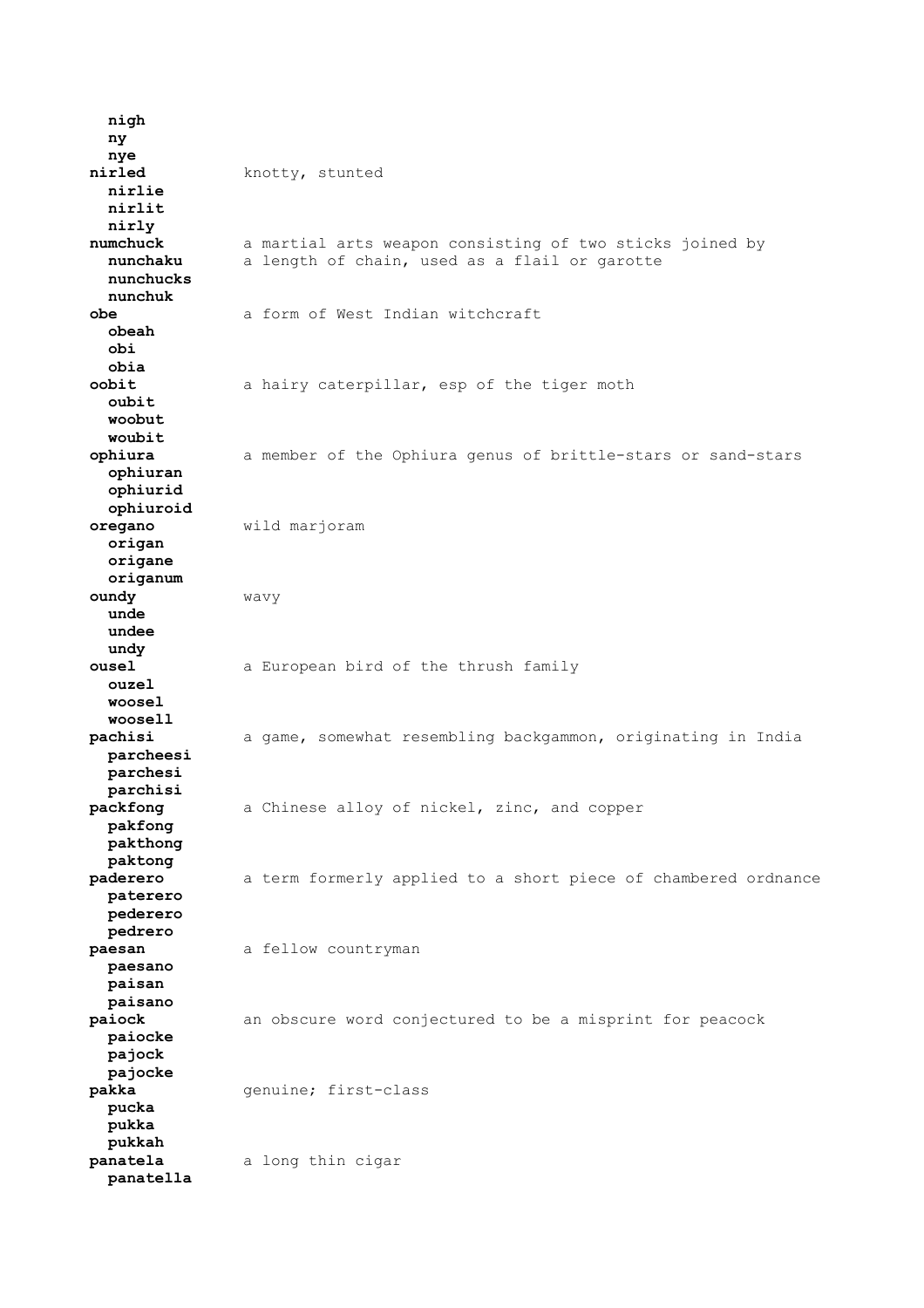**panetela panetella pance** the pansy  **pansy paunce pawnce panspermatism** the theory that life could be diffused through the universe  **panspermia** by means of germs carried by meteorites  **panspermism panspermy pantable** a slipper, an overshoe  **pantoffle pantofle pantoufle pard** a leopard  **pardal pardale pardalis parlous** perilous  **periculous perilous perlous passament** a decorative trimming of beads or braid; (vb) to trim with **passement** braid  **passementerie passment pavan** a stately English Renaissance court dance  **pavane paven pavin peacod** the pod of the pea  **peapod peascod peasecod peag** wampum; beads made from shells used as money etc  **peage wampum wampumpeag pean** a heraldic fur resembling ermine but having gold markings  **peen** on a black field; (vb) to beat thin with a hammer  **pein pene peasant** a person of inferior social rank  **pesant pesaunt pezant pennoncel** a small flag like a pennon  **pennoncelle penoncel penoncelle penuchle** a card game played with forty-eight cards, being all the  **penuckle** cards above the eight spots in two packs  **pinochle pinocle percid** a freshwater fish of the perch family  **percine percoid percoidean periagua** a dugout canoe  **piragua pirogue**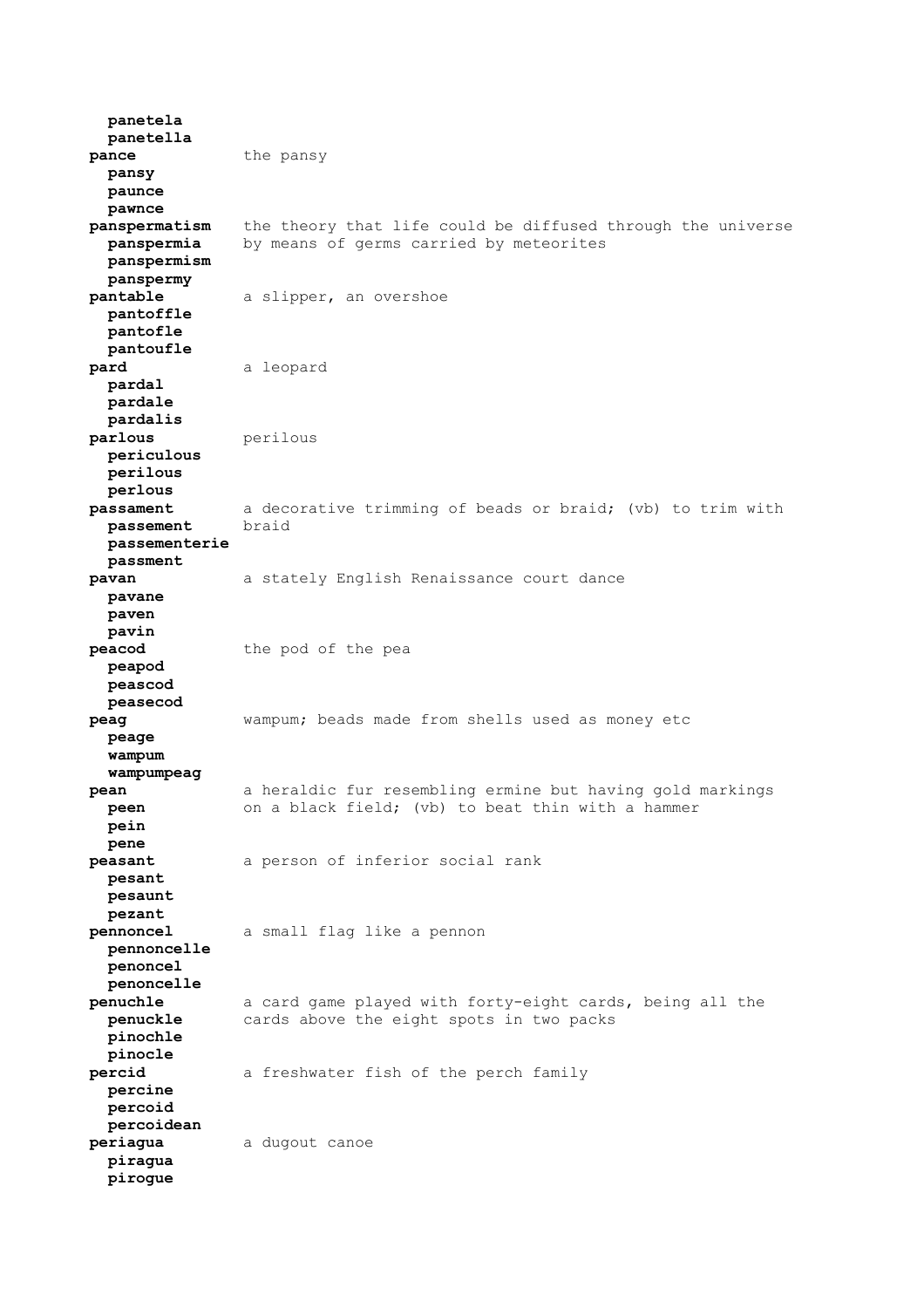**piroque phantasim** a fantastic person  **phantasma phantom phantosme piasaba** a type of palm yielding a coarse stiff fibre for making brooms  **piasava piassaba piassava picaninny** a little child, esp black  **piccanin piccaninny pickney** a carry on one's back; (vb) to carry someone on one's back  **pickapack pickback piggyback piet** a magpie  **pyat pyet pyot pigmaean** pygmy-like  **pigmean pygmaean pygmean piney** having eg the fragrance of pine  **piny pioney piony pixelate** to divide an image into pixels for display in a digital format  **pixellate pixilate pixillate plookie** pimply  **plooky ploukie plouky pluvial** rainy  **pluvian pluviose pluvious podagral** gouty  **podagric podagrical podagrous poitin** illicitly distilled Irish whisky  **poteen potheen potteen polyp** an octopus or cuttlefish, later extended to various other  **polype** marine animals  **poulp poulpe pompion** a pumpkin  **pumpion pumpkin punkin pontoneer** a builder of pontoon bridges  **pontonier pontonnier pontooner**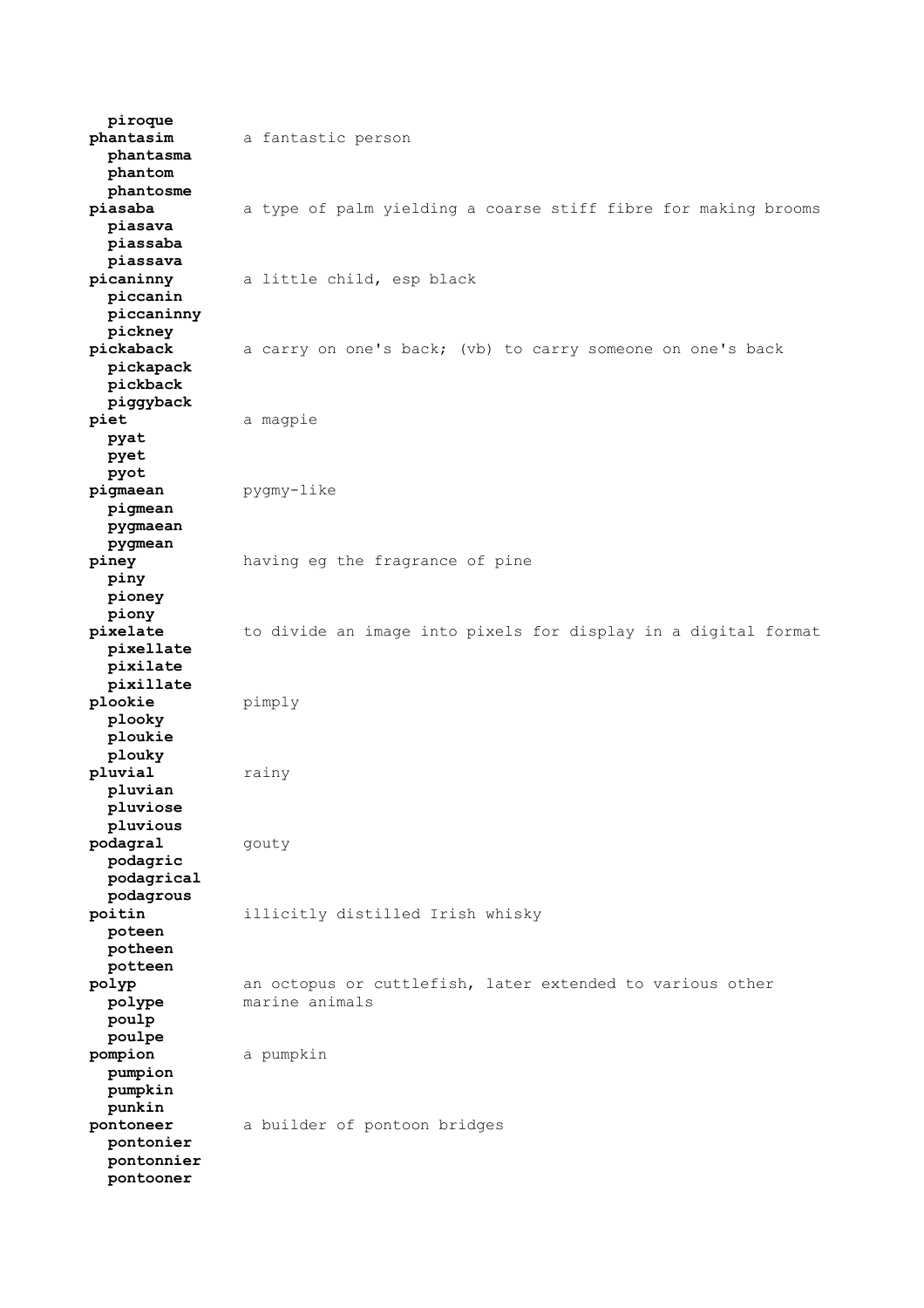**pooja** a Hindu act of worship or prayer  **poojah puja pujah porismatic** relating to a porism, the geometric proposition that it is  **porismatical** possible for a problem to have any number of solutions  **poristic poristical pozzolan** volcanic ashes from Pozzuoli, in Italy, used in the manufacture  **pozzolana** of a kind of mortar which hardens under water  **pozzuolana puzzolana practic** practice; (vb) to put (a theory, idea, etc) into practice  **practice practick practique prahu** a swift Malayan sailboat with triangular sail and one outrigger  **prao prau proa preace** to press  **prease preasse press preeve** to prove  **preve prieve prove prole** a proletarian; (vb) (obs.) to prowl  **proll proul prowl proler** a prowler  **proller prouler prowler pross** a prostitute  **prossie prostie prozzie provand** an allowance of food  **provend provender proviant pucelle** a slut; a maid or virgin  **pussel puzel puzzel pultan** an Indian infantry regiment  **pulton pultoon pultun pulvil perfumed powder; snuff;** (vb) to powder  **pulvilio pulville pulvillio punaani** the female genitalia; women collectively, regarded as sexual  **punaany** objects  **punani punany pupilar** relating to a pupil or ward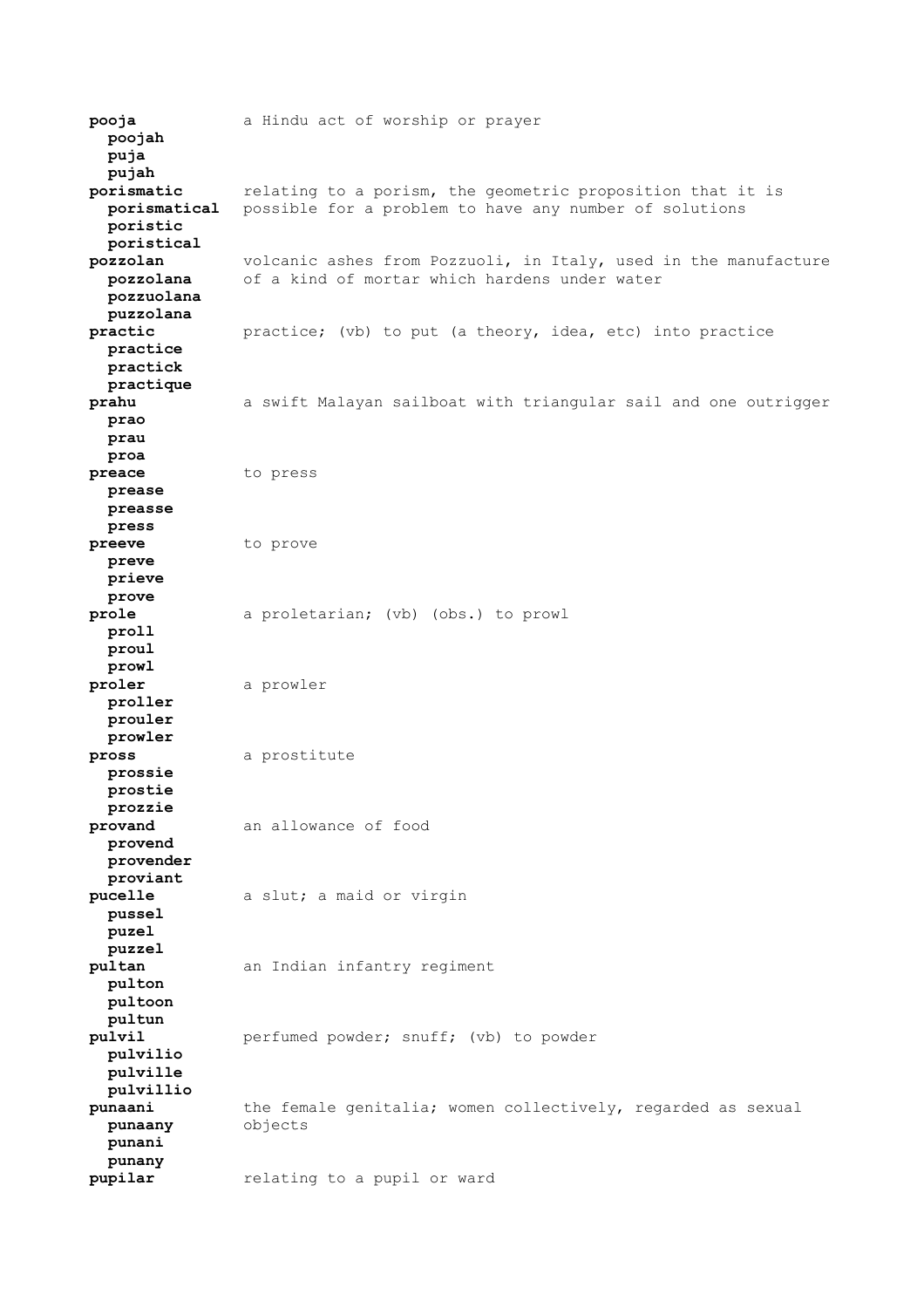**pupilary pupillar pupillary pyorrheal** relating to pyorrhea, suppuration in the sockets of the teeth  **pyorrheic pyorrhoeal pyorrhoeic quarenden** a kind of early red apple  **quarender quarrender quarrington** a set of four; a composition for four voices or instruments  **quartett quartette quartetto** to quit, depart from  **quit quite quyte ragee** a kind of millet  **raggee raggy ragi rampick** a dead tree or tree decayed at top  **rampike rampole ranpike raphide** a needlelike crystal, usually of calcium oxalate, occurring  **raphis** in plant cells  **rhaphide rhaphis rean** a drainage channel  **reen rhine rhyne redsear** brittle at red-heat  **redshare redshire redshort** to remedy  **remede remedy remeid renegade** a person who abandons a party or belief; (vb) to turn renegade  **renegado renegate runagate rebec** a medieval musical instrument like a mandolin or viol  **rebeck ribibe ribible roarie** noisy, garish, too bright  **roary rorie rory roc** an enormous bird of Arabian legend  **rok ruc rukh roch** the little auk  **rotch**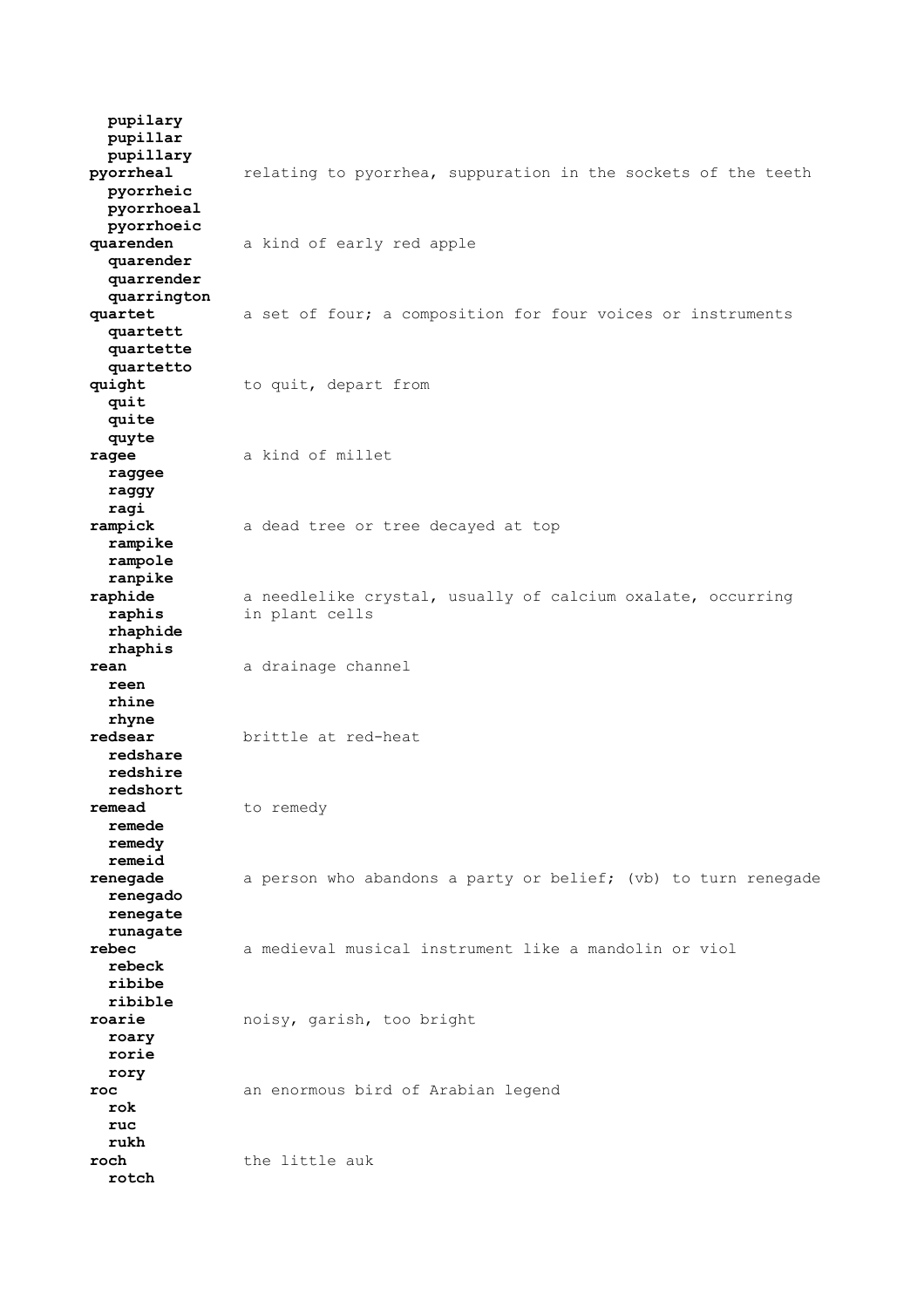**rotche rotchie** roist to revel noisily, carouse  **roister royst royster roopit** hoarse  **roupet roupit roupy roset** rosin (verb) to rosin  **rosit rozet rozit rotary** turning like a wheel  **rotational rotative rotatory** sabe to know, to understand  **savey savvey savvy saggar** a clay box in which pottery is packed for baking; (vb) to  **saggard** pack in a saggar  **sagger seggar** salp any member of a genus of oceanic tunicates  **salpa salpian salpid samaan** the rain-tree, a member of the mimosa family  **saman zaman zamang** sambar a large deer  **sambhar sambhur sambur santir** an Eastern dulcimer  **santoor santour santur sapan** the wood of a leguminous tree, formerly used to provide a **sapanwood** red dye  $s$ apanwood  **sappan sappanwood sapodilla** the edible fruit of a Mexican tree  **sapota sapote zapotilla sarcenet** a thin tissue of fine silk  **sarconet sarsenet sarsnet** scaith injury, harm; (vb) to injure  **scath scathe skaith scarab** any scarabaeid beetle, esp Scarabaeus sacer, regarded by  **scarabaeid** the ancient Egyptians as divine  **scarabee**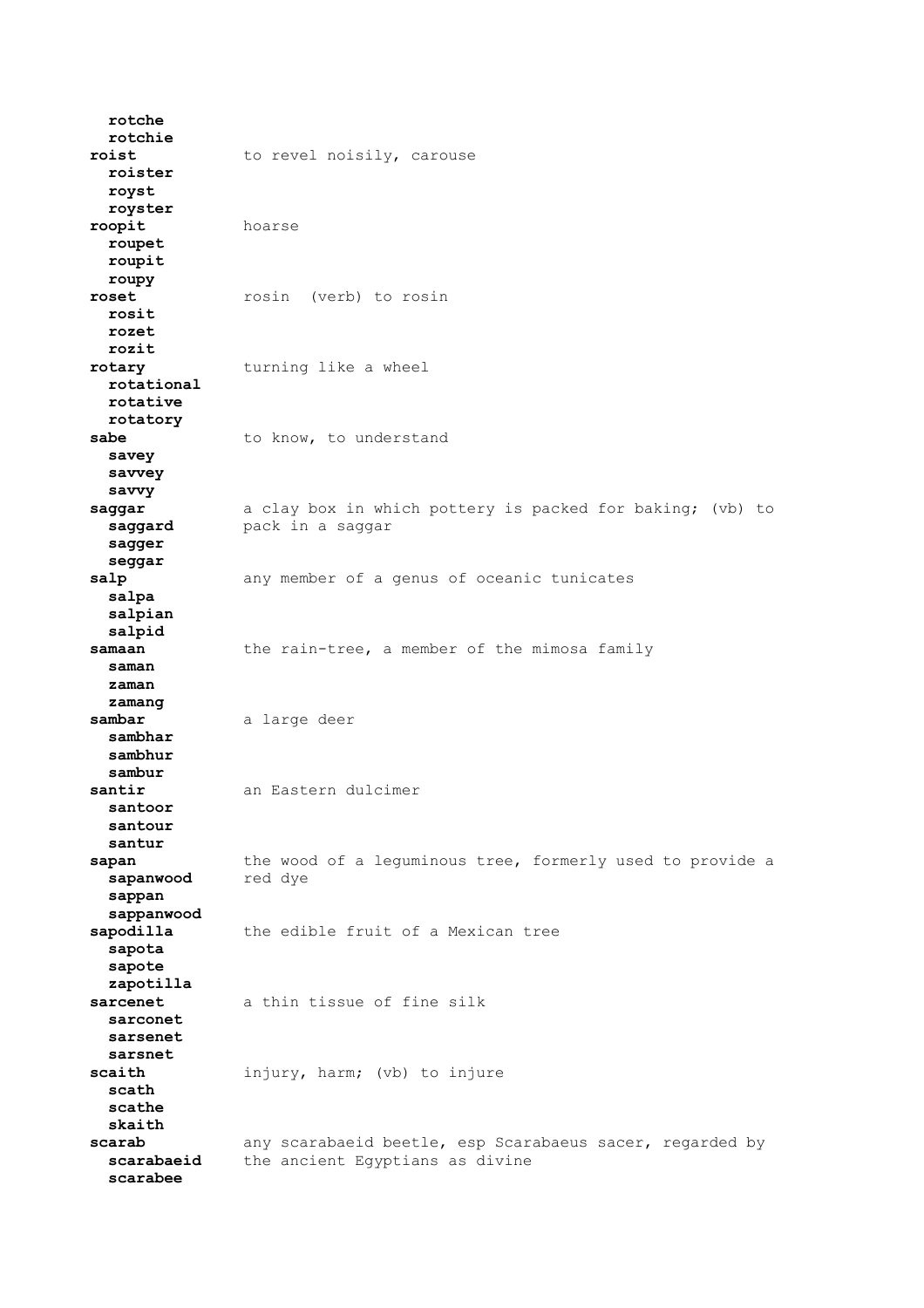**scaraboid** scart a cormorant; (vb) to scratch, scrape  **scarth skart skarth** schemozzle a mess, a scrape; (vb) to make off  **shemozzle shimozzle shlemozzle schlemiel** an unlucky or incompetent person who is often duped  **schlemihl shlemiehl shlemiel** schlep to drag one's feet; travel a great distance  **schlepp shlep shlepp schmear** an aggregate of related things; (vb) to spread or smear  **schmeer shmear shmeer schmo** a stupid or boring person  **schmoe shmo shmoe schnapps** a kind of brandy  **schnaps shnapps shnaps school** a institution of learning  **scul sculle skool schtick** a familiar line of chat adapted by a particular comedian  **schtik shtick shtik schtook** trouble, bother  **schtuck shtook shtuck sciroc** a hot, dry, dusty wind blowing from N. Africa to the North  **scirocco** Mediterranean coastline  **siroc sirocco scoinson** the inner part of a door jamb or window frame  **sconcheon scontion scuncheon scroll** a roll of paper, parchment etc.  **scrow scrowl scrowle scrooge** to crowd; to squeeze  **scrouge scrowdge scruze** scur to scour, search; to send skimming  **sker skirr squirr**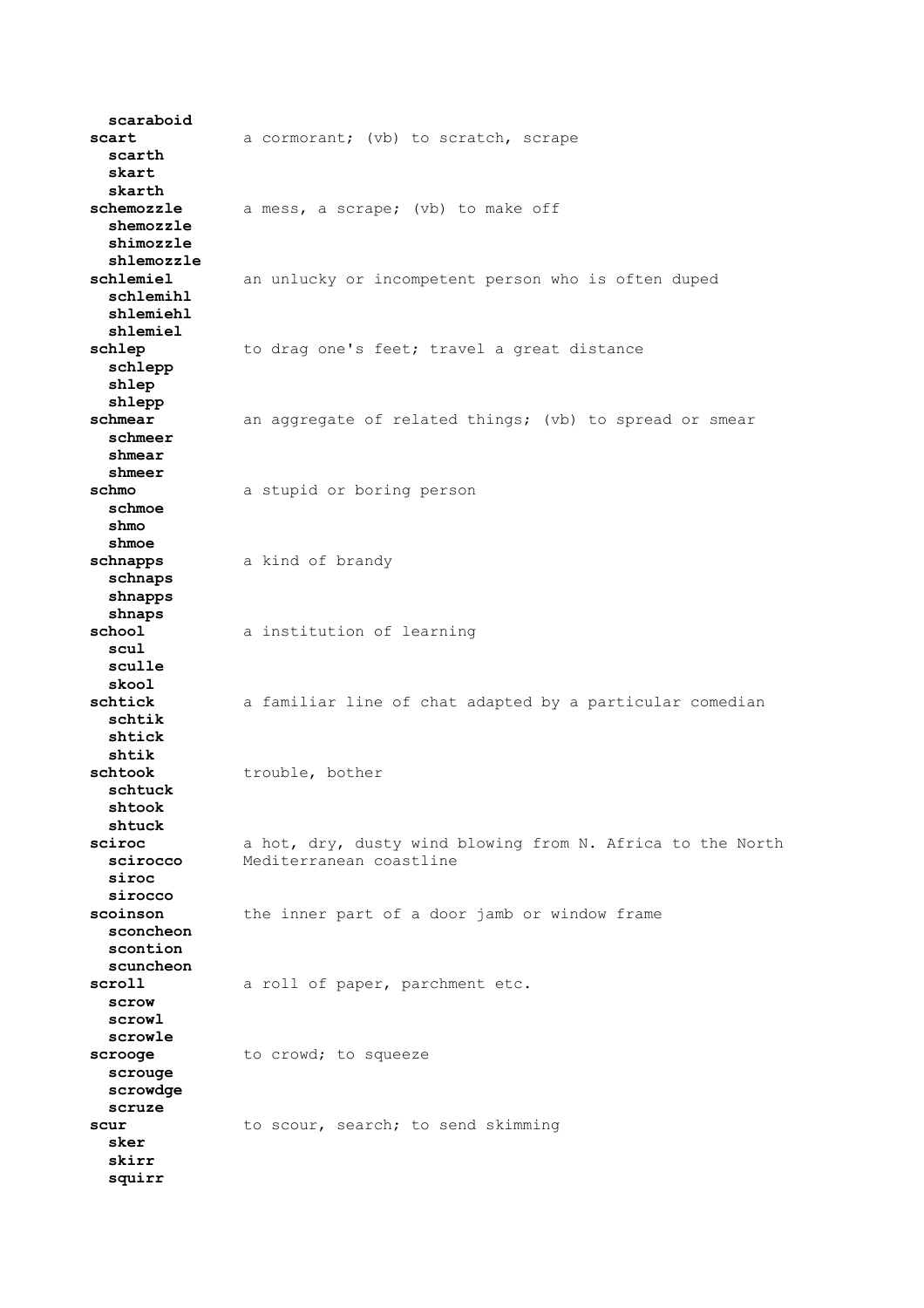**sealch** a seal (the animal)  **sealgh selkie silkie seannachie** a Highland or Irish genealogist and transmitter of family  **seannachy** lore  **sennachie shanachie** seasure a seizure  **seisure seizure seysure** seiser **one who seizes (property), takes possession seisor seizer seizor serafin** a former silver coin of Goa  **seraphin xerafin xeraphin serfage** the state of being a serf  **serfdom serfhood serfship sh** an interjection requesting silence  **sha shh shhh shaikh** an Arab chief  **shaykh sheik sheikh shale** to shell or husk  **sheal sheel shiel shicksa** a non-Jewish girl or young woman  **shiksa shikse shikseh shillala** an Irish cudgel  **shillalah shillelagh shillelah** sure, certain  **sicker siker syker sigmate** s-shaped  **sigmated sigmoid sigmoidal simial** apelike  **simian simioid simious** sind to rinse, wash out  **sine synd syne** siree a mode of address, sir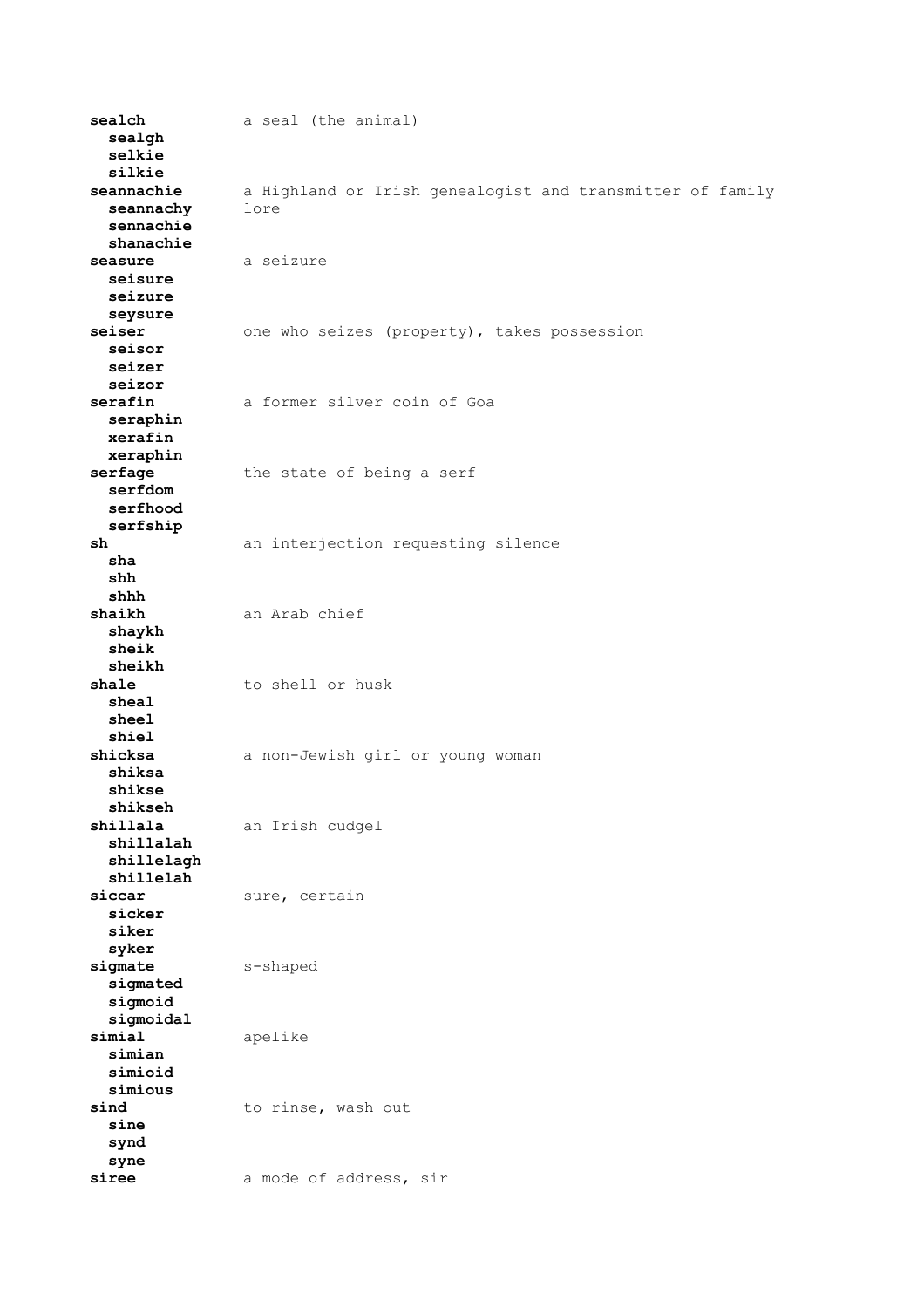**sirra sirrah sirree slivovic** a dry plum brandy  **slivovica slivovitz slivowitz slumberous** inviting or causing slumber  **slumbery slumbrous slumbry smidge** a tiny bit  **smidgen smidgeon smidgin smooch** to kiss closely  **smoodge smooge smouch** hors d'oeuvres served on slices of buttered bread  **smorg smorgasbord smorrebrod snath** the curved handle of a scythe  **snathe snead sneath** sneb to reprimand  **snebbe snub snubbe sneesh** a pinch of snuff  **sneeshan sneeshin sneeshing socager** a tenant by socage  **sockman socman sokeman sodger** soldier  **soger soldier souldier** an upper room, a garret  **soler sollar soller** sole to pull by the ears  **soole sowl sowle somersault** a leap in which a person turns his heels over his head and **somerset** lights upon his feet; (vb) to perform a somersault  **summersault summerset soogee** a solution of soap, soda etc. for cleaning the deck of a  **soogie** ship; (vb) to clean, wash with this solution  **soojey sujee** souple the part of a flail that strikes the grain; (vb) to make supple  **swingle**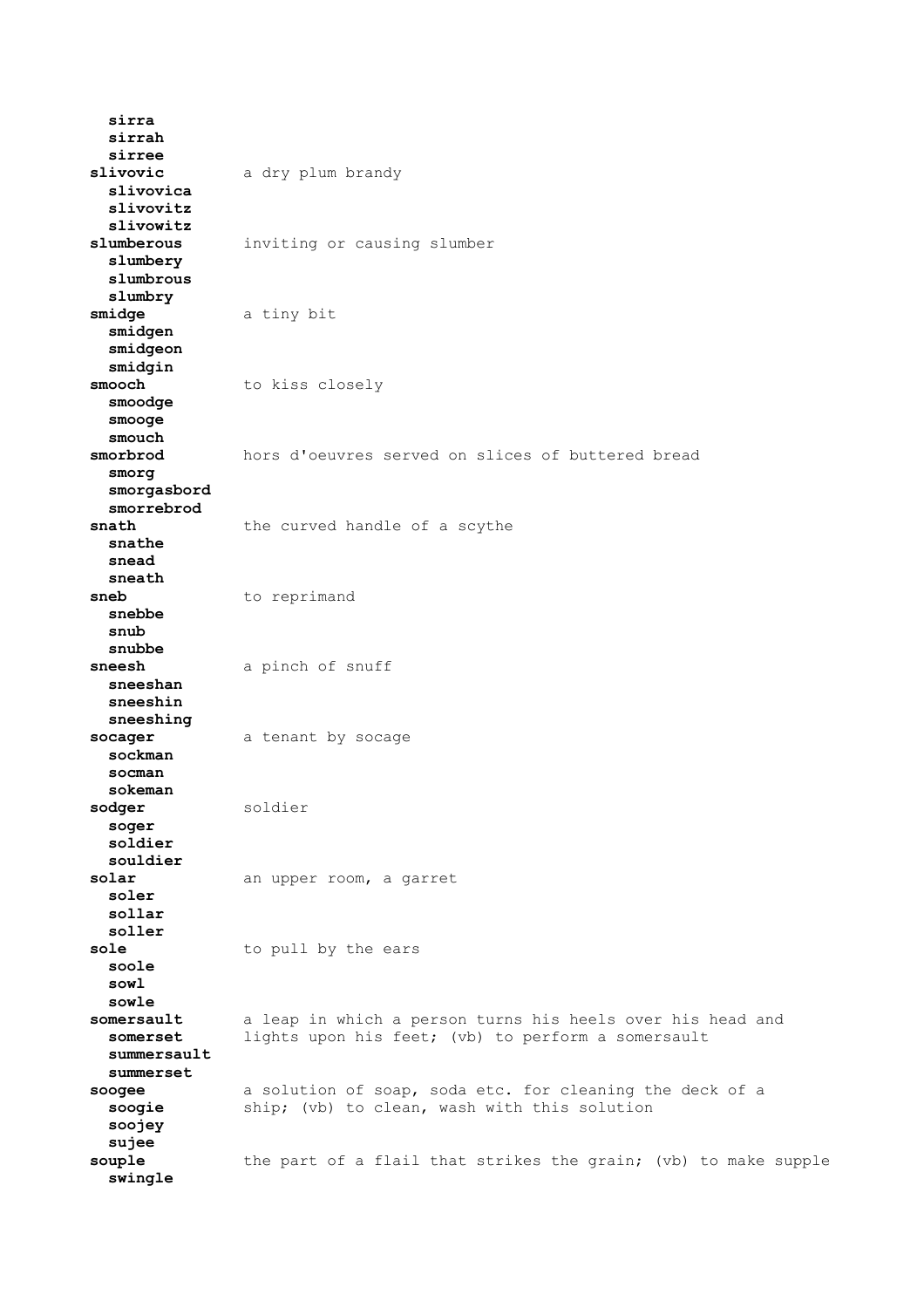**swiple swipple soutar** a shoemaker; a cobbler  **souter sowter sutor spageric** alchemical  **spagiric spagyric spagyrical spail** a splinter or chip  **spale spall** spalt<br>speldin a haddock or other small fish split open and dried in the **spelding** sun  **speldrin speldring spermatic** pertaining to sperm  **spermatical spermic spermous** speug a sparrow  **sprug spug spuggy splash** the effect of an impact into a liquid (verb) to scatter  **splish** a liquid about  **sploosh splosh spread** extent, compass; (vb) to open or expand over a larger area  **spred spredd spredde** spreathe to chap, roughen  **spreaze spreethe spreeze** spoliation; (vb) to plunder  **spulye spulyie spulzie squash** to press hard  **squish squoosh squush standgale** a corrupt form of staniel, the kestrel  **staniel stannel stanyel startful** of a horse, apt to start  **startish startlish startly** stean to line eg a well with stone  **steane steen stein** steepdowne precipitous  **steepedowne steepeup**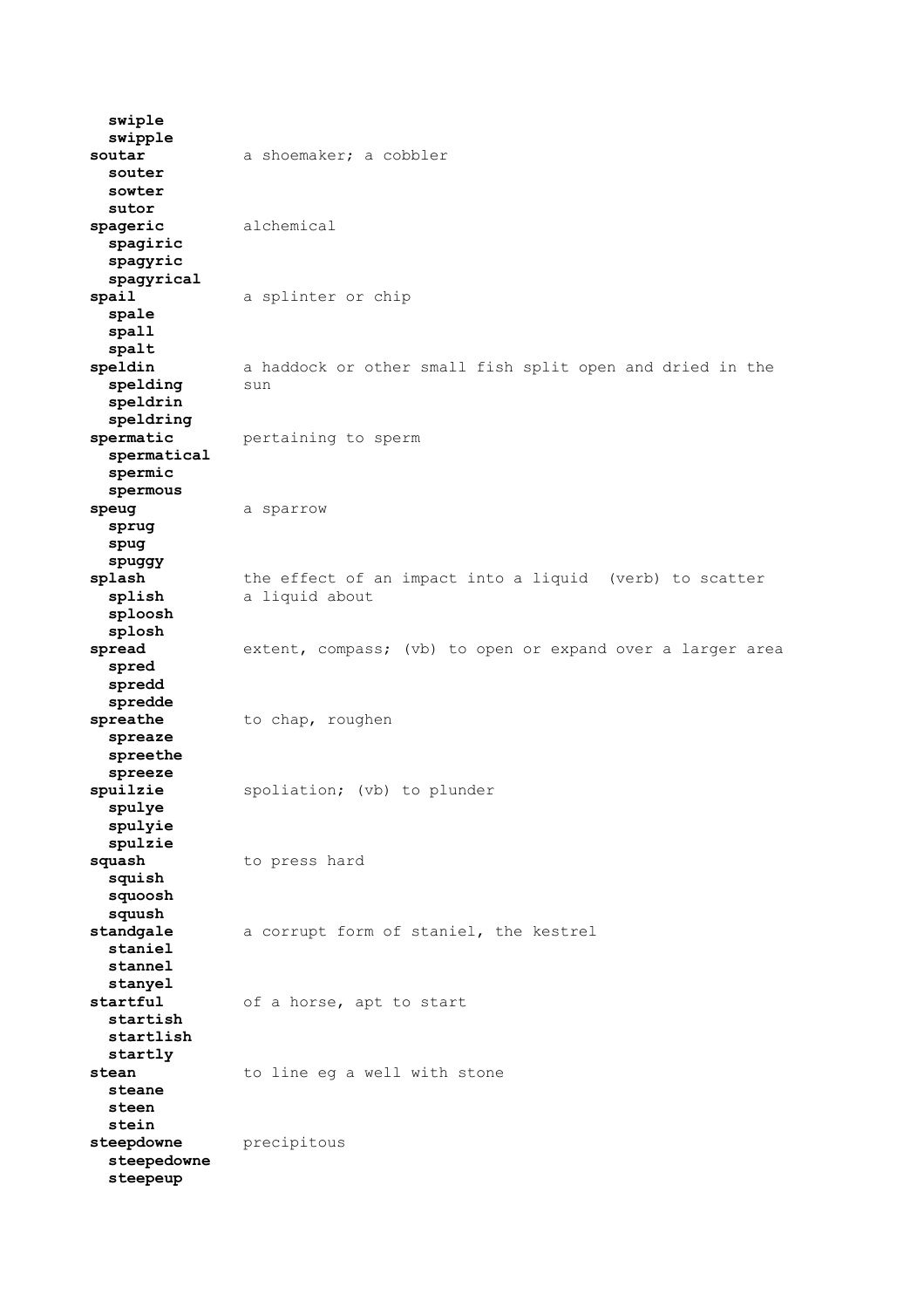**steepup** stimie to thwart, stump, or obstruct  **stimy stymie stymy** stoit to stagger  **stoiter stotter styte** stonn to stun  **stonne stoun stun** to bestride; to set (the legs) far apart  **striddle stroddle strodle straicht** straight  **straight straucht straught** strossers trousers  **trossers trousers trowsers subtility** subtlety  **subtilty subtlety suttletie sulfid** a compound of an element or radical with sulphur  **sulfide sulphid sulphide sulfonyl** a bivalent sulphone group  **sulfuryl sulphonyl sulphuryl symbion** a symbiotic organism  **symbiont symbiot symbiote taboggan** a kind of sledge  **tarboggin toboggan toboggin tace** in plate armour, one of a series of overlapping pieces forming  **taslet** a kind of skirt  **tasse tasset tarboosh** a fez, a hat worn by Muslim men  **tarbouche tarboush tarbush teensy** very small  **teentsy teenty teeny tendrillar** of or like a tendril  **tendrillous tendrilly tendrilous**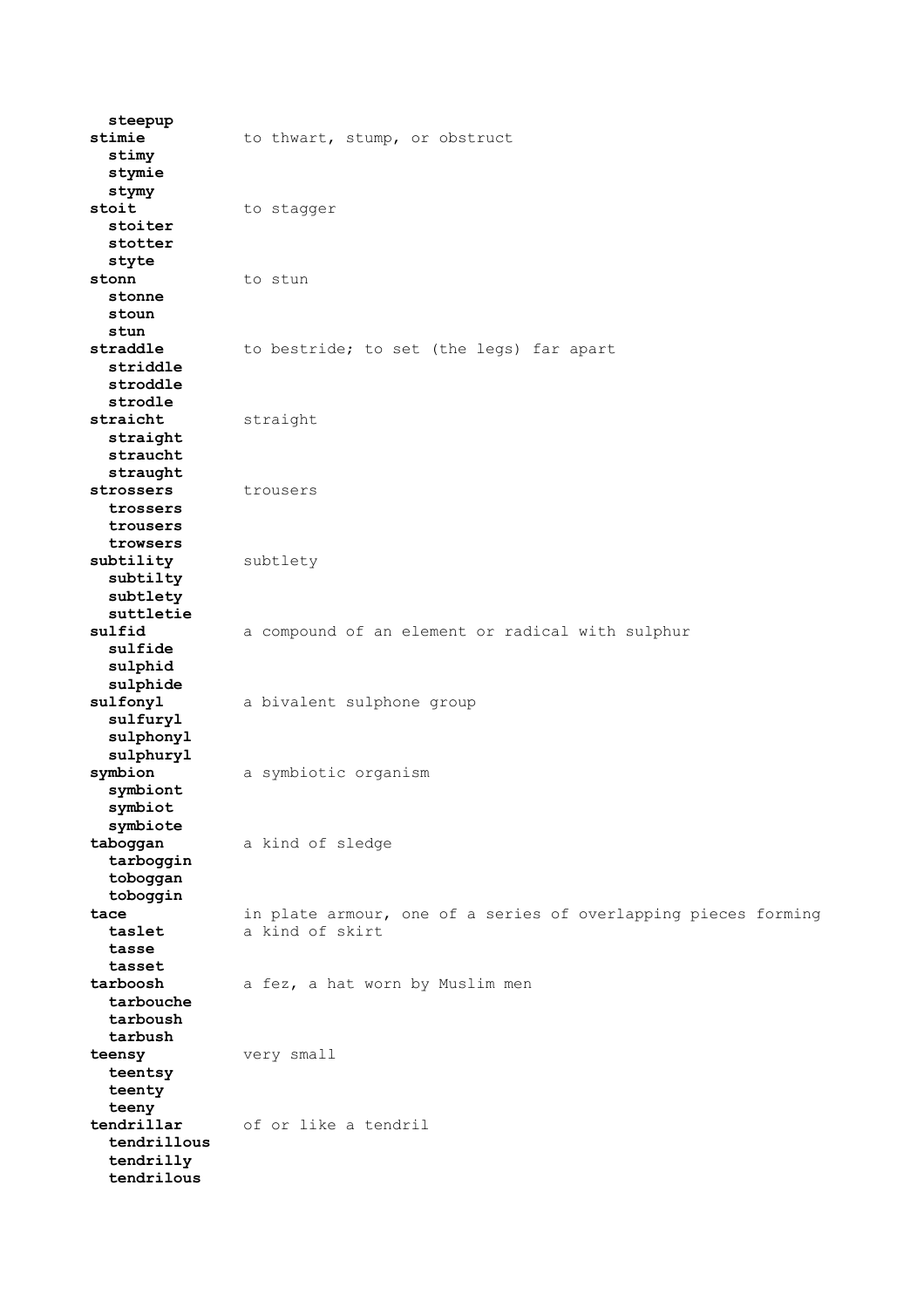thack to thatch  **thatch theek thetch threne** a dirge; a funeral song  **threnode threnody threnos threnetic** of or like a threnody, an ode of lamentation  **threnetical threnodial threnodic** to make a sound like a clock  **ticktock tictac tictoc togaed** wearing a toga  **togate togated toged tousy** shaggy, unkempt  **touzy towsy towzy traipse** to walk wearily  **trape trapes trapse troad** a track, path  **troade trod trode tsigane** a gypsy  **tzigane tzigany zigan tubal** in the form of a tube  **tubar tubate tubular** twofold  **twifold twofold twyfold umbrel** the visor of a helmet  **umbrere umbriere umbril unaware** not aware  **unawares unware unwares uneath** with difficulty, hardly  **uneathes uneth unnethes unicolor** having one colour  **unicolored unicolour unicoloured usquabae** whiskey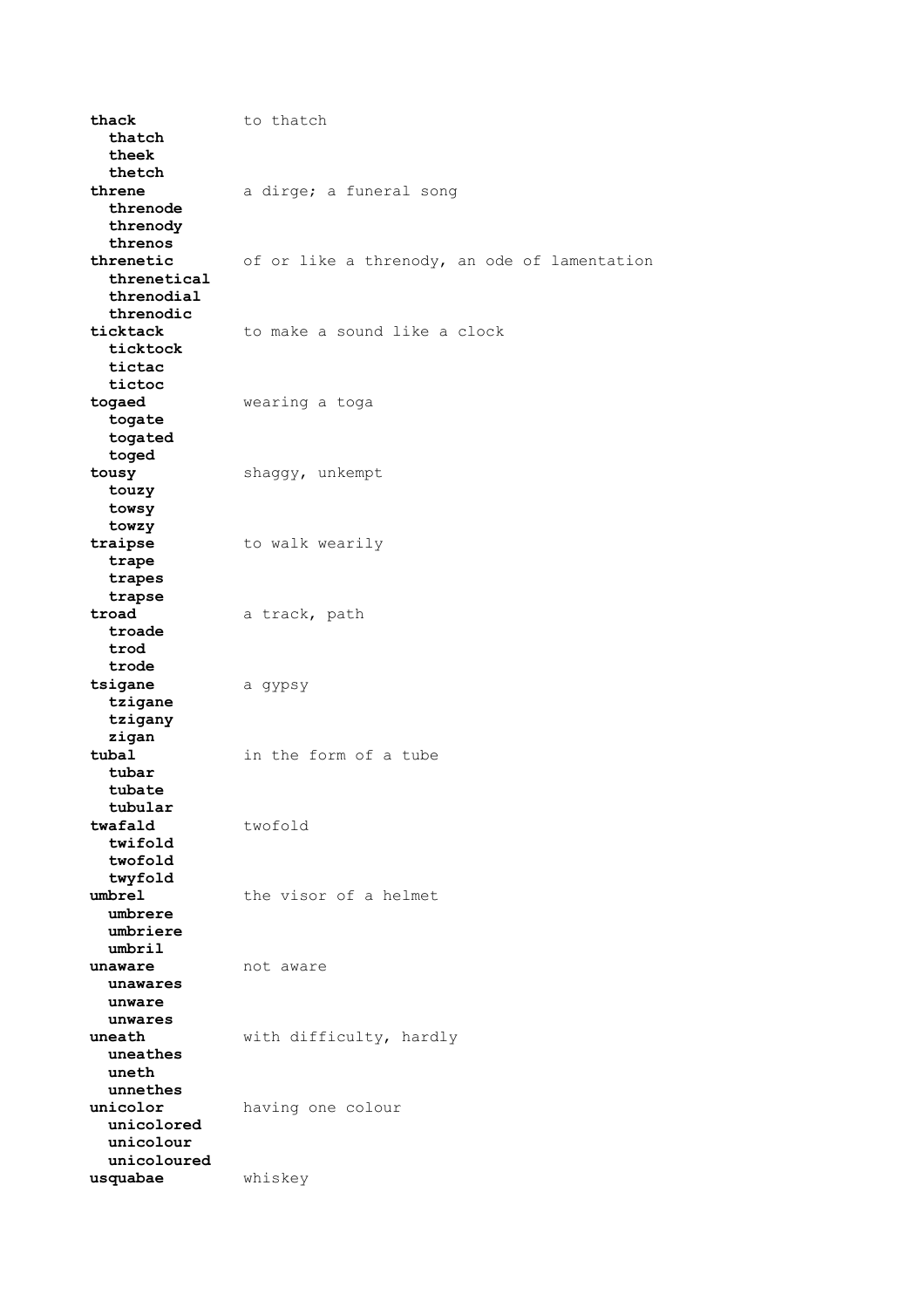**usque usquebae usquebaugh vaire** charged or variegated with vair, squirrel fur  **vairy verrey verry valvassor** a knight, noble etc. with vassals under him who is himself **vavasor** the vassal of a greater noble  **vavasour vavassor vault** an arched roof or ceiling (verb) to leap over  **vaut vaute vawte veinlet** a small vein  **veinule veinulet venule**<br>**venefic** acting by poison or potions or by sorcery  **venefical veneficious veneficous veranda** a roofed gallery, terrace, or open portico along the front  **verandah** or side of a building  **viranda virando vertu** virtue, power  **vertue virtu virtue visard** a mask or visor  **visor vizard vizor voertsak** an offensive expression of rejection  **voertsek voetsak voetsek** like a vortex, whirling  **vorticose vorticular vortiginous wangan** in a lumber camp, a chest for supplies, or the pay office  **wangun wanigan wannigan warragal** the Australian wild dog, the dingo  **warragle warragul warrigal wasterie** prodigality  **wastery wastrie wastry watcha** what are you, used as a greeting  **whatcha wotcha wotcher weregild** money paid by a killer's family to the family of the victim  **wergeld** to prevent a blood feud; the cash value of a man's life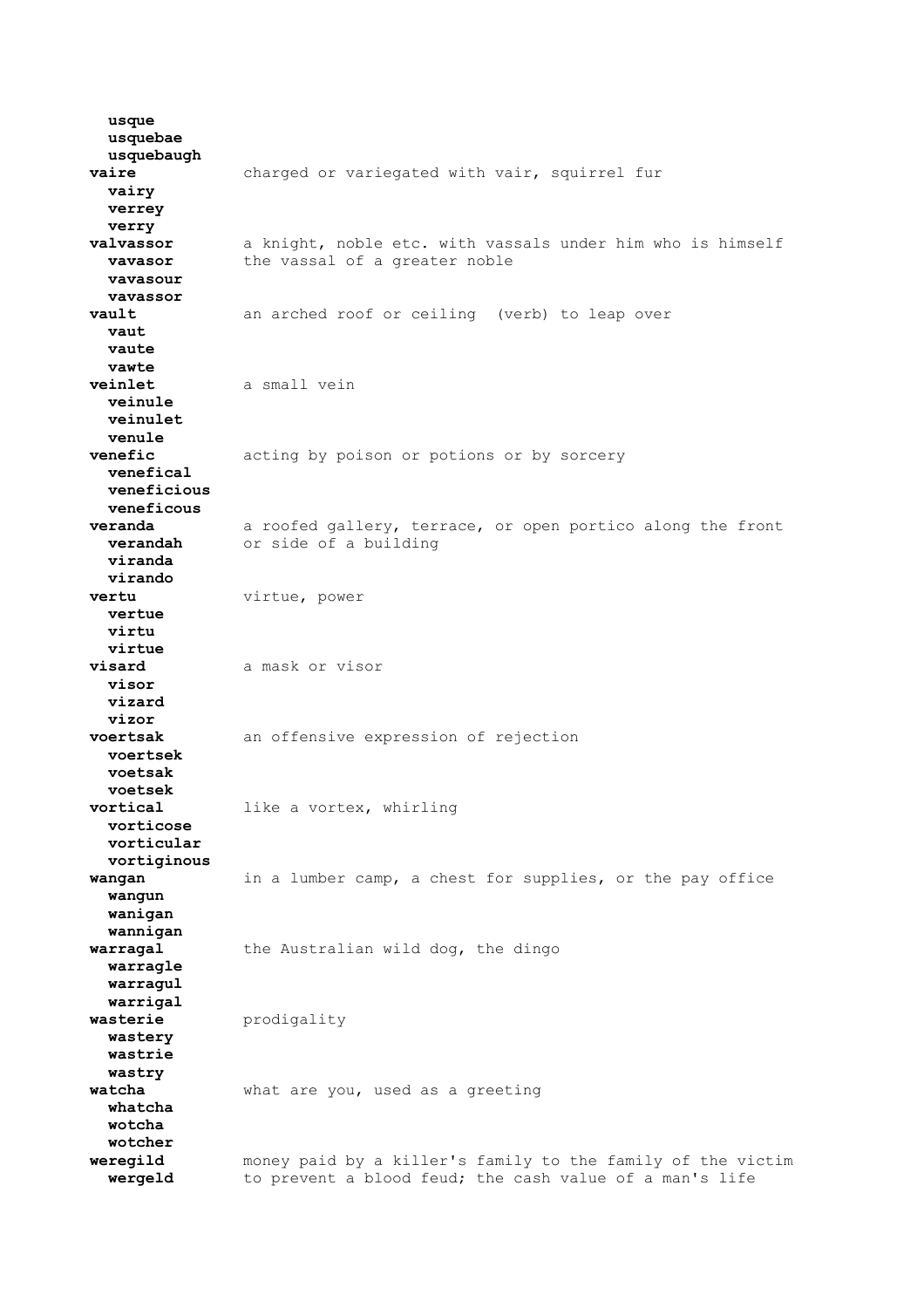**wergelt wergild** whaisle to wheeze  **whaizle wheeze wheezle whaur** where  **whear wheare where wheesh** an interjection calling for silence  **wheesht whisht wisht** to overturn; to throw into a state of disorder  **whomble whommle whummle windock** a window  **windore window winnock wis** a sham archaic word for to know  **wist wit wot woadwax** dyer's greenweed  **woadwaxen woodwax woodwaxen womera** a stick for launching a spear with greater force  **wommera woomera woomerang yachter** one who sails a yacht  **yachtie yachtman yachtsman yapon** a bushy evergreen shrub of the holly genus  **yaupon youpon yupon yecch** an interjection expressing disgust; (noun) something disgusting  **yech yucch yuch yestereve** yesterday evening  **yestereven yesterevening yestreen yock** to laugh  **yok yuck yuk youngth** youth  **youth youthhead youthhood zaffar** an impure oxide of cobalt  **zaffer zaffir**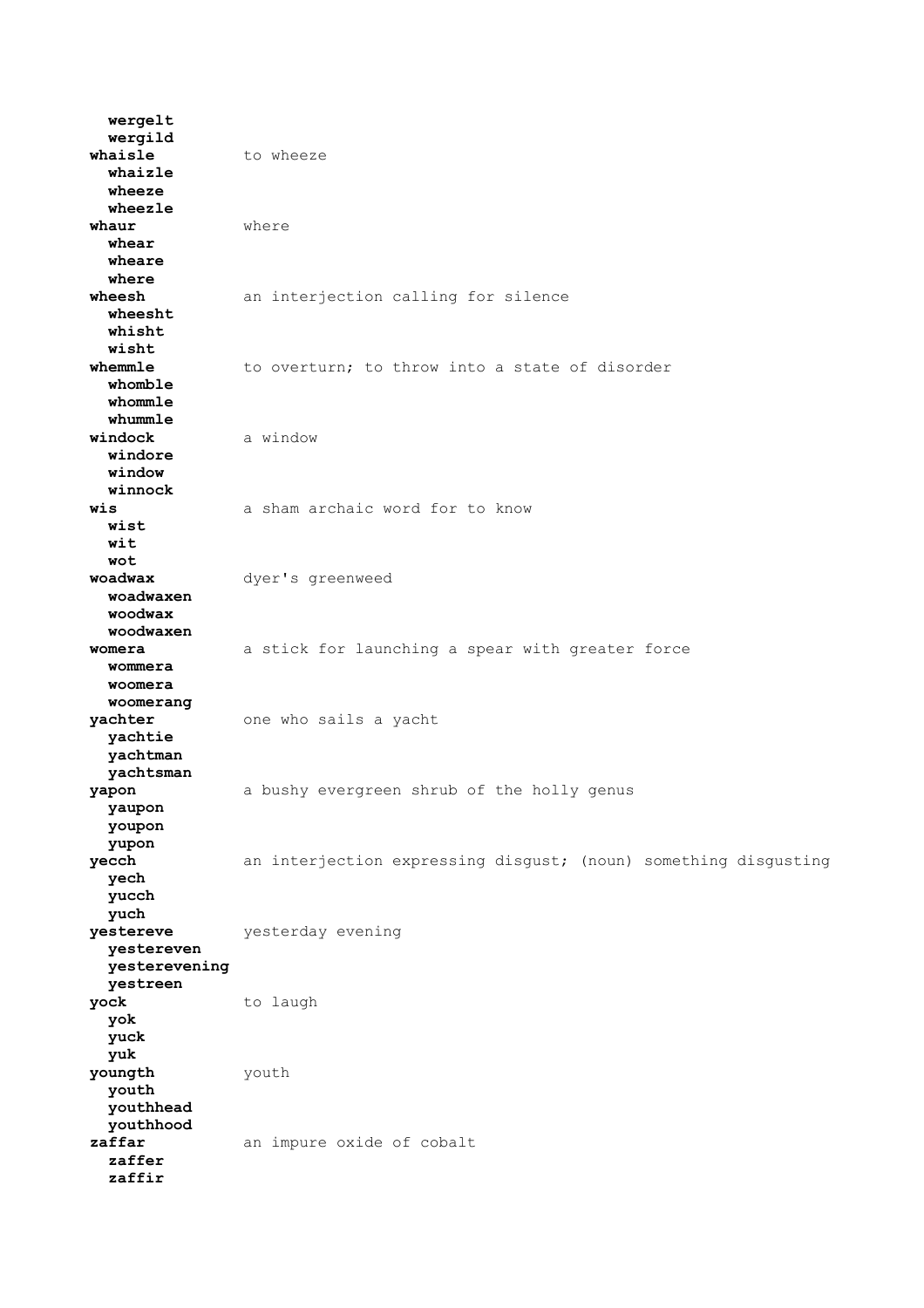| zaffre                                           |                                                                                  |
|--------------------------------------------------|----------------------------------------------------------------------------------|
| zaida                                            | a grandfather                                                                    |
| zaideh                                           |                                                                                  |
| zaidy<br>zeda                                    |                                                                                  |
| zamindari<br>zamindary<br>zemindari              | the jurisdiction of a zamindar                                                   |
| zemindary<br>zecchin<br>zecchine<br>zecchino     | a former Italian gold coin                                                       |
| zechin<br>zoril<br>zorilla<br>zorille<br>zorillo | a striped carnivorous mammal of the weasel family found in<br>sub-Saharan Africa |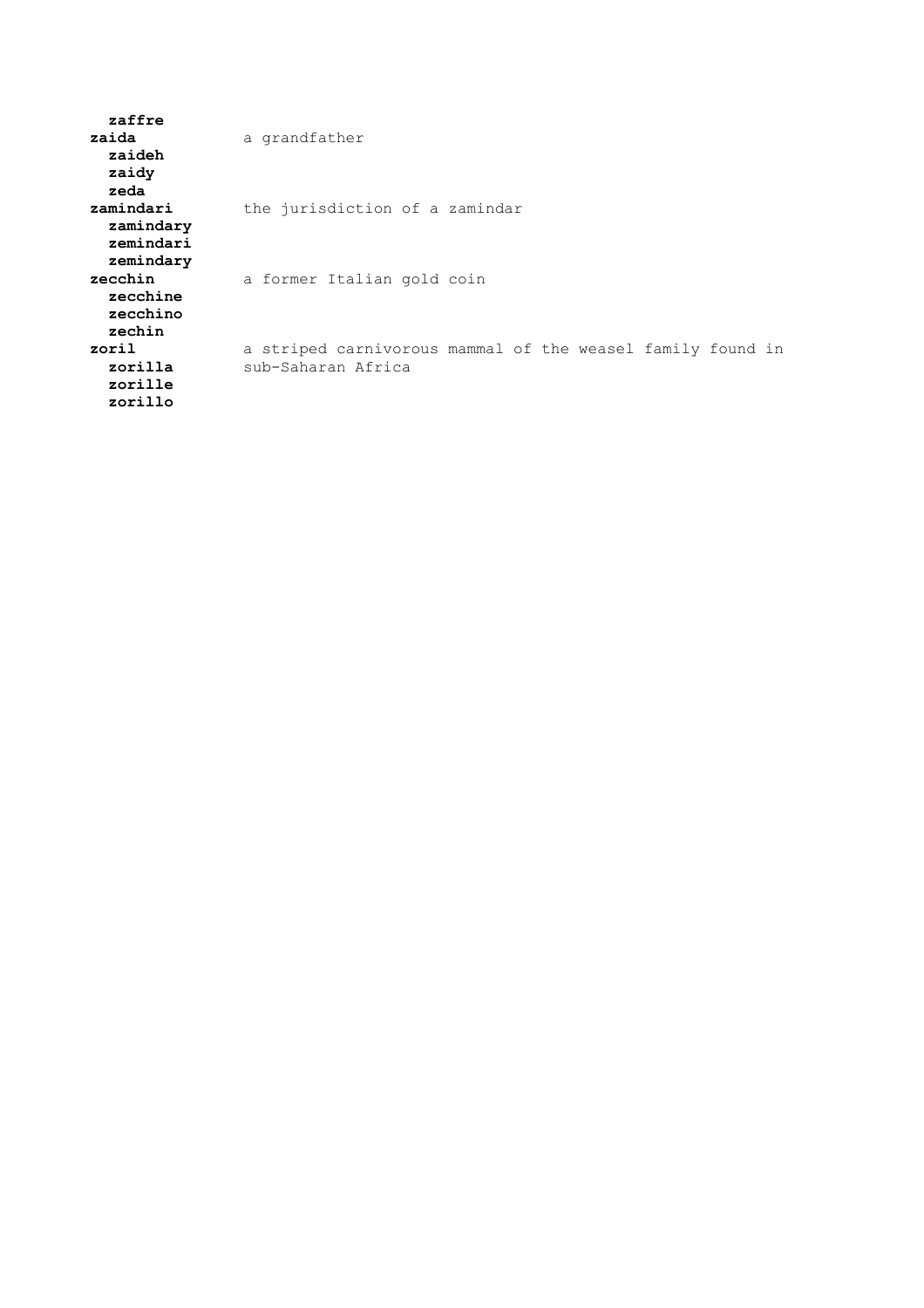**aventail** the movable front to a helmet  **aventaile ventail ventaile ventayle baldachin** a rich embroidered material, orig woven with woof of silk aldachin a rich embroidered mate:<br> **baldachino** and warp of gold thread  **baldaquin baudekin bawdkin** testicles; (vb) to screw up  **bolix bollix bollocks bollox banderol** a small banner or streamer  **banderole bandrol bannerall bannerol bandora** an ancient lute  **bandore pandora pandore pandura bharal** a Himalayan blue sheep  **burhel burrel burrell burrhel board** a long and wide, comparatively thin, strip of timber  **boord boorde bord borde boorka** an Arab woman's head-covering  **bourkha burka burkha burqa borsch** cold beetroot soup  **borscht borshch borsht bortsch bosk** a bush, a thicket  **bosket bosque bosquet busket brattice** a wooden tower used in mediaeval siege operations; (vb) to **brattish** provide with a brattice  **brattish** provide with a brattice  **bretasche bretesse brettice bubkes** a very small amount  **bubkis bupkes bupkis**

**5 Variants**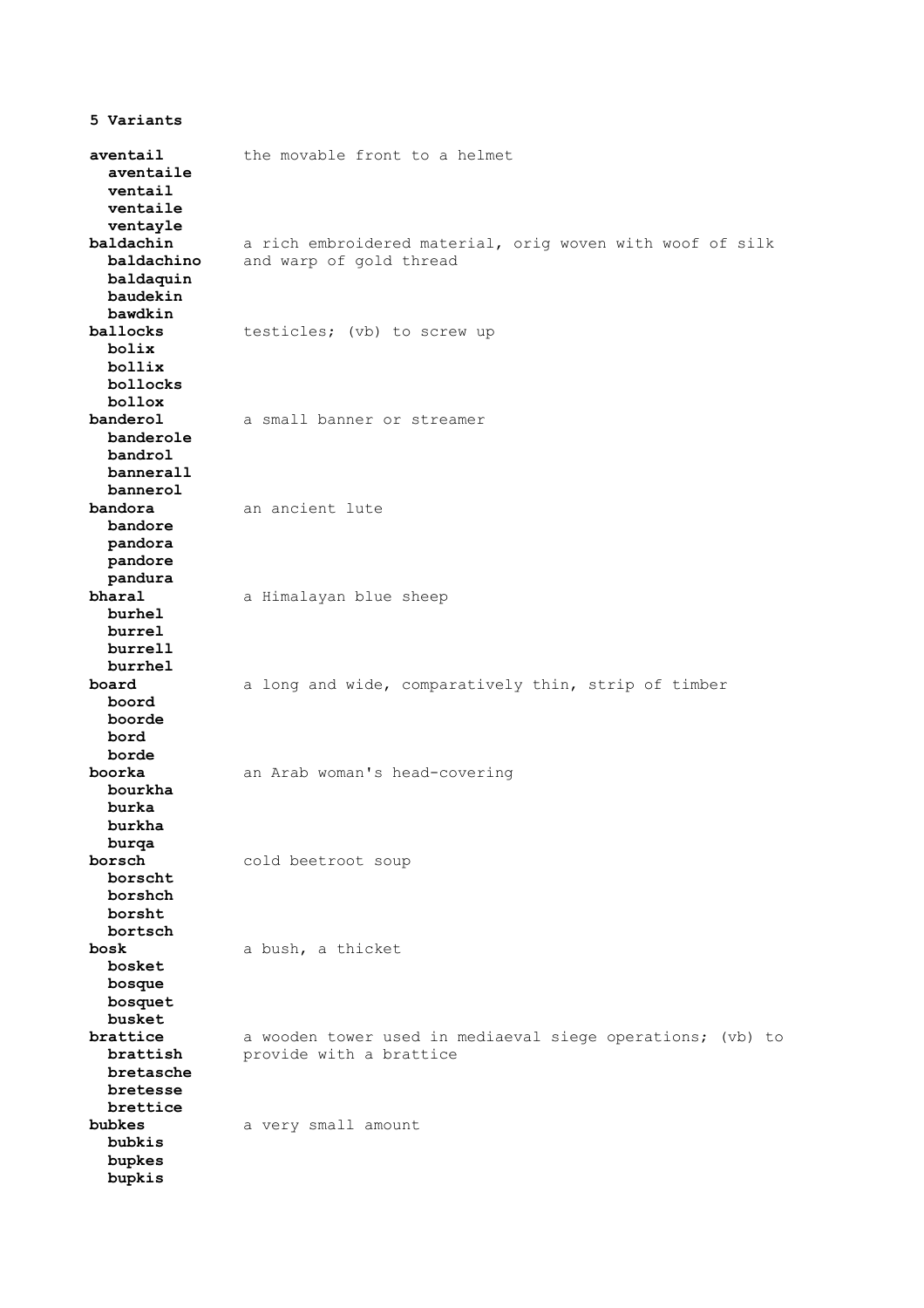| bupkus<br>cabalism<br>cabbalism<br>kabalism                | the secret science of the cabalists                                                    |  |  |  |  |  |  |  |  |  |
|------------------------------------------------------------|----------------------------------------------------------------------------------------|--|--|--|--|--|--|--|--|--|
| kabbalism<br>qabalism<br>cabalist<br>cabbalist<br>kabalist | one who practises cabalism                                                             |  |  |  |  |  |  |  |  |  |
| kabbalist<br>qabalist<br>cabob<br>kabab<br>kabob           | small pieces of cooked meat on a skewer; (vb) to cook like<br>this                     |  |  |  |  |  |  |  |  |  |
| kebab<br>kebob<br>cadgy<br>kedge<br>kedgy                  | brisk, cheerful                                                                        |  |  |  |  |  |  |  |  |  |
| kidge<br>kidgie<br>caese<br>ceas<br>sese                   | enough said                                                                            |  |  |  |  |  |  |  |  |  |
| sesey<br>sessa<br>calif<br>caliph<br>kalif                 | an Eastern ruler                                                                       |  |  |  |  |  |  |  |  |  |
| kaliph<br>khalif<br>camese<br>camisa<br>camise             | a loose shirt or tunic, as worn by Arabs                                               |  |  |  |  |  |  |  |  |  |
| camisia<br>kamis<br>caph<br>kaf<br>kaph                    | the eleventh letter of the Hebrew alphabet                                             |  |  |  |  |  |  |  |  |  |
| khaf<br>khaph<br>cathodal<br>cathodic<br>cathodical        | relating to a cathode                                                                  |  |  |  |  |  |  |  |  |  |
| kathodal<br>kathodic<br>centinel<br>centinell<br>centonel  | a sentinel or sentry                                                                   |  |  |  |  |  |  |  |  |  |
| centonell<br>sentinel<br>chalah<br>chaleh<br>challa        | a loaf of white leavened bread, traditionally<br>baked to celebrate the Jewish Sabbath |  |  |  |  |  |  |  |  |  |
| challah<br>hallah<br>chantey<br>chantie                    | a song sung by sailors as they worked                                                  |  |  |  |  |  |  |  |  |  |
| chanty<br>shantey<br>shanty                                |                                                                                        |  |  |  |  |  |  |  |  |  |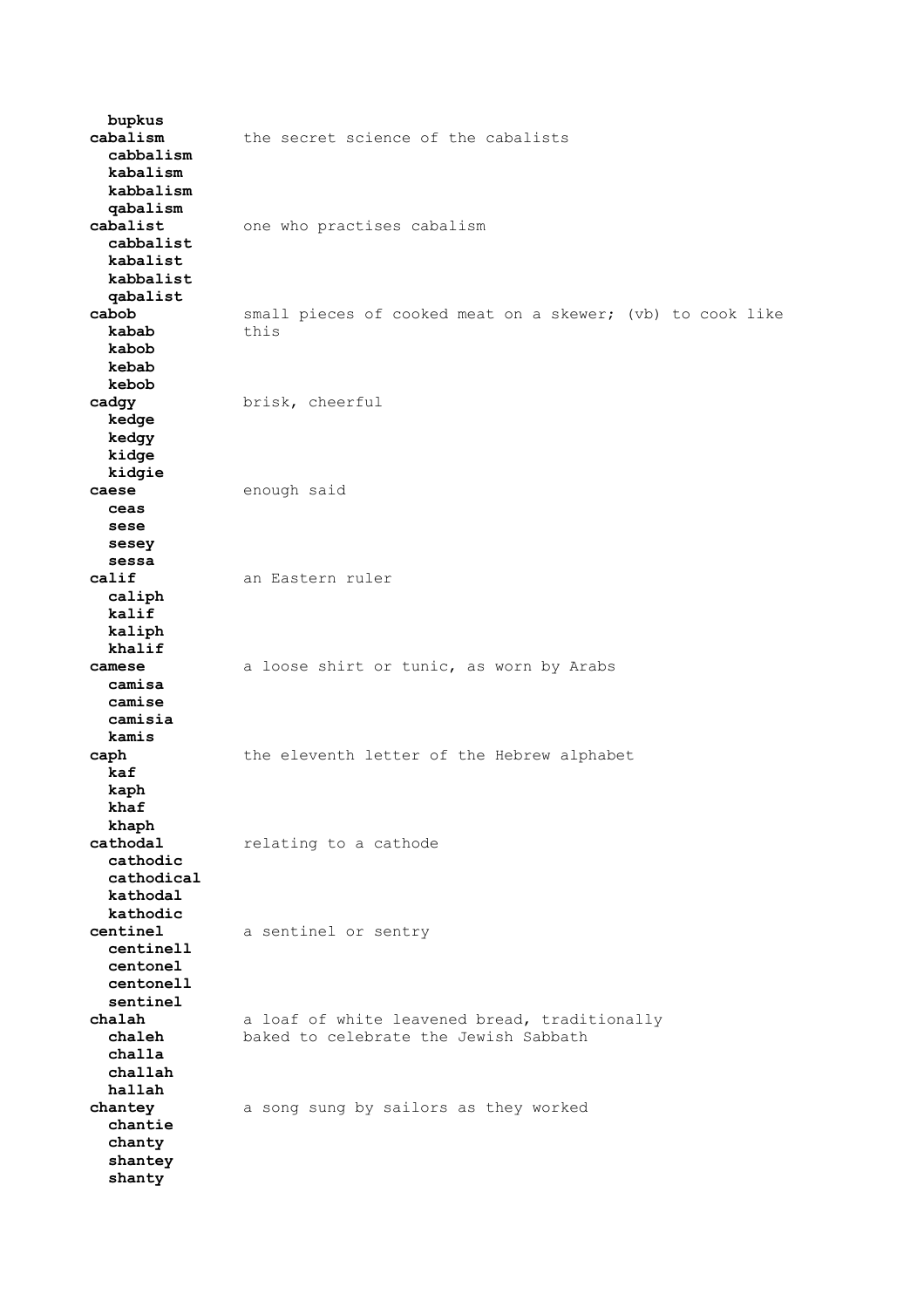**chachka** a knickknack, a cheap trinket  **chatchka chatchke tchotchke tsatske cimar** a loose coat, an undergarment formerly worn by women  **cymar simar simarre symar coistrel** an inferior groom or lad employed by an esquire to carry  **coistril** the knight's arms and other necessaries  **coystrel coystril custrel comatik** a sled with wooden runners  **kamotik kamotiq komatik qamutik conia** a liquid, highly poisonous alkaloid found in hemlock  **conicine coniine conin conine copacetic** sound, adequate, excellent  **copasetic copesetic copesettic kopasetic cruisie** an open iron lamp with a rush wick  **cruizie crusie crusy cruzie cutcha** made of dried mud, makeshift  **kacha kachcha kuchcha kutcha daal** the pigeon pea, a pealike plant cultivated in India and the dahl tropics  **dal dhal dholl damasceene** to decorate or engrave metal with wavy lines and patterns  **damascene damaskeen damaskin damasquin deasil** a sunwise motion  **deasiul deasoil deiseal deisheal diarrheal** of or like diarrhoea  **diarrheic diarrhetic diarrhoeal diarrhoeic didakai** an itinerant tinker or scrap-dealer, not a true gypsy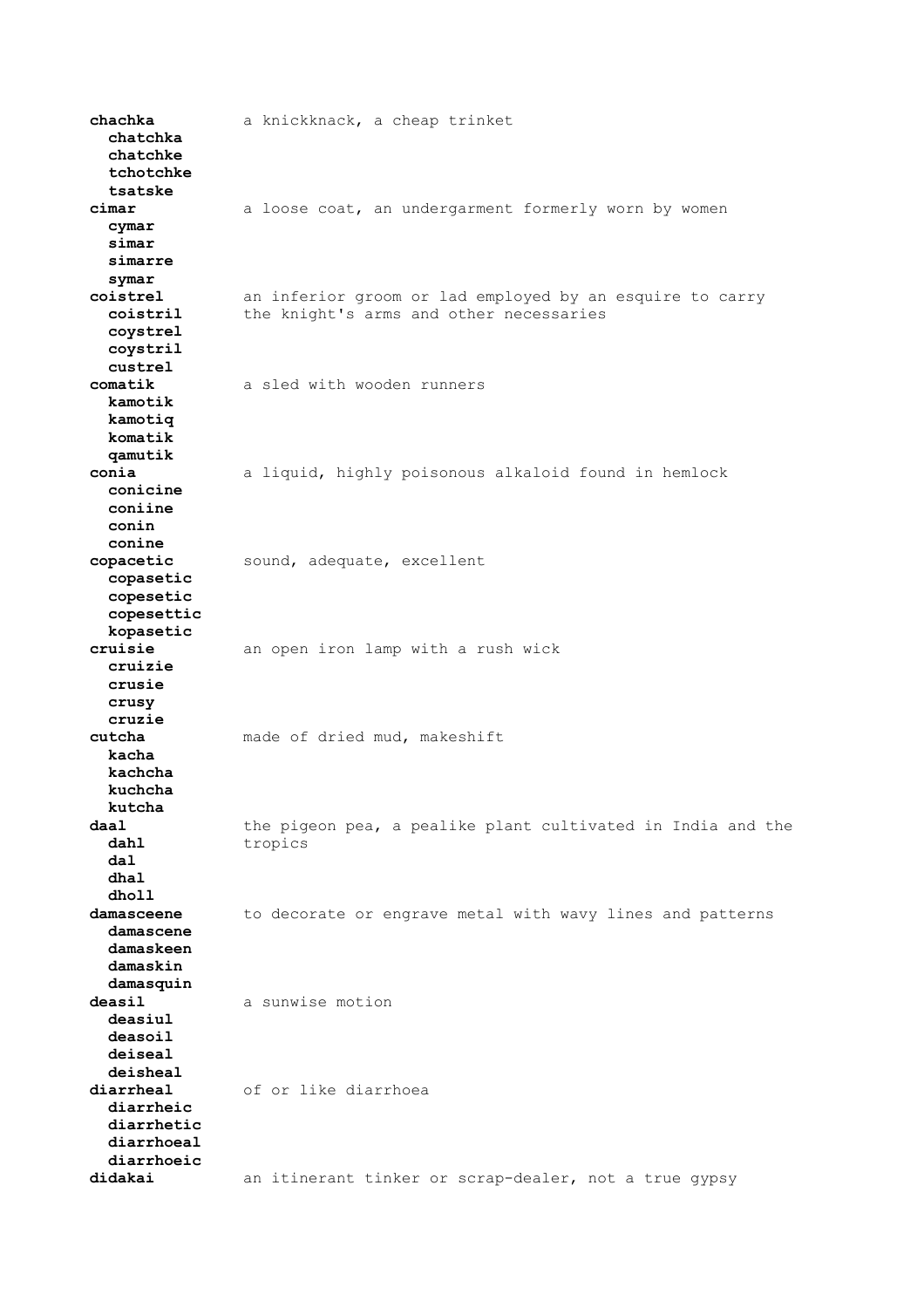**didakei diddicoy didicoi didicoy donnard** stupid, dull-witted  **donnart donnerd donnered donnert dorsel** a cloth hanging for the back of an altar  **dorser dossal dossel dosser dso** in the Himalayas, a cross between a yak and a cow  **dzho dzo zho zo dyspneal** of or like dyspnea, laboured breathing  **dyspneic dyspnoeal dyspnoeic dyspnoic eard** earth; (vb) to bury  **yeard yerd yird yirth eeven** evening  **eevn eevning eve evening eliad** an ogle, a glance, a wink  **eyeliad eyliad illiad oeillade endew** to endow  **endue indew indow indue** an itch; (vb) to itch  **ewk yeuk youk yuke femality** femaleness  **feminacy feminality femineity feminity filagree** a kind of ornamental metallic lacework; (vb) to execute this  **filigrain** lacework  **filigrane filigree fillagree** fillipeen a game in which each of two players eats a twin kernel of  **philippina** a nut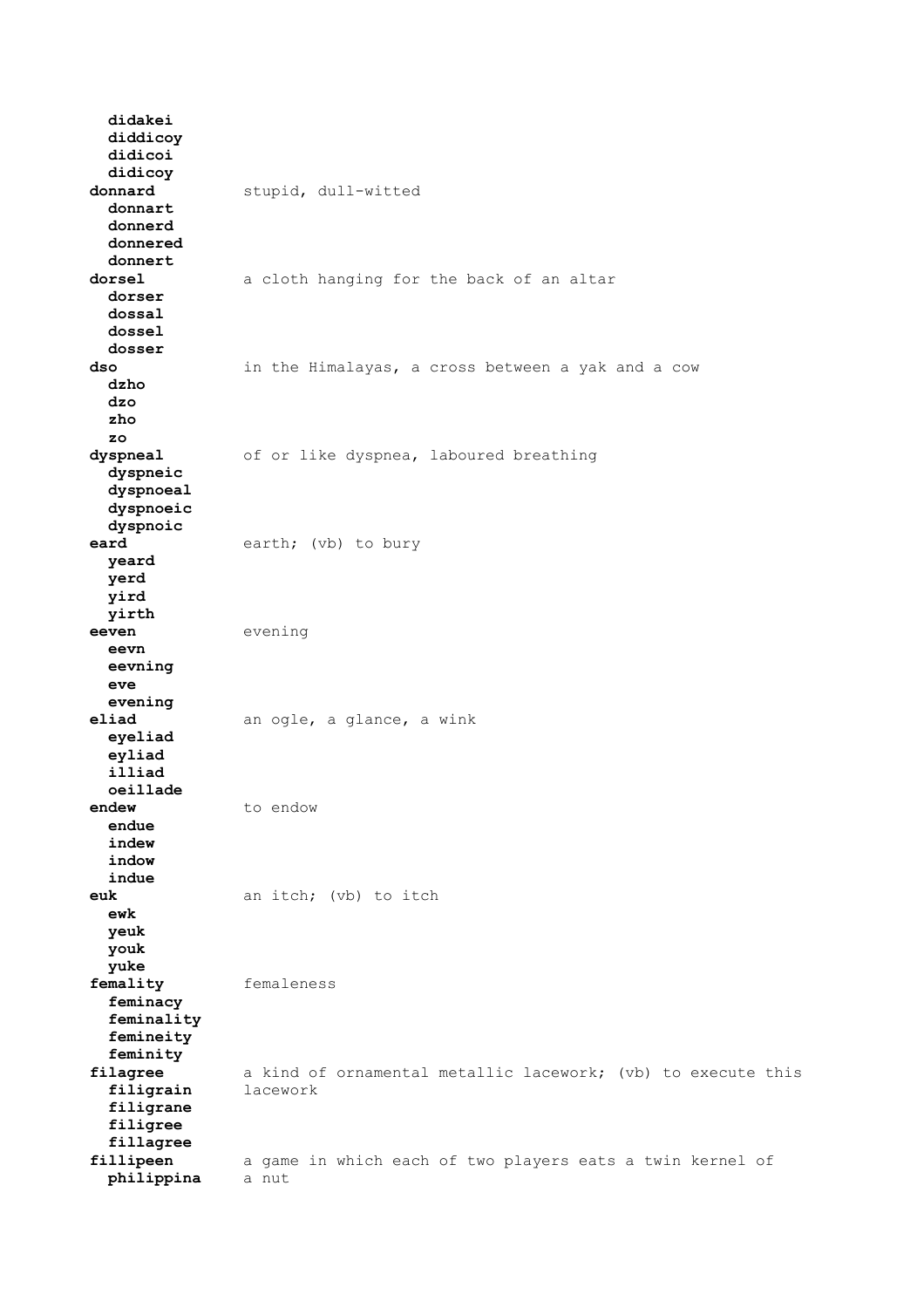**philippine philopena philopoena fisnomie** physiognomy  **phisnomy physiognomy visnomie visnomy** floosie a young woman of doubtful sexual morals  **floosy floozie floozy flossie** food made of hulled wheat boiled in milk, with sugar, plums, etc frumenty  **furmenty furmety furmity frore** frozen  **froren frorn frorne frory gaucie** portly, jolly  **gaucy gawcy gawsie gawsy gessamine** jasmine  **jasmin jasmine jessamine jessamy gippo** a gypsy  **gippy gyppie gyppo gyppy girsh** a monetary unit of Saudi Arabia  **gursh kurush qursh qurush greisly** grisly  **griesly grisely grisly grysely guaracha** a flat-heeled sandal  **guarache guarachi huarache huaracho** hackbolt the greater shearwater  **hagbolt hagden hagdon hagdown haftara** a Biblical selection  **haftarah haftorah**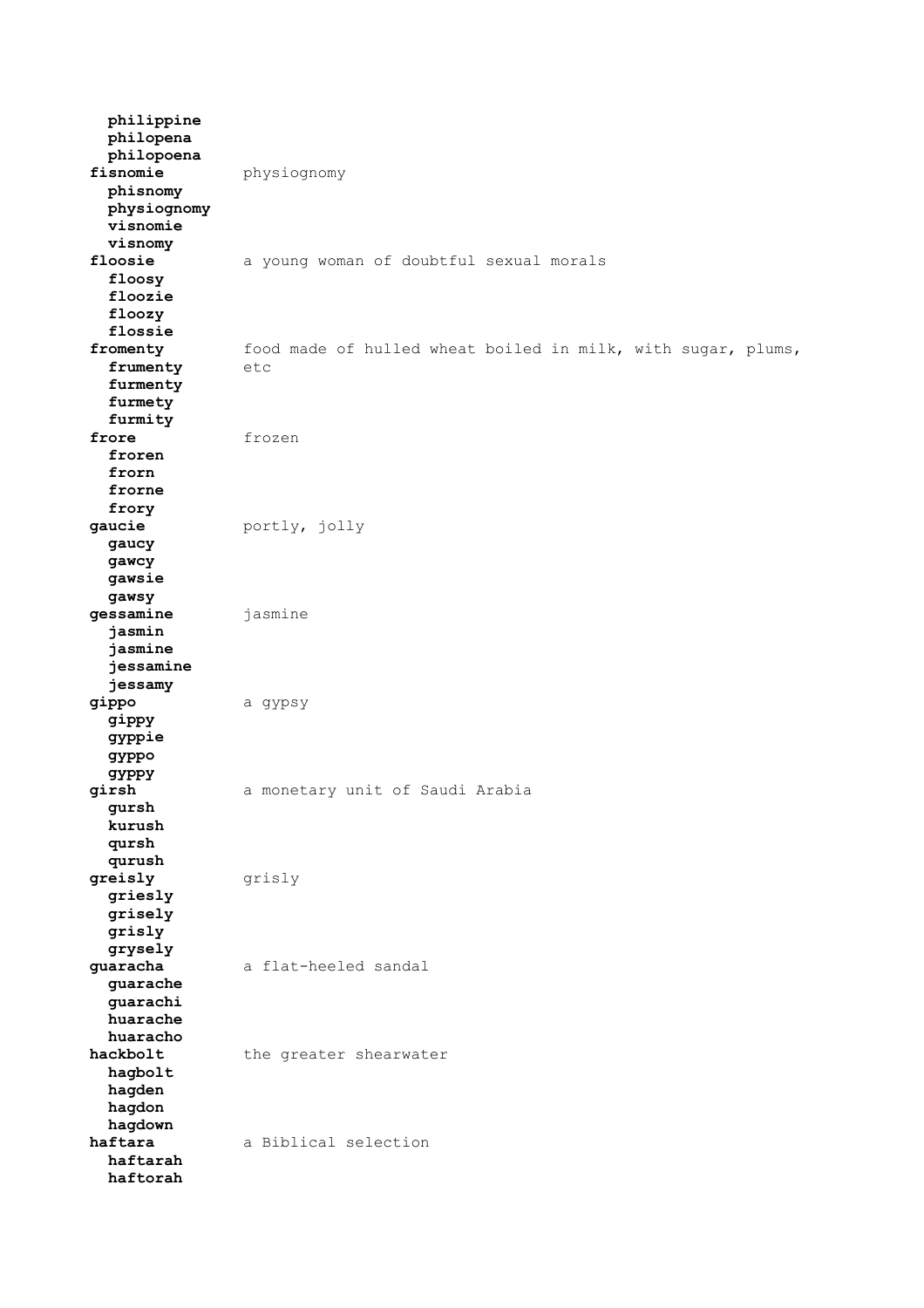**haphtara haphtarah halidom** holiness, a holy place, esp in an oath  **halidome hollidam holydam holydame hegira** the flight of Mohammed from Mecca  **hejira hejra hijra hijrah hoorah** an exclamation of approbation or joy; (noun) a shout of hoorah **hooray** > vb to shout hooray  **hurra hurrah hurray jambolan** the rose-apple tree of Malaysia  **jambolana jambool jambu jambul kaffiyah** the cloth headgear worn by many Palestinians  **kaffiyeh keffiyah keffiyeh kufiyah kaif** a state of dreamy intoxication induced by eg cannabis  **keef kef kief kif kazachoc** a Russian folk dance in which high kicks are performed from  **kazachok** a squatting position  **kazatski kazatsky kazatzka lade** to load  **laden laid load loaden leechee** a tropical fruit  **lichee lichi litchi lychee leucaemia** a type of cancer  **leucemia leuchaemia leukaemia leukemia loerie** a type of African bird with crimson or grey plumage  **lory lourie lowrie lowry loun** sheltered, calm, quiet; (vb) to calm  **lound lown lownd**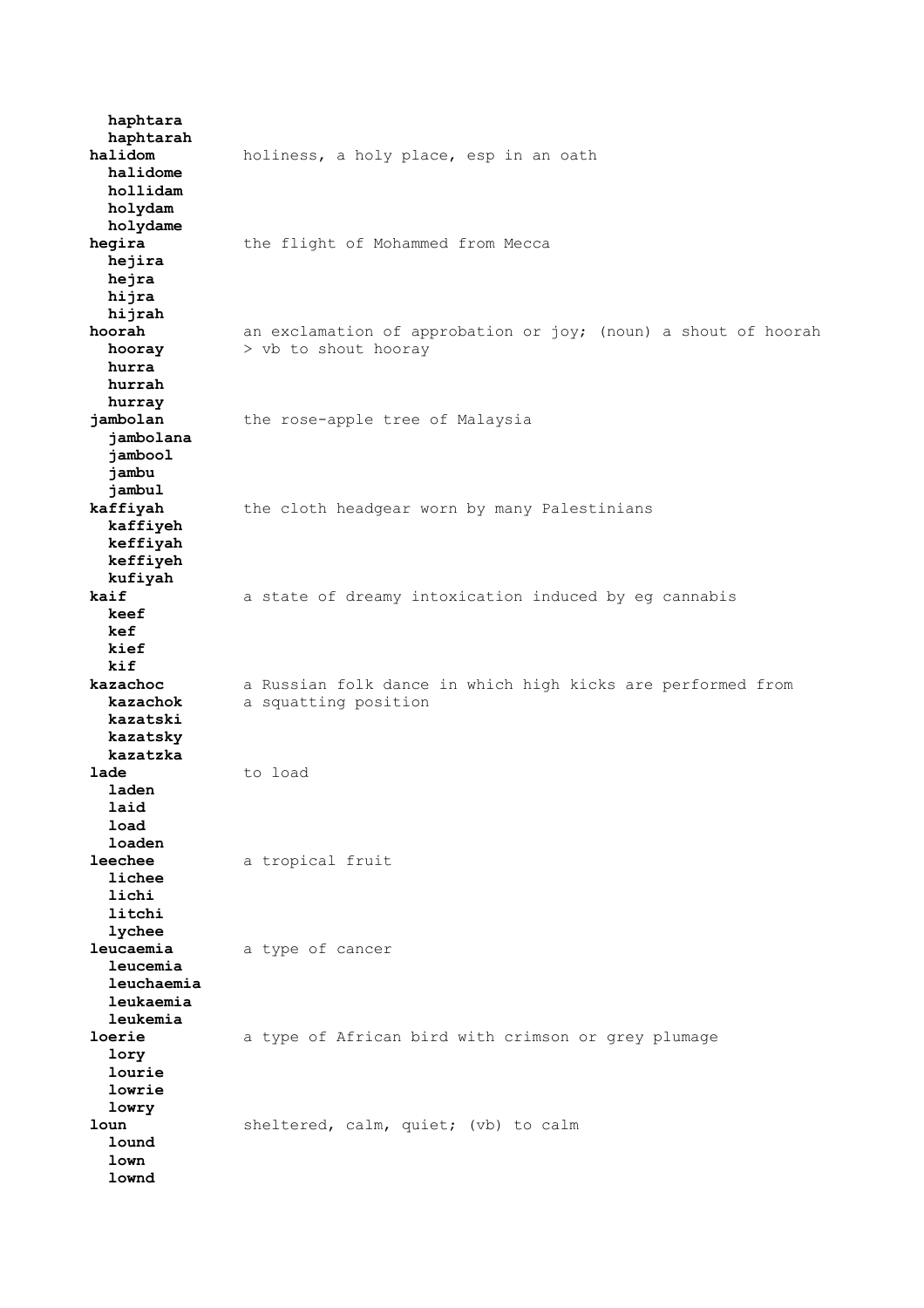**lowne mamee** a tropical plant having an edible fruit with bright yellow **mamey** pulp  **mamie mammee mammey matsah** unleavened bread, esp as eaten on Pesach  **matza matzah matzo matzoh** great, much  **mickle mochell muchel muchell meou** to make a sound like a cat  **meow miaou miaow miaul meshuga** mad, crazy; (noun) a mad person  **meshugah meshugga meshuggah meshugge mesquit** a name for two trees of the southwestern part of N. America,  **mesquite** the honey mesquite, and screw-pod mesquite  **mezquit mezquite muskit meuse** a small hole or gap through which a wild animal passes >  **mews** vb to pass through a meuse  **muset musit smeuse mich** to play truant  **miche mitch mooch mouch moufflon** a Corsican wild sheep  **mouflon muflon musimon musmon nala** a ravine, a watercourse  **nalla nallah nulla nullah nebbich** a colourless, insignificant person  **nebbish nebbishe nebbisher nebish nole** the top of the head  **noll noul noule nowl**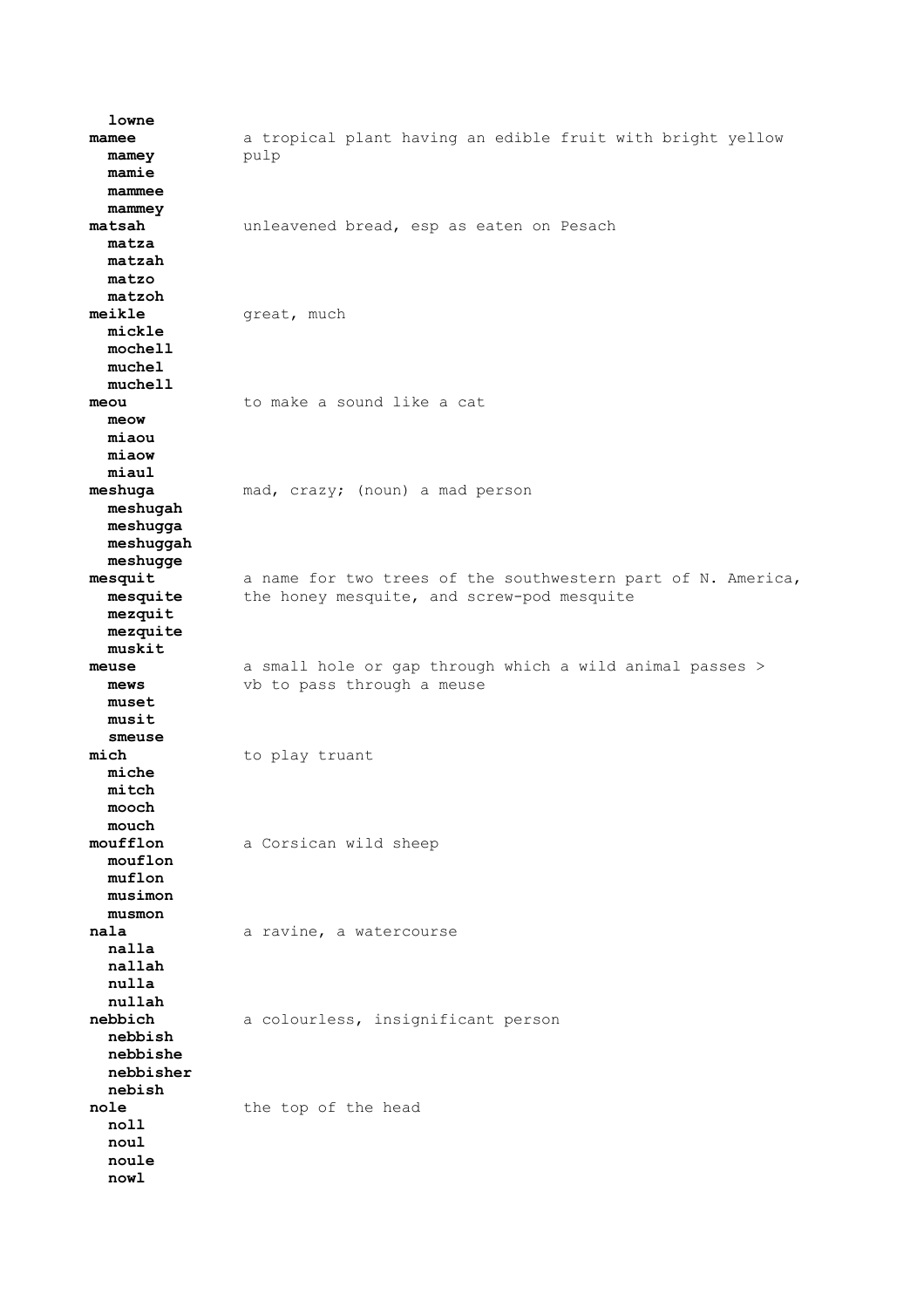| orthopaedics<br>orthopaedy<br>orthopedia<br>orthopedics<br>orthopedy | the art or process of curing deformities arising from (orig<br>childhood) disease or injury |
|----------------------------------------------------------------------|---------------------------------------------------------------------------------------------|
| paludal<br>paludic<br>paludinal<br>paludine<br>paludinous            | of marshes                                                                                  |
| panocha<br>panoche<br>penoche<br>penuche<br>penuchi                  | a type of fudge                                                                             |
| parischan<br>parischane<br>parishen<br>parochin<br>parochine         | a parish                                                                                    |
| pearce<br>perce<br>percen<br>perse<br>pierce                         | to pierce                                                                                   |
| pedder<br>peddler<br>pedlar<br>pedler<br>pether                      | a pedlar                                                                                    |
| perai<br>pirai<br>pirana<br>piranha<br>piraya                        | a voracious S. American fish                                                                |
| persue<br>poursew<br>poursue<br>pursew<br>pursue                     | to pursue                                                                                   |
| polliwig<br>polliwog<br>pollywig<br>pollywog<br>porwiggle            | a tadpole                                                                                   |
| poney<br>pony<br>powney<br>pownie<br>powny                           | a small horse                                                                               |
| preemie<br>prem<br>premature<br>premie<br>premy                      | a premature baby                                                                            |
| preif<br>preife<br>prief<br>priefe<br>proof                          | proof                                                                                       |
| proign                                                               | to preen, prune                                                                             |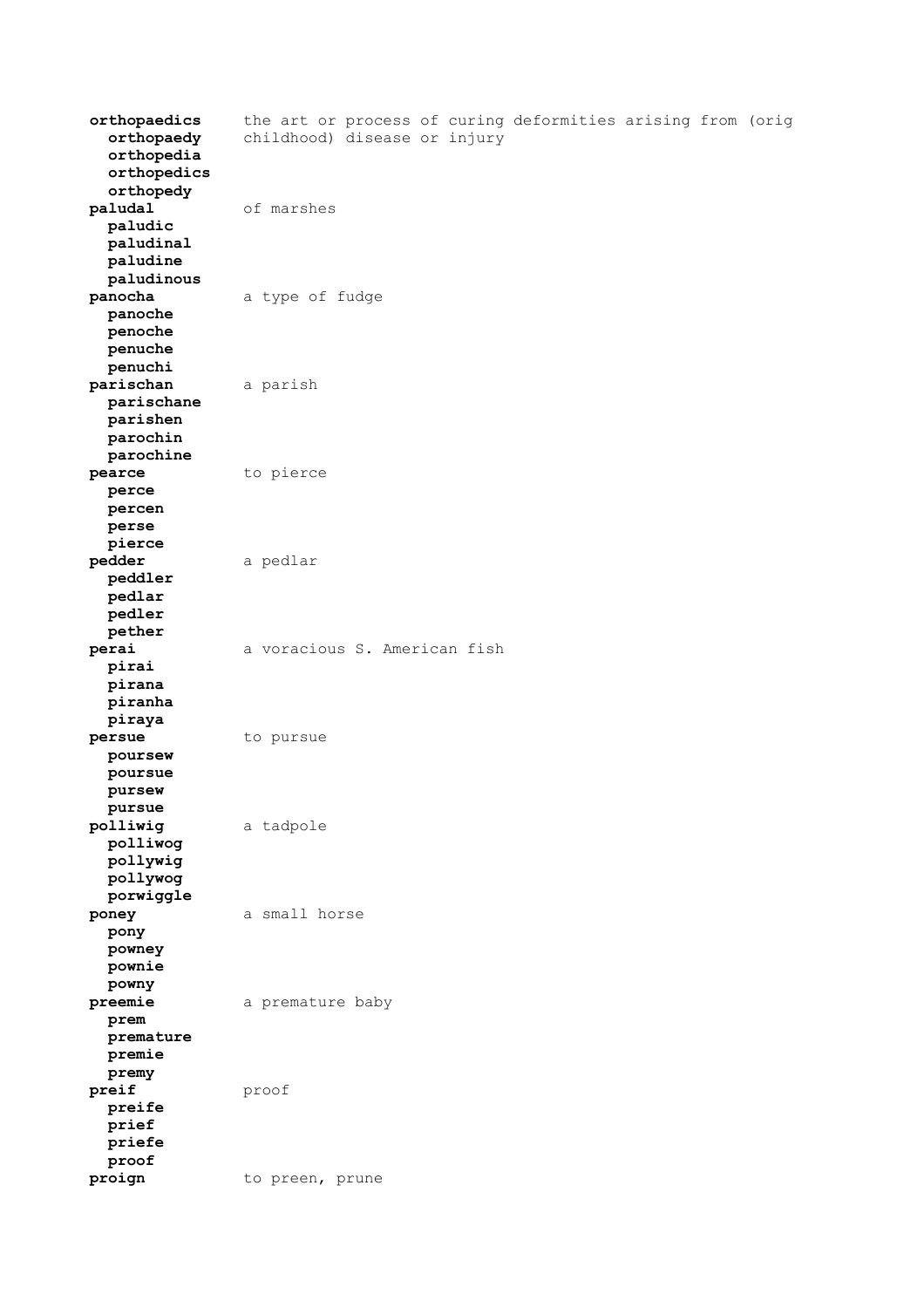**proin proine proyn proyne quatch** to stir, move  **quetch quich quinche quitch quean** a young woman  **queyn queynie quine quinie** smoky, grimy  **reechie reechy reekie reeky recoil** to draw back in fear or disgust  **recoyle recuile recule requoyle ren** to run  **renne rin ronne run** renague to refuse, deny  **reneague renege renegue renig repreeve** to reprieve  **reprieval reprieve reprive repryve** retreat  **retrait retraite retrate retreat rheumateese** rheumatism  **rheumatise rheumatism rheumatiz rheumatize rhone** a roof-gutter  **roan roanpipe rone ronepipe ritornel** a short instrumental passage in a vocal work  **ritornell ritornelle ritornello ritournelle rizard** a redcurrant  **rizzar**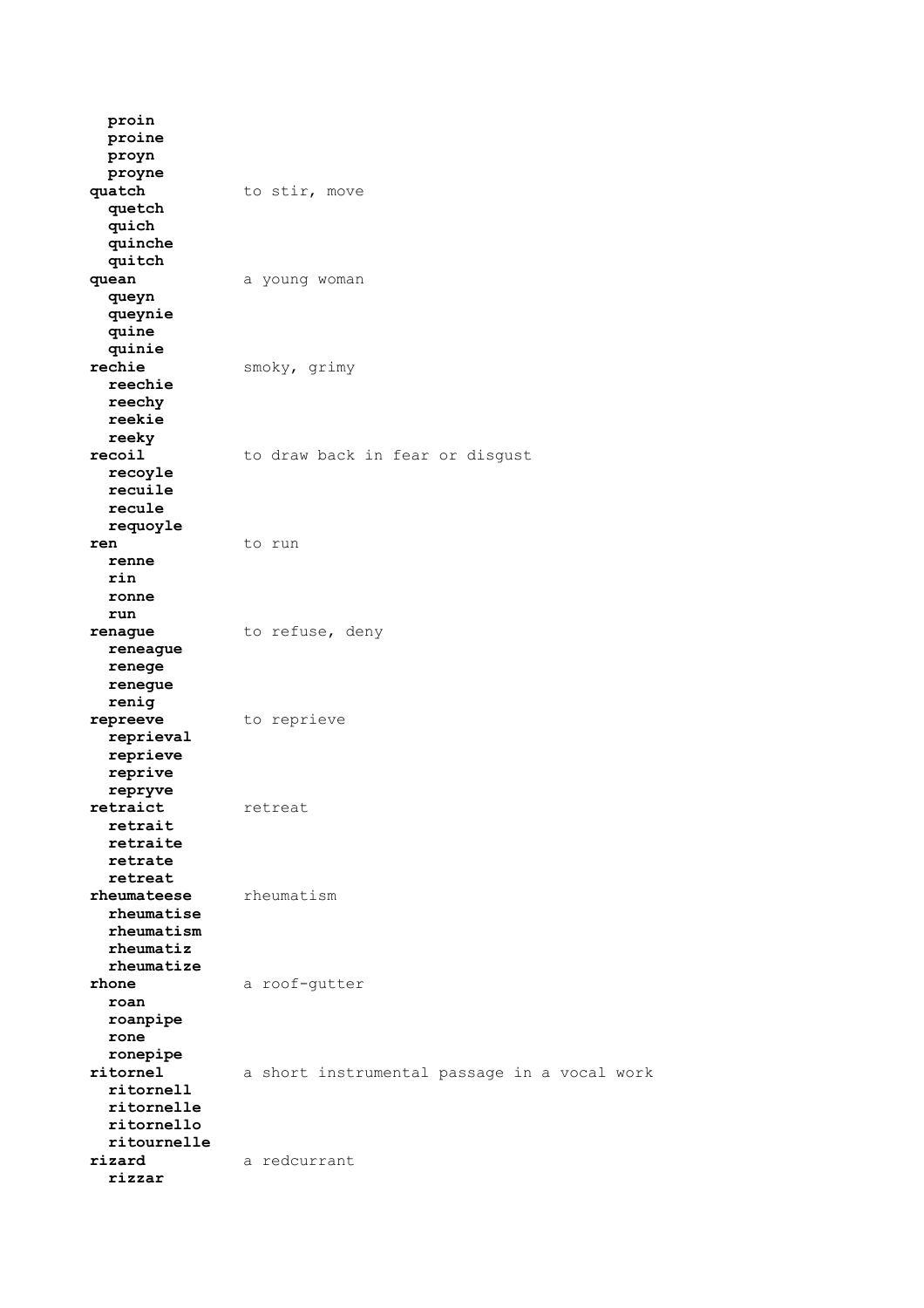**rizzart rizzer rizzor said** a descendant of Mohammed's daughter Fatima  **saiyid sayed sayid sayyid schellum** a scoundrel, rascal  **schelm skellum skelm skelum scrab** to scratch  **scrat scratch scrattle scrawm sdaine** to disdain  **sdayn sdeign sdeigne sdein seignioralty** feudal lordship  **seigniory seignory signiory signory shammas** the sexton in a synagogue; the candle used to light the other  **shammash** 8 candles of a Chanukah menorah  **shammes shammos shamos sharia** the body of Islamic religious law  **shariah shariat sheria sheriat soldan** the monarch or chief ruler of a Muslim country, esp that soudan of Turkey of Turkey  **souldan suldan sultan sook** an Arab marketplace; (vb) to suck  **souk suk sukh suq souce** to pickle; to marinade  **souse sowce sowse sowsse sphaer** a sphere  **sphaere sphear spheare sphere stashie** fuss, ado, disturbance  **stishie stooshie**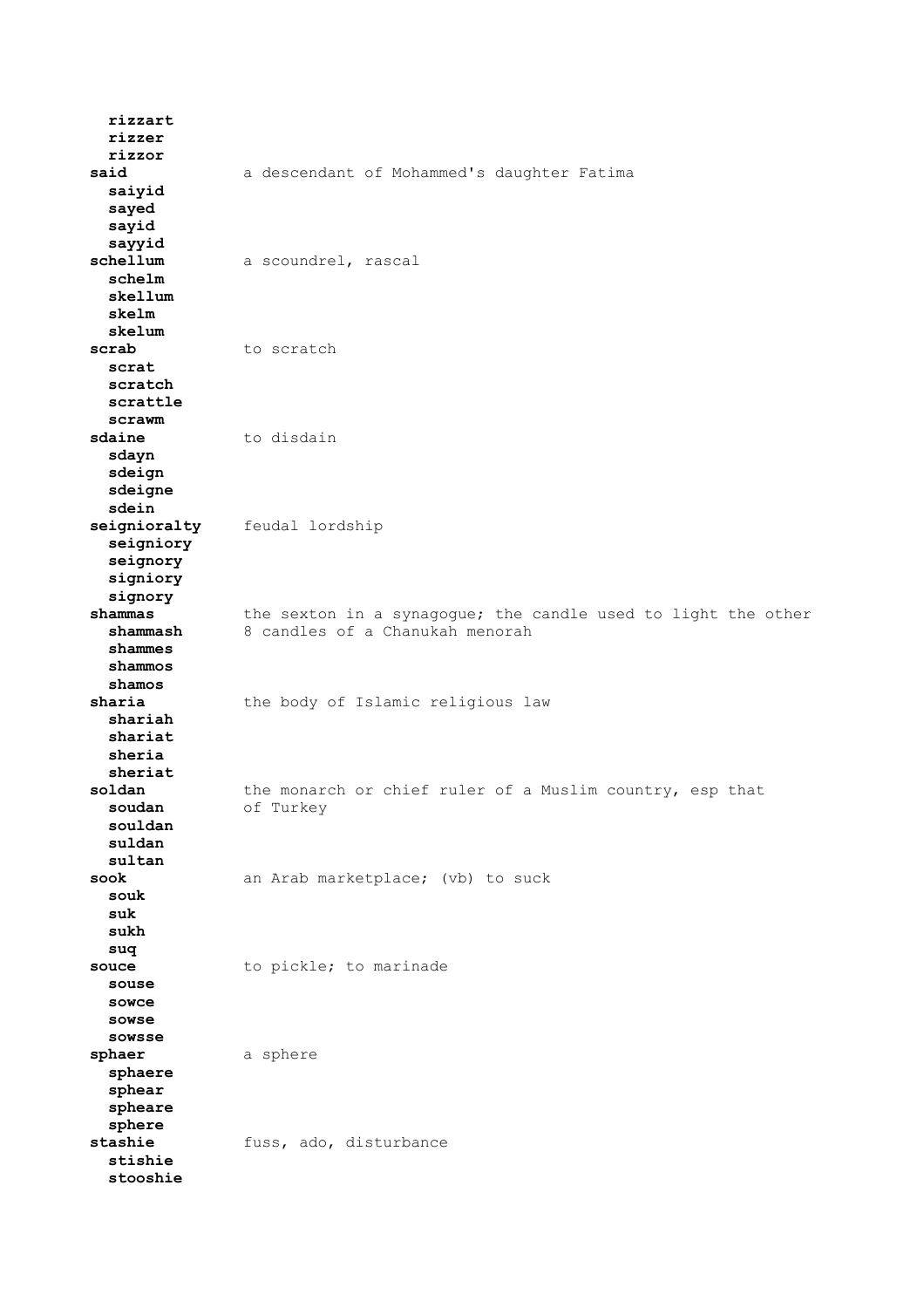**stoushie stushie stoor** great, formidable; stubborn, surly; (noun) an affray, a battle  **stour stoure stowre sture swail** a marshy hollow or depression  **swale swayl sweal sweel** slothful; grievous, heavy; (vb) to swear  **sweered sweert sweir sweirt tambac** an alloy of copper and zinc  **tambak tombac tomback tombak** to make fun of; to draw out  **teaze toaze tose toze thanage** the district in which a thane anciently had jurisdiction  **thanedom thanehood thaneship thenage tuchis** the buttocks  **tuchus tush tushie tushy** turquoise  **turkis turkois turquois turquoise tushkar** a turf-spade  **tushker tuskar tusker twiscar twa** two  **twae twain tway two vellenage** the state of being a villein  **villainage villanage villeinage villenage viliaco** a coward  **viliago villagio villiaco**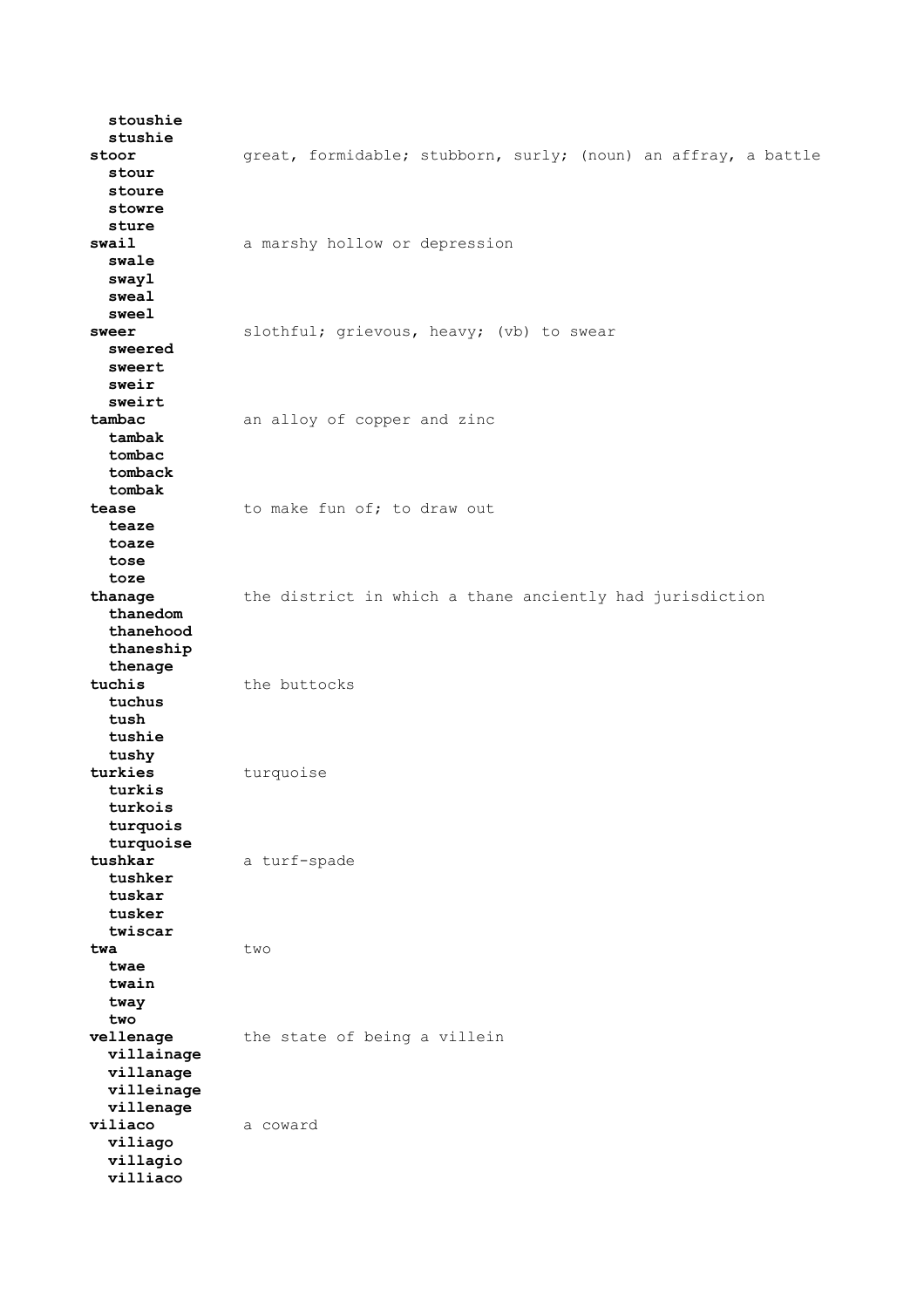**villiago wadmaal** a coarse, hairy, woollen cloth, formerly used for garments  **wadmal** by the poor  **wadmel wadmol wadmoll waeful** woeful  **waesome woeful woesome woful wame** a womb  **weamb wem wemb womb welaway** alas  **welladay welladays wellaway wellaways whitrack** a weasel  **whitret whitrick whitterick whittret yamalka** a religious skullcap  **yamulka yarmelke yarmulka yarmulke yaourt** a semisolid, somewhat sour foodstuff, made from milk curdled **yoghourt** by the addition of certain bacteria by the addition of certain bacteria  **yoghurt yogourt yogurt yeldring** the yellowhammer  **yeldrock yoldring yorling yowley yeuky** itchy  **yucko yucky yukky yuky youngthly** youthful  **youthful youthly youthsome youthy zareba** an improvised stockade, esp one made of thorn bushes, etc  **zareeba zariba zereba zeriba**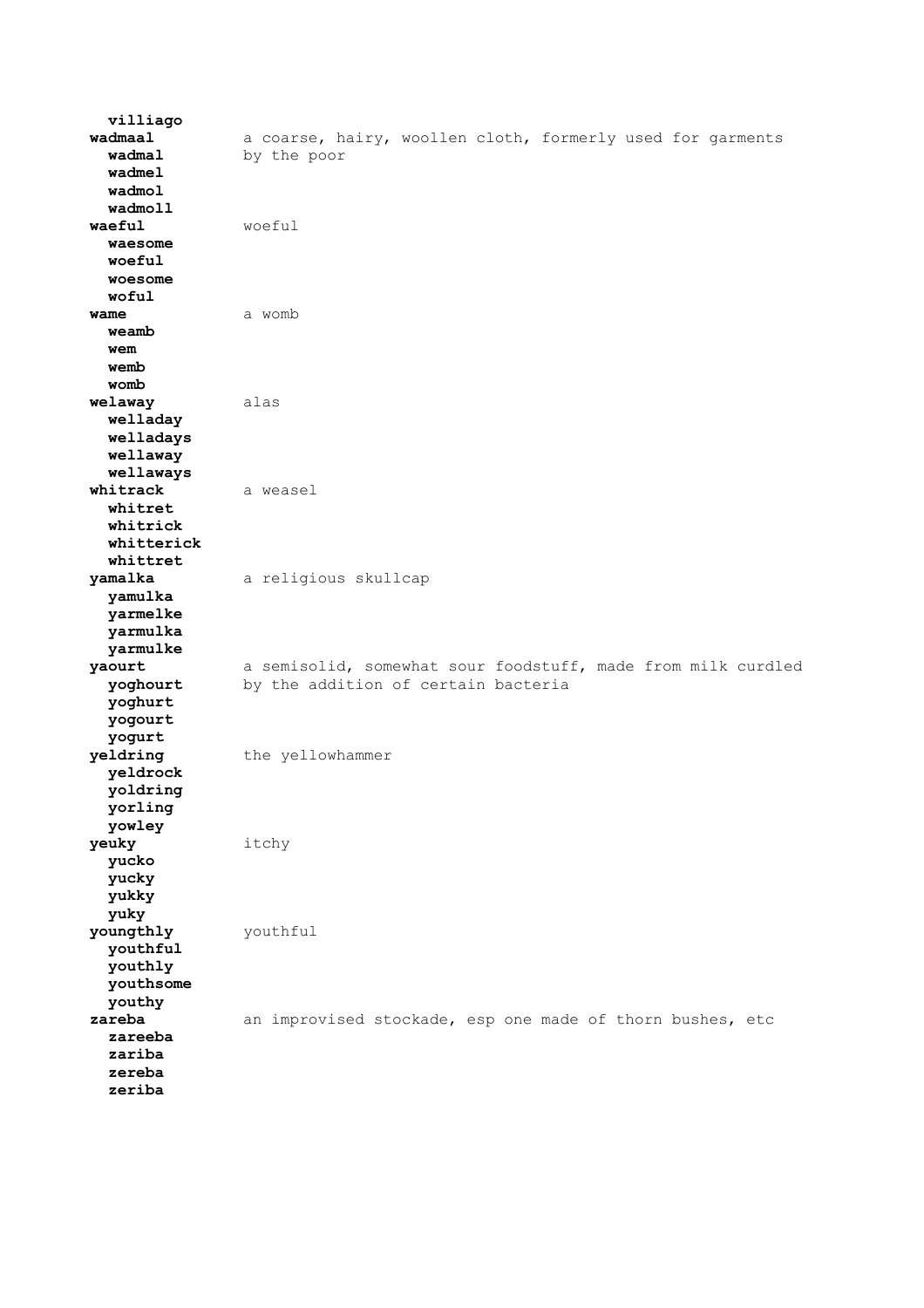**aerie** a bird of prey's nest  **aery aiery ayrie eyrie eyry almery** a recess for church vessels  **ambery ambry aumbry awmrie awmry ameban** relating to an ameba  **amebean amebic amoebaean amoeban amoebic amoove** to stir up, to rouse  **amove meve mieve moove move anatta** a bright orange colouring matter  **anatto annatta annatto arnatto arnotto archil** a dye obtained from certain lichens  **orchel orchella orchil orchilla orseille backsheesh** in Eastern countries, a gift or present of money, a tip >  **backshish** vb to give a tip  **bakhshish baksheesh bakshish buckshish baldric** an often ornamental belt worn over one shoulder to support  **baldrick** a sword or bugle  **baudric baudrick baudricke bawdric bheestie** an Indian water-carrier  **bheesty bhishti bhistee bhisti bhistie cadi** a civil judge in a Muslim country  **caid kadi kaid qadi**

**6 Variants**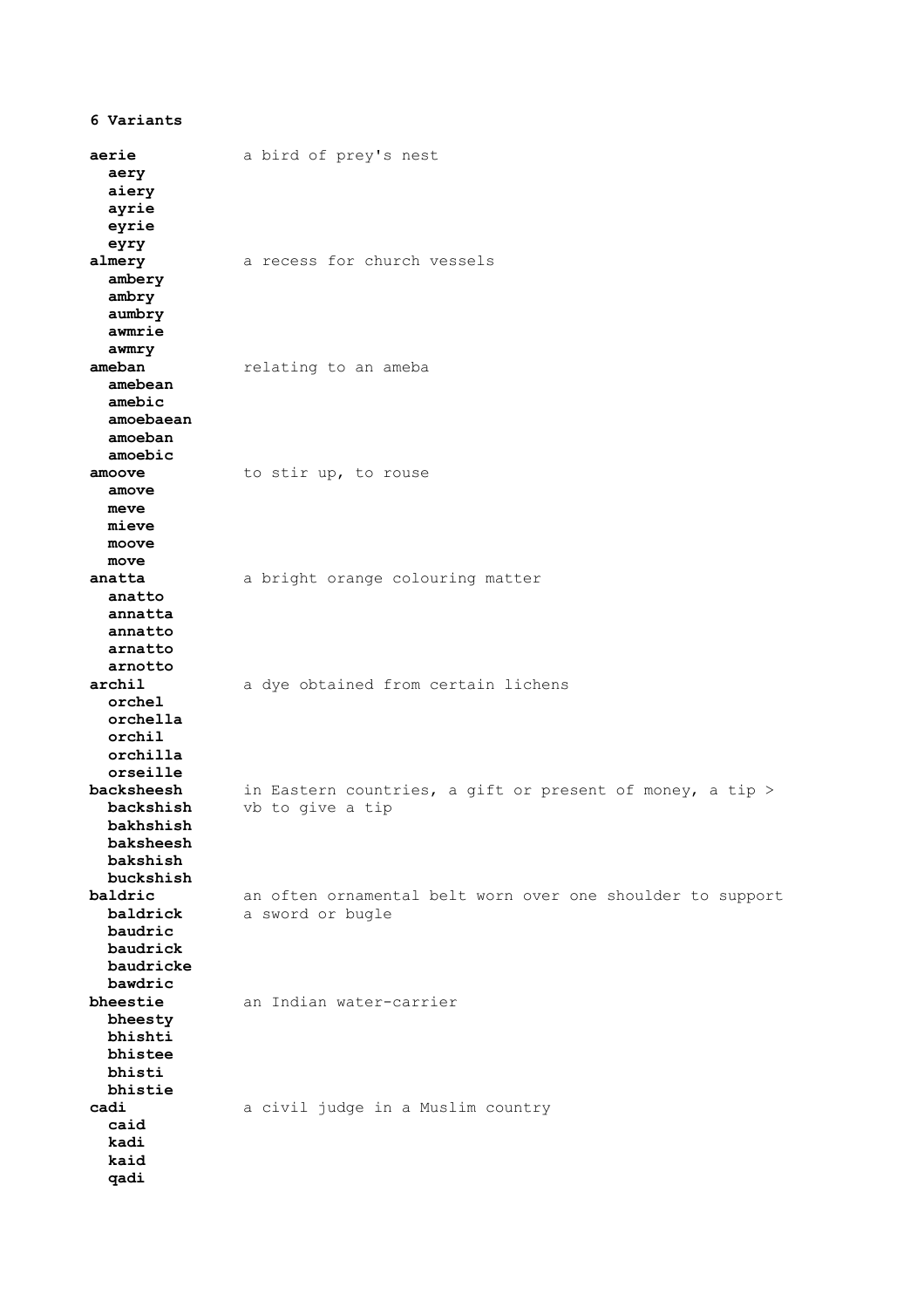**qaid cag** a cagoule  **cagoul cagoule kagool kagoul kagoule califate** the office of caliph  **caliphate kaliphate khalifat khalifate khilafat** a white argillaceous stone used for whitening doorsteps  **calmstone camstane camstone caumstane caumstone carsey** a lavatory  **karsey karsy karzy kazi khazi cashmere** a soft twilled fabric made of fine goat's wool  **casimere casimire cassimere kashmir kerseymere chapati** a thin flat piece of unleavened bread  **chapatti chappati chupati chupatti chupatty chazan** a cantor in a synagogue  **chazzan chazzen hazan hazzan khazen chimbley** a chimney  **chimbly chimla chimley chimney chumley chibol** a variety of onion, aka spring onion  **cibol ciboule sybo syboe sybow cion** a detached piece of a plant capable of propagating, esp by **scion grafting;** a young member of a family  **seyen sien sient syen**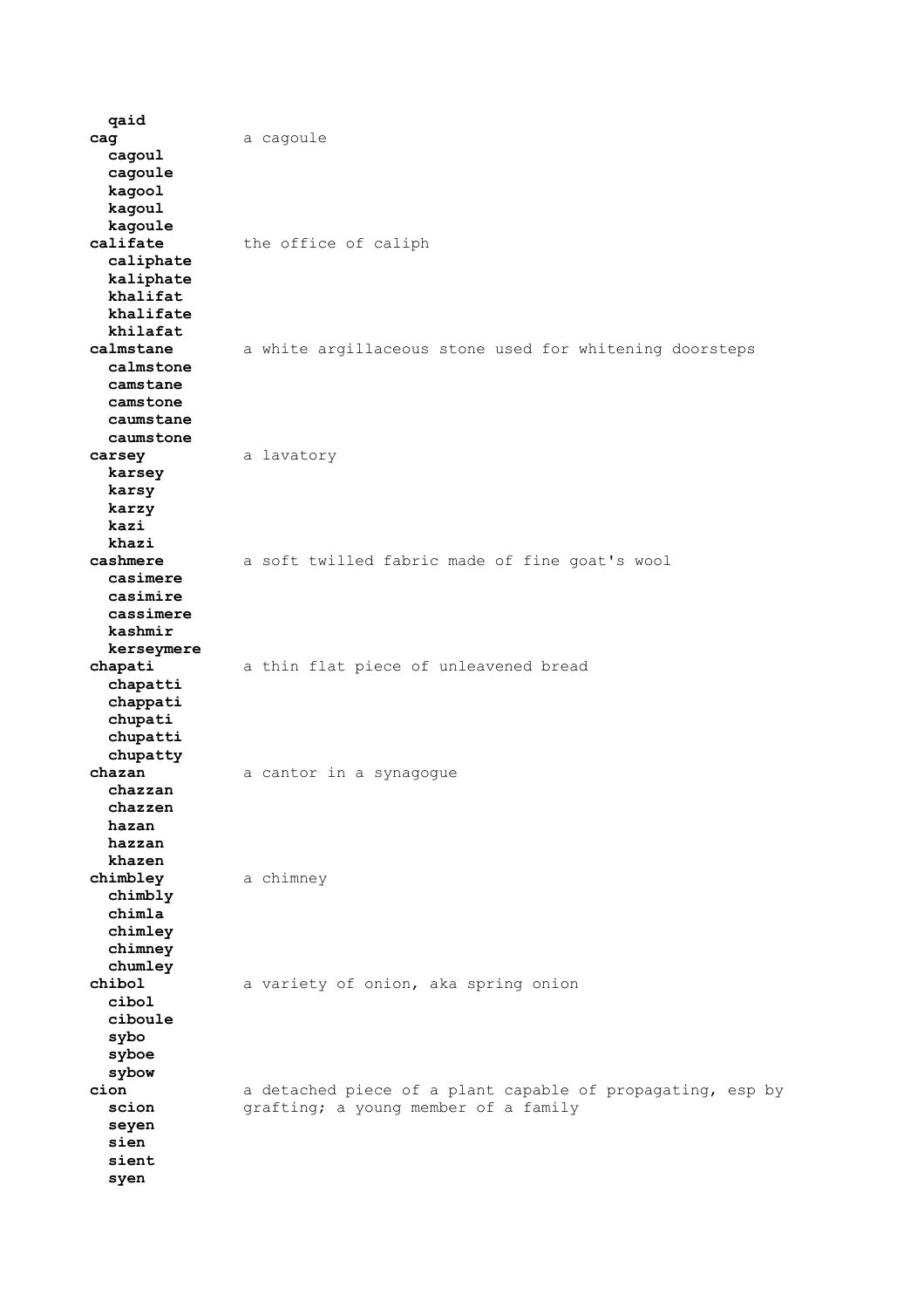**cosey** a cover for a teapot  **cosie cosy cozey cozie cozy cramesy** crimson  **cramoisie cramoisy cremosin cremsin crimson daedal** ingenious and cunningly designed  **daedalean daedalian daedalic dedal dedalian damoisel** a young girl or unmarried woman  **damoiselle damosel damozel damsel demoiselle** darraign to vindicate; to put in battle array  **darraigne darrain darraine darrayn deraign demaine** bearing, conduct  **demayne demeane demeanor demeanour demeasnure djibba** a long loose outer garment worn by Muslims  **djibbah jibba jibbah jubbah jubhah ech** to eke  **eche eech eik eke ich feare** a companion or mate  **fere fier fiere pheer pheere galage** an overshoe  **galoche galosh galoshe golosh goloshe galravage** a noisy frolic; (vb) to behave riotously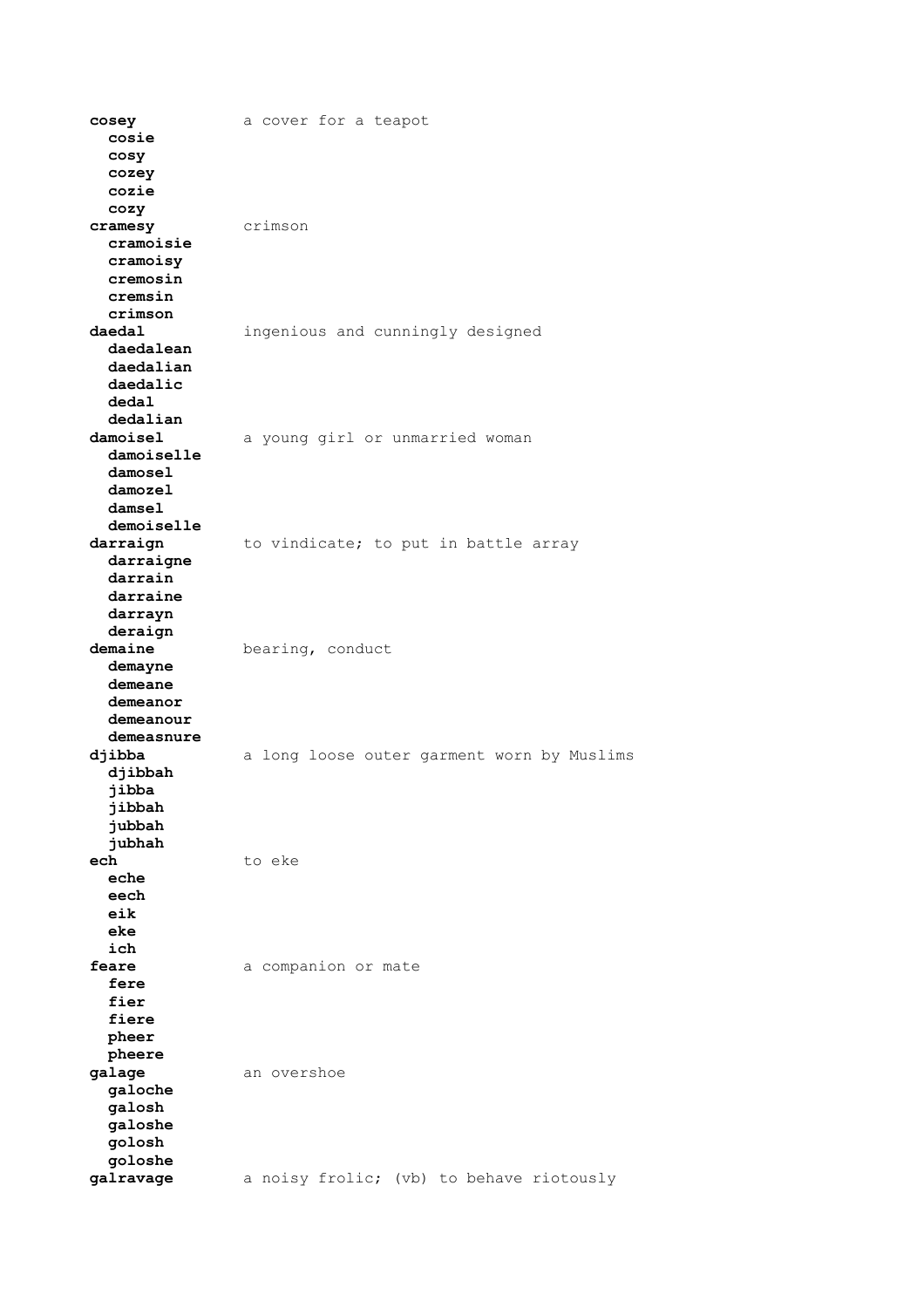**galravitch gillravage gillravitch gilravage gilravitch haemal pertaining** to the blood  **haematal haemic hemal hematal hemic hommos** a Middle Eastern hors d'oeuvre of pureed chickpea and sesame  $h$ oummos  **houmous houmus hummus humous hootanannie** a party with folksinging and sometimes dancing  **hootananny hootenannie hootenanny hootnannie hootnanny hypogaeal** germinating with cotyledons underground  **hypogaean hypogaeous hypogeal hypogean hypogeous jamb** a piece of leg armour, a greave; (vb) to jam  **jambart jambe jambeau jamber jambier jantee** jaunty, sprightly  **janty jauntee jauntie jaunty jonty kielbasa** a smoked sausage  **kolbasi kolbassa kolbassi kubasa kulbasa knar** a knot on a tree (verb) to snarl or growl  **knaur knur knurr nur nurr latewake** an erroneous form of lykewake, a watch over a corpse  **lichwake likewake likewalk lykewake lykewalk les** a lesbian  **lez**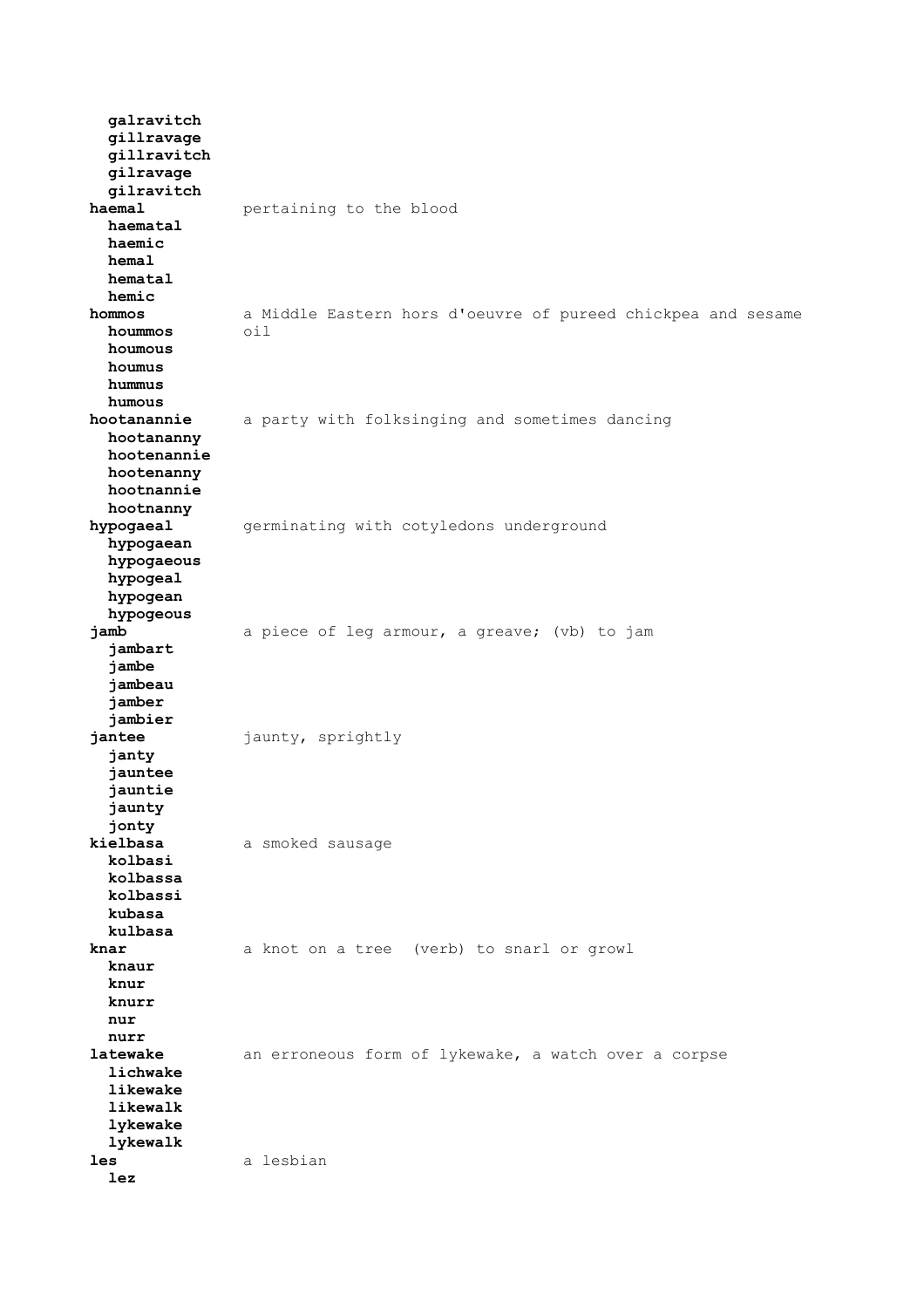**lezz lezza lezzie lezzy mashlam** a mixed grain, esp rye and wheat  **mashlim mashlin mashloch mashlum maslin maskallonge** a N. American freshwater fish of the pike family  **maskalonge maskanonge maskinonge muskellunge muskie mojahedin** fundamentalist Muslim guerrillas  **mujaheddin mujahedeen mujahedin mujahideen mujahidin molla** a Muslim learned in theology and law  **mollah moolah mulla mullah muller natheless** nevertheless  **nathelesse nathless naythles netheless nevertheless neafe** a fist  **neaffe neif neive nief nieve** an infamous person; an abject coward  **nidderling nidering niderling niding nithing nilgai** a kind of antelope  **nilgau nilghai nilghau nylghai nylghau pardee** assuredly, by God  **pardi pardie pardy perdie perdy parpane** a stone passing through a wall from face to face  **parpen parpend**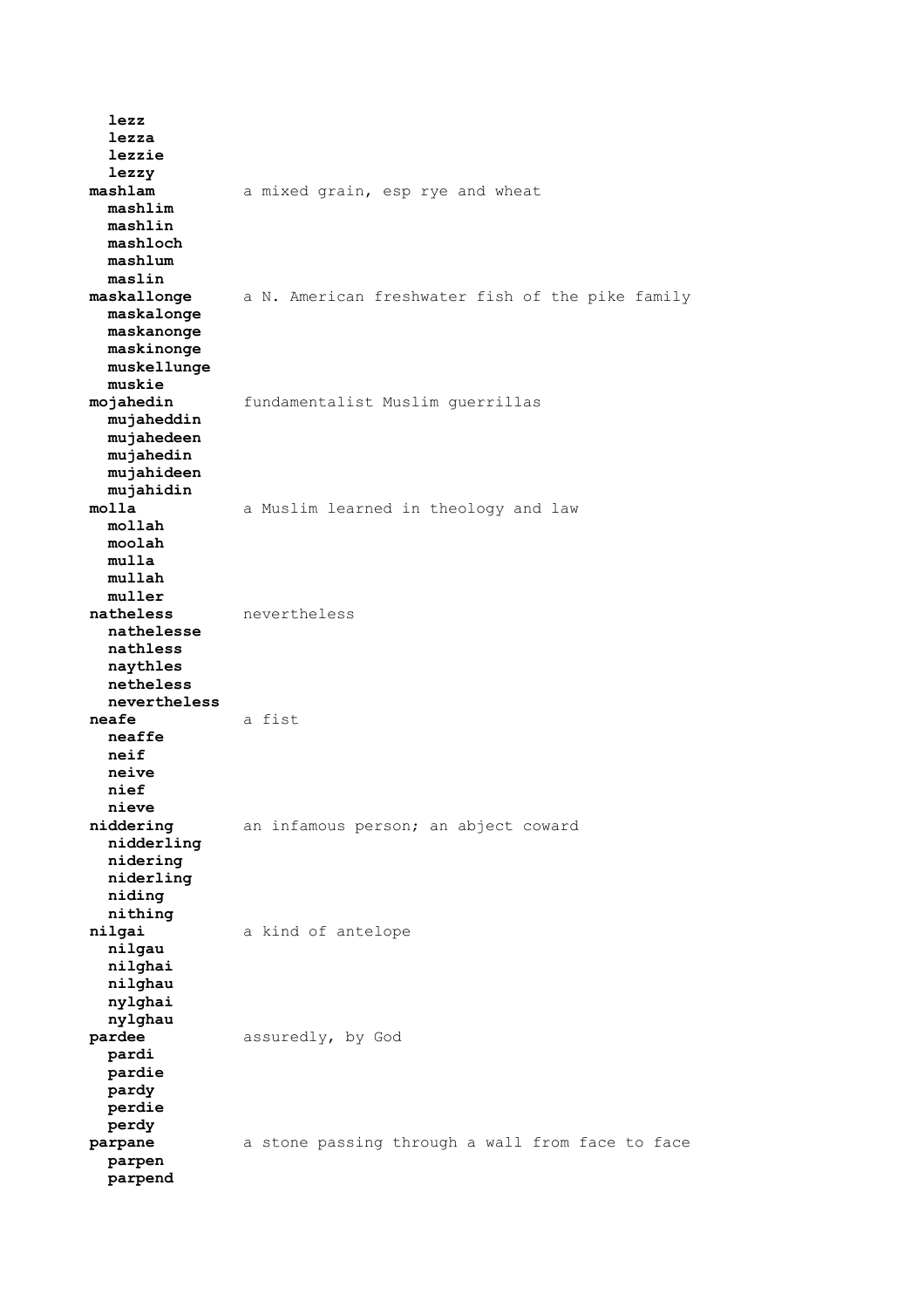**parpent parpoint perpent pontie** an iron rod used in holding and manipulating glassware during  **pontil** manufacture  **pontile ponty puntee punty pouder** powder  **poudre poulder pouldre pouther powder proveditor** a purveyor  **proveditore provedor provedore providor provisor** any of the small lines forming the steps of the rigging of **ratline** ships  **ratling rattlin rattline rattling** sade a Hebrew letter  **sadhe sadi tsade tsadi tzaddi** schechita the slaughtering of animals in accordance with rabbinical  **schechitah** law  **shechita shechitah shehita shehitah schmoos** to chat in a friendly way  **schmoose schmooz schmooze shmoose shmooze** silent, dumb, quiet  **schtum shtoom shtum shtumm stumm** scog shadow, shelter  **scoog scoug scug skog skug sens** since  **since sith sithen**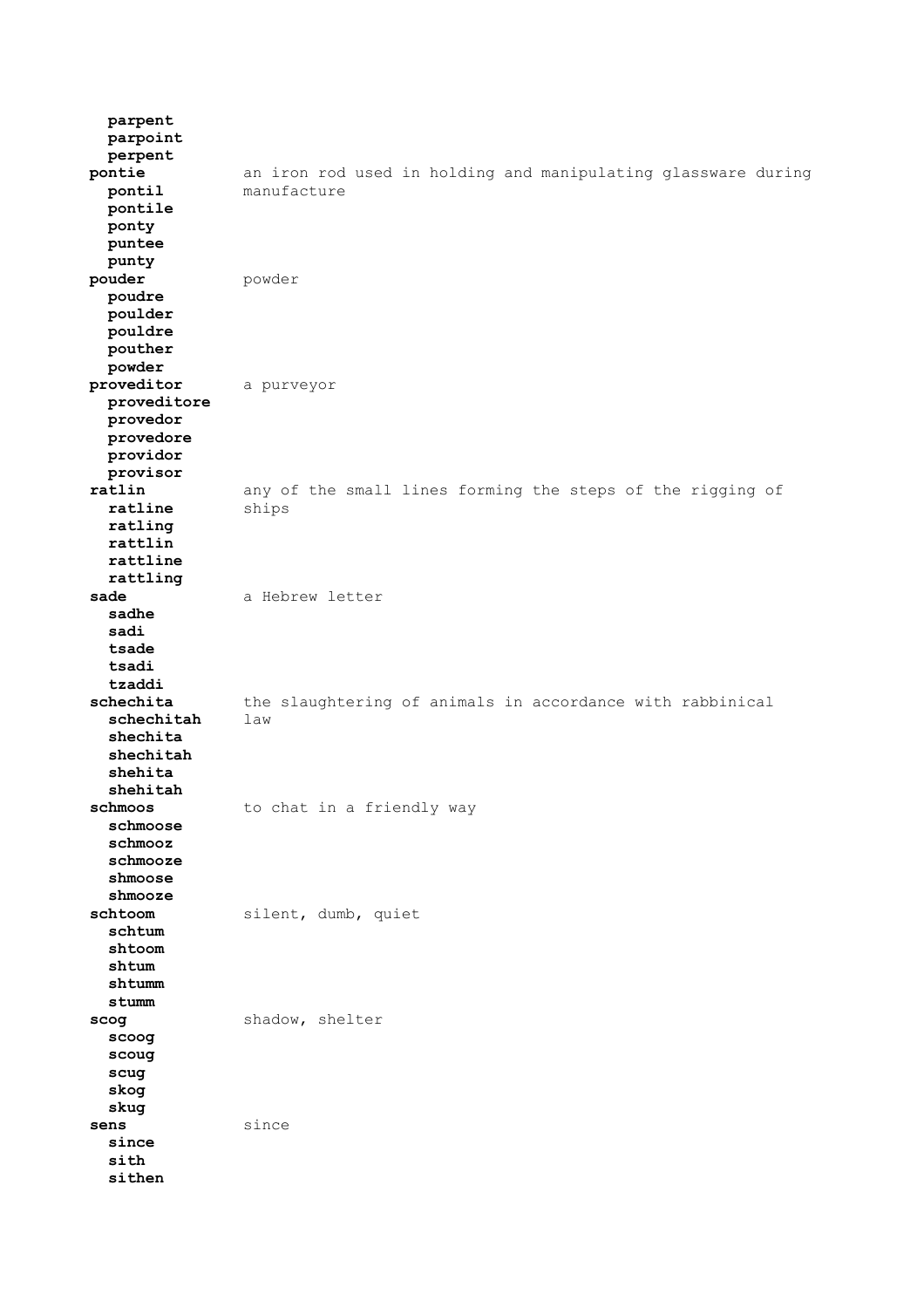**sithence sithens spald** the shoulder, esp of an animal used as food  **spalle spaul spauld speal spule squirage** squires collectively  **squirality squiralty squirarchy squireage squirearchy stead** the place, function, role or position of another; (vb) to **sted** avail, help, serve avail, help, serve  **stedd stedde stede steed steenbok** a small S. African antelope  **steenbuck steinbock steinbok stembok stembuck swoon** a faint (verb) to faint  **swoun swound swoune swownd swowne tabbouleh** a kind of Lebanese salad  **tabbouli tabooley tabouleh tabouli tabuli tarcel** a male hawk  **tarsal tarsel tassell tercel tiercel thon** yon  **thonder yon yond yonder yont touse** to dishevel, rumple  **tousle touze touzle towse towze tsitsith** the tassels on the four corners of a Jewish prayer shawl  **tzitzis tzitzit tzitzith zizit**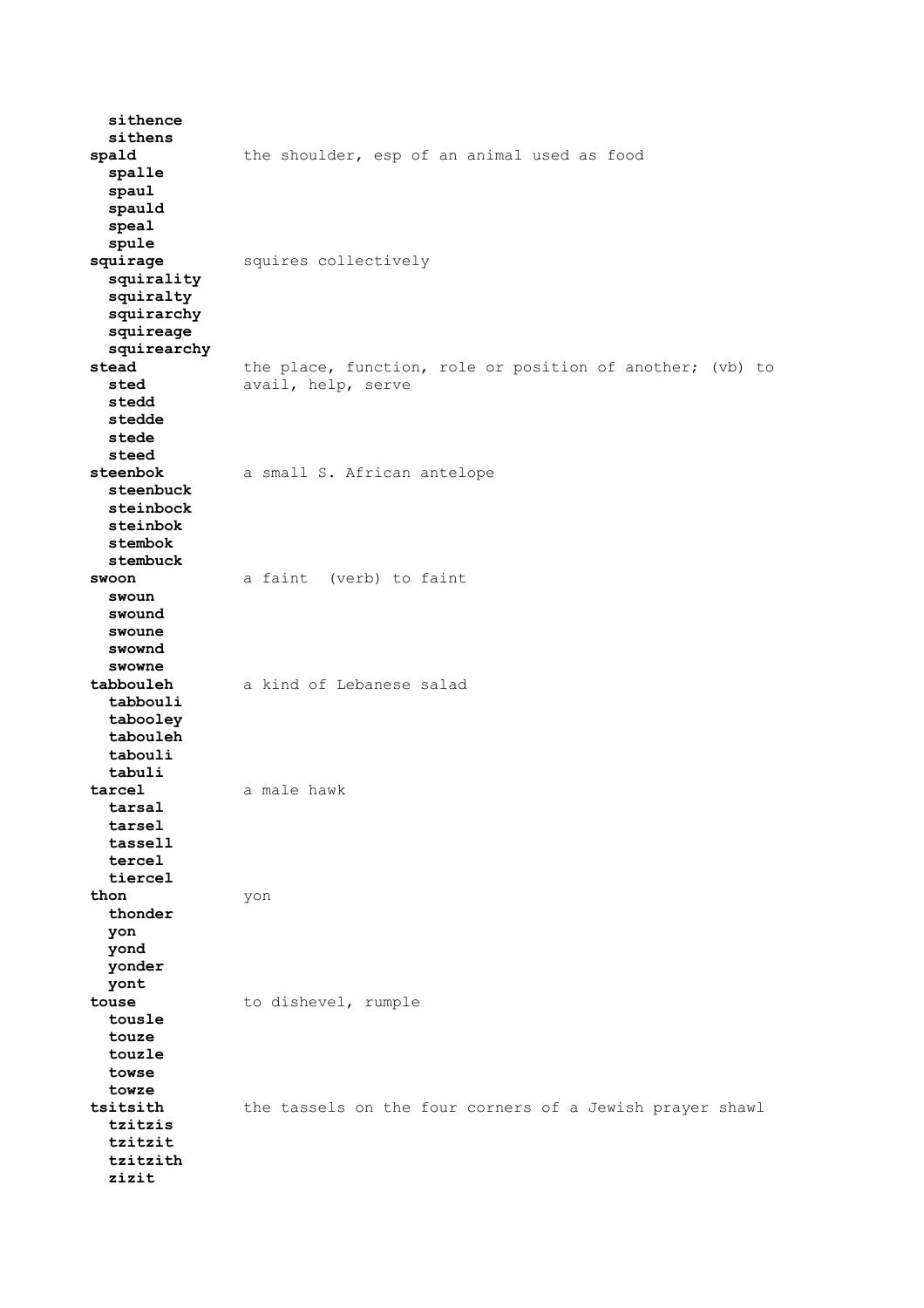| zizith<br>tuyer<br>tuyere<br>tweer<br>twier<br>twyer                     | a nozzle, mouthpiece, or fixture through which the blast<br>is delivered to the interior of a blast furnace       |
|--------------------------------------------------------------------------|-------------------------------------------------------------------------------------------------------------------|
| twyere<br>vaivode<br>voivode<br>waivode<br>waiwode                       | orig the title of a military commander in various Slavonic<br>countries; afterwards applied to governors of towns |
| waywode<br>woiwode<br>weenie<br>weeny<br>weiner<br>wiener<br>wienerwurst | a frankfurter, a small smoked beef or pork sausage                                                                |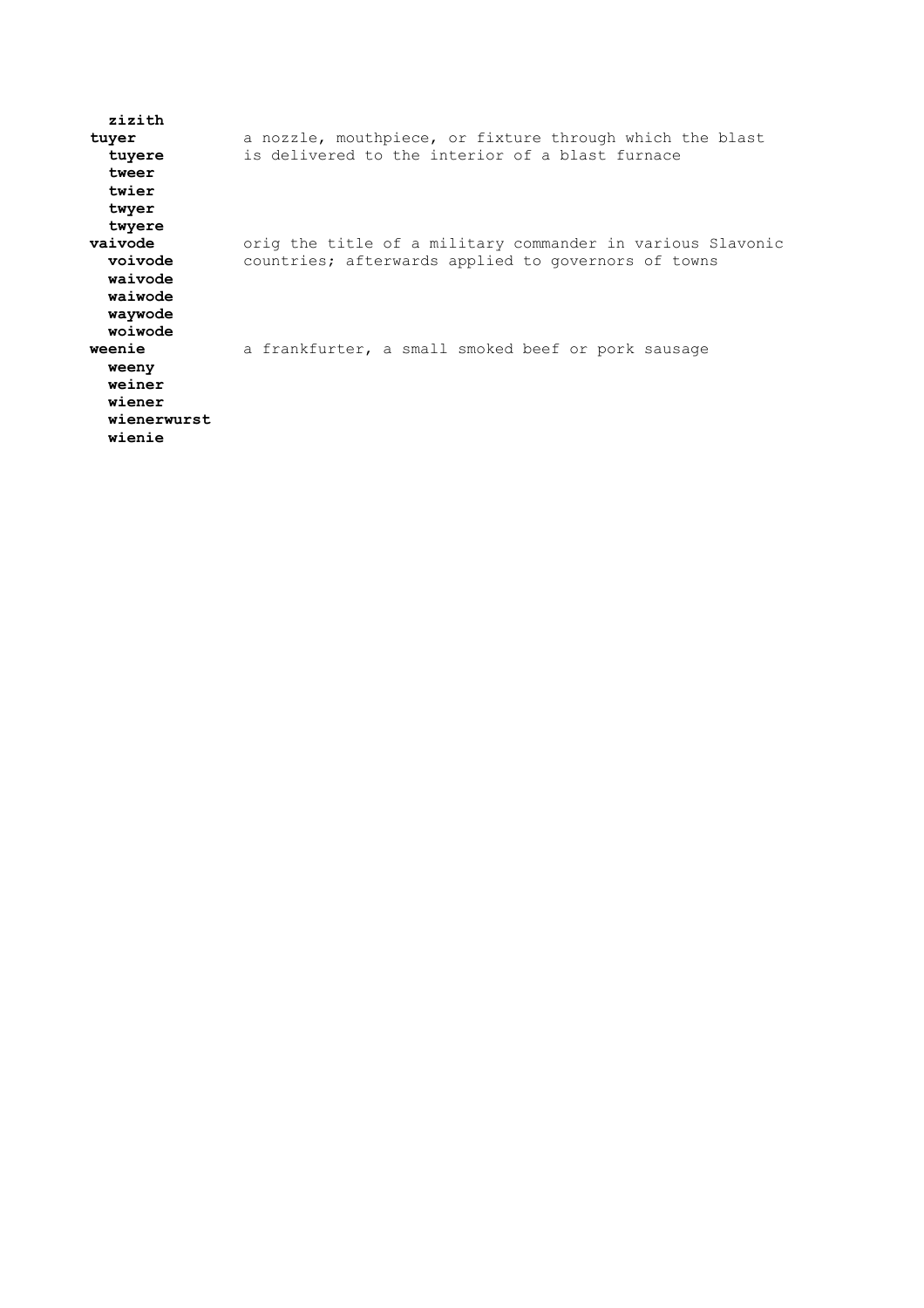**7 Variants among** in the midst of  **amongst emong emonges emongest emongst mongst chadar** the large veil worn by Muslim women  **chaddar chaddor chador chuddah chuddar chudder** a tree yielding cinchona bark, from which quinine is made  **cinchona kina kinakina quina quinaquina quinquina cremona** an ancient double-reed wind instrument  **cremorne cromorna cromorne crumhorn krumhorn krummhorn djin** one of a class of spirits in Muslim theology  **djinni djinny genie jin jinnee jinni** growing or living close to the ground, with cotyledons above ground **epigaean epigaeous epigeal epigean epigeic epigeous filabeg** the kilt  **filibeg fillibeg philabeg philibeg phillabeg phillibeg fural** a liquid obtained by heating bran with dilute sulphuric acid  **furfural furfuraldehyd**e  **furfurol furfurole furol furole gadgie** a fellow  **gadje gadjo**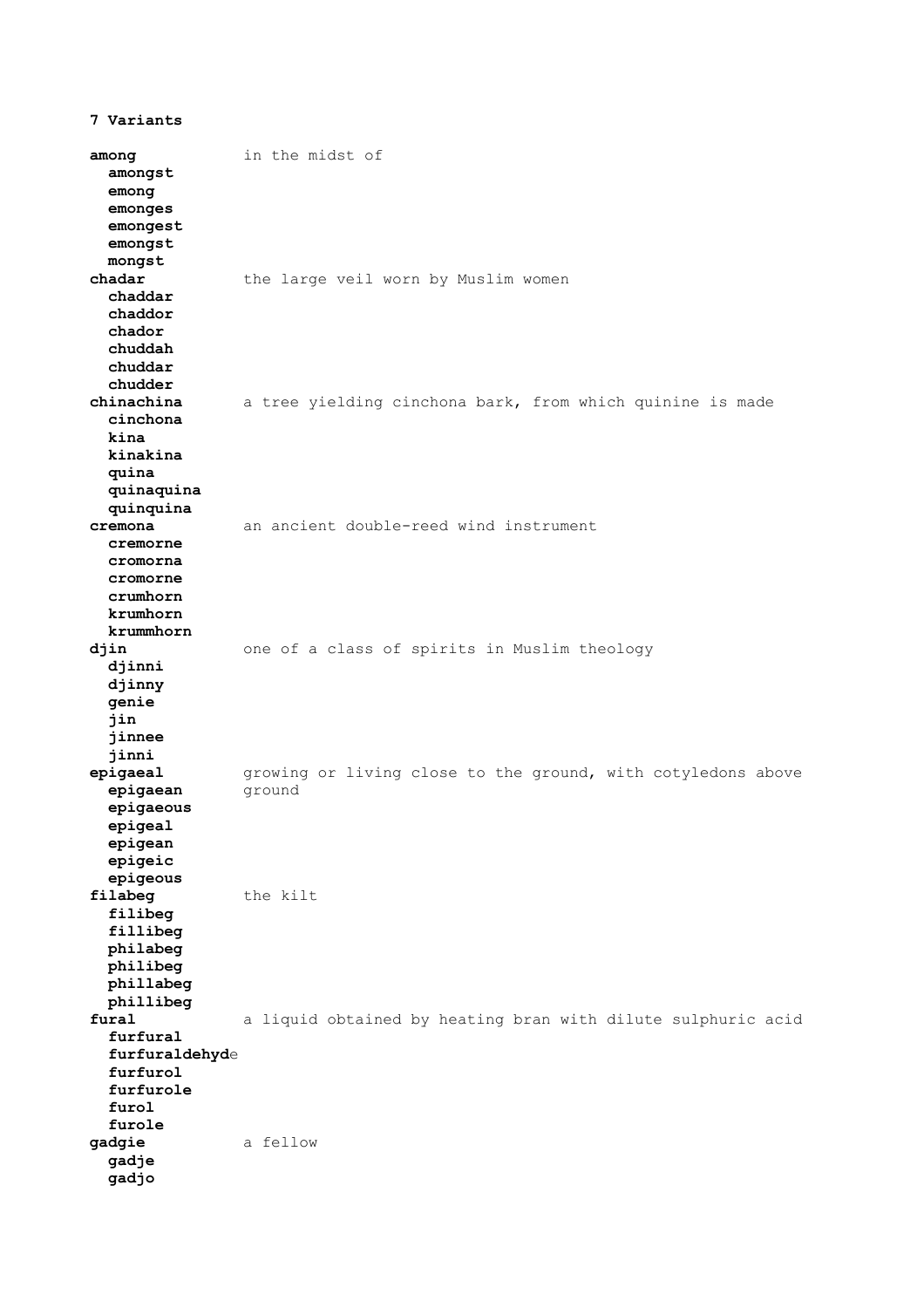**gajo gaudgie gauje gorgio koumis** an intoxicating fermented or distilled liquor orig made by  **koumiss** the Tartars from mare's or camel's milk  **koumys koumyss kumis kumiss kumys** an Islamic college, or school attached to mosque  **madrasah madrassa madrassah medresa medrese medresseh** a plant of the manioc genus; cassava  **mandioca mandiocca manihoc manihot manioc manioca narghile** a hookah, an Oriental tobacco pipe in which smoke is drawn **narghilly** through water by a long tube  **narghily nargile nargileh nargily narguileh oomiac** an Inuit canoe  **oomiack oomiak umiac umiack umiak umiaq pagri** a turban, a light scarf worn round a hat to keep out the sun  **pugaree puggaree puggery puggree puggry pugree parakeet** a small long-tailed parrot  **paraquet paraquito paroquet parrakeet parroket parroquet perogi** a traditional Polish dish, a semicircular filled dumpling  **perogie perogy pierogi pirogi pyrogy pyrohy pheazar perhaps** for vizier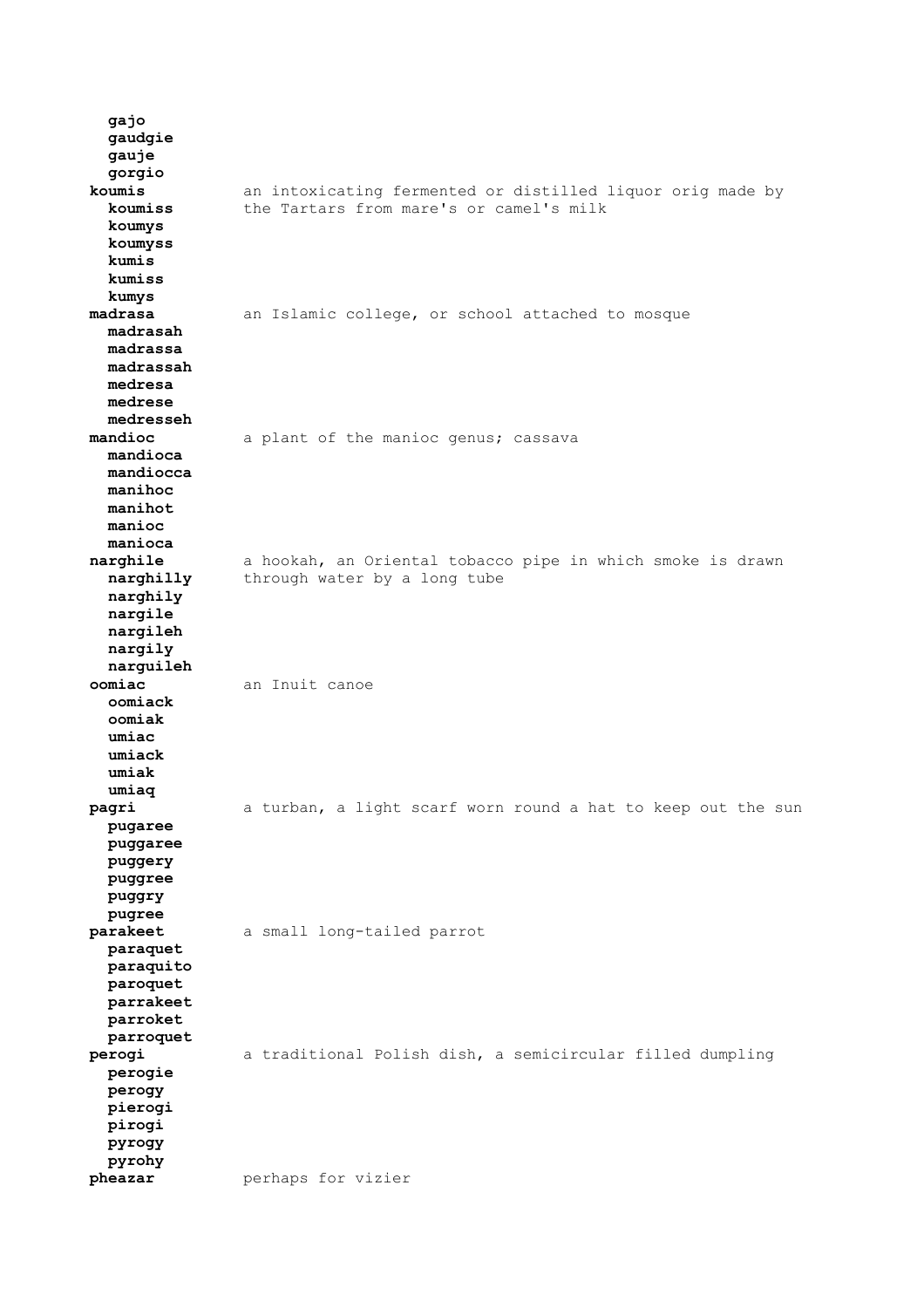**vezir visier vizier vizir wazir wizier** rassle to wrestle  **warsle warstle wrassle wrastle wraxle wrestle** a male animal with only one testicle  **ridgeling ridgil ridgling riggald riglin rigling tana** an Indian police station  **tanna tannah thana thanah thanna thannah tsooris** grief, woe  **tsores tsoris tsorriss tsouris tsuris tzuris tulban** a turban  **tulipant turban turband turbant turbond turribant vermeil** bright red; a bright red colour  **vermeille vermell vermil vermilion vermillion vermily wapenschaw** a periodical gathering of the people within an area for the  **wapenshaw** purpose of seeing that each man was armed according to his  **wapinschaw** rank, and ready to take the field when required  **wapinshaw wappenschaw wappenshaw wappenshawing weasand** the windpipe  **weason weazand wesand wessand wezand**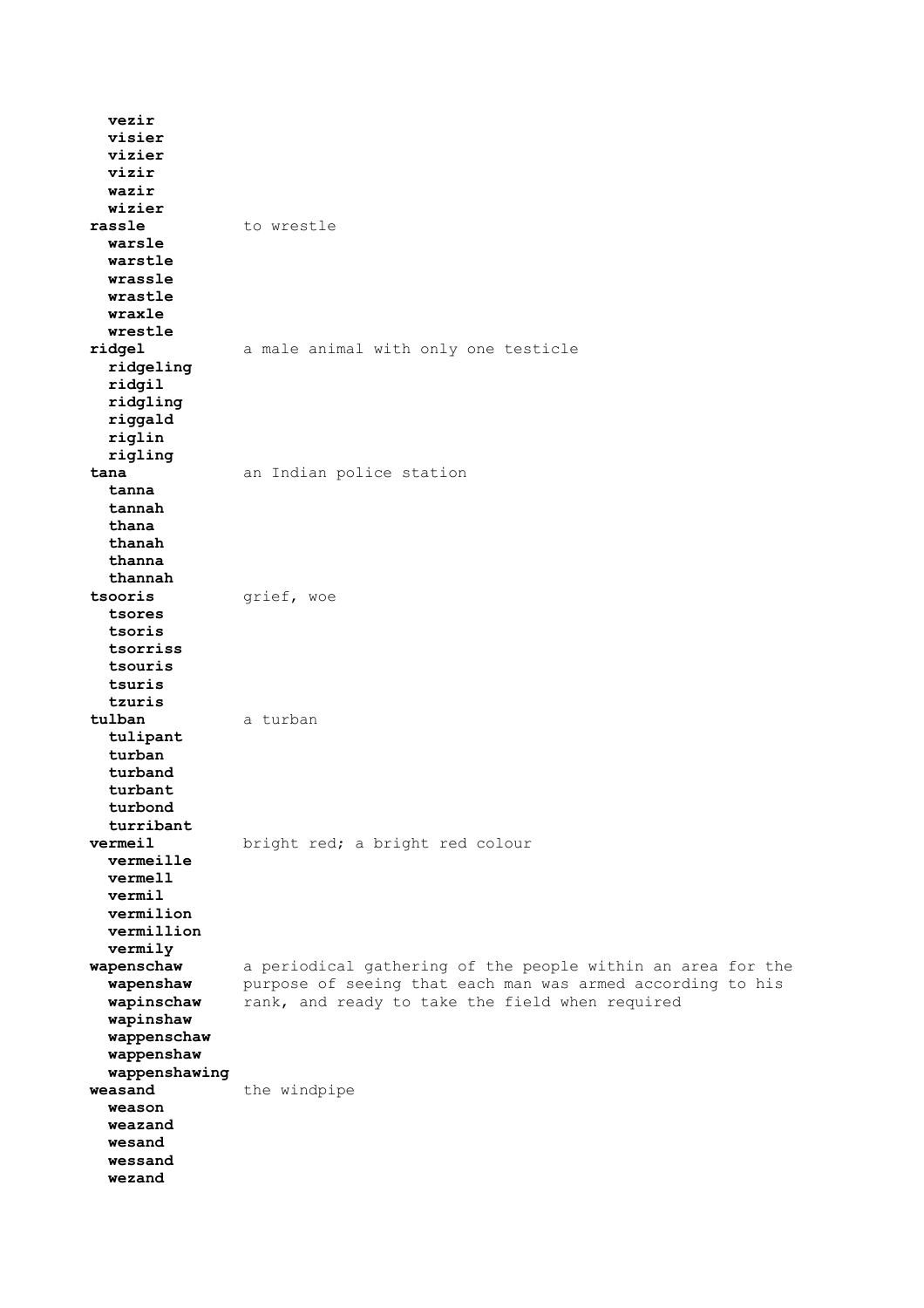| wizzen |                   |  |
|--------|-------------------|--|
| pease  | to balance, poise |  |
| peaze  |                   |  |
| peise  |                   |  |
| peize  |                   |  |
| peyse  |                   |  |
| poise  |                   |  |
| poyse  |                   |  |
|        |                   |  |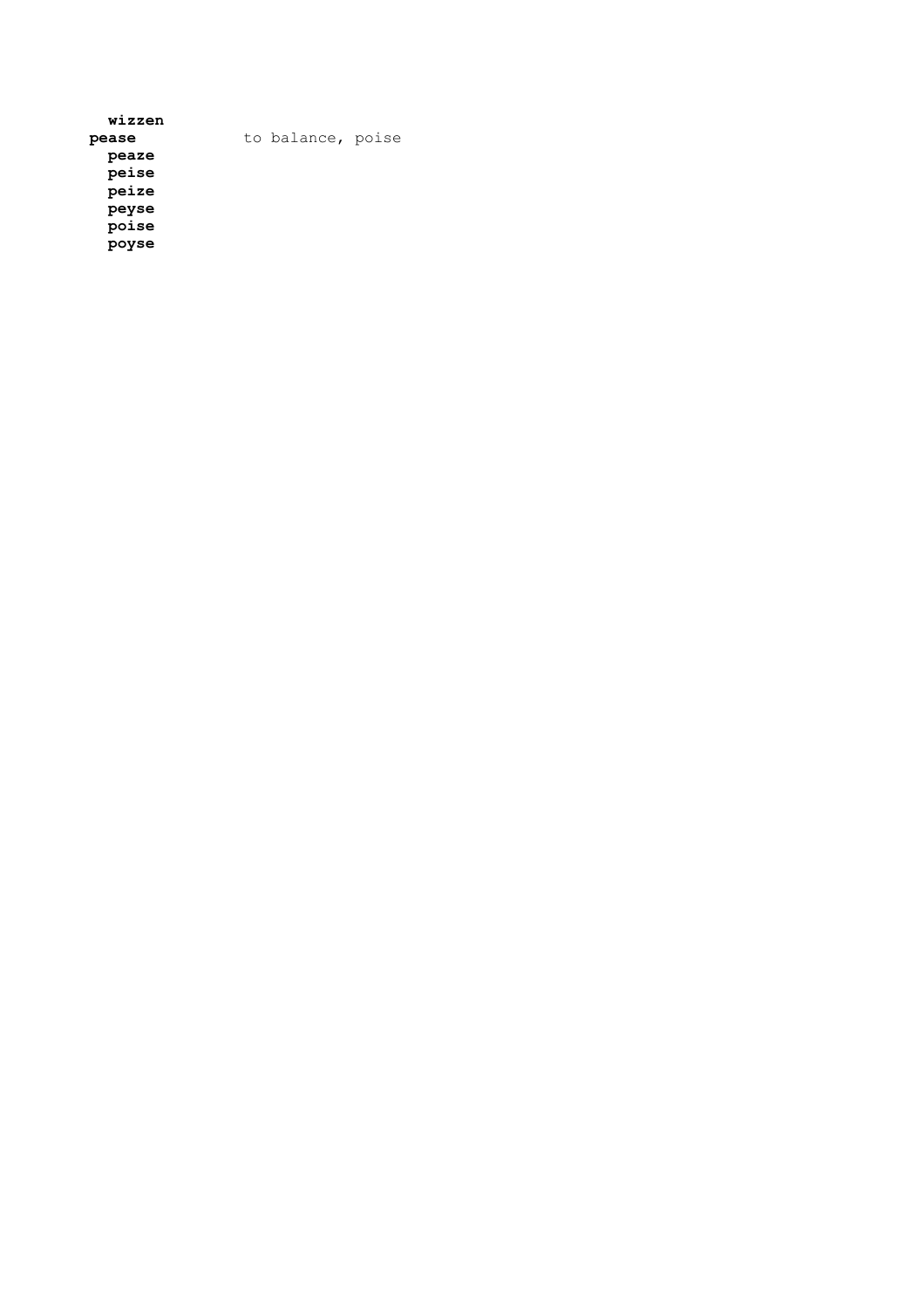| 8 Variants                                                                                        |                                                                                                       |
|---------------------------------------------------------------------------------------------------|-------------------------------------------------------------------------------------------------------|
| bazazz<br>bezazz<br>bizazz<br>pazazz<br>pazzazz<br>pizazz<br>pizzazz<br>pzazz                     | panache, flamboyance                                                                                  |
| bogey<br>bogeyman<br>bogy<br>bogyman<br>boogerman<br>boogeyman<br>boogieman<br>boogyman           | a goblin, a bugbear, an object of special dread; (vb) in golf,<br>to complete a hole in one above par |
| bungee<br>bungey<br>bungie<br>bungy<br>bunje<br>bunjee<br>bunjie<br>bunjy                         | a tension device using springs                                                                        |
| cabala<br>cabbala<br>cabbalah<br>kabala<br>kabbala<br>kabbalah<br>qabala<br>qabalah               | a mystical tradition of Jewish rabbis                                                                 |
| carfuffle<br>cuffuffle<br>curfuffle<br>gefuffle<br>kafuffle<br>kefuffle<br>kerfuffle<br>kurfuffle | a commotion; (vb) to make a commotion                                                                 |
| czarina<br>czaritsa<br>czaritza<br>tsarina<br>tsaritsa<br>tsaritza<br>tzarina<br>tzaritza         | the empress of Russia                                                                                 |
| dahabeah<br>dahabeeah<br>dahabeeyah<br>dahabiah<br>dahabieh<br>dahabiya<br>dahabiyah<br>dahabiyeh | a Nile sailing boat                                                                                   |
| faze<br>fease<br>feaze                                                                            | to worry, perturb                                                                                     |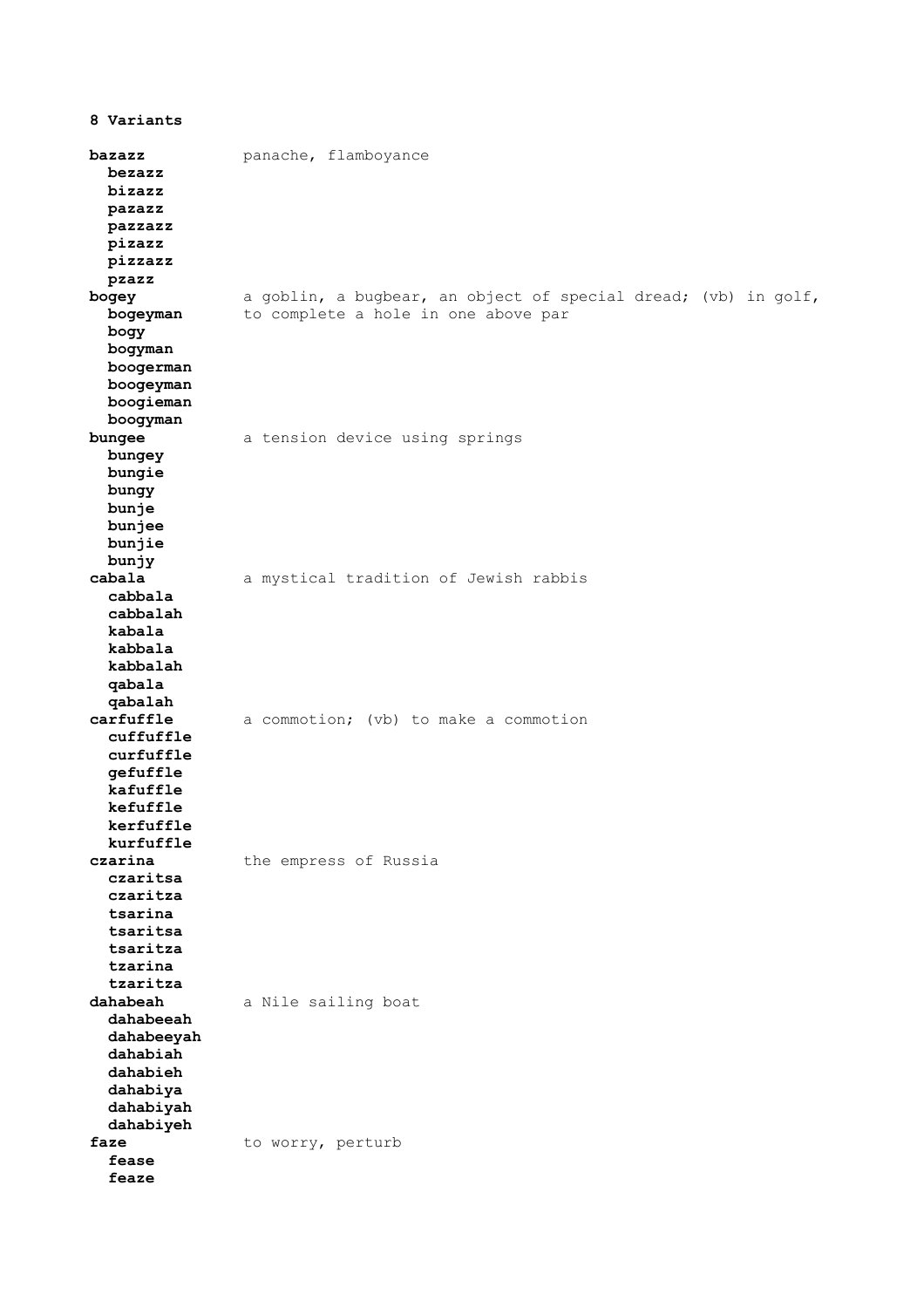| feese<br>feeze<br>pheese<br>pheeze<br>phese                                         |                                                             |
|-------------------------------------------------------------------------------------|-------------------------------------------------------------|
| finical<br>finickety<br>finickin<br>finicking<br>finicky<br>finikin<br>finiking     | particular about unimportant matters                        |
| finnicky                                                                            |                                                             |
|                                                                                     | (Yiddish) a thief                                           |
| ganef                                                                               |                                                             |
| ganev<br>ganof<br>gonef<br>gonif<br>goniff<br>gonof                                 |                                                             |
| gonoph                                                                              |                                                             |
| gingeley                                                                            | the sesame seed or its oil                                  |
| gingeli<br>gingelli<br>gingelly<br>gingely<br>gingili<br>gingilli                   |                                                             |
|                                                                                     |                                                             |
| jinjili                                                                             |                                                             |
| jinricksha                                                                          | a small, two-wheeled, hooded vehicle drawn by one more men  |
| jinrickshaw<br>jinrikisha<br>jinriksha<br>ricksha<br>rickshaw<br>rikisha<br>rikshaw |                                                             |
| portas                                                                              | a portable breviary                                         |
| porteous<br>portess<br>portesse<br>porthors<br>porthos<br>porthouse<br>portous      |                                                             |
| scrike                                                                              | a shriek; (vb) to shriek                                    |
| shreek<br>shreik<br>shriech<br>shriek<br>shrike<br>shritch<br>skrike                |                                                             |
|                                                                                     |                                                             |
| sestet                                                                              | a piece of music composed for six voices or six instruments |
| sestett                                                                             |                                                             |
| sestette<br>sestetto                                                                |                                                             |
| sextet                                                                              |                                                             |
| sextett                                                                             |                                                             |
| sextette                                                                            |                                                             |
| sextuor                                                                             |                                                             |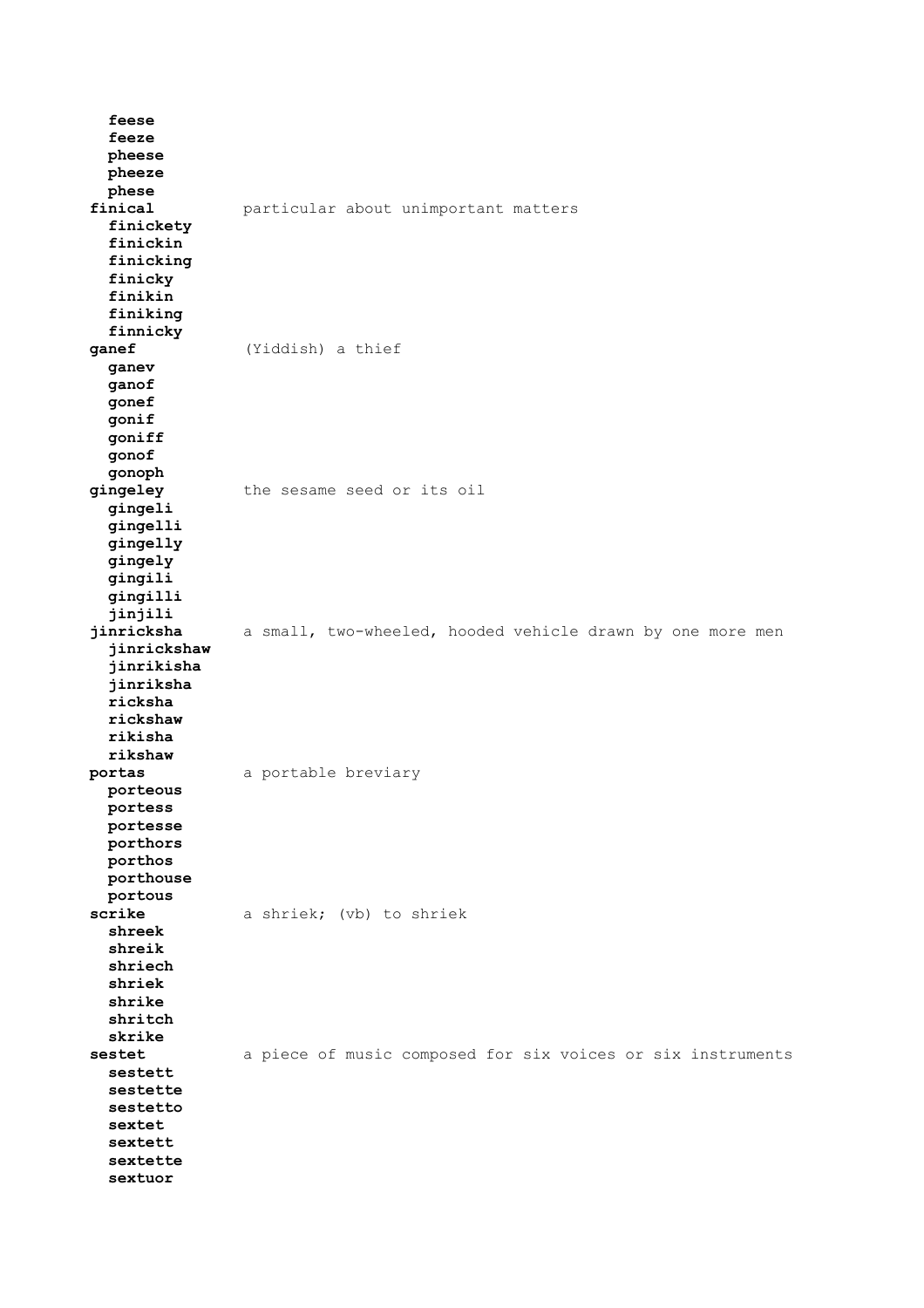| tasar   |       |  |  |  | a fawn-coloured silk made from wild Indian silkworms     |
|---------|-------|--|--|--|----------------------------------------------------------|
| tussah  |       |  |  |  |                                                          |
| tussar  |       |  |  |  |                                                          |
| tusseh  |       |  |  |  |                                                          |
| tusser  |       |  |  |  |                                                          |
| tussor  |       |  |  |  |                                                          |
| tussore |       |  |  |  |                                                          |
| tussur  |       |  |  |  |                                                          |
| tsaddik |       |  |  |  | in Judaism, a Hasidic leader, or person of extraordinary |
| tsaddig | piety |  |  |  |                                                          |
| tsadik  |       |  |  |  |                                                          |
| tzaddik |       |  |  |  |                                                          |
| tzaddig |       |  |  |  |                                                          |
| tzadik  |       |  |  |  |                                                          |
| zaddick |       |  |  |  |                                                          |
| zaddik  |       |  |  |  |                                                          |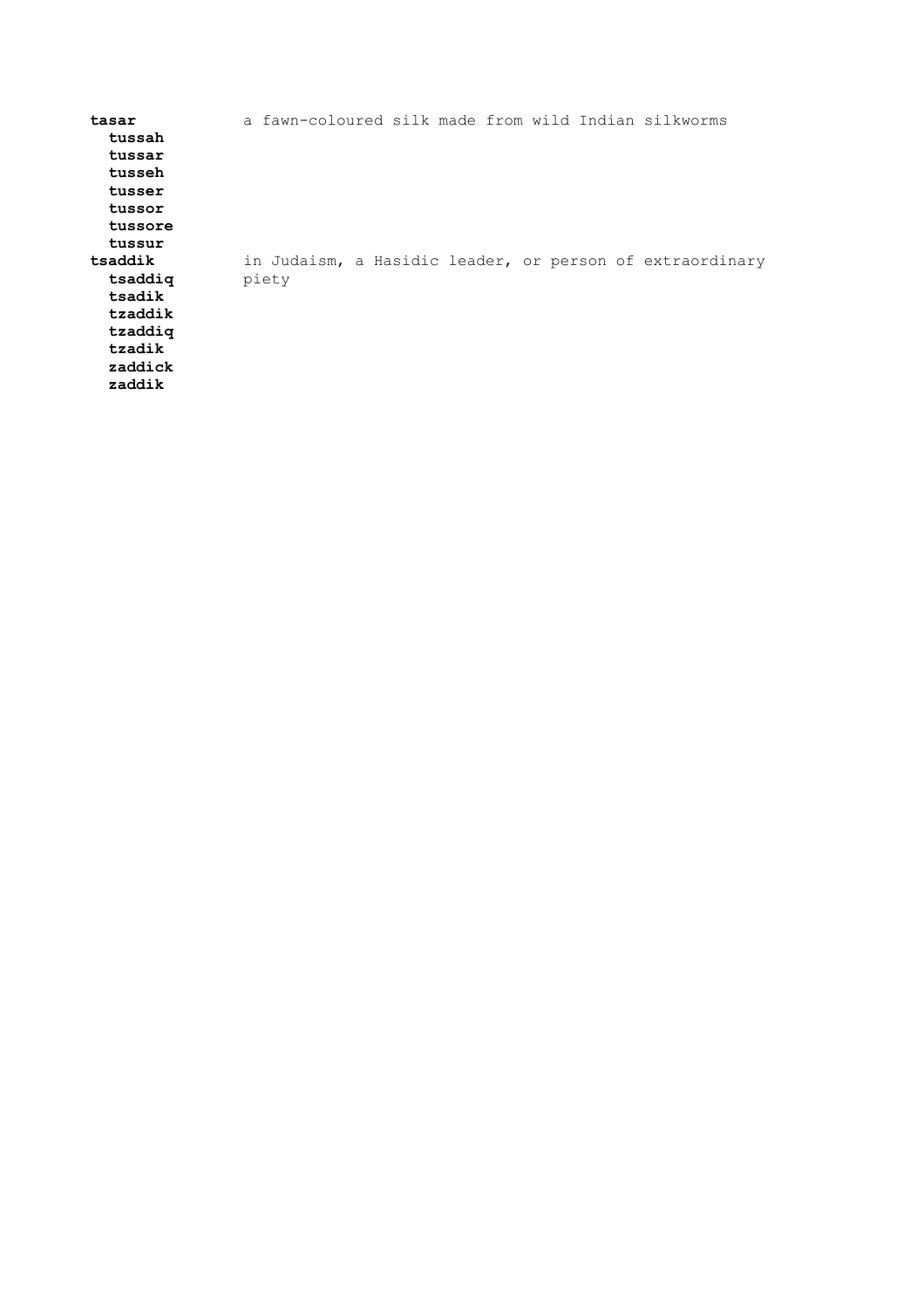**9 Variants cemitare** a scimitar  **scimetar scimitar scimiter semitar semitaur simitar symitar symitare dari** indian millet  **dhoora dhourra dhurra doura dourah dura durr durra eulachan** the north Pacific candlefish  **eulachon oolachan oolakan oolichan oulachon oulakan ulicon ulikon grece** a flight of steps  **grees greese greesing grese gressing griece gris grize** the plant yielding curare  **ourali ourari urali urari woorali woorara woorari wourali pampelmoose** the shaddock or grapefruit  **pampelmouse pomelo pompelmoose pompelmous pompelmouse pompelo pumelo pummelo** a dish made with meat, rice, and pigeon peas  **pilaf pilaff pilao pilau**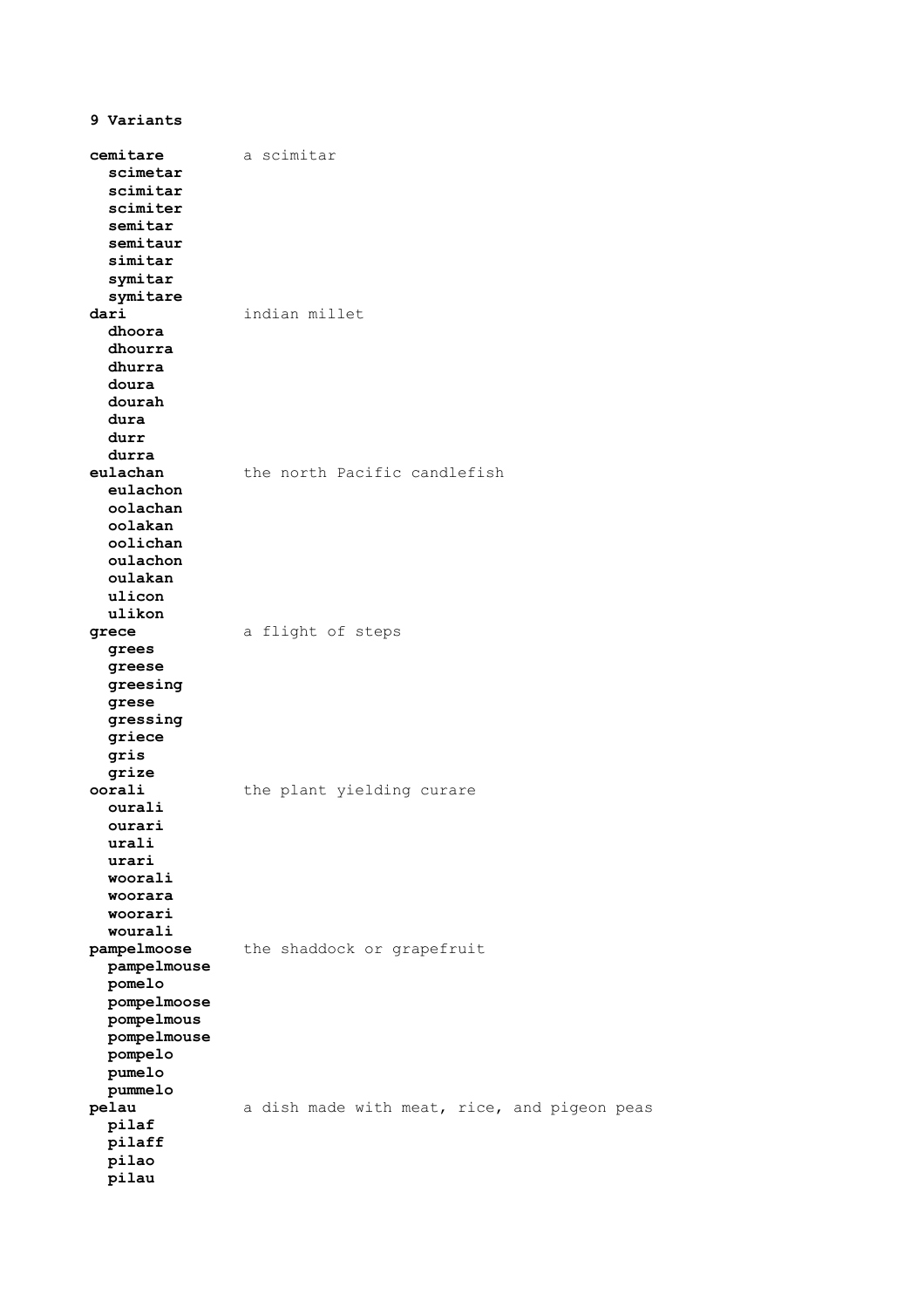**pilaw pillau pilow pulao poof** an effeminate person, a homosexual  **pooftah poofter poove pouf pouff pouffe pouftah poufter scrab** to scrape with or as with claws  **scram scramb scrat scrattle scrawb scrawm scrawp scrorp thingamy** a whatsit  **thingamybob thingamyjig thingumabob thingumajig thingumbob thingummy thingummybob thingummyjig vaudoo** west Indian black magic  **vaudoux vodou vodoun vodun voodoo voudon voudou voudoun**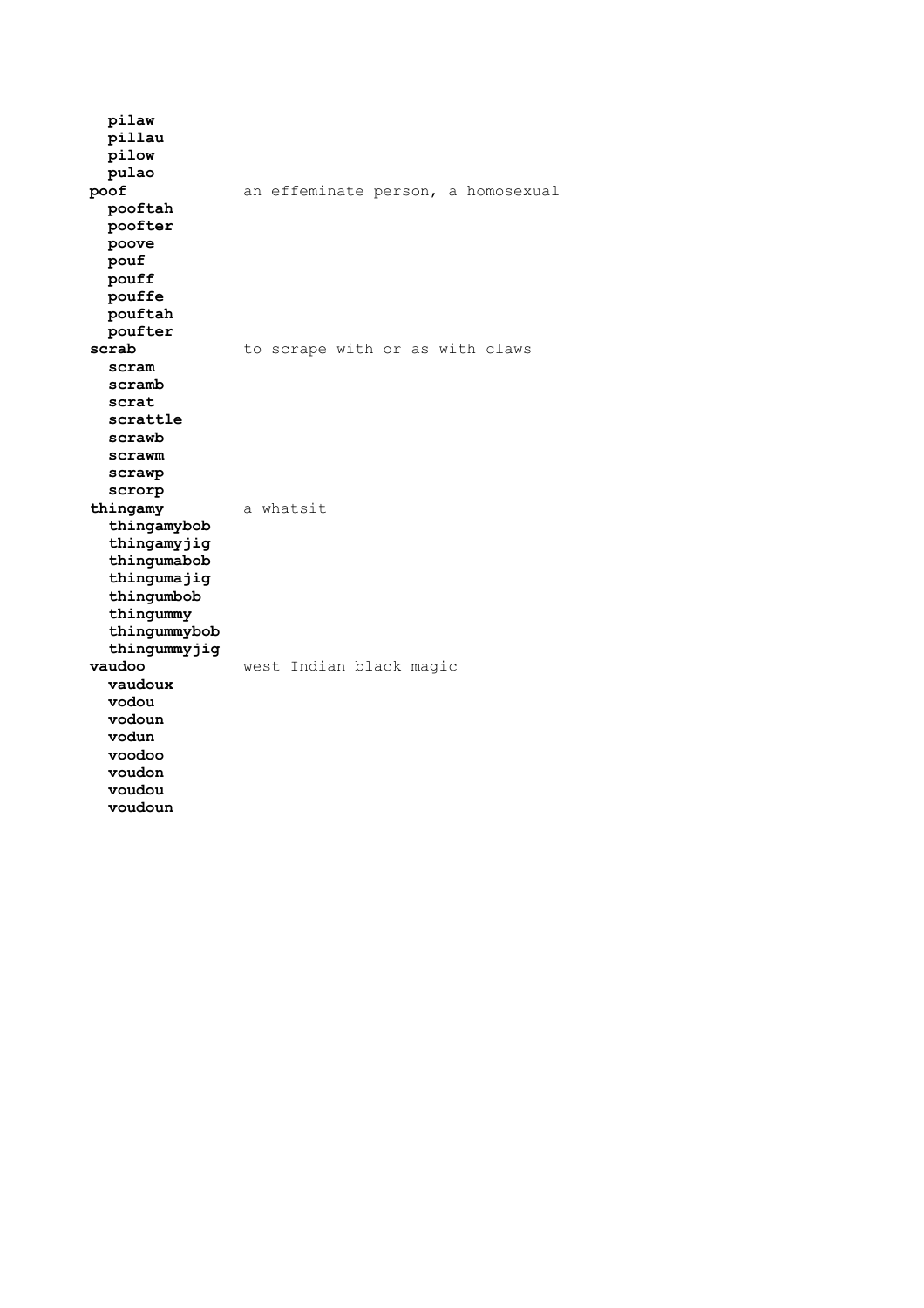**10 Variants fairnitickle** a freckle  **fairniticle fairnytickle fairnyticle fernitickle ferniticle ferntickle fernticle fernytickle fernyticle ocherish** resembling ocher  **ocheroid ocherous ochery ochraceous ochreous ochrey ochroid ochrous ochry papadam** a thin circle of dough fried in oil until crisp  **papadom papadum pappadam pappadom pappadum popadum poppadom poppadum puppodum terefa** not ritually clean, not kosher  **terefah trayf tref trefa trefah treif treifa treyf treyfa**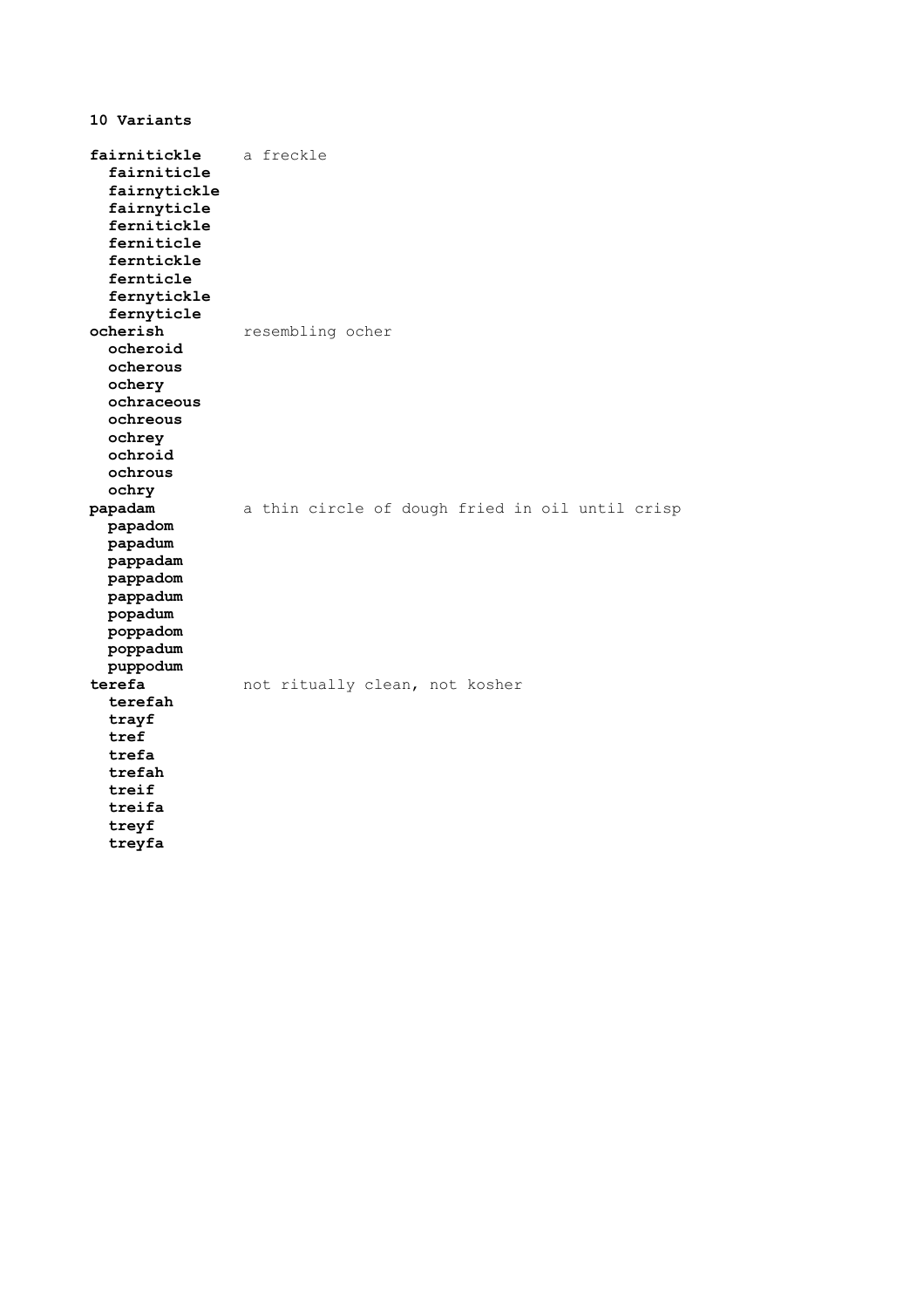**11 Variants modiwort** a mole  **moldwarp moudiewart moudiewort moudiwart moudiwort mouldwarp mouldywarp mowdie mowdiewart mowdiewort** a screech; (vb) to screech, shriek  **scraigh screech screich screigh scriech scritch skreegh skreigh skriech skriegh**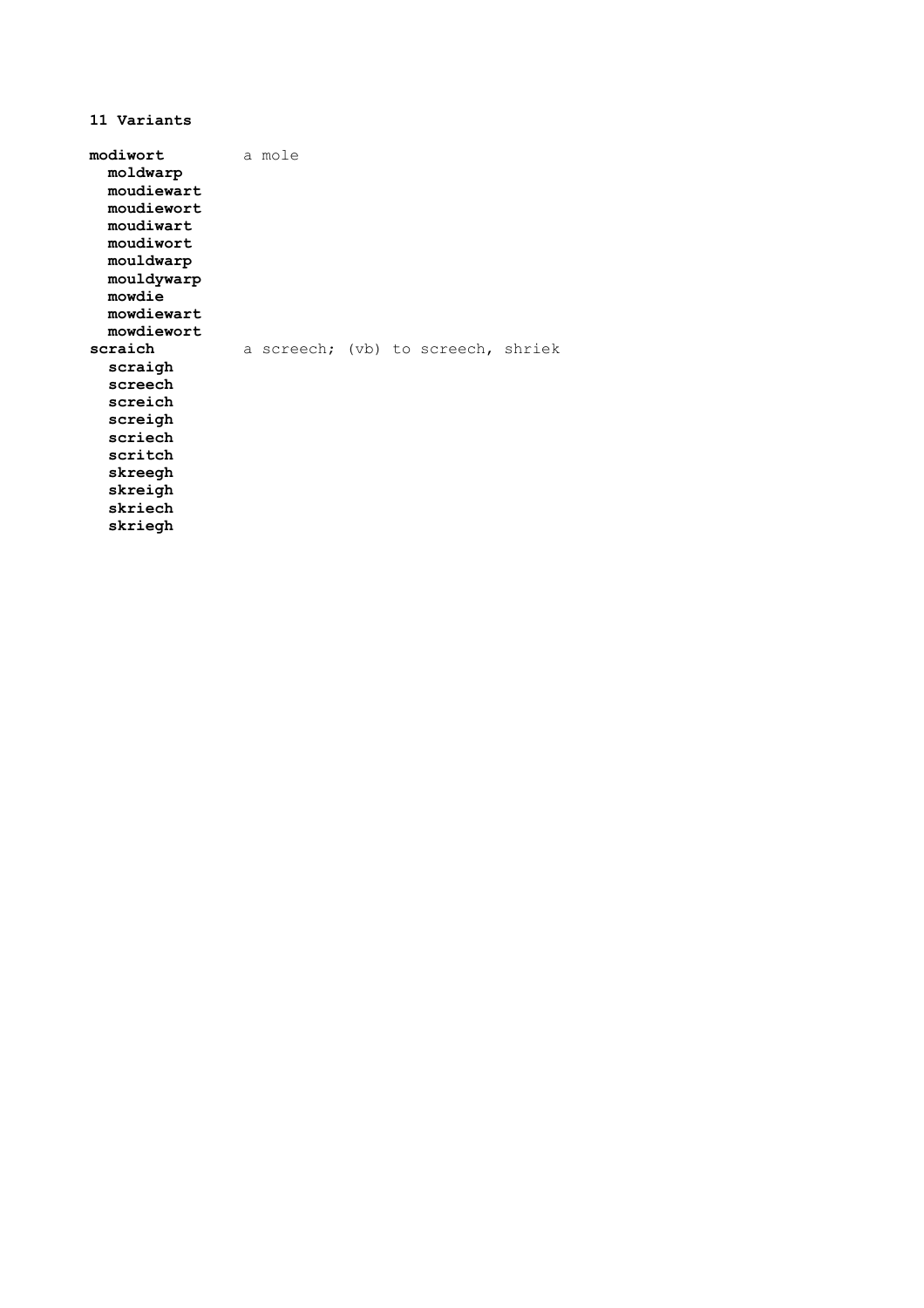**12 Variants slockdolager** a conclusive argument, a hard blow  **slockdoliger slockdologer socdolager socdoliger socdologer sockdolager sockdoliger sockdologer sogdolager sogdoliger**

 **sogdologer**